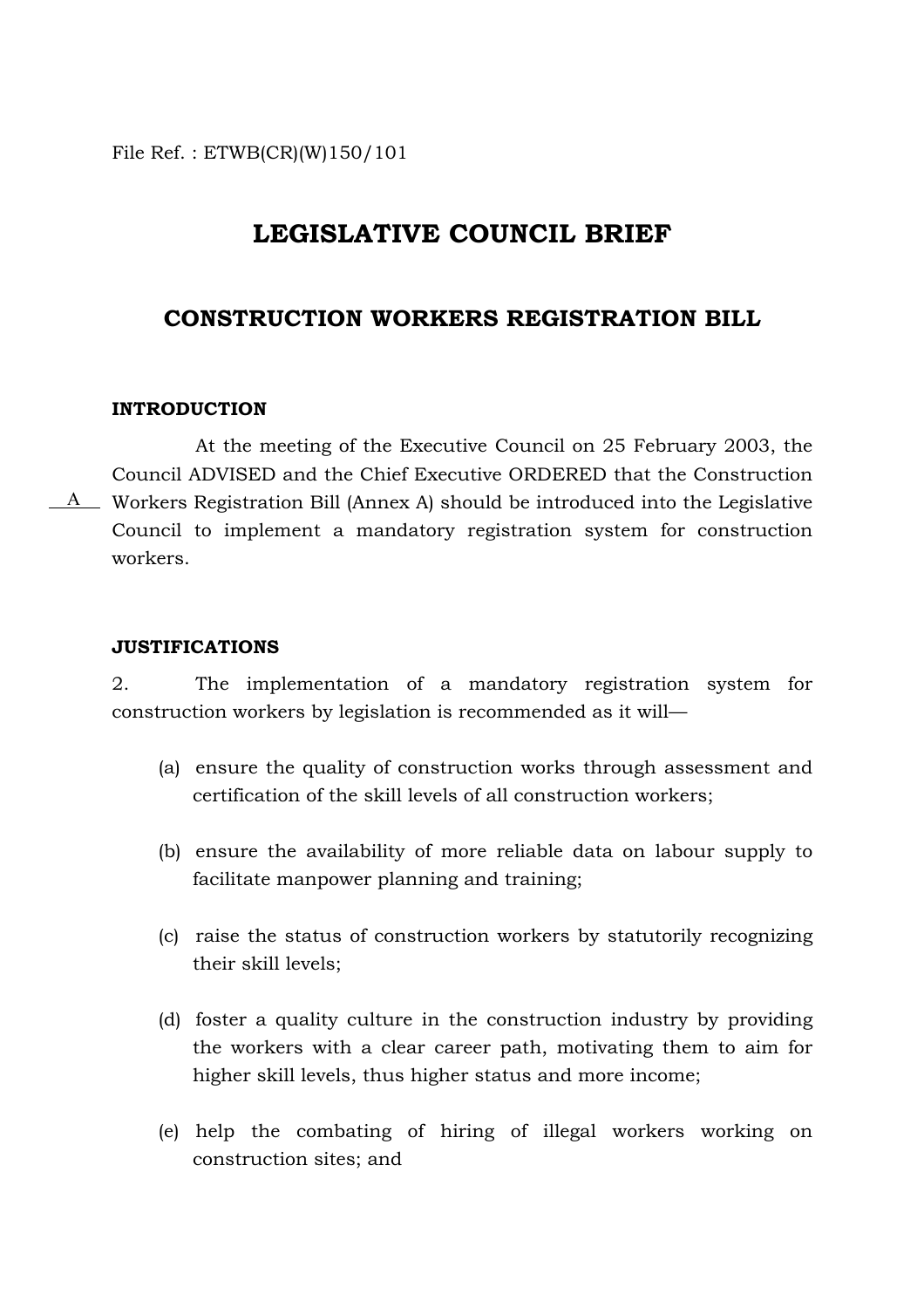(f) ensure the availability of site entry and exit records that may assist in resolving some of the wage disputes between the contractors and the workers.

3. In order to alleviate the burden of construction workers in paying various fees pertinent to working on construction site, we propose to impose a levy payable by contractors on the construction works undertaken in Hong Kong to fund the proposed Registration System. That will help keep the registration/renewal fees at a level which the workers can afford.

### **OTHER OPTIONS**

4. Other non-legislative options such as voluntary registration or the promulgation of codes of practice have been examined in great detail and are considered not able to achieve the objectives listed in 2(a) to (f) above.

### **THE BILL**

5. The principal object of this Bill is to establish a system for the registration of construction workers and to regulate construction workers who personally carry out construction work on construction sites. Under the proposed Registration System, construction workers are registered for individual designated trades and at different skill levels. The main provisions of the Bill are summarized below.

- (a) **Part 1** contains preliminary provisions. The Bill (if enacted) will come into operation on a day to be appointed by the Secretary for the Environment, Transport and Works (**clause 1**). The terms used in the Bill are defined in **clause 2**.
- (b) **Part 2** deals with the prohibitions. **Clause 3** provides for prohibitions against a person who is not a registered construction worker from personally carrying out on a construction site construction work. The prohibitions largely correspond with the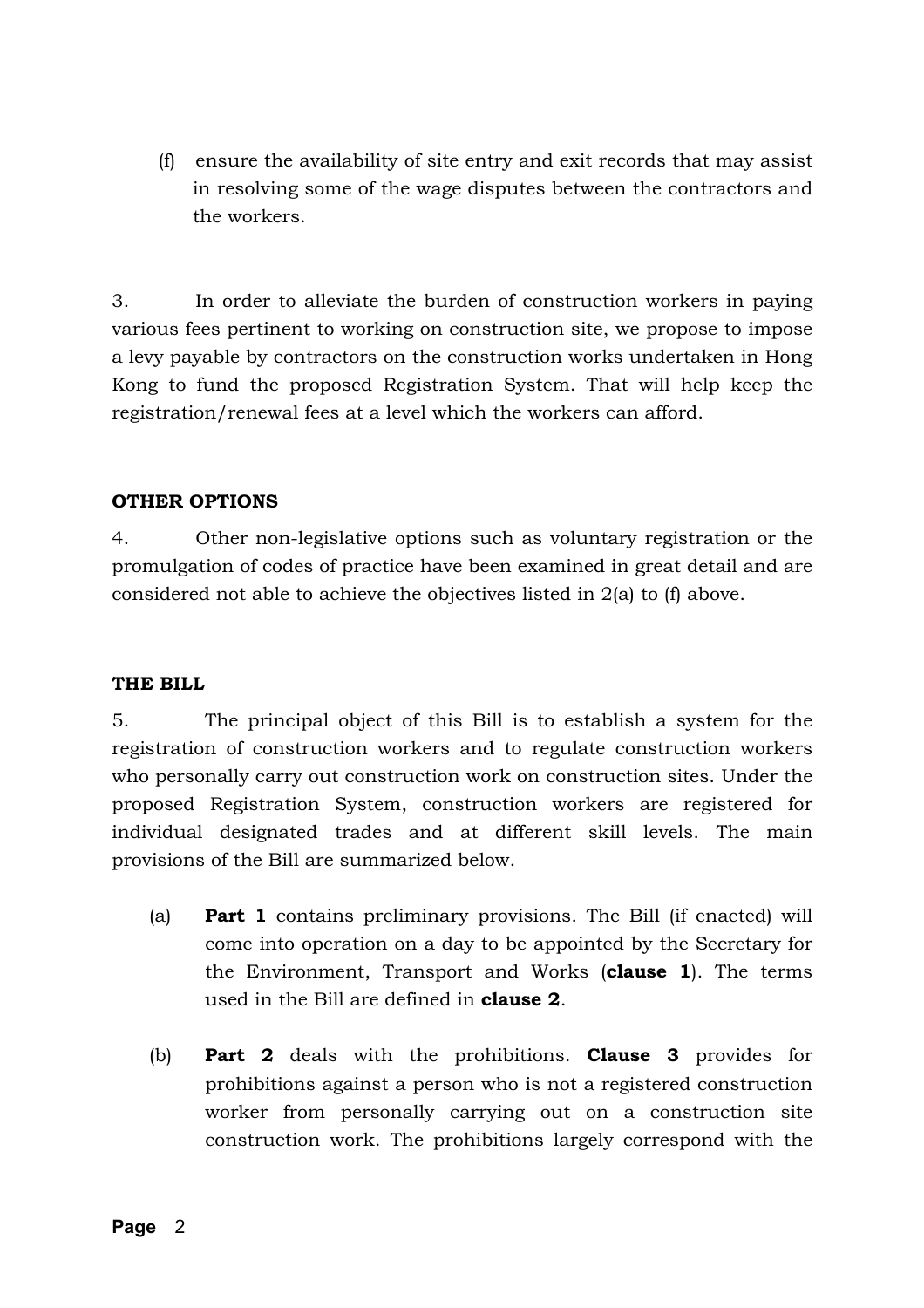trades and skill levels under registration. **Clause 6** deals with the offences in relation to the prohibitions.

- (c) **Part 3** deals with the establishment of the Construction Workers Registration Authority (the Authority) and other committees. **Clause 7** establishes the Authority. **Clause 8** sets out the functions and powers of the Authority. **Clauses 12 to 17** establish other committees and sets out their functions and powers.
- (d) **Part 4** deals with the imposition of a levy on all the construction works undertaken in Hong Kong. The provisions in this Part are modelled on similar provisions in the Industrial Training (Construction Industry) Ordinance and the Pneumoconiosis (Compensation) Ordinance. **Clause 19** imposes a levy on the value of the construction works undertaken in Hong Kong. **Clauses 22 to 26** deal with the procedural matters. **Clauses 27 to 28** provide for an objection and appeal mechanism.
- (e) **Part 5** deals with the registration of construction workers. **Clause 33** provides for the appointment of the Registrar of Construction Workers (the Registrar). **Clause 34** sets out the functions and powers of the Registrar. **Clause 35** provides for the Register of Construction Workers. **Clauses 36 to 41** provide for the application for registration and related matters. **Clauses 44 to 46** provide for the issue of registration cards and related matters.
- (f) **Part 6** deals with complaints that may be made against registered construction workers. **Clause 49** specifies the ground on which such complaints may be made. **Clauses 50 to 51** provide for the procedures and related matters.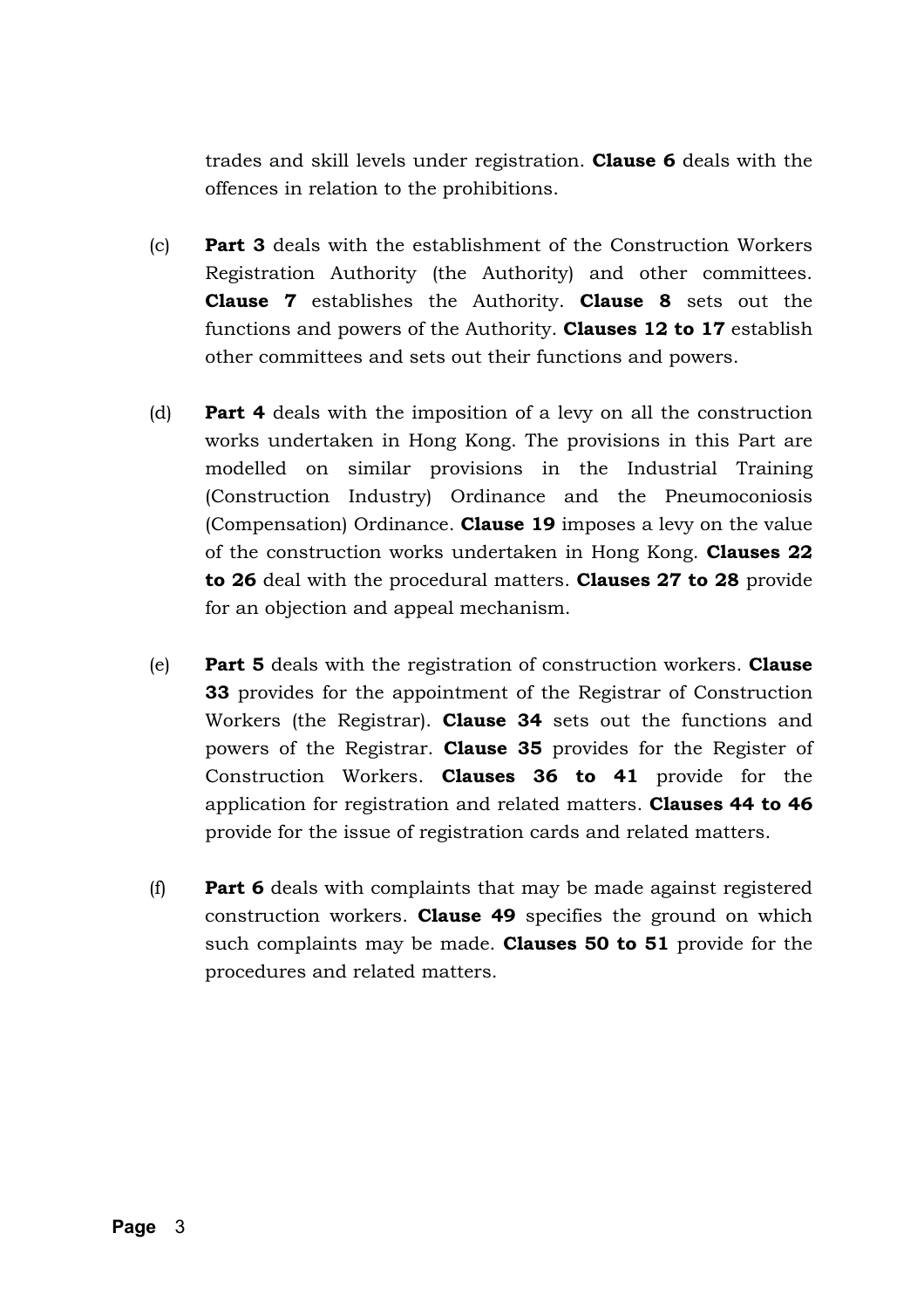- (g) **Part 7** deals with reviews of certain decisions of the Registrar and appeals against the decisions of the Authority and the Registrar. **Clause 52** provides for the procedures for requesting for a review. **Clause 53** provides for the making of such appeals. **Clauses 54 and 55** provide for the appointment of the Appeal Board panel and a Construction Workers Appeal Board (Appeal Board) to hear an appeal. **Clauses 56 to 58** provide for matters relating to proceedings before the Appeal Board.
- (h) **Part 8** deals with miscellaneous matters. **Part 9** contains consequential amendments to other Ordinances.
- (i) **Schedule 1** contains the designated trades for which a person may be registered. **Schedule 4** contains the provisions on tenure of office of the members of, procedures of proceedings of, and other related matters relating to the Authority and other committees.

### **LEGISLATIVE TIMETABLE**

| 6. | The legislative timetable will be $-$                                     |                |
|----|---------------------------------------------------------------------------|----------------|
|    | Publication in the Gazette                                                | 7 March 2003   |
|    | First Reading and commencement of<br>Second Reading debate                | 19 March 2003  |
|    | Resumption of Second Reading debate,<br>committee stage and Third Reading | to be notified |

### **IMPLICATIONS OF THE PROPOSAL**

7. The proposal has financial and economic implications as set out at B Annex B.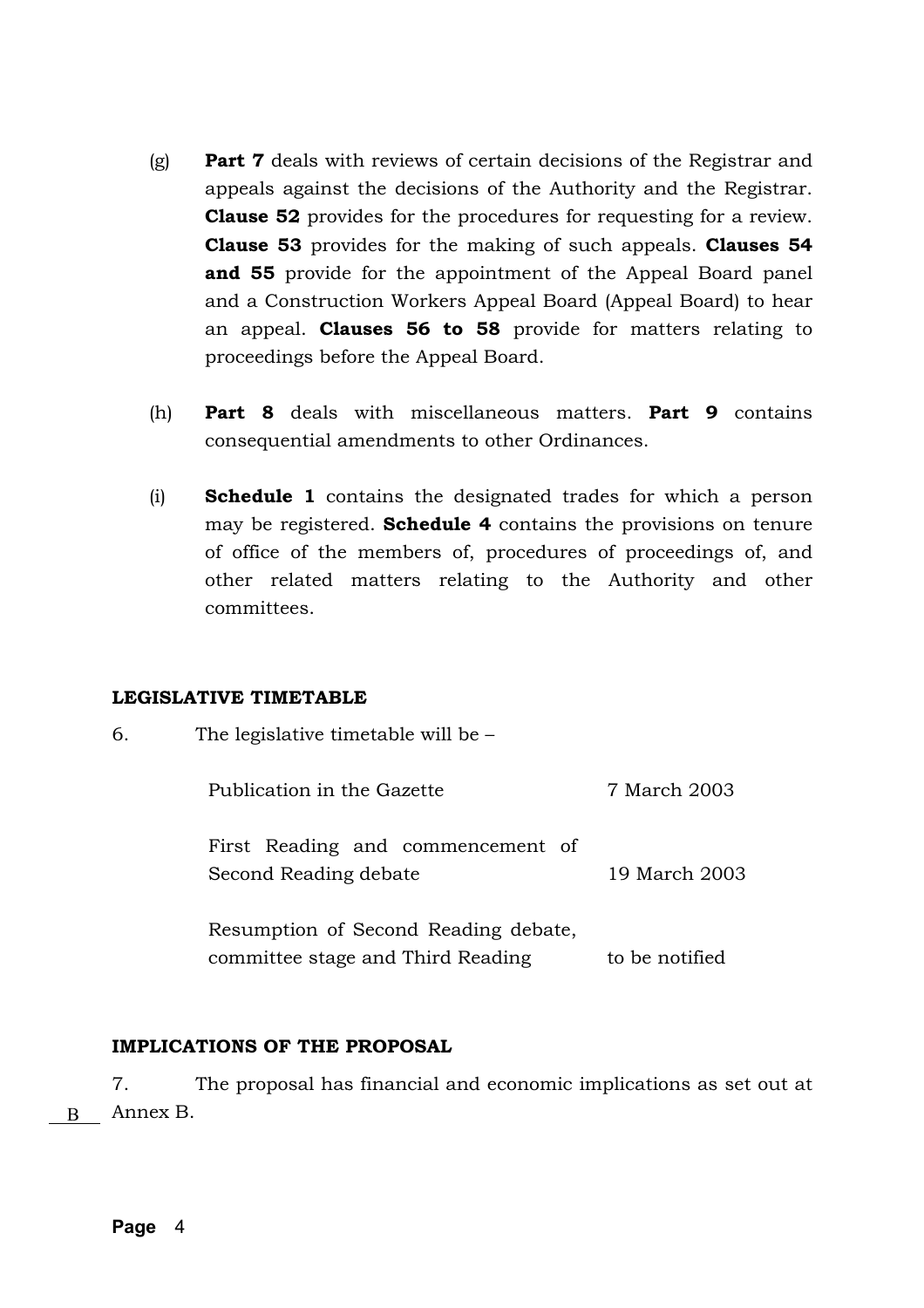8. The proposal is in conformity with the Basic Law, including the provisions concerning human rights. It does not bind the Government or the State. It has no productivity, environmental or sustainability implications and should be conducive to the development of the construction industry in the long run.

### **PUBLIC CONSULTATION**

9. Representatives from the relevant Government bureaux/ departments, trade associations, training institutes, the Independent Commission Against Corruption, major employers of the construction industry as well as the two major trade unions of the construction industry, i.e. the Hong Kong Construction Industry Employees General Union and the Hong Kong and Kowloon Electrical Engineering and Appliances Trade Workers Union are members of the Working Group on Registration of Construction Workers (Working Group). They have been fully consulted through the Working Group and Sub-group on the proposal since July 1999.

10. The Construction Industry Review Committee also recommended in its Report issued in January 2001 that a mandatory registration system for construction workers should be implemented as soon as possible.

### **PUBLICITY**

11. A press release will be issued when the Bill is gazetted. A spokesman will be available to handle media and public enquiries.

### **BACKGROUND**

12. The then Construction Advisory Board (CAB) decided in July 1999 to set up a Working Group on Registration of Construction Workers (Working Group), which comprised stakeholders of the construction industry, to study the proposal for implementing a workers registration system.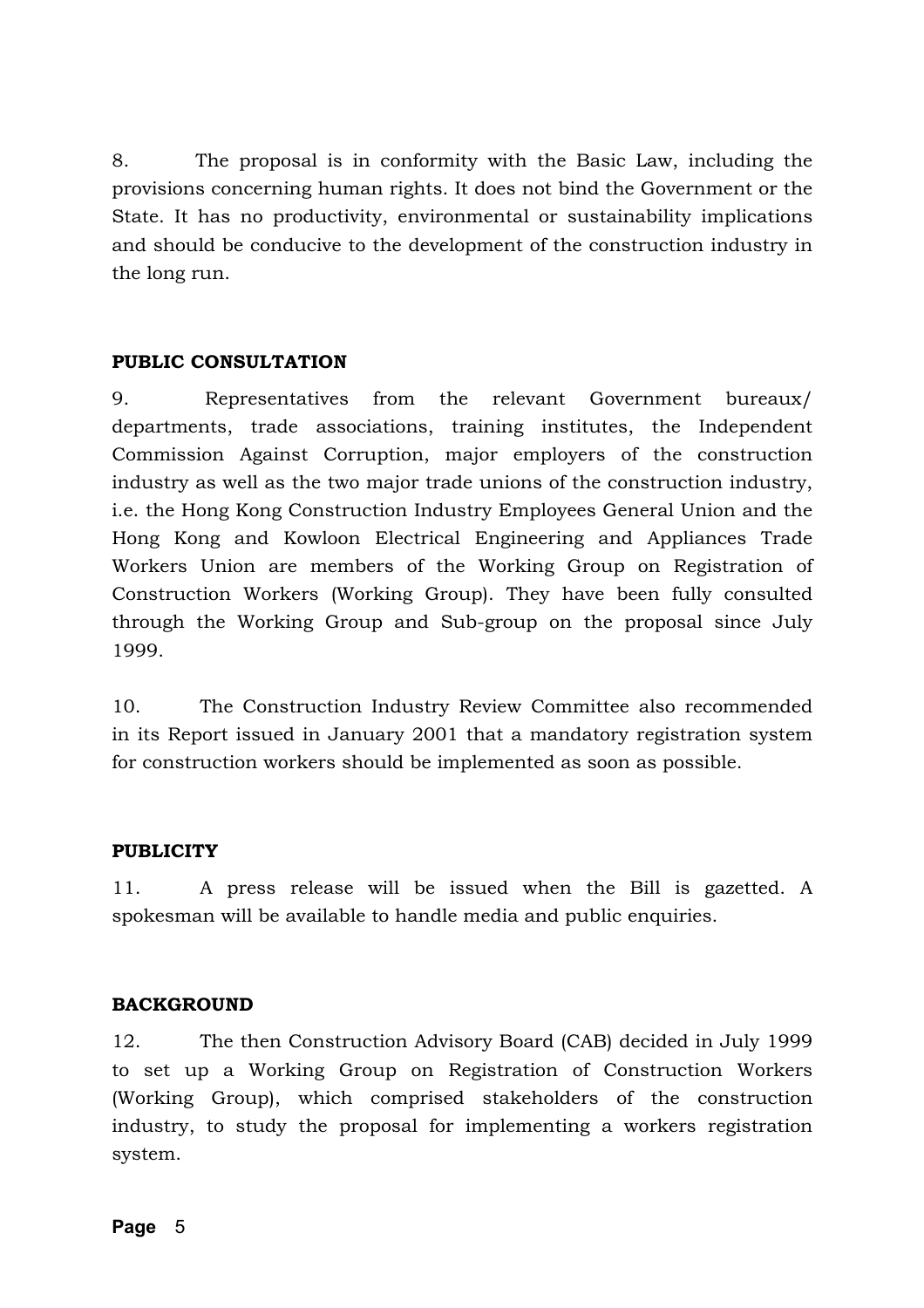13. In May 2000, the Working Group concluded and recommended to the then CAB that given the merits of a mandatory registration system for construction workers, it should be implemented by way of legislation.

### **ENQUIRIES**

14. For enquiries, please contact Mr Gordon W F CHO, Chief Assistant Secretary for the Environment, Transport and Works (Transport and Works) at 2848 2047 or Mr S Y LAM, Assistant Secretary for the Environment, Transport and Works (Transport and Works) at 2848 2013.

### **Environment, Transport and Works Bureau**  4 March 2003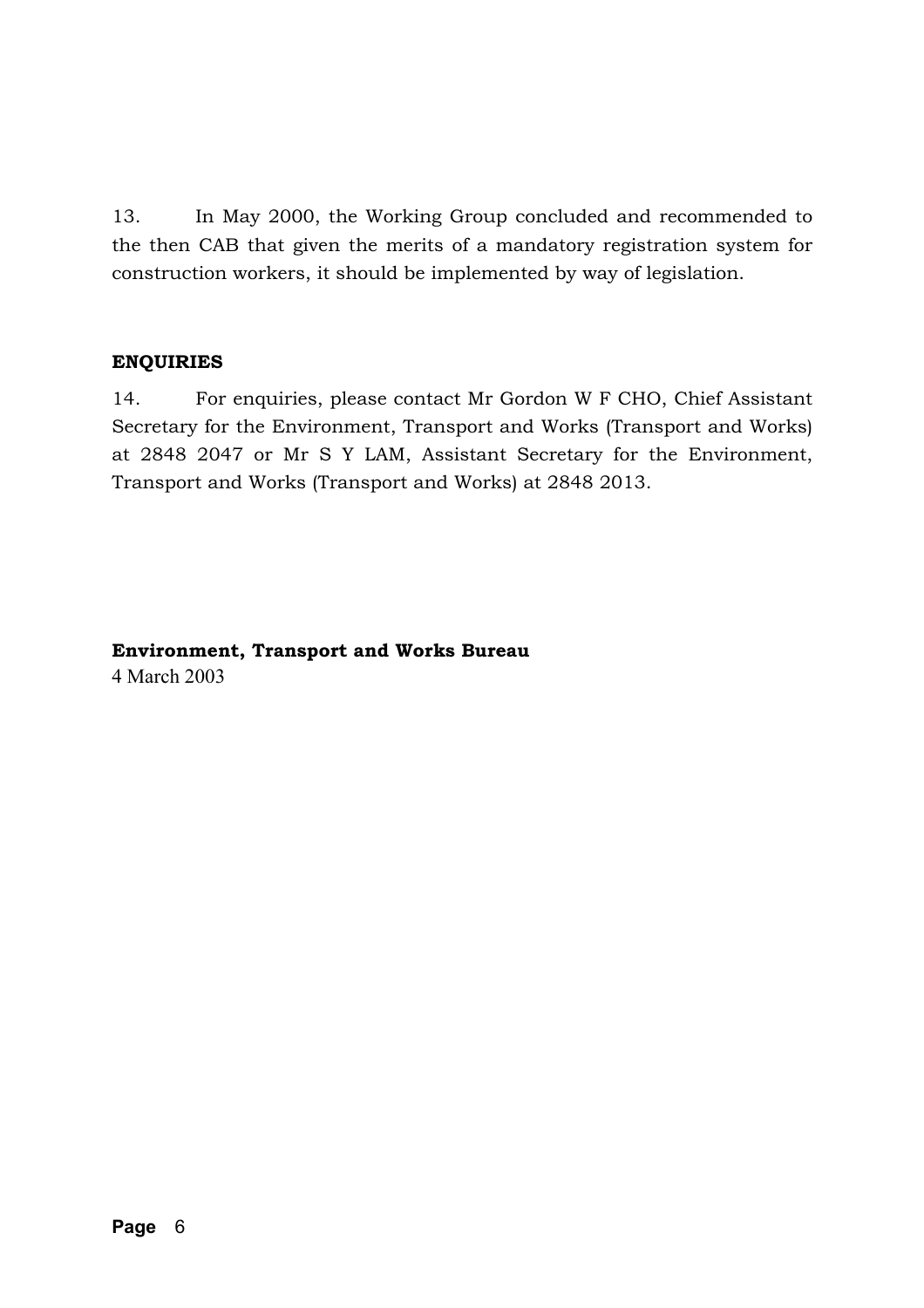# **LEGISLATIVE COUNCIL BRIEF**

# **CONSTRUCTION WORKERS REGISTRATION BILL**

# **ANNEXES**

Annex A – Construction Workers Registration Bill

Annex B – Financial and Economic Implications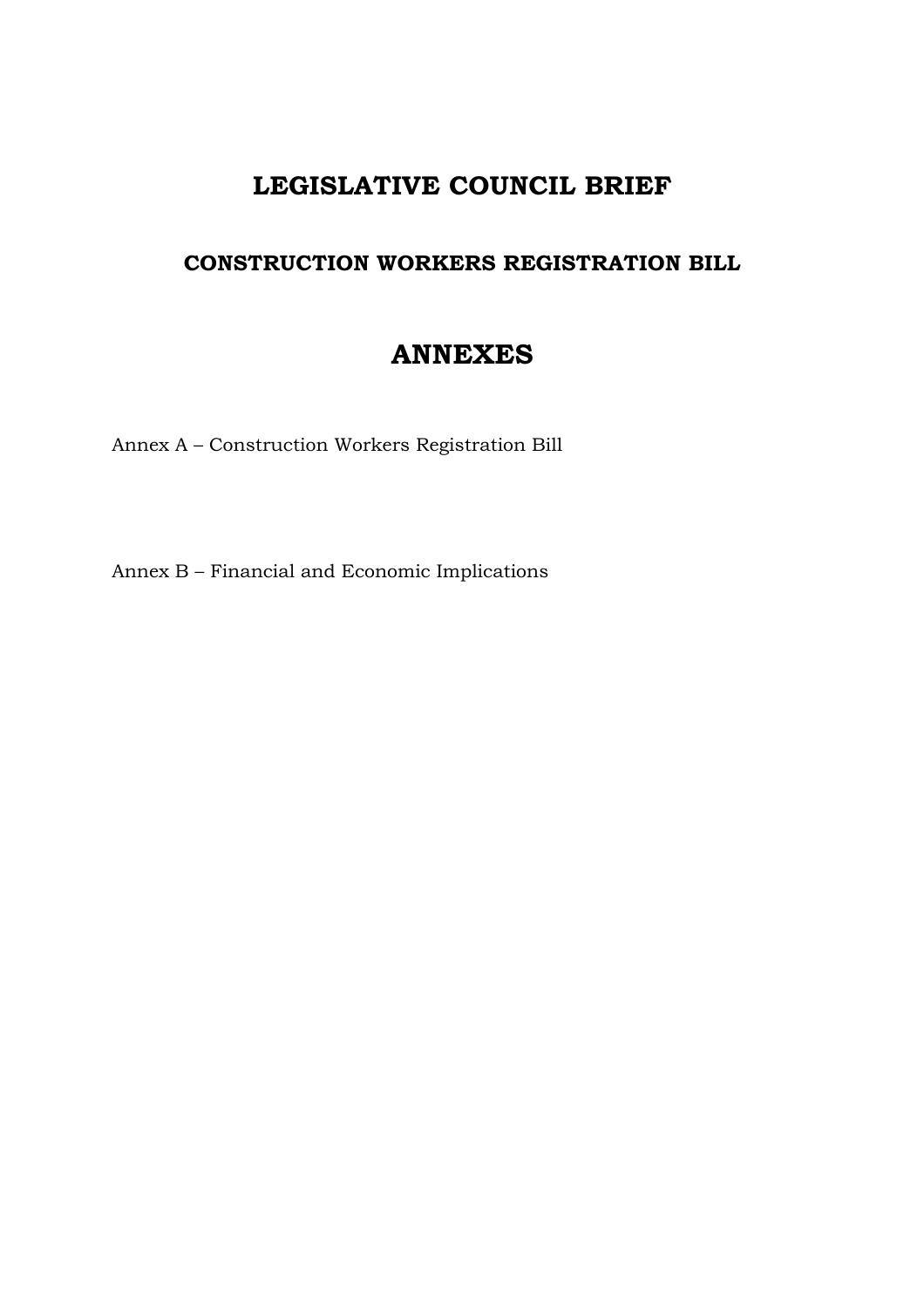**ANNEX B** 

### **LEGISLATIVE COUNCIL BRIEF**

### **CONTRUCTION WORKERS REGISTRATION BILL**

#### **FINANCIAL IMPLICATIONS**

1. The proposed Registration System including the Registration Authority will not give rise to recurrent financial implications for the Government. It will be supported by a small registration fee and a renewal fee which the workers can afford. The balance of the operating costs is to be met by a proposed levy collected from the construction industry. Based on the current annual gross value of construction site works, we estimated that the additional rate of levy would be around 0.03% of the value of the construction works (note: this is about \$18 million per year based on an annual gross value of construction site works of \$60 billion). The registration fee payable by construction workers is expected to be \$100 for a period of three years. The fee is reduced to \$50 for workers who possess relevant certificates, registrations or licences.

2. To facilitate the early setting up of the proposed Registration System, we have been allocated a start up grant of about \$16 million for items including a computerized registration management system, initial publicity costs and hire of service during the initial application stage.

3. The Construction Industry Training Authority (CITA) will need to expand the scope of its trade testing and training provisions for civil engineering and building workers, and for E&M workers with the proposed Registration System. The expenditure arising from the provision of the additional trade testing and training for civil engineering and building workers will be met by the existing construction levy. However, new resources will be required to provide additional trade testing and training for E&M workers and these will be met by the proposed levy on E&M works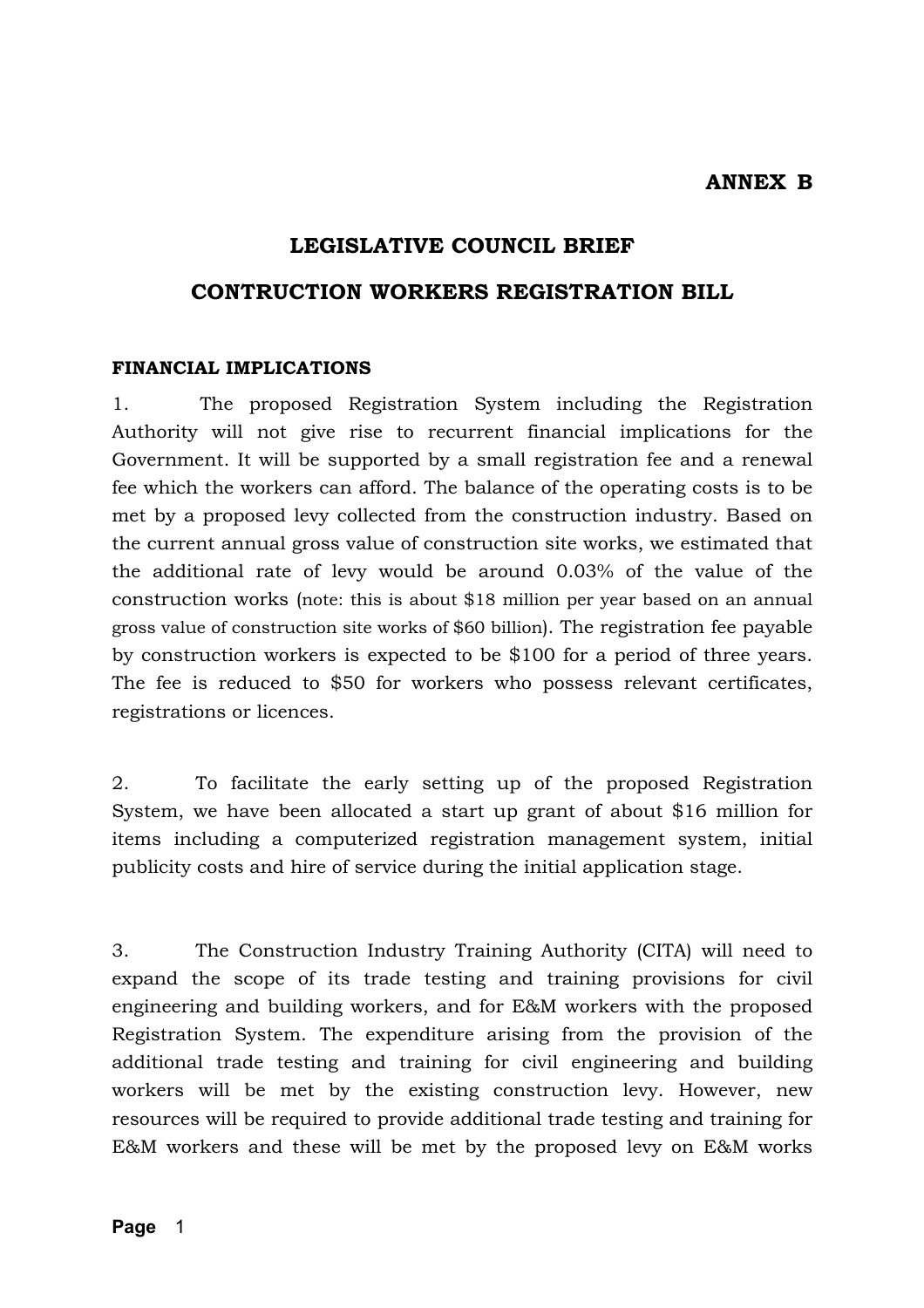through amendments to the Industrial Training (Construction Industry) Ordinance (Cap. 317). The Education and Manpower Bureau aims to introduce the amendment bill into the LegCo before mid 2003.

### **ECONOMIC IMPLICATIONS**

4. The proposed Registration System aims to cultivate a quality culture for achieving value in the construction industry and improving the quality of construction works, which will be conducive to healthy development of the local construction industry. Moreover, it is devised to facilitate compliance by construction workers in accordance with the skills they possess, to minimize the registration and renewal fees they have to pay, and more pertinently not to render any existing workers out of work.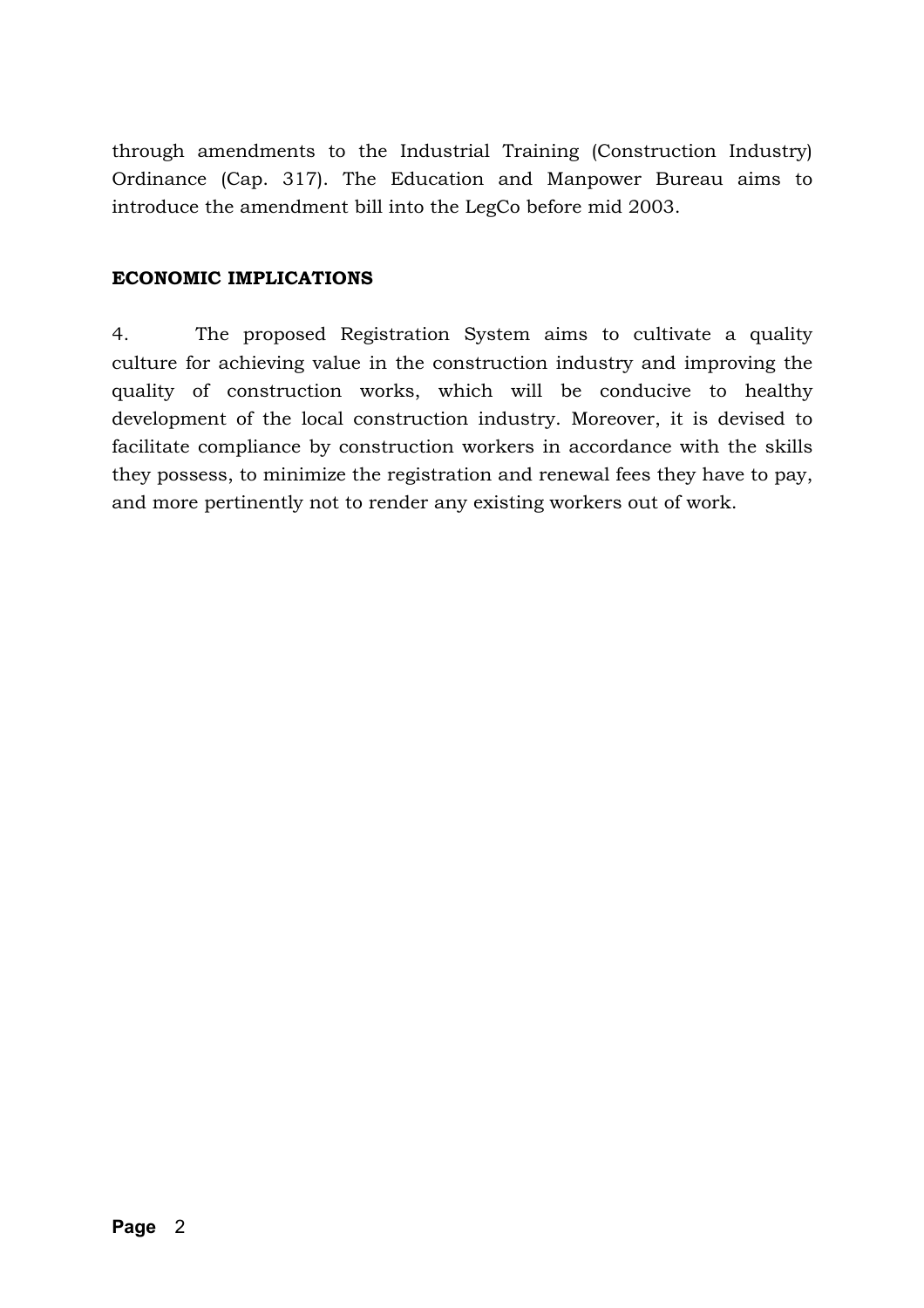### **Annex A**

### **CONSTRUCTION WORKERS REGISTRATION BILL**

# **CONTENTS**

Clause Page

### PART 1

### PRELIMINARY

| Short title and commencement |  |
|------------------------------|--|
| Interpretation               |  |

### PART 2

### PROHIBITIONS

| 3.               | Prohibition against unregistered construction<br>workers carrying out on construction sites |   |
|------------------|---------------------------------------------------------------------------------------------|---|
|                  | construction work                                                                           | 8 |
| $\overline{4}$ . | Exemptions from prohibitions under section 3                                                | 9 |
| 5.               | Prohibition against employing unregistered<br>construction workers to carry out on          |   |
|                  | construction sites construction work                                                        |   |
| 6.               | Offences in relation to prohibitions under<br>sections 3 and 5                              |   |

### PART 3

### CONSTRUCTION WORKERS REGISTRATION AUTHORITY AND STANDING COMMITTEES

| <b>Authority</b>                  |  |
|-----------------------------------|--|
| Functions and powers of Authority |  |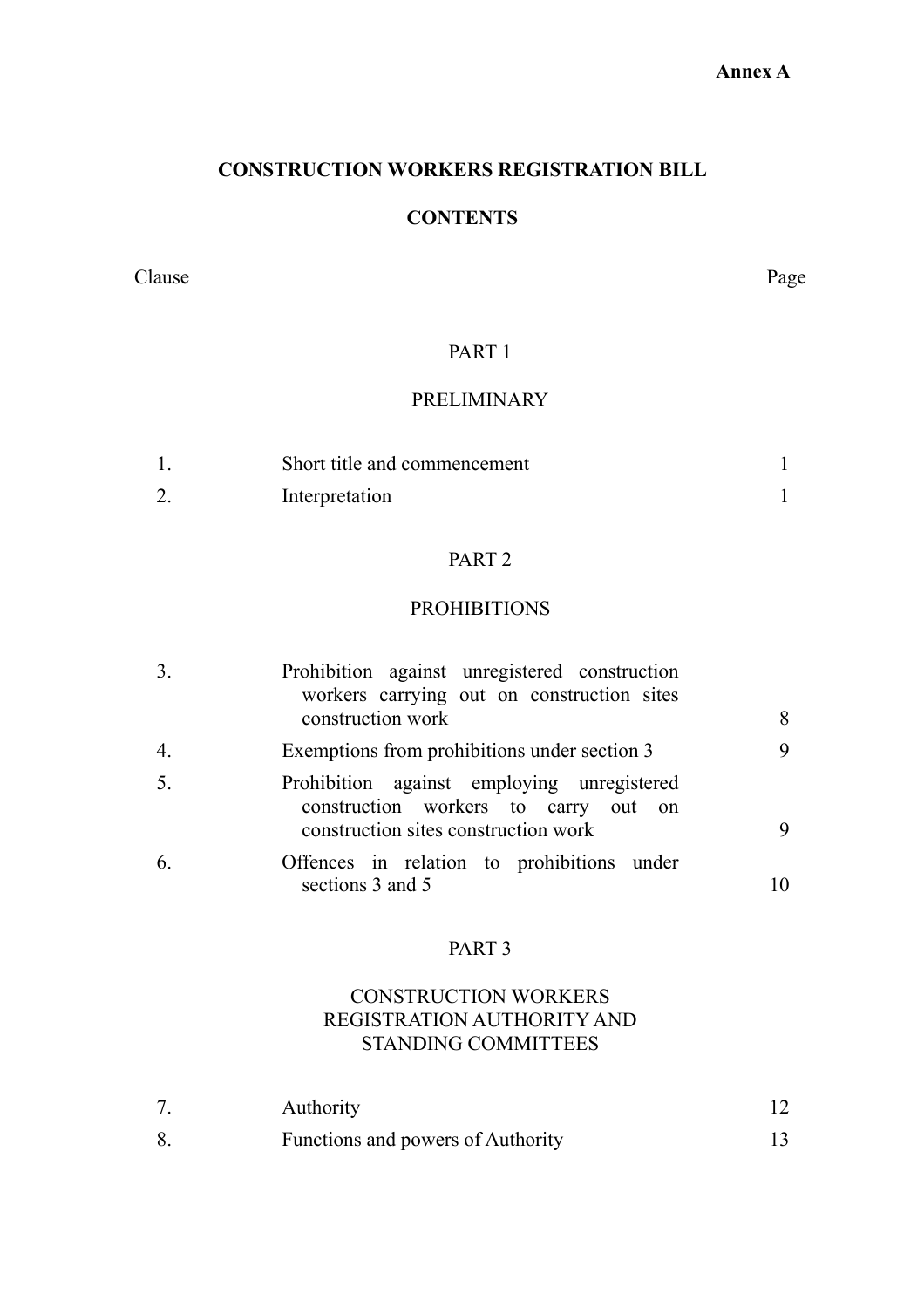| 9.  | Delegations                                                            | 15 |
|-----|------------------------------------------------------------------------|----|
| 10. | Funds and property of Authority                                        | 15 |
| 11. | Statements of accounts of Authority<br>and<br>auditor's report on them | 16 |
| 12. | <b>Qualifications Committee</b>                                        | 17 |
| 13. | Functions and powers of Qualifications<br>Committee                    | 18 |
| 14. | <b>Complaints Committee</b>                                            | 19 |
| 15. | Functions and powers of Complaints Committee                           | 20 |
| 16. | <b>Review Committee</b>                                                | 21 |
| 17. | Functions and powers of Review Committee                               | 22 |

# LEVY

| 18. | Interpretation and application                                                                                | 23 |
|-----|---------------------------------------------------------------------------------------------------------------|----|
| 19. | Imposition of levy                                                                                            | 24 |
| 20. | Rate of levy                                                                                                  | 24 |
| 21. | Value of construction works                                                                                   | 24 |
| 22. | Contractor and authorized person to notify<br>Authority when undertaking construction<br>works                | 25 |
| 23. | Notice by contractor and authorized person of<br>payments made in respect of works, etc. and<br>of completion | 26 |
| 24. | Assessment                                                                                                    | 27 |
| 25. | Payment of levy                                                                                               | 28 |
| 26. | Recovery of levy                                                                                              | 29 |
| 27. | Objection                                                                                                     | 30 |
| 28. | Appeals                                                                                                       | 30 |
| 29. | Provision of information and production of<br>documents                                                       | 31 |
| 30. | Offences: Part 4                                                                                              | 33 |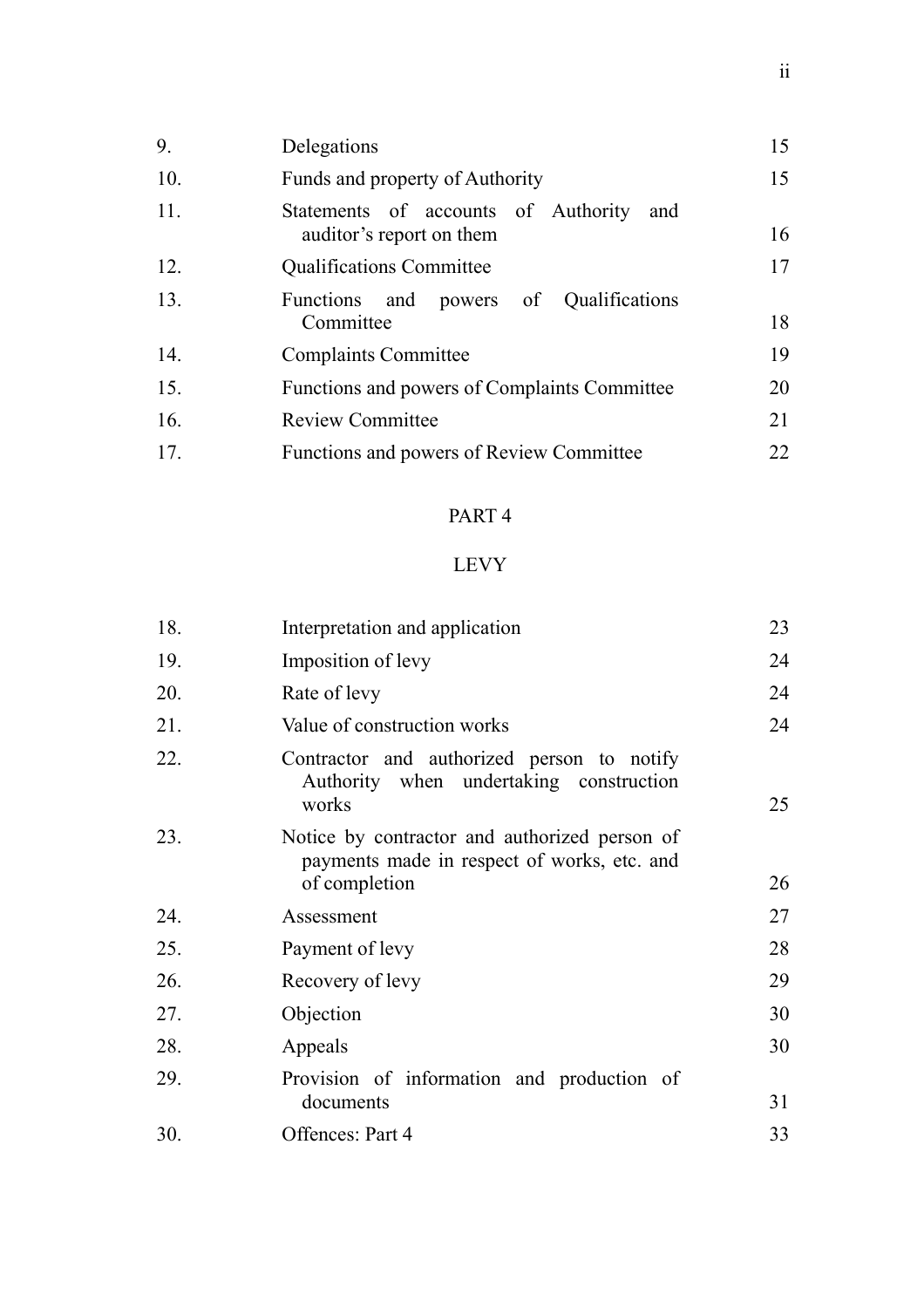| 31  | Evidence by certificate, etc.                 |    |
|-----|-----------------------------------------------|----|
| 32. | Authentication, and production in evidence of |    |
|     | documents                                     | 34 |

### REGISTRATION OF CONSTRUCTION WORKERS

| 33. | Appointment of Registrar                                                                      | 34 |
|-----|-----------------------------------------------------------------------------------------------|----|
| 34. | Functions and powers of Registrar                                                             | 34 |
| 35. | <b>Register of Construction Workers</b>                                                       | 35 |
| 36. | Application for registration                                                                  | 37 |
| 37. | Qualifications for registration                                                               | 38 |
| 38. | Acceptance and rejection of registration                                                      | 40 |
| 39. | as registered skilled<br>Registration<br>worker<br>(transitional)                             | 40 |
| 40. | Special provision on registration for certain<br>trades                                       | 41 |
| 41. | Assessment interview and<br>trade<br>for<br>test<br>registered skilled workers (transitional) | 41 |
| 42. | Expiry and renewal of registration                                                            | 43 |
| 43. | Expiry of registration as registered skilled<br>worker (provisional), etc.                    | 45 |
| 44. | Issue of registration card                                                                    | 46 |
| 45. | Registration card                                                                             | 48 |
| 46. | Registered construction worker<br>to<br>carry<br>registration card                            | 49 |
| 47. | Cancellation of registration                                                                  | 52 |
| 48. | Correction of errors on Register                                                              | 54 |
|     |                                                                                               |    |

## PART 6

### COMPLAINTS AGAINST REGISTERED CONSTRUCTION WORKERS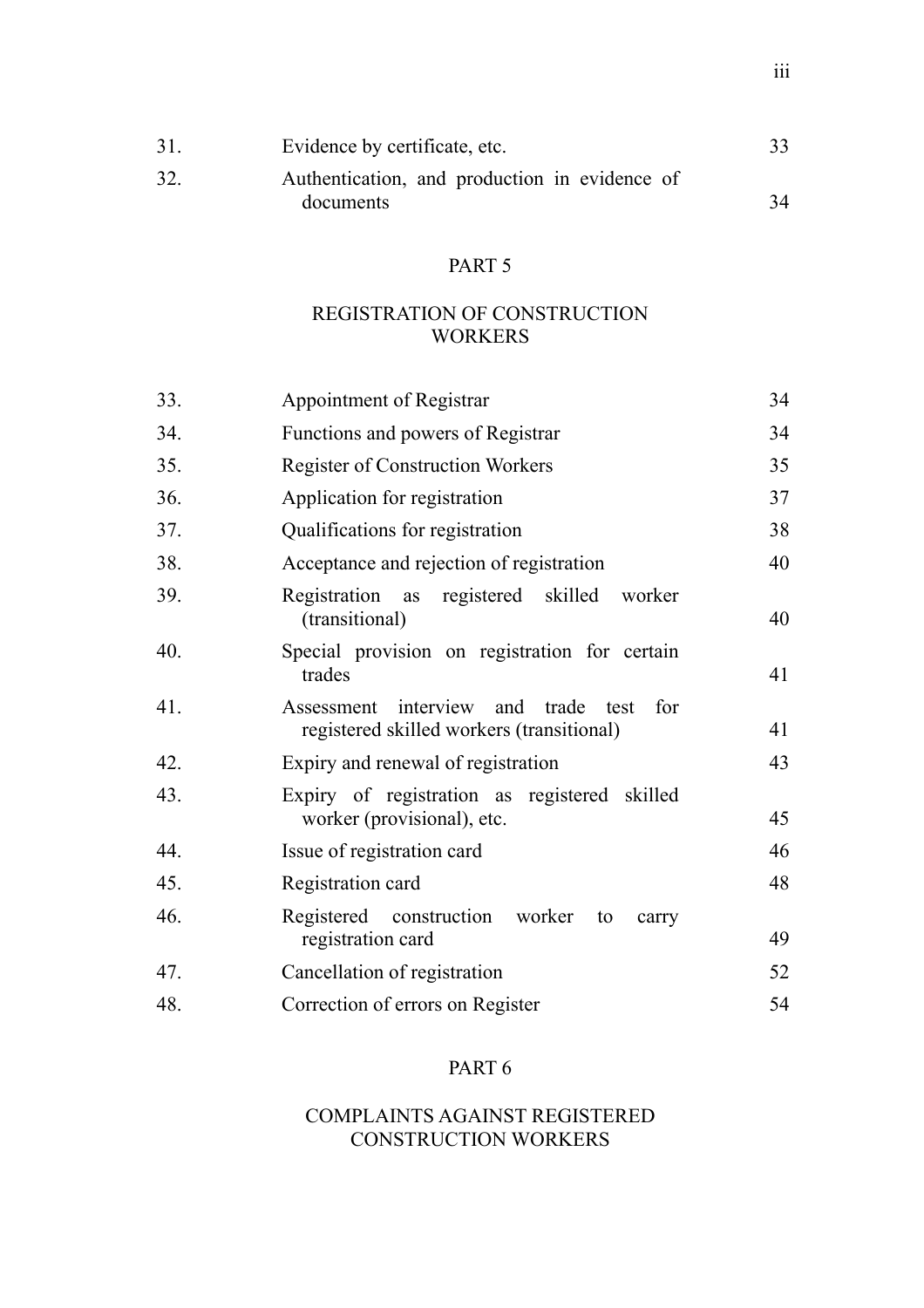| 49  | Complaints                                                        | 55  |
|-----|-------------------------------------------------------------------|-----|
| 50. | Disposal of complaints by Authority                               | 56  |
| 51  | Service and implementation of Authority's<br>orders on complaints | 58. |

# REVIEWS AND APPEALS

| 52. | Review of decisions             | 58 |
|-----|---------------------------------|----|
| 53. | Notice of appeal                | 59 |
| 54. | Appeal Board panel              | 60 |
| 55. | Appeal Board                    | 61 |
| 56. | Proceedings before Appeal Board | 62 |
| 57. | Legal adviser                   | 63 |
| 58. | Powers of Appeal Board          | 64 |

# PART 8

# MISCELLANEOUS

| 59. | Principal contractors and controllers to retrieve<br>and record data of registered construction<br>workers on construction site | 65 |
|-----|---------------------------------------------------------------------------------------------------------------------------------|----|
| 60. | Authorized officers and levy inspectors                                                                                         | 67 |
| 61. | Offences of making false or misleading<br>statements and of failure to attend inquiries or<br>hearings as witness, etc.         | 68 |
| 62. | Service, etc. of notices                                                                                                        | 69 |
| 63. | Power of Authority to specify forms                                                                                             | 71 |
| 64. | Regulations                                                                                                                     | 72 |
| 65. | Rules                                                                                                                           | 73 |
| 66. | <b>Amendment of Schedules</b>                                                                                                   | 73 |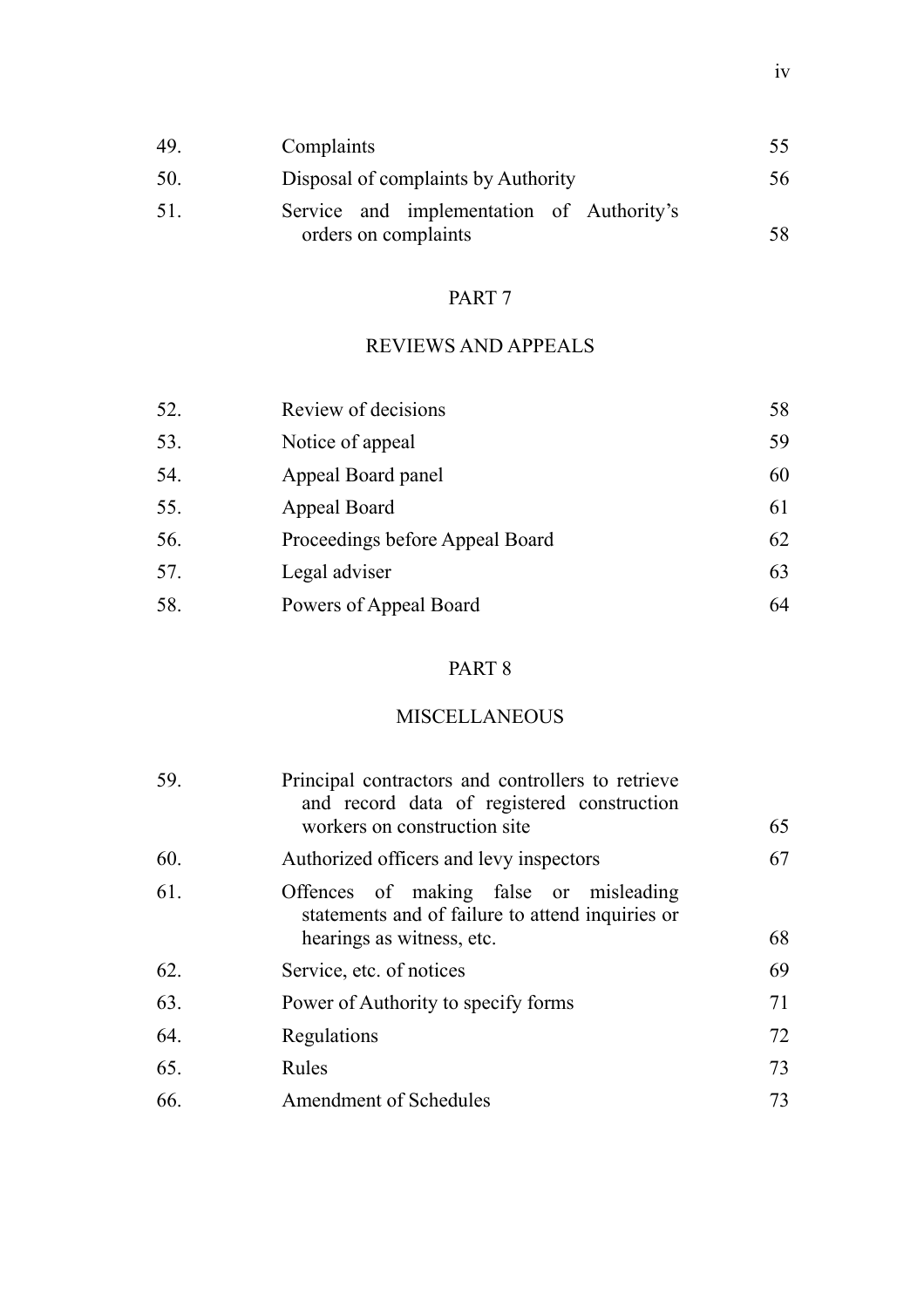# CONSEQUENTIAL AMENDMENTS

# **Prevention of Bribery Ordinance**

| 67.        | Public bodies                                                                                                                        | 74  |
|------------|--------------------------------------------------------------------------------------------------------------------------------------|-----|
|            | <b>Industrial Training (Construction Industry)</b><br>Ordinance                                                                      |     |
| 68.        | Section added                                                                                                                        |     |
|            | Additional functions and powers of the<br>6A.<br>Authority                                                                           | 74  |
| 69.        | Furnishing of information and production of<br>documents                                                                             | 74  |
|            | <b>Electronic Transactions Ordinance</b>                                                                                             |     |
| 70.        | Proceedings in relation to which sections 5, 6, 7<br>and 8 of this Ordinance do not apply under<br>section $13(1)$ of this Ordinance | 75  |
| Schedule 1 | Designated trades                                                                                                                    | 76  |
| Schedule 2 | Specified body                                                                                                                       | 112 |
| Schedule 3 | Structures and works                                                                                                                 | 112 |
| Schedule 4 | Authority, standing committees and<br>other<br>committees                                                                            | 113 |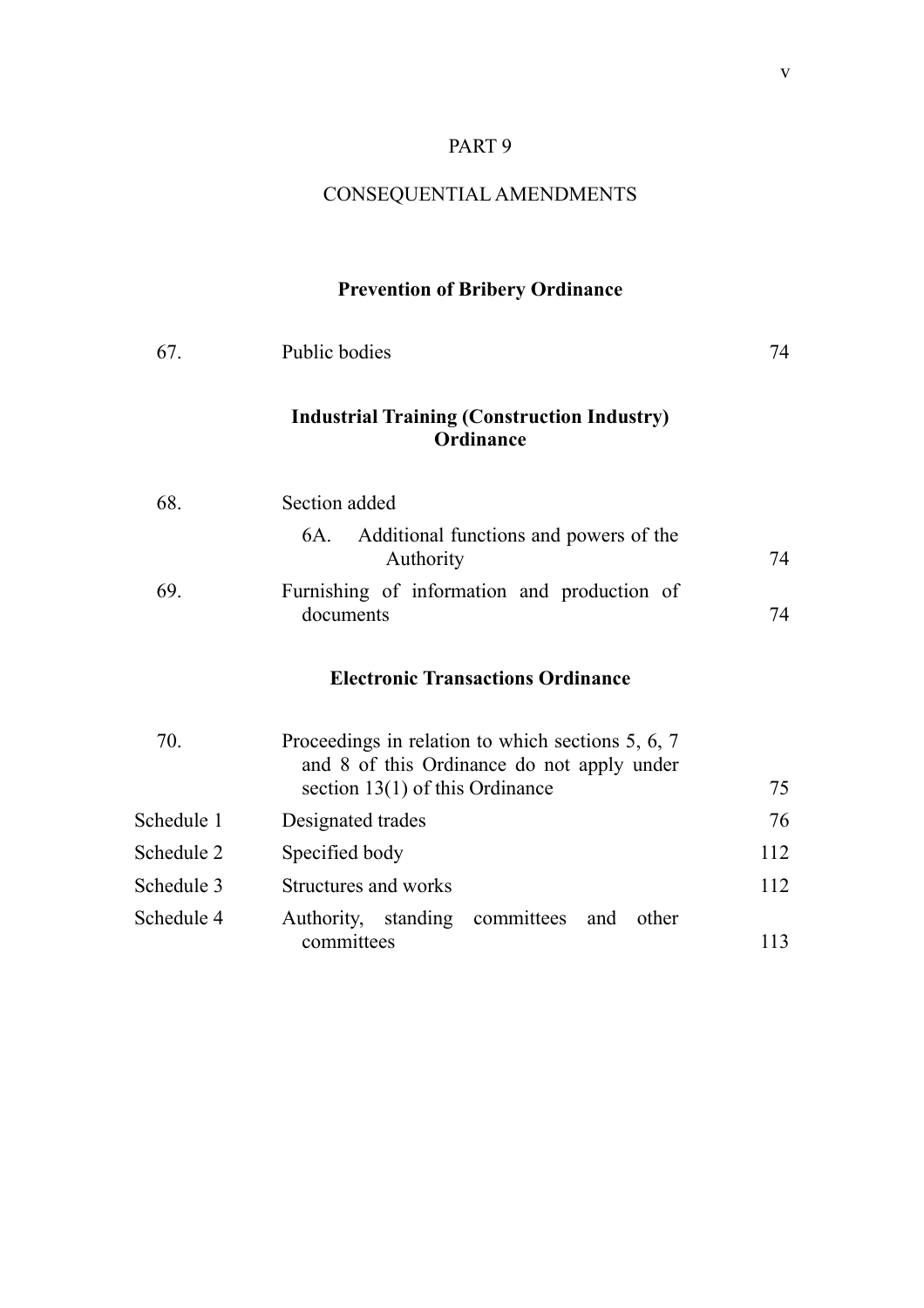### A BILL

### To

<span id="page-14-0"></span>Provide for the registration of construction workers; the establishment of a Construction Workers Registration Authority; a levy to be paid by contractors in respect of certain kinds of construction work; the regulation of construction workers personally carrying out construction work; and for related matters.

Enacted by the Legislative Council.

### PART 1

### PRELIMINARY

### **1. Short title and commencement**

(1) This Ordinance may be cited as the Construction Workers Registration Ordinance.

(2) This Ordinance shall come into operation on a day to be appointed by the Secretary for the Environment, Transport and Works by notice published in the Gazette.

### **2. Interpretation**

(1) In this Ordinance, unless the context otherwise requires –

- "Appeal Board" (上訴委員會) means a Construction Workers Appeal Board appointed under section 55(1);
- "Appeal Board panel" (上訴委員團) means the Appeal Board panel appointed under section 54(1);
- "Authority" (管理局) means the Construction Workers Registration Authority established by section 7(1);
- "authorized officer" (獲授權人員) means a person who is appointed under section  $60(1)$ ;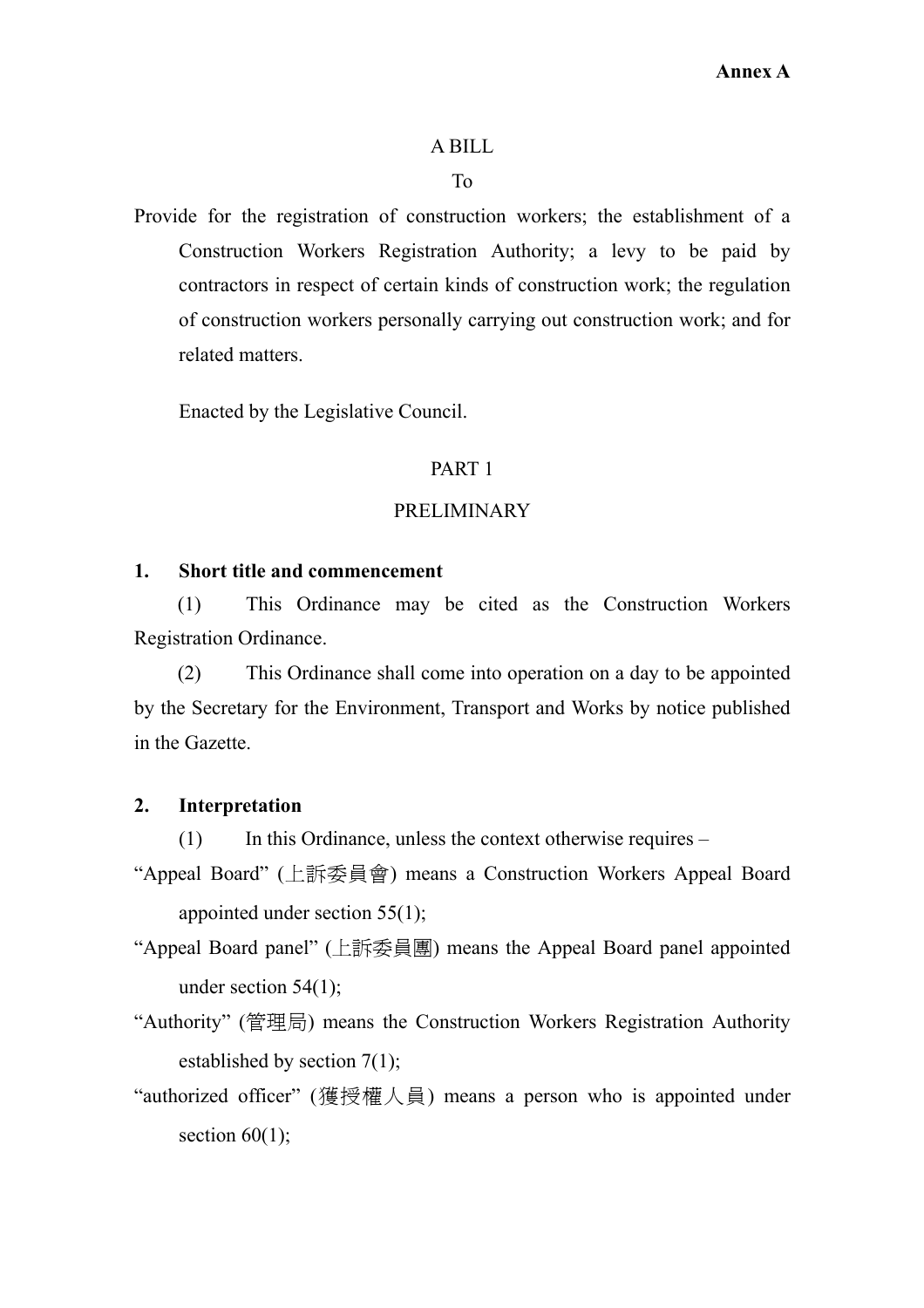"Building Authority" (建築事務監督) has the meaning assigned to it in section 2(1) of the Buildings Ordinance (Cap. 123);

"building services work" (建築物裝備工程) means –

- (a) any heating, lighting, air-conditioning, ventilation, power supply, drainage, sanitation, refuse collection, water supply, fire protection, security, communications, lift or escalator installation or works; or
- (b) any other extra low voltage installation or works;
- "building works" (建築工程) has the meaning assigned to it in section  $2(1)$  of the Buildings Ordinance (Cap. 123);

"business day" ( $\perp$  /  $\parallel$   $\parallel$ ) means a day that is not –

- (a) a general holiday; or
- (b) a black rainstorm warning day, or a gale warning day, within the meaning of section 71(2) of the Interpretation and General Clauses Ordinance (Cap. 1);
- "CITA" ( 建訓局 ) means the Construction Industry Training Authority established by section 4 of the Industrial Training (Construction Industry) Ordinance (Cap. 317);

"committee" (委員會) means a committee established under section  $8(2)(a)$ ;

- "Complaints Committee" ( 投訴委員會 ) means the Construction Workers Complaints Committee established by section 14(1);
- "construction site" (建造工地) means a place where construction work is, or is to be, carried out but, except in relation to sections 49 and  $60(2)(a)$  and (d), excludes such a place where –
	- (a) in the case of construction work falling within paragraph (a) or (b) of the definition of "construction work" in this section –
		- (i) in respect of which the Buildings Ordinance (Cap. 123) applies; and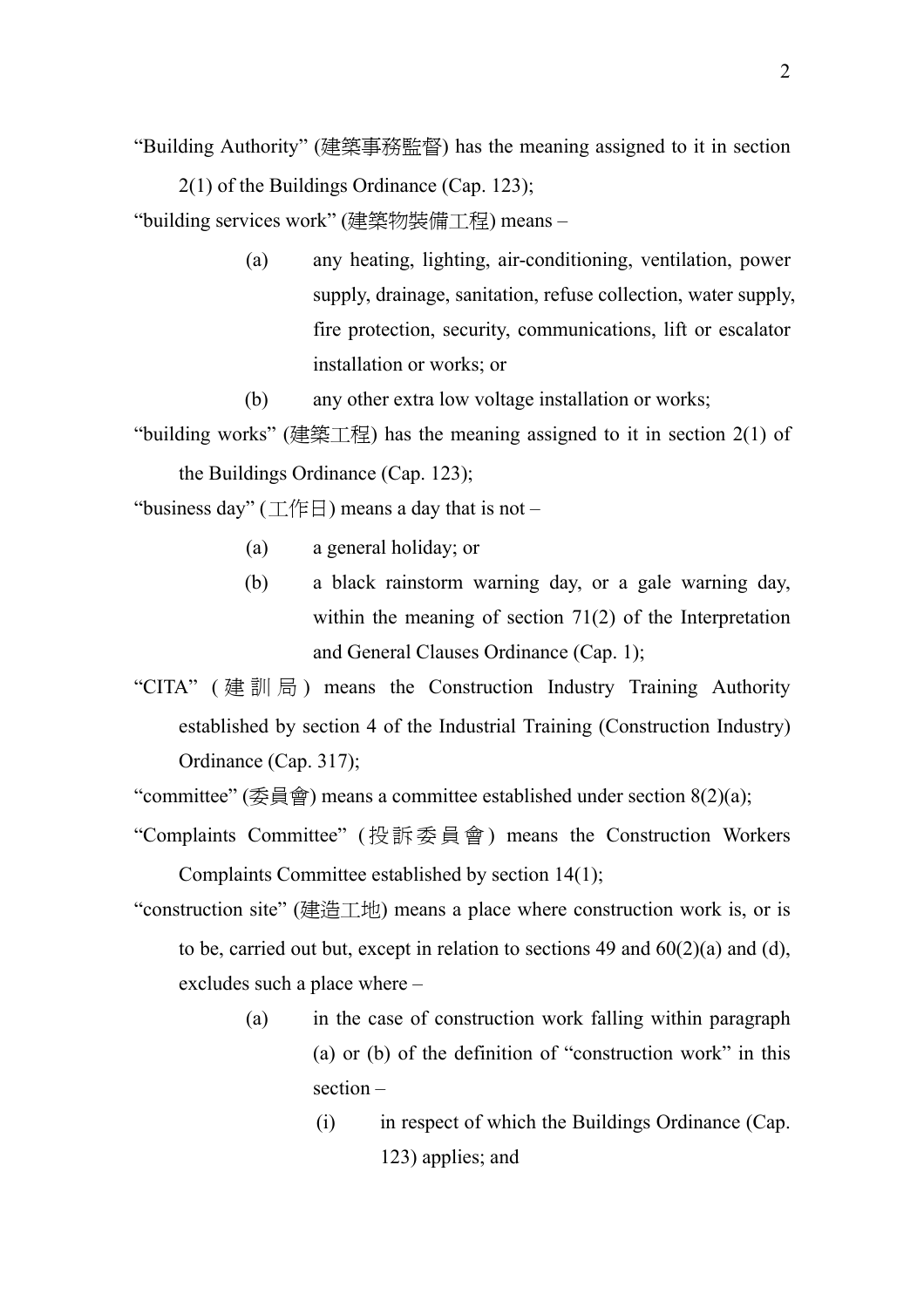(ii) which may not, by virtue of section  $41(3)$  or  $(3A)$ of that Ordinance, be carried out without application to or approval from the Building Authority,

 a certificate, referred to in paragraph (2) or (3) of regulation 25, or in paragraph (2) of regulation 26, of the Building (Administration) Regulations (Cap. 123 sub. leg.), in respect of the construction work has been sent to the Building Authority in accordance with that paragraph, or a certificate, referred to in paragraph (4) of regulation 25 of those Regulations, in respect of the construction work has been made in accordance with that paragraph;

(b) in the case of any other construction work falling within paragraph (a) or (b) of that definition, a certificate of substantial completion of contract has been issued in accordance with the terms of the contract under which the construction work is carried out;

"construction work" (建造工作、建造工程), except in relation to Part 4 –

- (a) means
	- (i) the construction, erection, installation or reconstruction of any specified structure;
	- (ii) the addition, renewal, alteration, repair, dismantling or demolition of any specified structure that involves the structure of the specified structure or any other specified structure;
	- (iii) any building operation involved in preparing for any operation referred to in subparagraph (i) or (ii), including laying of foundations, excavation of earth and rock prior to laying of foundations, site clearance, site investigation, site restoration,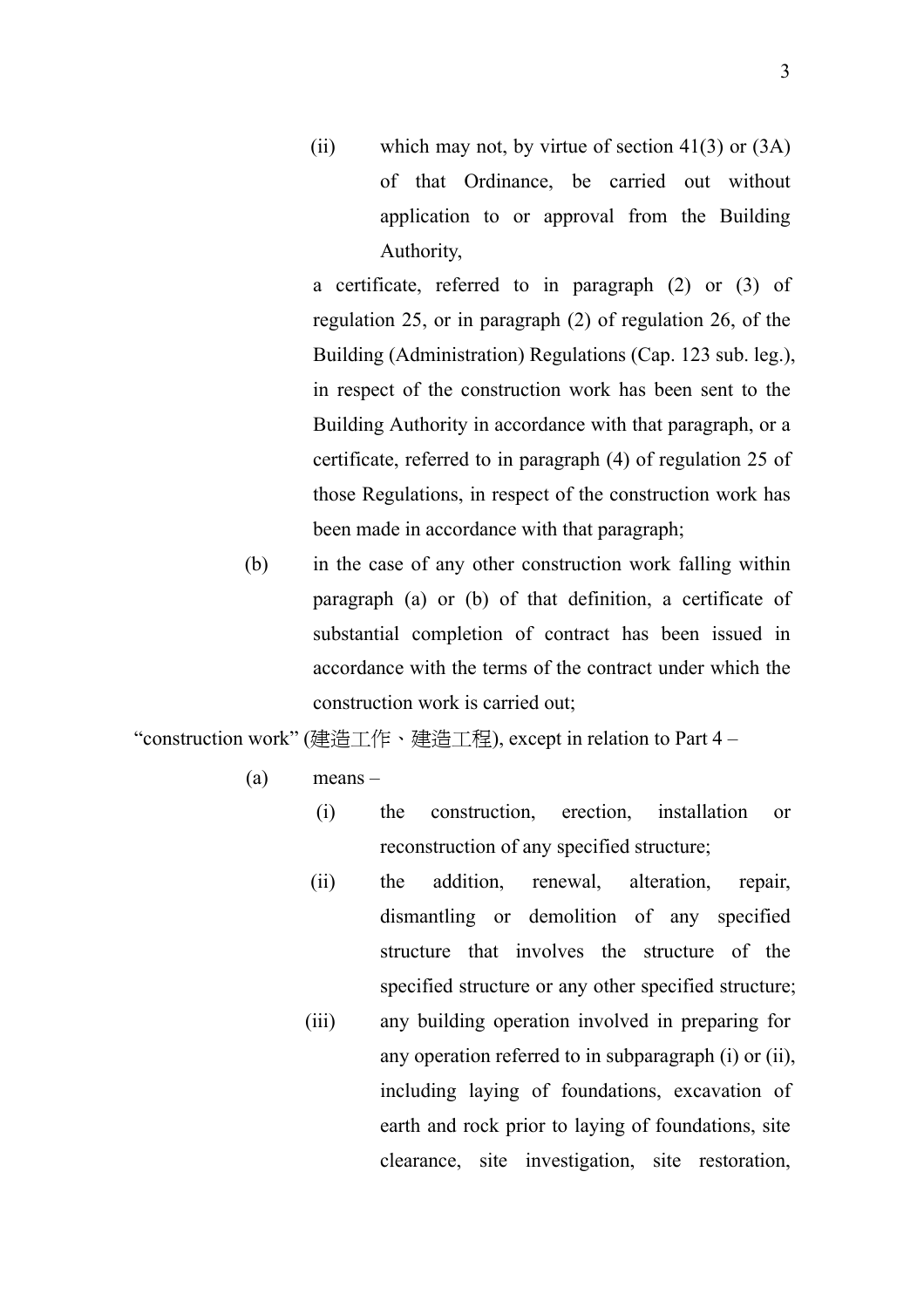earthmoving, tunneling, boring, scaffolding and provision of access; or

- (iv) any building operation, or building services work, forming an integral part of, or rendering complete, any operation referred to in subparagraph (i) or (ii), but excludes building works in respect of which a certificate of exemption is issued under the Buildings Ordinance (Application to the New Territories) Ordinance (Cap. 121);
- (b) means any building services work that involves the structure of any specified structure; or
- (c) means any maintenance work, carried out under a term contract for maintenance, of any specified structure owned by, or otherwise belonging to, a public body or a specified body;

"designated trade" (指定工種) means a trade or an occupation set out in column 1 of Part 1, 2 or 3 of Schedule 1;

"extra low voltage" (特低壓) means voltage normally not exceeding –

- (a) 50V root mean square alternating current; or
- (b) 120V direct current,

between conductors or between a conductor and earth;

"further penalty" (附加罰款) means the further penalty payable under section  $25(3)$ ;

"levy" (徵款) means the levy imposed under section 19;

- "levy inspector" (徵款督察) means a person who is appointed under section 60(3);
- "low voltage" (低壓) means voltage normally exceeding extra low voltage but normally not exceeding –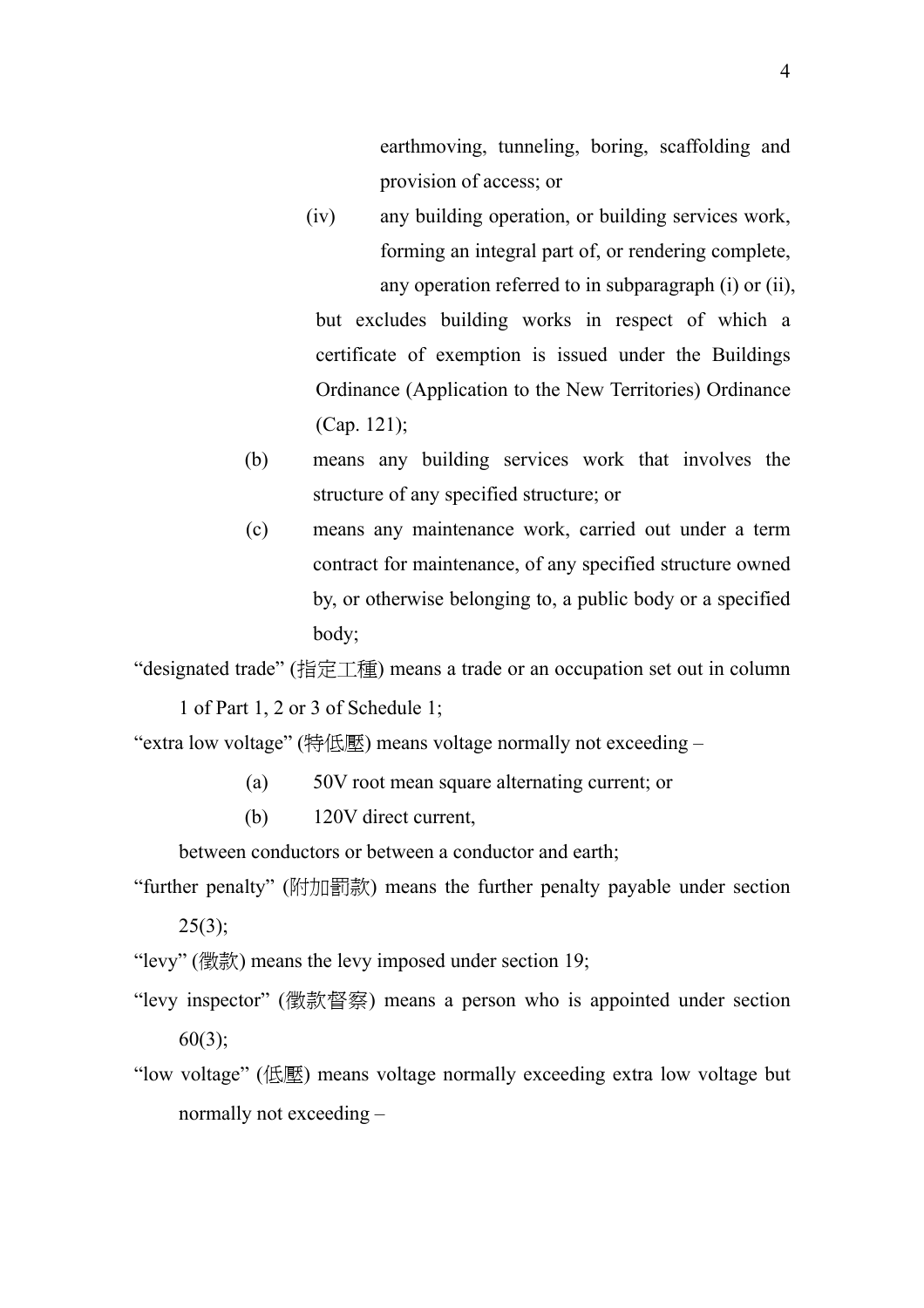- (a) between conductors, 1 000V root mean square alternating current or 1 500V direct current; or
- (b) between a conductor and earth, 600V root mean square alternating current or 900V direct current;

"officer" (高級人員), in relation to a body corporate, includes a director, manager or secretary;

"penalty" (罰款) means the penalty payable under section  $25(2)$ ;

"practicable" (切實可行) means reasonably practicable;

- "principal contractor" (總承建商), in relation to a construction site, means the person who undertakes on the site construction work under a contract, or term contract for maintenance, that is entered into by the person directly with  $-$ 
	- (a) an owner, occupier or developer of the property within the site; or
	- (b) an agent or architect, surveyor or engineer of such an owner, occupier or developer;

"Qualifications Committee" (資格評審委員會) means the Construction Workers

Qualifications Committee established by section 12(1);

"Register" (名冊) means the Register of Construction Workers established under section  $34(1)(a)$ ;

"registered construction worker" (註冊建造業工人) means –

- (a) a registered skilled worker for a designated trade;
- (b) a registered skilled worker (provisional) for a designated trade;
- (c) a registered skilled worker (transitional) for a designated trade;
- (d) a registered semi-skilled worker for a designated trade;
- (e) a registered semi-skilled worker (provisional) for a designated trade; or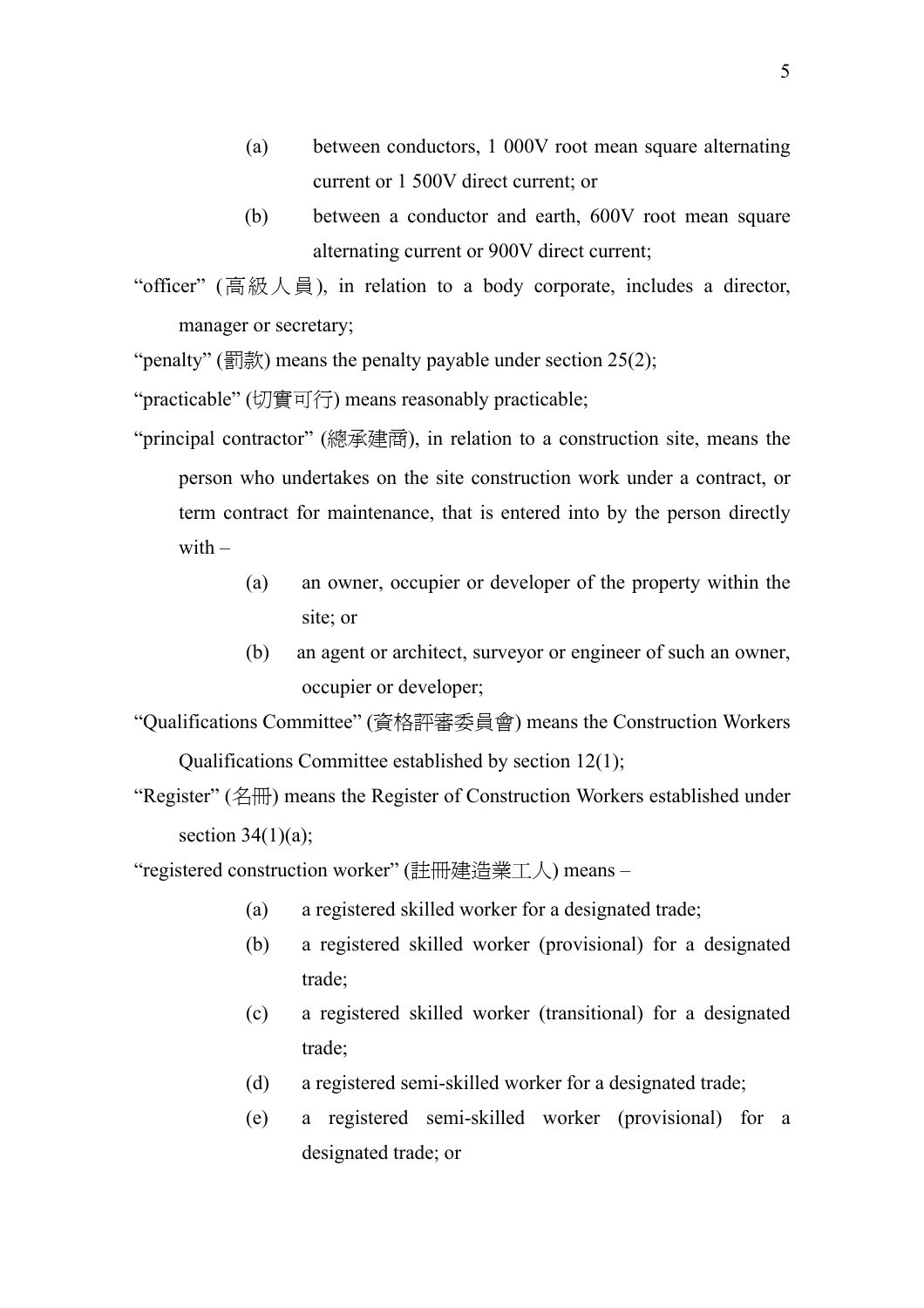(f) a registered general worker;

- "registered general worker" (註冊普通工人) means a person whose name is currently entered in the Register as a registered general worker;
- "registered semi-skilled worker" (註冊半熟練技工), in relation to a designated trade, means a person whose name is currently entered in the Register as a registered semi-skilled worker for the trade;
- "registered semi-skilled worker (provisional)" (註冊半熟練技工(臨時)), in relation to a designated trade, means a person whose name is currently entered in the Register as a registered semi-skilled worker (provisional) for the trade;
- "registered skilled worker" (註冊熟練技工), in relation to a designated trade, means a person whose name is currently entered in the Register as a registered skilled worker for the trade;
- "registered skilled worker (provisional)" (註冊熟練技工(臨時)), in relation to a designated trade, means a person whose name is currently entered in the Register as a registered skilled worker (provisional) for the trade;
- "registered skilled worker (transitional)" (註冊熟練技工(過渡)), in relation to a designated trade, means a person whose name is currently entered in the Register as a registered skilled worker (transitional) for the trade;
- "Registrar" (註冊主任) means the Registrar of Construction Workers appointed under section 33(1);
- "registration" (註冊) means registration under this Ordinance as a registered construction worker, and "registered" ( $\# \#$ ) shall be construed accordingly;

"registration card" (註冊證) means a registration card issued under section  $44(1)$ ;

"Review Committee" (覆核委員會) means the Construction Workers Review Committee established by section 16(1);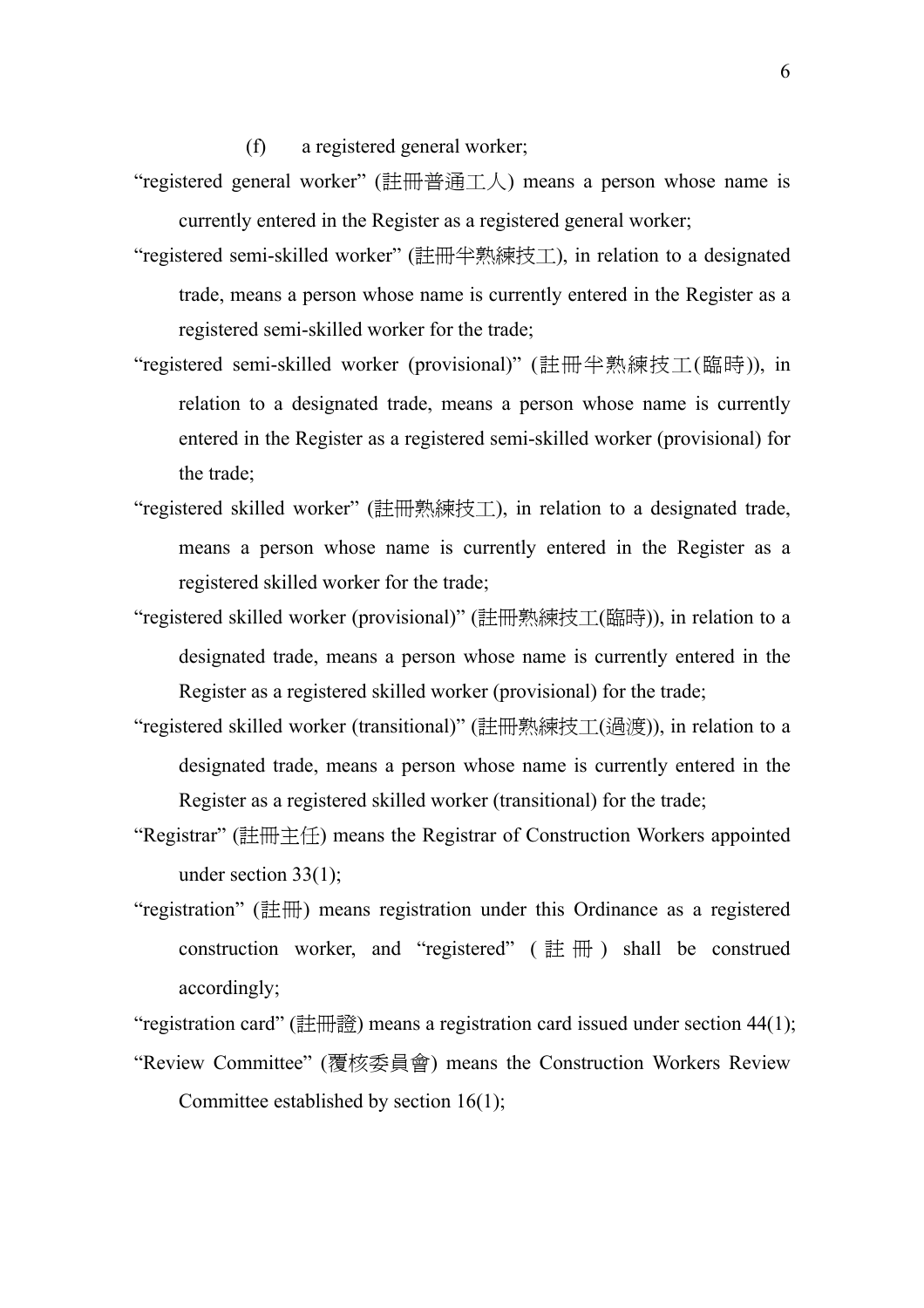"Secretary" (局長) means the Secretary for the Environment, Transport and Works;

"specified" (指明), in relation to a form, means specified under section 63;

- "specified body" (指明機構) means a body set out in Schedule 2;
- "specified structure" (指明構築物) means any structure or works set out in Schedule 3;
- "street works" (街道工程) has the meaning assigned to it in section  $2(1)$  of the Buildings Ordinance (Cap. 123);

"sub-contractor" (次承建商), in relation to a principal contractor, means –

- (a) a person who enters into a contract with the principal contractor to undertake all or any part of the construction work that the principal contractor has undertaken; or
- (b) any other person who enters into a contract with a subcontractor within the meaning of paragraph (a) to undertake all or any part of the construction work that such a subcontractor has undertaken;

"surcharge" (附加費) means the surcharge imposed under section  $24(7)$ ;

"term contract for maintenance" (固定期保養合約) means a contract for a fixed term –

- (a) which is made between a person and a public body or specified body; and
- (b) under which the person shall, during the term, undertake maintenance work in respect of a specified structure owned by, or otherwise belonging to, the body, as required by the body in writing from time to time;
- "VTC" (職訓局) means the Vocational Training Council established by section 4 of the Vocational Training Council Ordinance (Cap. 1130).

(2) For the avoidance of doubt, it is declared that the provisions of this Ordinance applicable to or in relation to a designated trade, or any part of a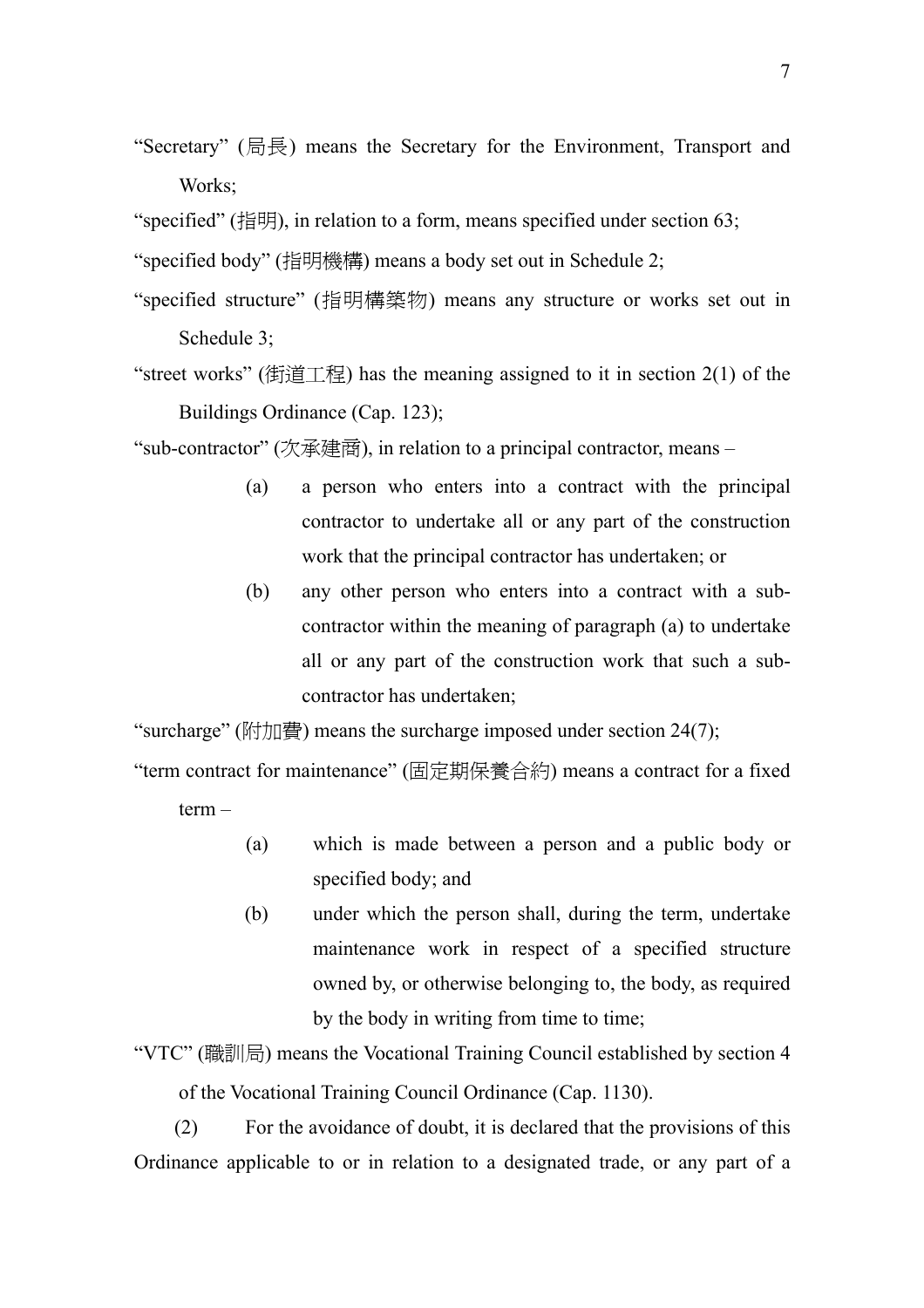<span id="page-21-0"></span>designated trade, are additional to the provisions of any other Ordinances applicable to or in relation to the trade, or any part of the trade.

### PART 2

#### PROHIBITIONS

### **3. Prohibition against unregistered construction workers carrying out on construction sites construction work**

(1) A person shall not personally carry out on a construction site construction work unless the person is a registered construction worker.

(2) Subject to section 4(1), a person shall not personally carry out on a construction site construction work that involves any work described in column 2 of Part 1 of Schedule 1 opposite a designated trade set out in that Part unless the person is  $-$ 

- (a) a registered skilled worker for the trade;
- (b) a registered skilled worker (provisional) for the trade; or
- (c) a registered skilled worker (transitional) for the trade.

(3) Subject to section 4(2), a person shall not personally carry out on a construction site construction work that involves any work described in column 2 of Part 2 of Schedule 1 opposite a designated trade set out in that Part unless the person is  $-$ 

- (a) a registered skilled worker for the trade;
- (b) a registered skilled worker (provisional) for the trade;
- (c) a registered skilled worker (transitional) for the trade;
- (d) a registered semi-skilled worker for the trade; or
- (e) a registered semi-skilled worker (provisional) for the trade.

(4) Subject to section 4(3), a person shall not personally carry out on a construction site construction work that involves any work described in column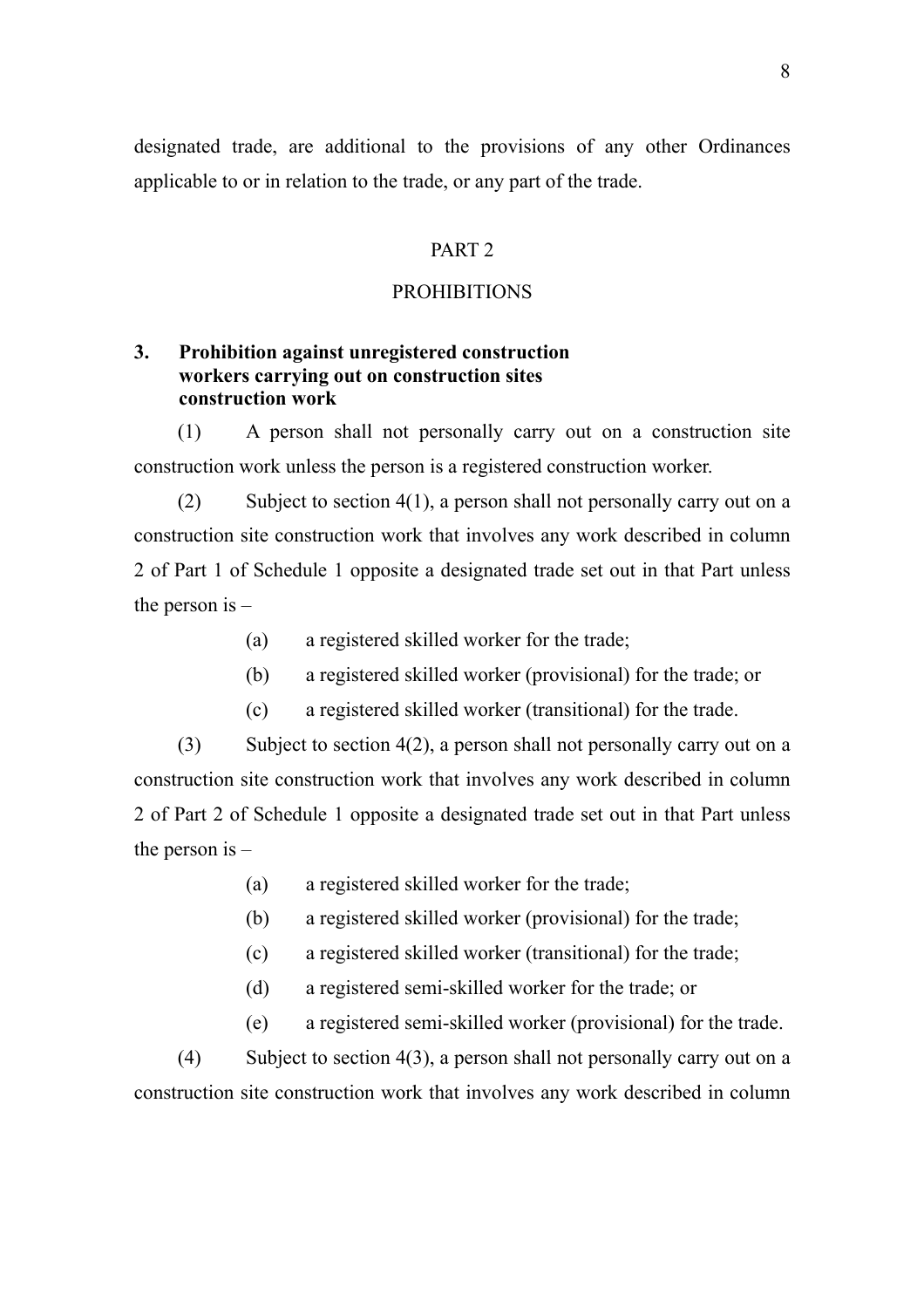<span id="page-22-0"></span>2 of Part 3 of Schedule 1 opposite a designated trade set out in that Part unless the person is  $-$ 

- (a) a registered semi-skilled worker for the trade; or
- (b) a registered semi-skilled worker (provisional) for the trade.

### **4. Exemptions from prohibitions under section 3**

(1) A person who is a registered construction worker may personally carry out on a construction site construction work that involves any work described in column 2 of Part 1 of Schedule 1 opposite a designated trade set out in that Part if, in relation to the work so described, the person is under the instruction and supervision of a registered skilled worker for the trade.

(2) A person who is a registered construction worker may personally carry out on a construction site construction work that involves any work described in column 2 of Part 2 of Schedule 1 opposite a designated trade set out in that Part if, in relation to the work so described, the person is under the instruction and supervision of a registered skilled worker, or a registered semiskilled worker, for the trade.

(3) A person who is a registered construction worker may personally carry out on a construction site construction work that involves any work described in column 2 of Part 3 of Schedule 1 opposite a designated trade set out in that Part if, in relation to the work so described, the person is under the instruction and supervision of a registered semi-skilled worker for the trade.

### **5. Prohibition against employing unregistered construction workers to carry out on construction sites construction work**

No person shall employ another person to personally carry out on a construction site construction work in contravention of section 3(1), (2), (3) or  $(4)$ .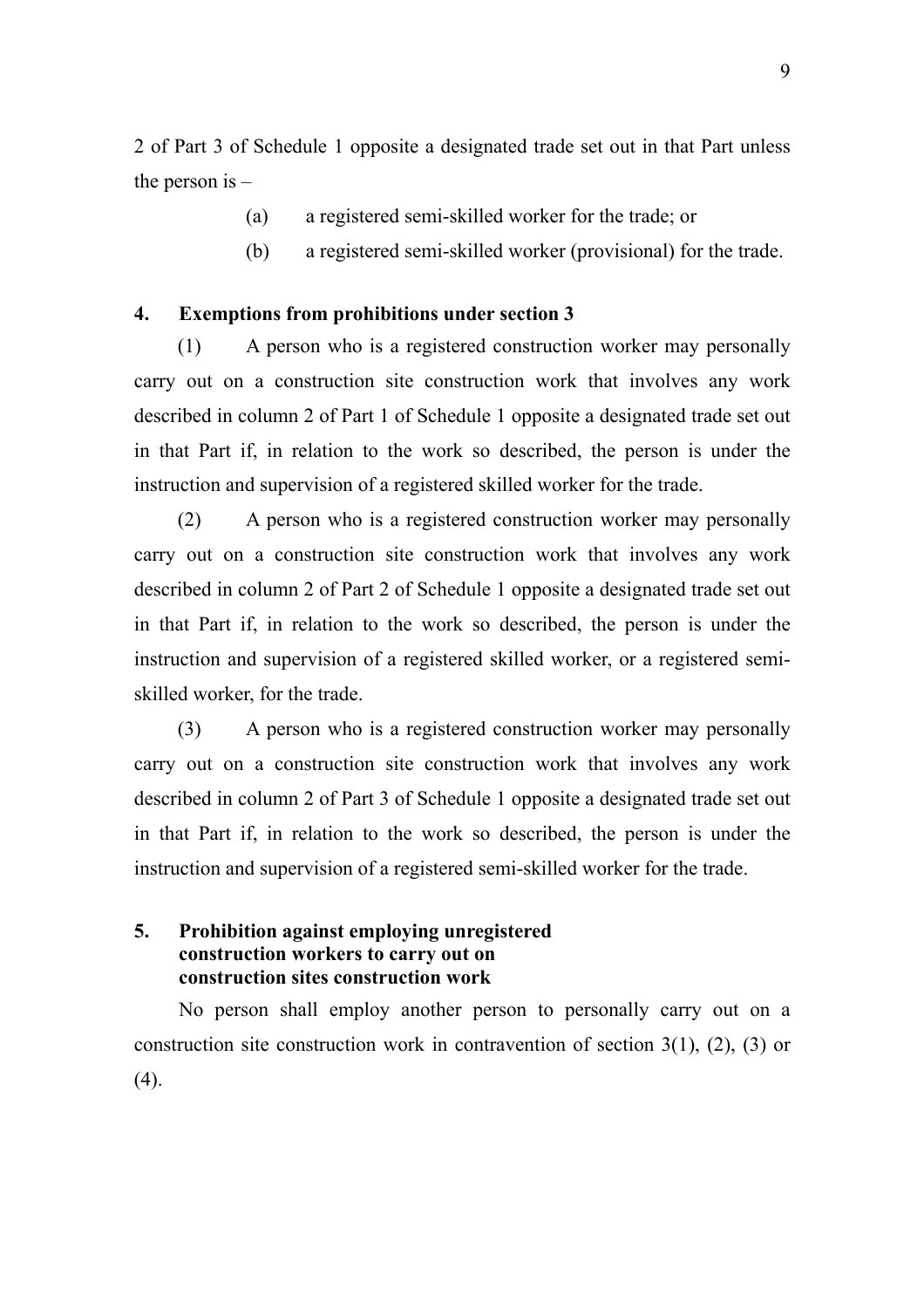### <span id="page-23-0"></span>**6. Offences in relation to prohibitions under sections 3 and 5**

(1) A person who contravenes section  $3(1)$ ,  $(2)$ ,  $(3)$  or  $(4)$  commits an offence and is liable on conviction to a fine at level 3.

(2) A person who contravenes section 5 commits an offence and is liable on conviction to a fine at level 5.

(3) If a person is charged for an offence under subsection (2) for employing another person to personally carry out on a construction site construction work in contravention of section  $3(1)$ ,  $(2)$ ,  $(3)$  or  $(4)$ , it shall be a defence for the defendant to prove that he believed, and that it was reasonable for him to believe, the relevant matter set out in subsection (8) is true.

- $(4)$  If
	- (a) there is a contravention of section  $3(1)$ ,  $(2)$ ,  $(3)$  or  $(4)$ , and the person who commits the contravention is employed by a principal contractor for the construction site concerned, or a sub-contractor of such a principal contractor; or
	- (b) there is a contravention of section 5, and the person who commits the contravention is a sub-contractor of a principal contractor for the construction site concerned,

that principal contractor also commits an offence and is liable on conviction to a fine at level 5.

(5) If a person is charged for an offence under subsection (4), it shall be a defence for the defendant to prove that he took reasonable steps, and exercised due diligence, to ensure the relevant matter set out in subsection (8).

(6) Without prejudice to the generality of subsection (5), a principal contractor establishes a defence under that subsection if he proves that he had -

- (a) established a proper system to ensure the relevant matter set out in subsection (8); and
- (b) ensured the effective operation of the system.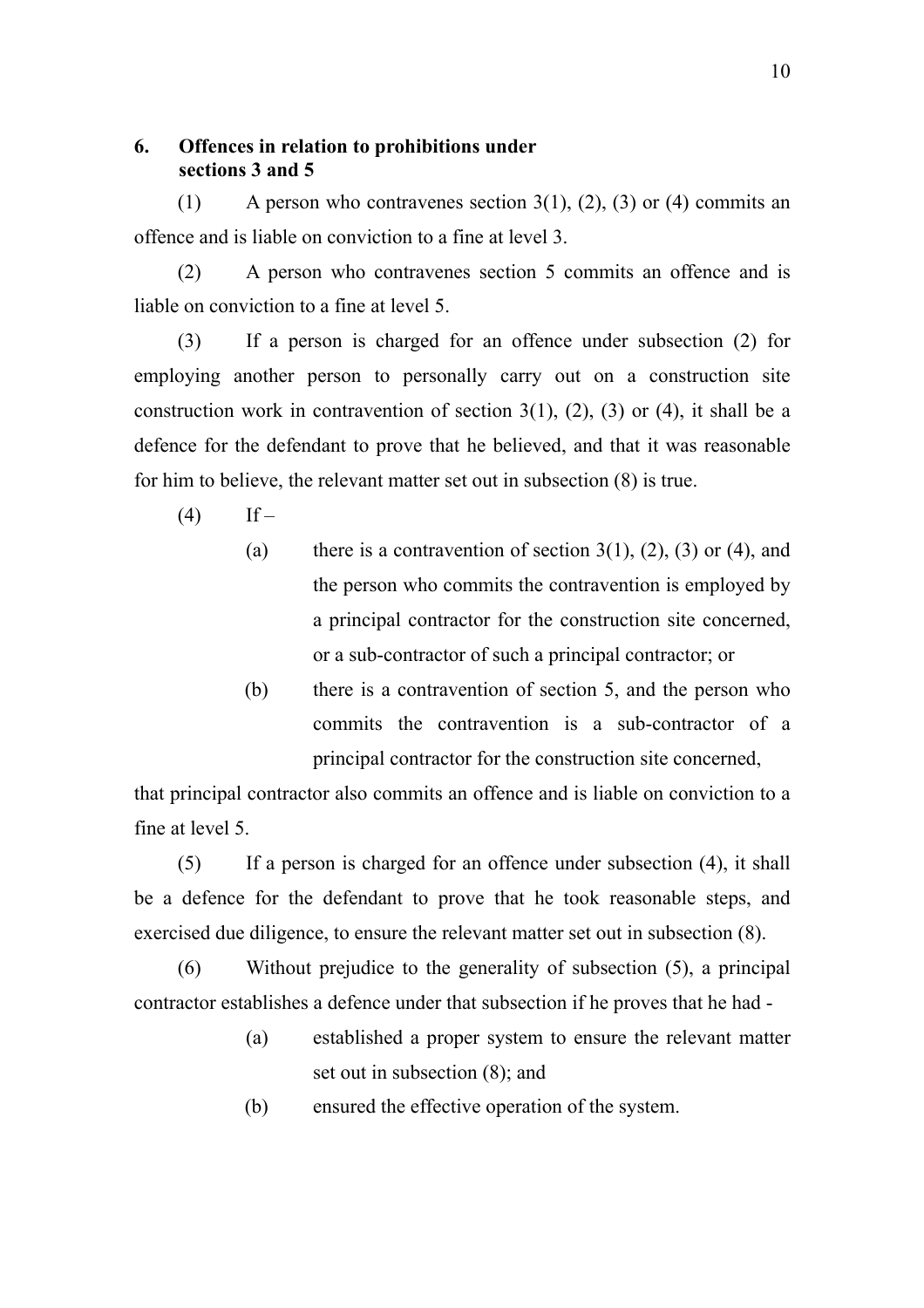(7) For the purposes of subsection  $(6)(a)$ , a principal contractor has not established a proper system unless at the material time he has complied with –

- (a) section  $46(6)(a)$ ; and
- (b) if applicable, section 59(1).
- (8) The relevant matter referred to in subsections  $(3)$ ,  $(5)$  and  $(6)(a)$

 $is -$ 

- (a) in the case of a contravention of section  $3(1)$ , that the person who personally carried out construction work was a registered construction worker;
- (b) in the case of a contravention of section 3(2), that the person who personally carried out construction work that involves any work described in column 2 of Part 1 of Schedule 1 opposite a designated trade set out in that Part –
	- (i) was a registered skilled worker for the trade;
	- (ii) was a registered skilled worker (provisional) for the trade;
	- (iii) was a registered skilled worker (transitional) for the trade; or
	- (iv) was a registered construction worker who might do so under section  $4(1)$ ;
- (c) in the case of a contravention of section 3(3), that the person who personally carried out construction work that involves any work described in column 2 of Part 2 of Schedule 1 opposite a designated trade set out in that Part –
	- (i) was a registered skilled worker for the trade;
	- (ii) was a registered skilled worker (provisional) for the trade;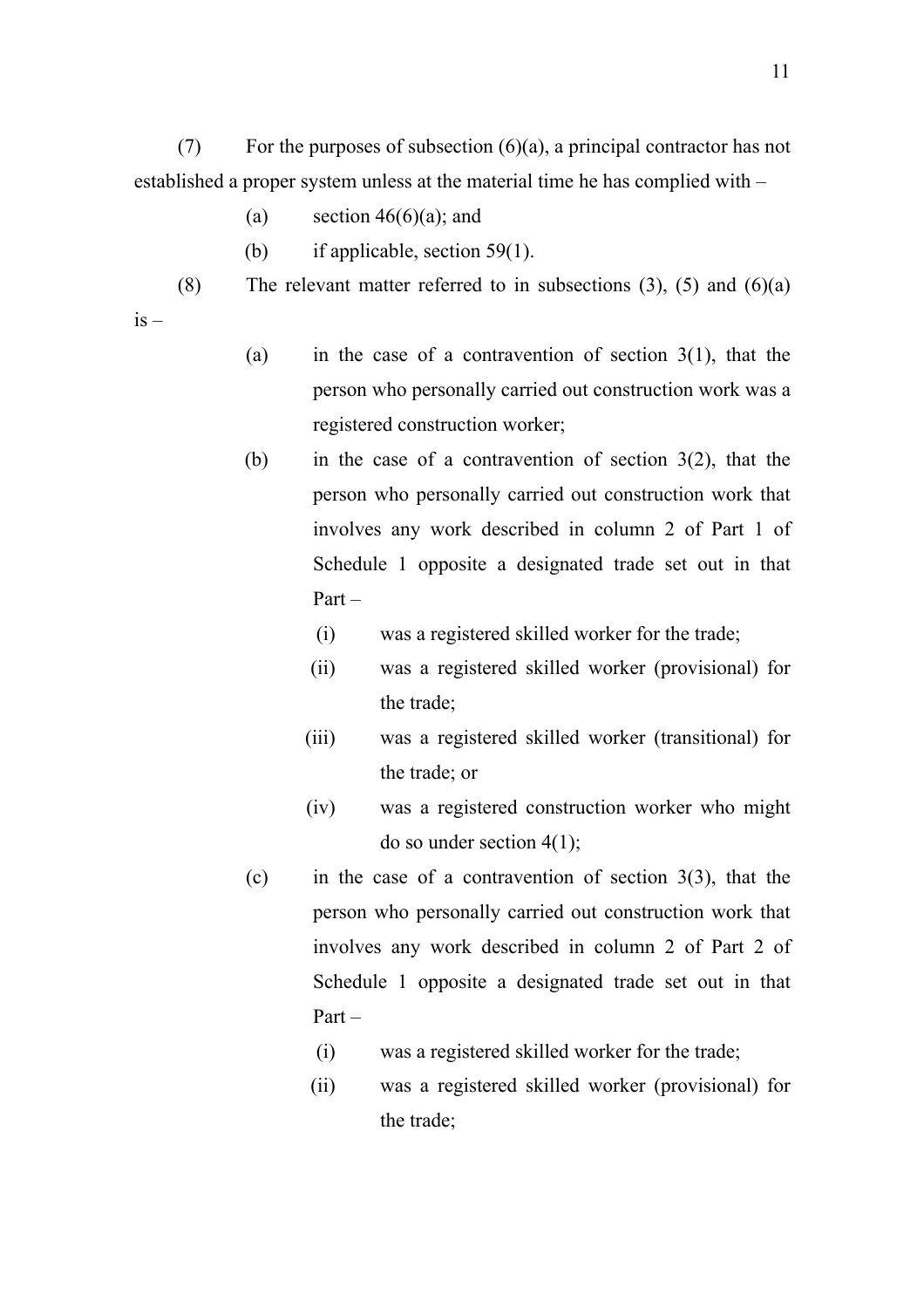- <span id="page-25-0"></span>(iii) was a registered skilled worker (transitional) for the trade;
- (iv) was a registered semi-skilled worker for the trade;
- (v) was a registered semi-skilled worker (provisional) for the trade; or
- (vi) was a registered construction worker who might do so under section 4(2);
- (d) in the case of a contravention of section 3(4), that the person who personally carried out construction work that involves any work described in column 2 of Part 3 of Schedule 1 opposite a designated trade set out in that Part –
	- (i) was a registered semi-skilled worker for the trade;
	- (ii) was a registered semi-skilled worker (provisional) for the trade; or
	- (iii) was a registered construction worker who might do so under section 4(3).

### CONSTRUCTION WORKERS REGISTRATION AUTHORITY AND STANDING COMMITTEES

### **7. Authority**

(1) There is established by this section a body corporate called in English the "Construction Workers Registration Authority" and in Chinese "建 造業工人註冊管理局".

(2) The Authority shall have perpetual succession and a common seal and shall be capable of suing and being sued.

- (3) The Authority shall consist of
	- (a) the Secretary or his representative; and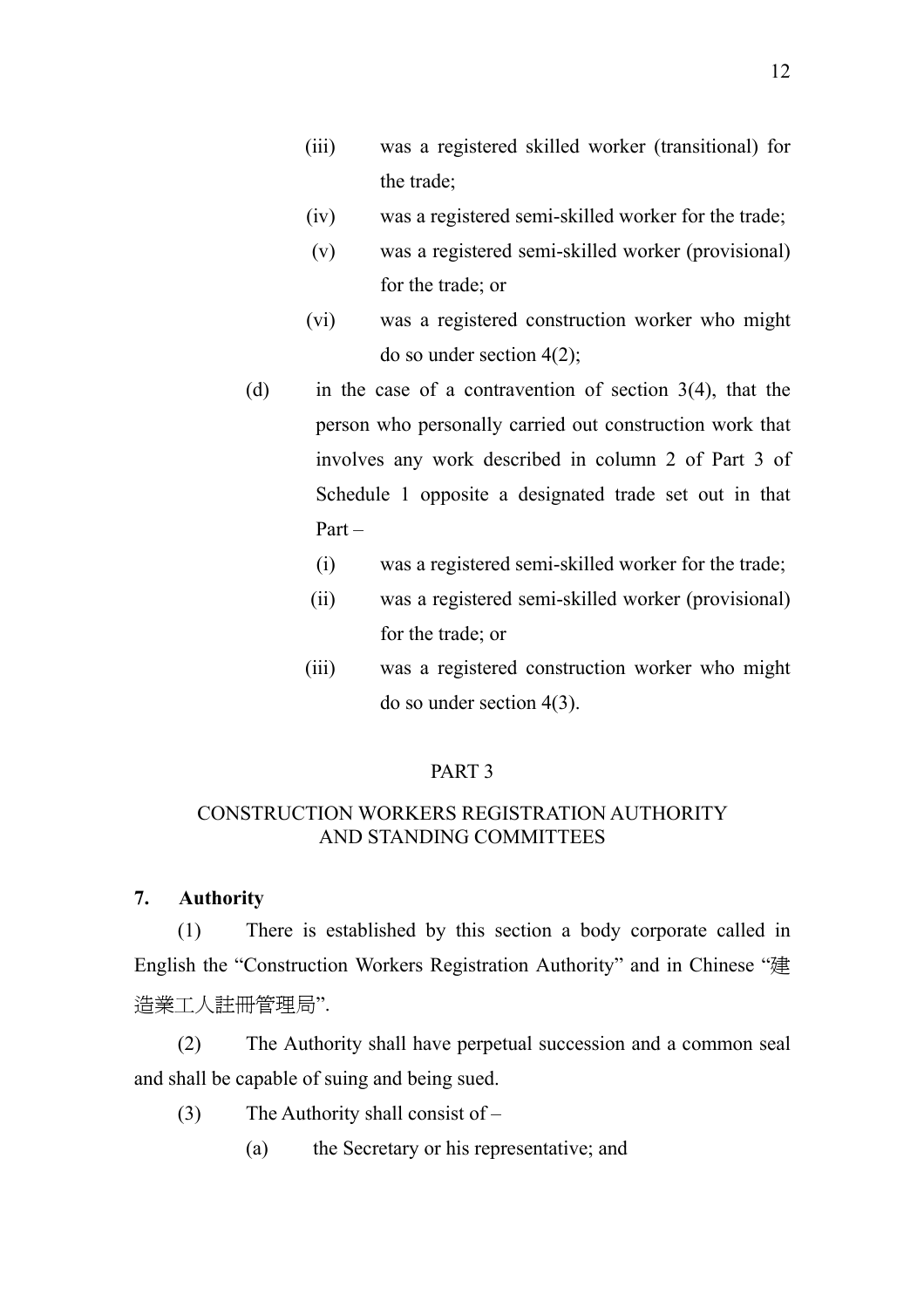- <span id="page-26-0"></span>(b) 17 other members appointed by the Secretary as follows –
	- (i) a chairman;
	- (ii) 3 public officers;
	- (iii) 2 persons, each of whom is, in the opinion of the Secretary, a person from a training institute in the construction industry in Hong Kong;
	- (iv) 2 persons, each of whom is, in the opinion of the Secretary, a person from a contractor in the construction industry in Hong Kong;
	- (v) 2 persons, each of whom is, in the opinion of the Secretary, a person from a trade association representing workers in the construction industry in Hong Kong;
	- (vi) 1 person who is, in the opinion of the Secretary, a person from a real estate developer in Hong Kong; and
	- (vii) 6 persons, each of whom is, in the opinion of the Secretary, a person connected with the construction industry in Hong Kong.

(4) An appointment under subsection (3)(b) shall be notified in the Gazette.

(5) If, for any period, the chairman of the Authority is absent from Hong Kong or is, for any other reason, unable to perform the functions of his office, the other members of the Authority may elect from among themselves a person to act as chairman of the Authority during that period.

(6) Part 1 of Schedule 4 shall have effect with respect to the Authority and its members.

### **8. Functions and powers of Authority**

(1) The Authority shall –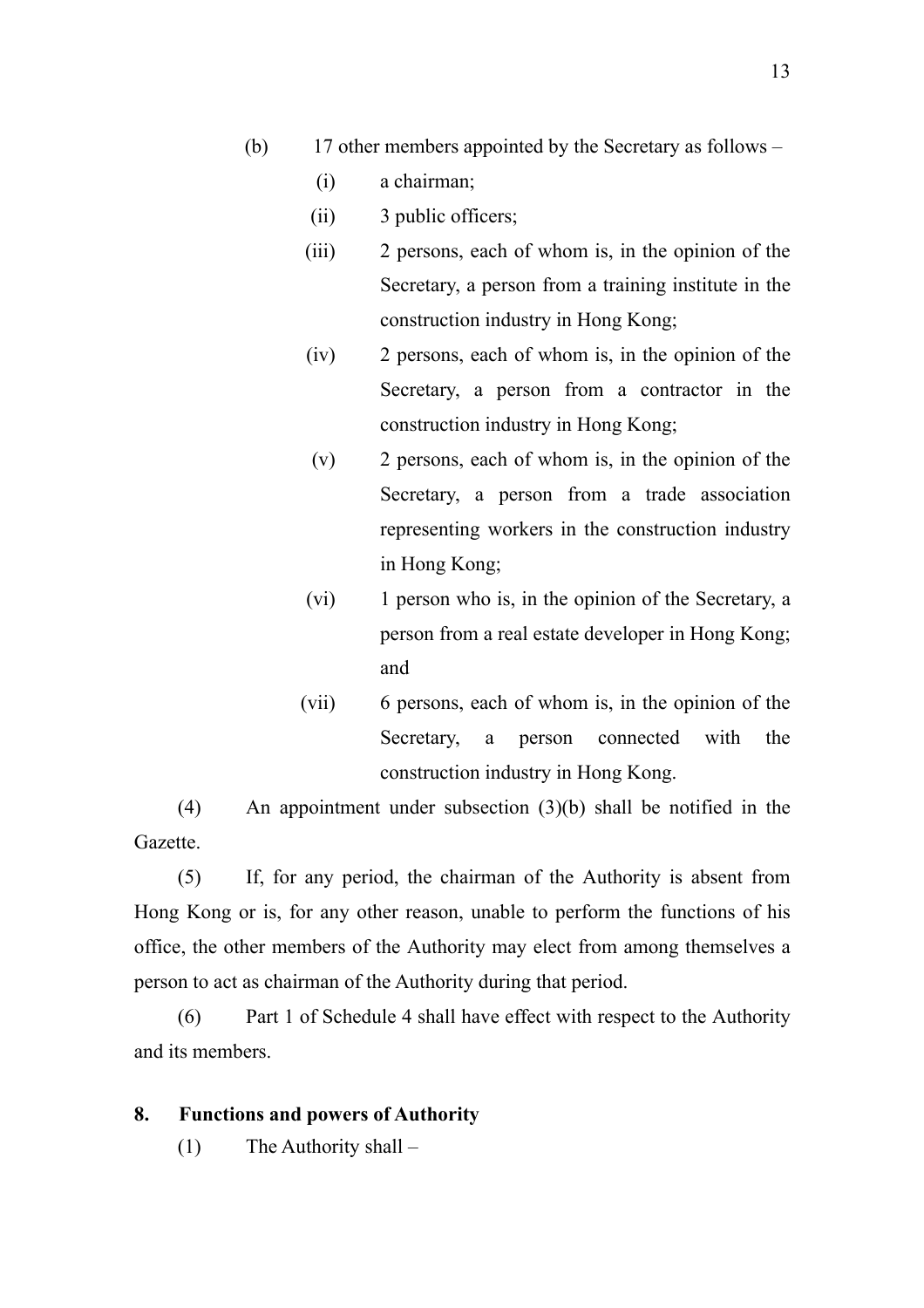- (a) be responsible for the administration of this Ordinance and the supervision of the registration of persons;
- (b) set the qualification requirements for registration or renewal of registration;
- (c) deal with complaints made under section 49;
- (d) make recommendations with respect to the rate of levy; and
- (e) perform such other functions as are imposed on it under this Ordinance or any other enactment.

(2) The Authority may do all such things as are necessary for, or incidental or conducive to, the performance of its functions and, in particular but without prejudice to the generality of the foregoing, may –

- (a) establish committees for the performance of its functions and the exercise of its powers;
- (b) employ persons to assist the Authority with the performance of its functions and the exercise of its powers;
- (c) acquire, hold or dispose of property of any description;
- (d) enter into, carry out, assign or accept the assignment of, vary or rescind, any contract, agreement or other obligation;
- (e) borrow money on such security as may be necessary and for that purpose, charge all or any of the property of the Authority;
- (f) bring to the notice of the appropriate authority or person, with or without comments, any complaints made under section 49; and
- (g) exercise such other powers as are conferred on the Authority under this Ordinance or any other enactment.

(3) Part 2 of Schedule 4 shall have effect with respect to a committee and its members.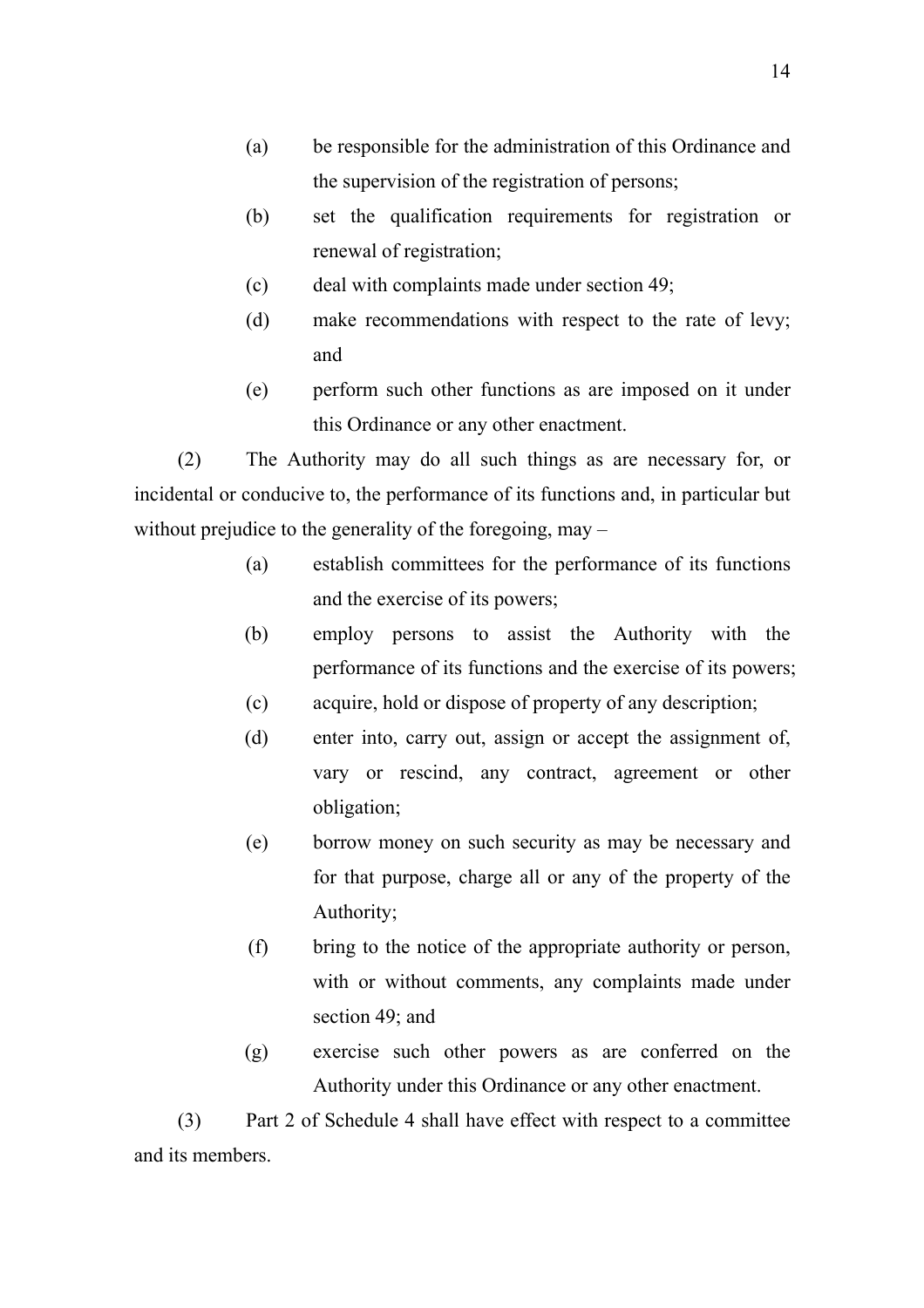### <span id="page-28-0"></span>**9. Delegations**

- (1) The Authority may delegate in writing
	- (a) any of its functions and powers under Part 4, except those under section 27, to the Registrar; or
	- (b) subject to subsection (2), any of its other functions and powers under this Ordinance to any committee,

subject to such terms and conditions, if any, as the Authority thinks fit and set out in the delegation.

(2) The Authority shall not delegate any of its functions or powers under subsection (1) or section  $8(1)(a)$  or (c) or (2)(a), 11(5), 49, 50, 53(5) or 64, or section 6 of Schedule 4.

- (3) A delegate of the Authority
	- (a) shall perform the delegated functions and may exercise the delegated powers as if the delegate were the Authority; and
	- (b) shall be presumed to be acting in accordance with the relevant delegation in the absence of evidence to the contrary.

### **10. Funds and property of Authority**

The funds and property of the Authority shall consist of –

- (a) all moneys recovered by way of levy, surcharge, penalty and further penalty;
- (b) any moneys received by the Authority by way of grants, loans, donations, fees, rent or interest;
- (c) all moneys derived from the sale of any property held by or on behalf of the Authority; and
- (d) all other moneys and property lawfully received by the Authority for its purposes.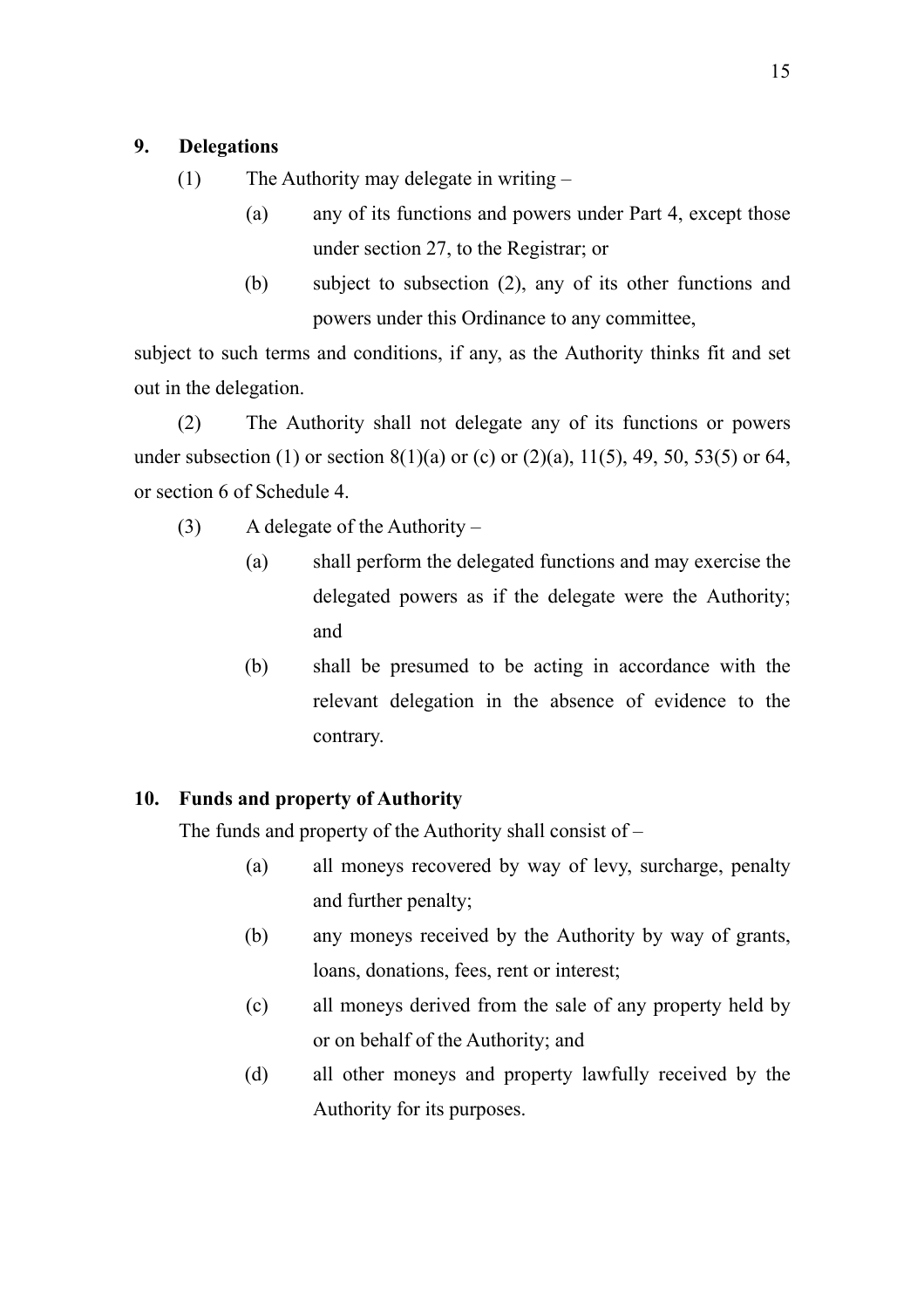### <span id="page-29-0"></span>**11. Statements of accounts of Authority and auditor's report on them**

(1) The Authority may from time to time fix a period of 12 months to be the financial year of the Authority.

- (2) The Authority shall submit to the Secretary
	- (a) as soon as practicable after the commencement of this section, a programme of its proposed activities and estimates of its income and expenditure for the first financial year; and
	- (b) in each financial year, before a date to be appointed by the Secretary, a programme of its proposed activities and estimates of its income and expenditure for the next financial year.

(3) The Authority shall cause proper accounts to be kept of all its financial transactions.

(4) As soon as practicable after the end of a financial year, the Authority shall cause to be prepared a statement of accounts of the Authority, which statement shall include an income and expenditure account and a balance sheet.

(5) The Authority shall appoint an auditor, who shall be entitled at any time to have access to all books of account, vouchers and other financial records of the Authority and to require such information and explanations thereof as the auditor thinks fit.

(6) The auditor shall audit the accounts required under subsection (3) and the statement of accounts required under subsection (4) and shall submit a report on the statement to the Authority.

(7) Within 6 months after the end of a financial year, the Authority shall submit –

> (a) a report on the activities of the Authority during that year including a general survey of developments during that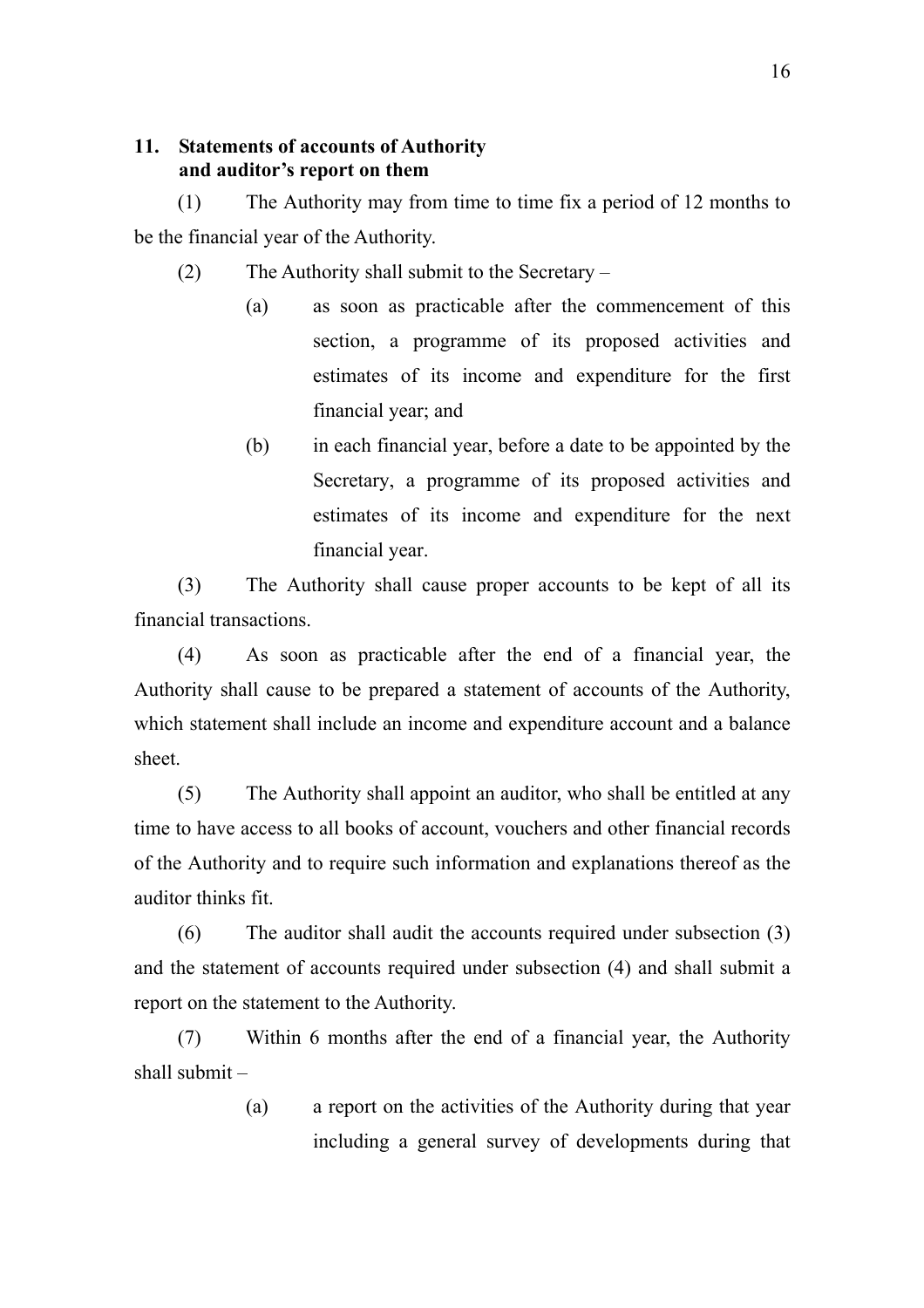year, in respect of matters falling within the scope of the Authority's functions;

- <span id="page-30-0"></span>(b) a copy of the statement of accounts required under subsection (4); and
- (c) the auditor's report on the statement,

to the Secretary who shall cause the same to be tabled in the Legislative Council.

### **12. Qualifications Committee**

(1) There is established by this section a committee called in English the "Construction Workers Qualifications Committee" and in Chinese "建造業 工人資格評審委員會".

(2) Subject to subsection (3), the Qualifications Committee shall consist of –

| (a) | a chairman who is $-$ |  |  |
|-----|-----------------------|--|--|
|-----|-----------------------|--|--|

- (i) a member of the Authority; and
- (ii) appointed by the Authority; and
- (b) 12 other members appointed by the Authority as follows
	- (i) 5 public officers;
	- (ii) 1 person nominated by CITA;
	- (iii) 1 person nominated by the Executive Director of VTC;
	- (iv) 1 person nominated by The Hong Kong Construction Association, Limited;
	- (v) 1 person nominated by The Hong Kong E&M Contractors' Association Limited;
	- (vi) 1 person nominated by Hong Kong Construction Industry Employees General Union;
	- (vii) 1 person nominated by The Federation of Hong Kong Electrical & Mechanical Industries Trade Unions; and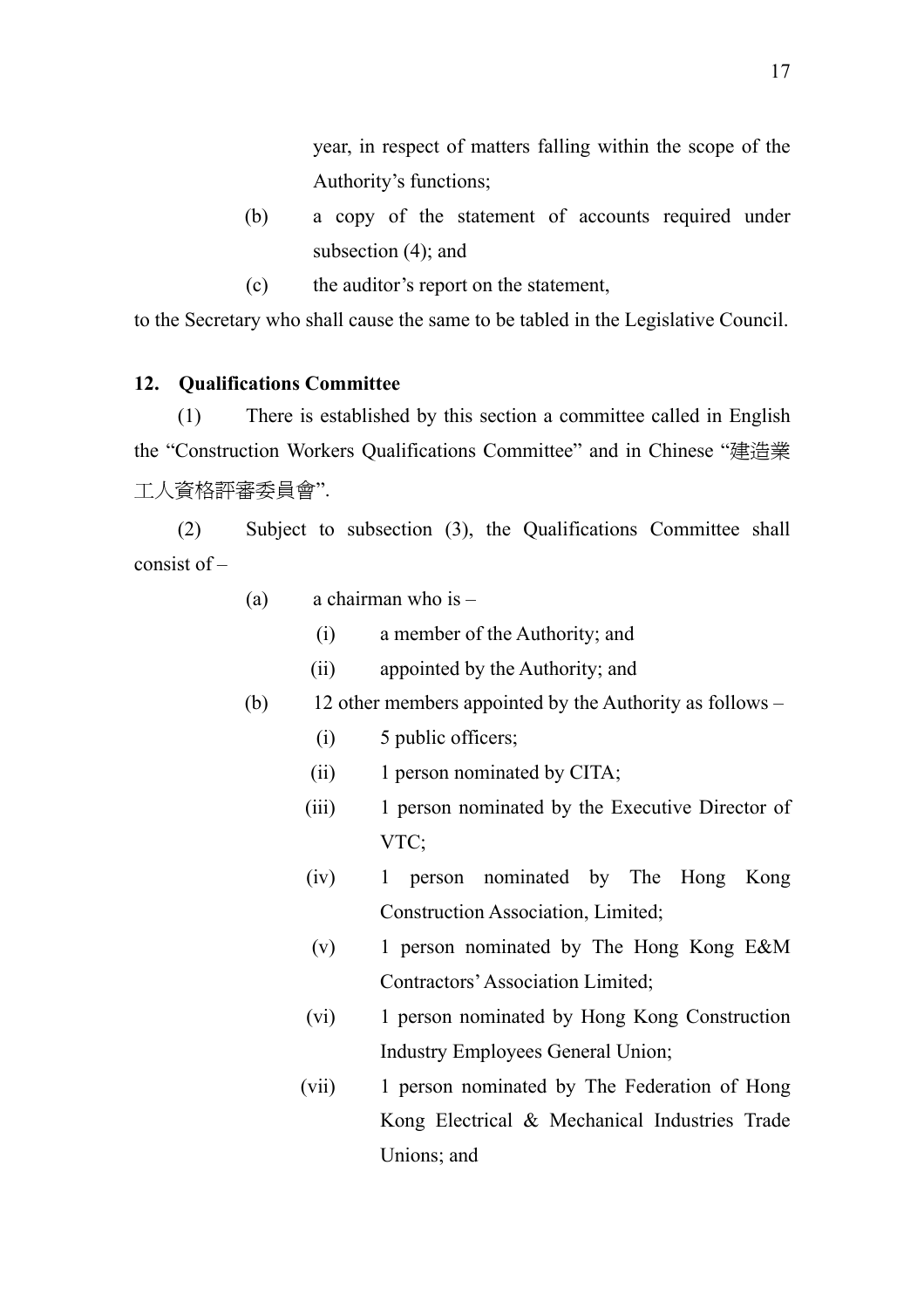(viii) 1 person from those who are, in the opinion of the Secretary, major employers in the construction industry.

<span id="page-31-0"></span>(3) A person is not eligible for appointment under subsection (2) if he  $is -$ 

- (a) a member of the Complaints Committee;
- (b) a member of the Review Committee; or
- (c) a member of the Appeal Board panel.

(4) An appointment under subsection (2) shall be notified in the Gazette.

(5) If, for any period, the chairman of the Qualifications Committee is absent from Hong Kong or is, for any other reason, unable to perform the functions of his office, the other members of the Committee may elect from among themselves a person to act as chairman of the Committee during that period.

(6) Part 3 of Schedule 4 shall have effect with respect to the Qualifications Committee and its members.

### **13. Functions and powers of Qualifications Committee**

- (1) The Qualifications Committee shall
	- (a) review the qualification requirements for registration or renewal of registration;
	- (b) assess qualifications referred to it by the Authority to ascertain whether they should become qualification requirements for registration or renewal of registration;
	- (c) prepare guidelines to be followed by the Registrar to examine, assess and verify the qualifications of applicants for registration or renewal of registration;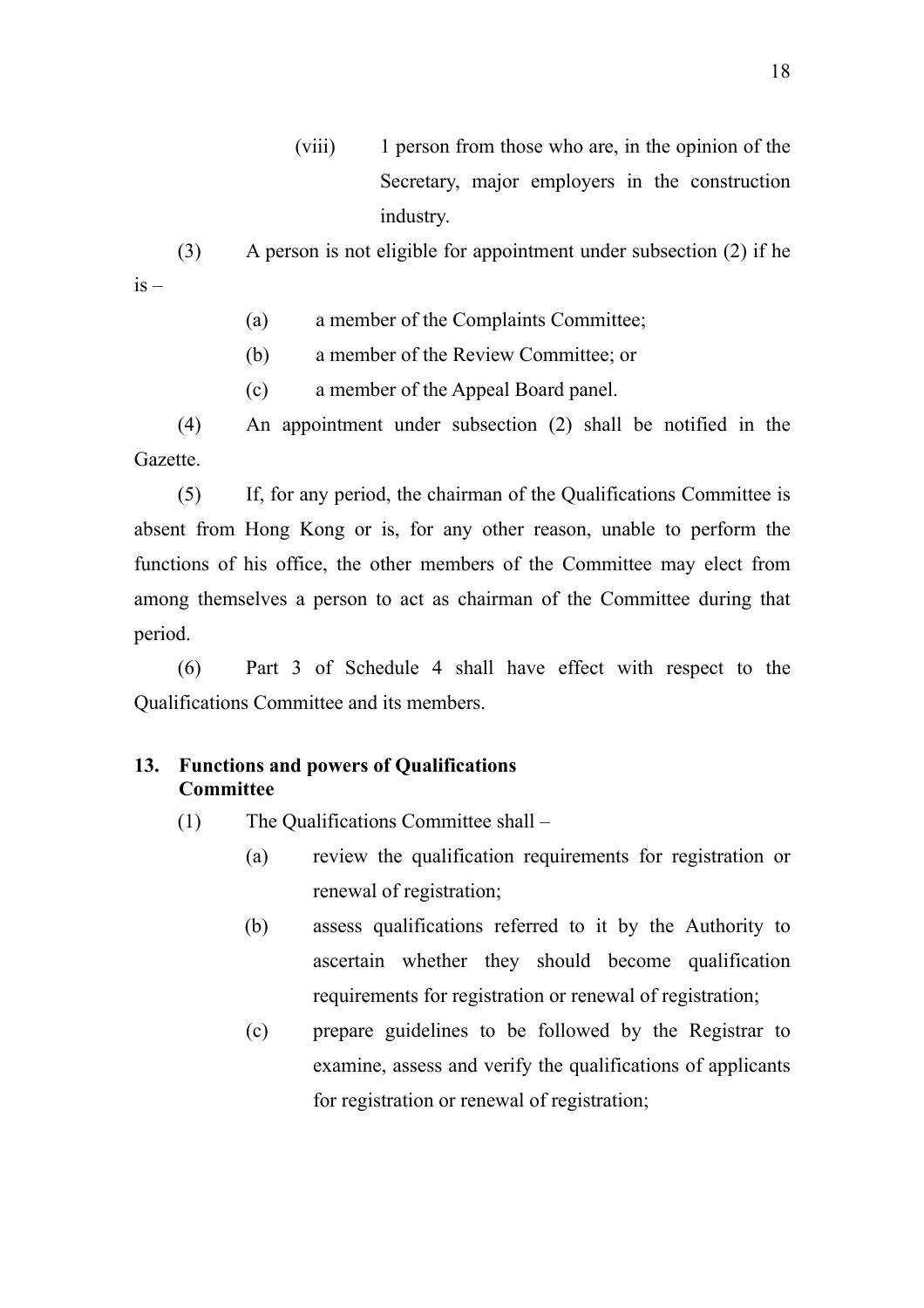- <span id="page-32-0"></span>(d) make recommendations to the Authority as to the matters referred to in paragraphs (a), (b) and (c);
- (e) when consulted by the Registrar, assess whether the qualification held by a person is an equivalent qualification for the purposes of section 37(2)(b), (3)(b),  $(5)(b)$  or  $(6)(b)$ ;
- (f) make recommendations to the Registrar as to the matters referred to in paragraph (e); and
- (g) perform such other functions as are imposed on it under this Ordinance or any other enactment.

(2) The Qualifications Committee may do all such things as are necessary for, or incidental or conducive to, the performance of its functions and may exercise such powers as are conferred on it under this Ordinance or any other enactment.

### **14. Complaints Committee**

(1) There is established by this section a committee called in English the "Construction Workers Complaints Committee" and in Chinese "建造業工 人投訴委員會".

(2) Subject to subsection (3), the Authority shall appoint not less than 7 members of the Authority to be members of the Complaints Committee.

(3) A person is not eligible for appointment under subsection (2) if he  $is -$ 

(a) a member of the Qualifications Committee;

(b) a member of the Review Committee; or

(c) a member of the Appeal Board panel.

(4) The members of the Complaints Committee shall elect a chairman from amongst themselves.

(5) An appointment under subsection (2) shall be notified in the Gazette.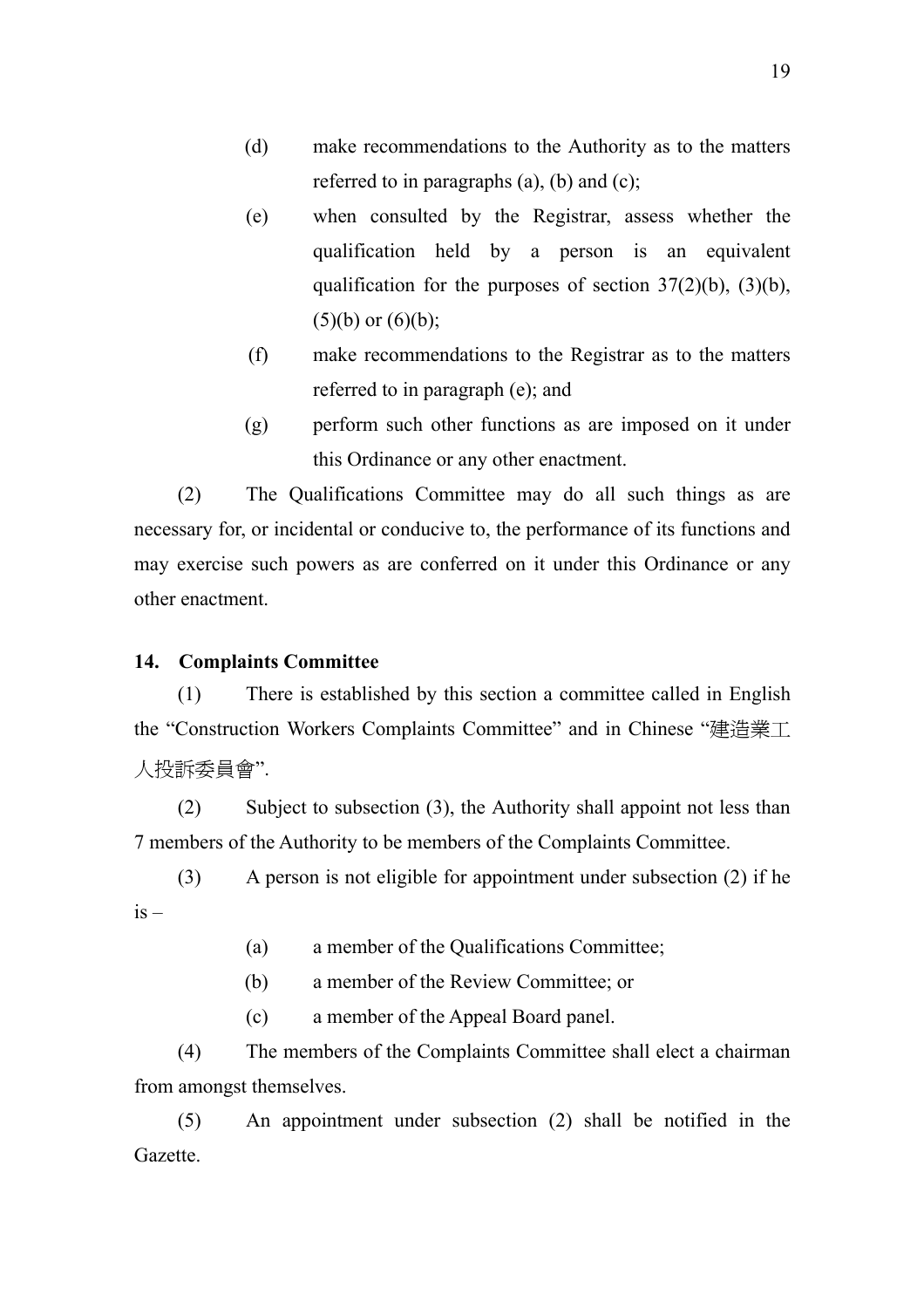<span id="page-33-0"></span>(6) If, for any period, the chairman of the Complaints Committee is absent from Hong Kong or is, for any other reason, unable to perform the functions of his office, the other members of the Committee may elect from among themselves a person to act as chairman of the Committee during that period.

(7) Part 4 of Schedule 4 shall have effect with respect to the Complaints Committee and its members.

### **15. Functions and powers of Complaints Committee**

- (1) The Complaints Committee shall
	- (a) inquire into any complaint referred to it under section 50(2);
	- (b) make recommendations to the Authority as to the complaint; and
	- (c) perform such other functions as are imposed on it under this Ordinance or any other enactment.

(2) The Complaints Committee may do all such things as are necessary for, or incidental or conducive to, the performance of its functions and, in particular but without prejudice to the generality of the foregoing, may –

- (a) conduct an inquiry into any complaint referred to it under section  $50(2)$ ;
- (b) by notice under the signature of its chairman, summon any person to attend the inquiry –
	- (i) as the person the subject of a complaint; or
	- (ii) to give evidence or produce any document or other thing in his possession;
- (c) examine a person summoned under paragraph (b) as a witness or require him to produce any document or other thing in his possession;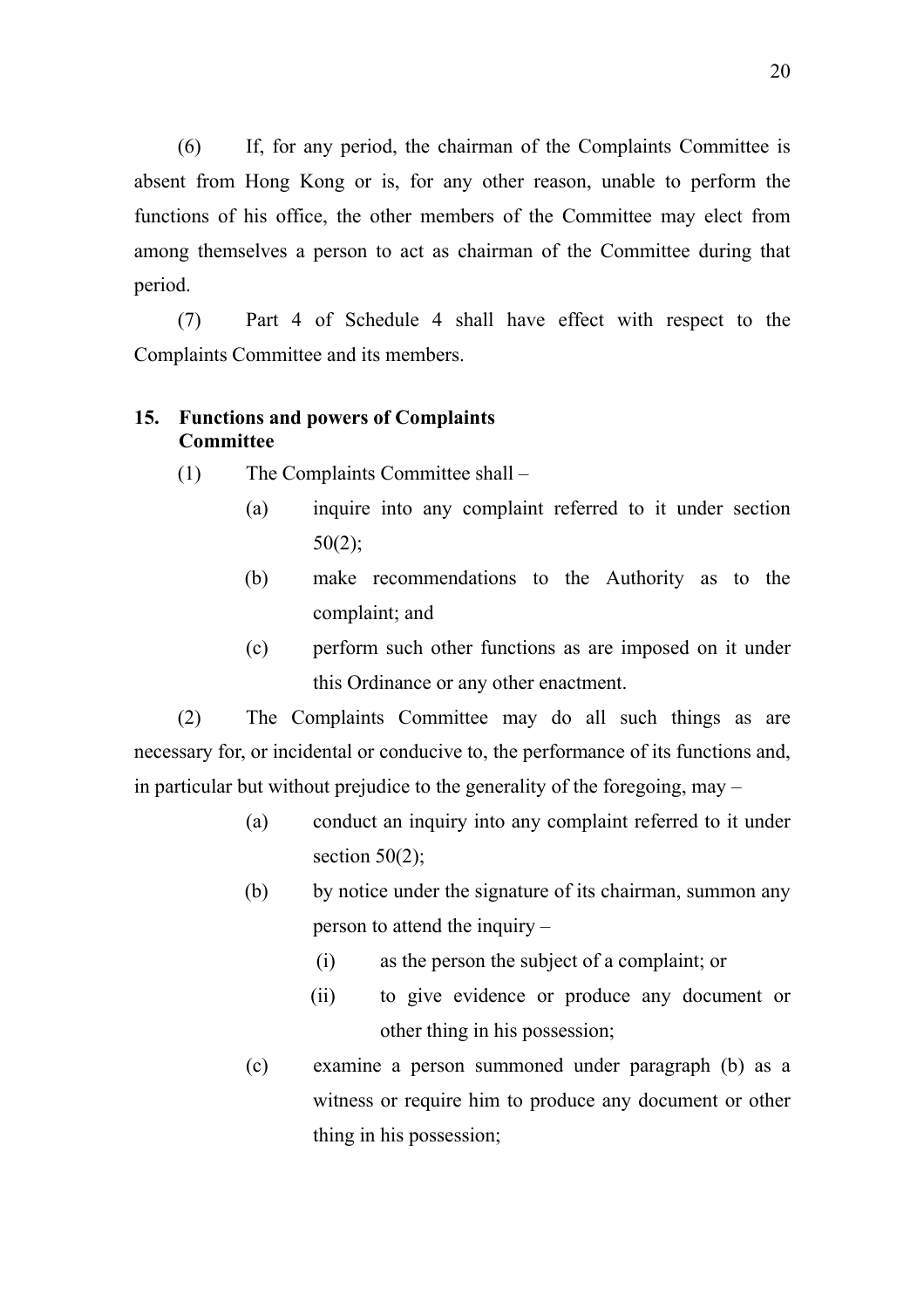- <span id="page-34-0"></span>(e) hear, receive and examine evidence on oath;
- (f) in the case of a complaint under section  $49(1)$  or  $(2)$ require the person the subject of the complaint to undergo such tests as the Committee considers appropriate to assess whether that person is of a level of competence reasonably expected of a registered skilled worker, or a registered semi-skilled worker, for the designated trade; and
- (g) exercise such other powers as are conferred on it under this Ordinance or any other enactment.

### **16. Review Committee**

(1) There is established by this section a committee called in English the "Construction Workers Review Committee" and in Chinese "建造業工人覆 核委員會".

(2) Subject to subsection (3), the Review Committee shall consist of 8 members appointed by the Authority as follows –

- (a) 1 public officer;
- (b) 1 person nominated by The Hong Kong Institution of Engineers;
- (c) 1 person nominated by The Hong Kong Institute of Architects;
- (d) 1 person nominated by The Hong Kong Institute of Surveyors;
- (e) 1 person nominated by The Hong Kong Construction Association, Limited;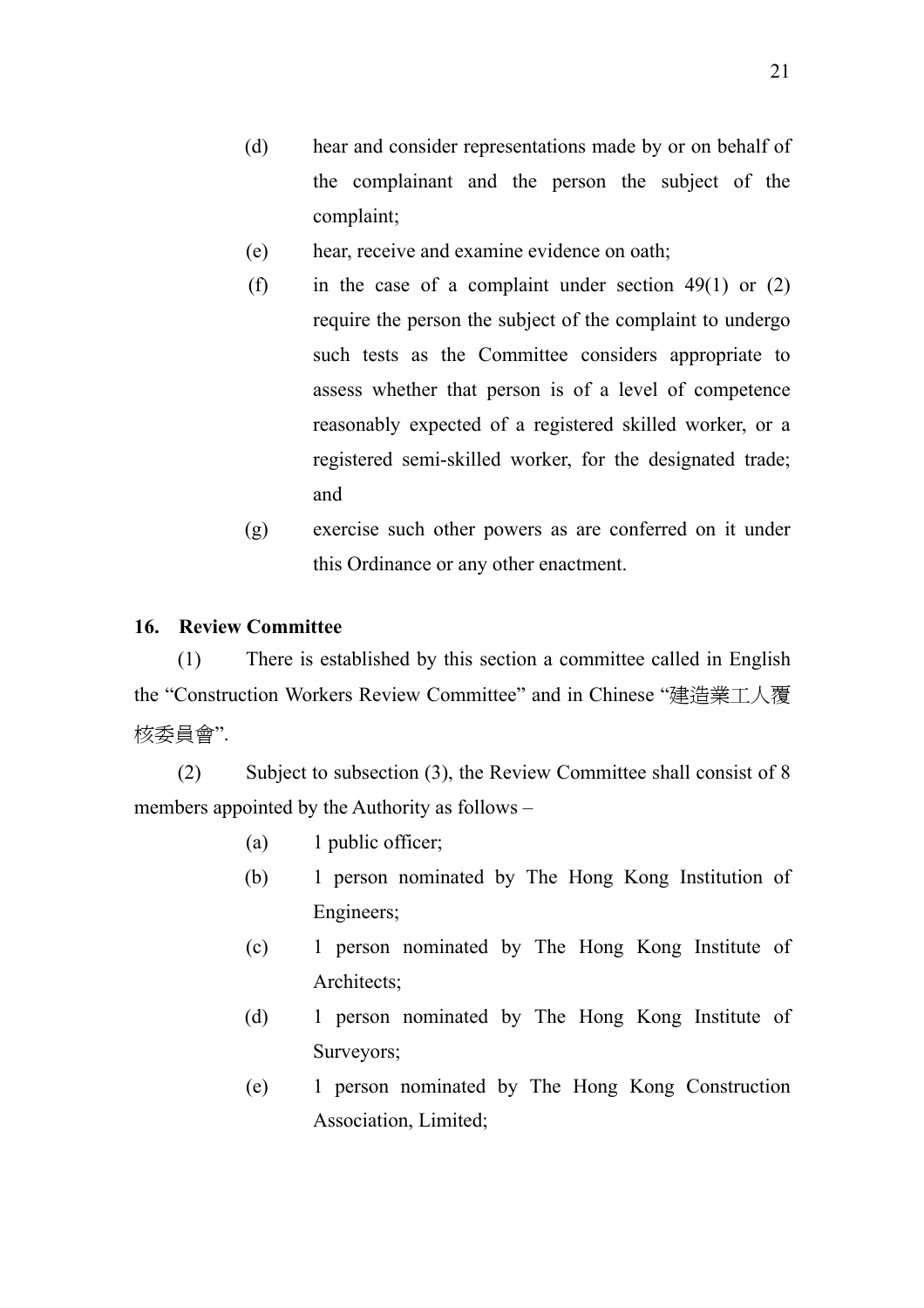- <span id="page-35-0"></span>(f) 1 person nominated by The Hong Kong E&M Contractors' Association Limited;
- (g) 1 person nominated by Hong Kong Construction Industry Employees General Union; and
- (h) 1 person nominated by The Federation of Hong Kong Electrical & Mechanical Industries Trade Unions.

(3) A person is not eligible for appointment under subsection (2) if he

 $is -$ 

- (a) a member of the Qualifications Committee;
- (b) a member of the Complaints Committee;
- (c) a member of the Appeal Board panel; or
- (d) the Registrar, or, where the Registrar is a body corporate, a member, officer or employee of the Registrar.

(4) The members of the Review Committee shall elect a chairman from amongst themselves.

(5) An appointment under subsection (2) shall be notified in the Gazette.

(6) If, for any period, the chairman of the Review Committee is absent from Hong Kong or is, for any other reason, unable to perform the functions of his office, the other members of the Committee may elect from among themselves a person to act as chairman of the Committee during that period.

(7) Part 5 of Schedule 4 shall have effect with respect to the Review Committee and its members.

### **17. Functions and powers of Review Committee**

- (1) The Review Committee shall
	- (a) conduct a review of any decision of the Registrar the subject of a request for review under section 52(1);
	- (b) make recommendations to the Registrar as to the decision; and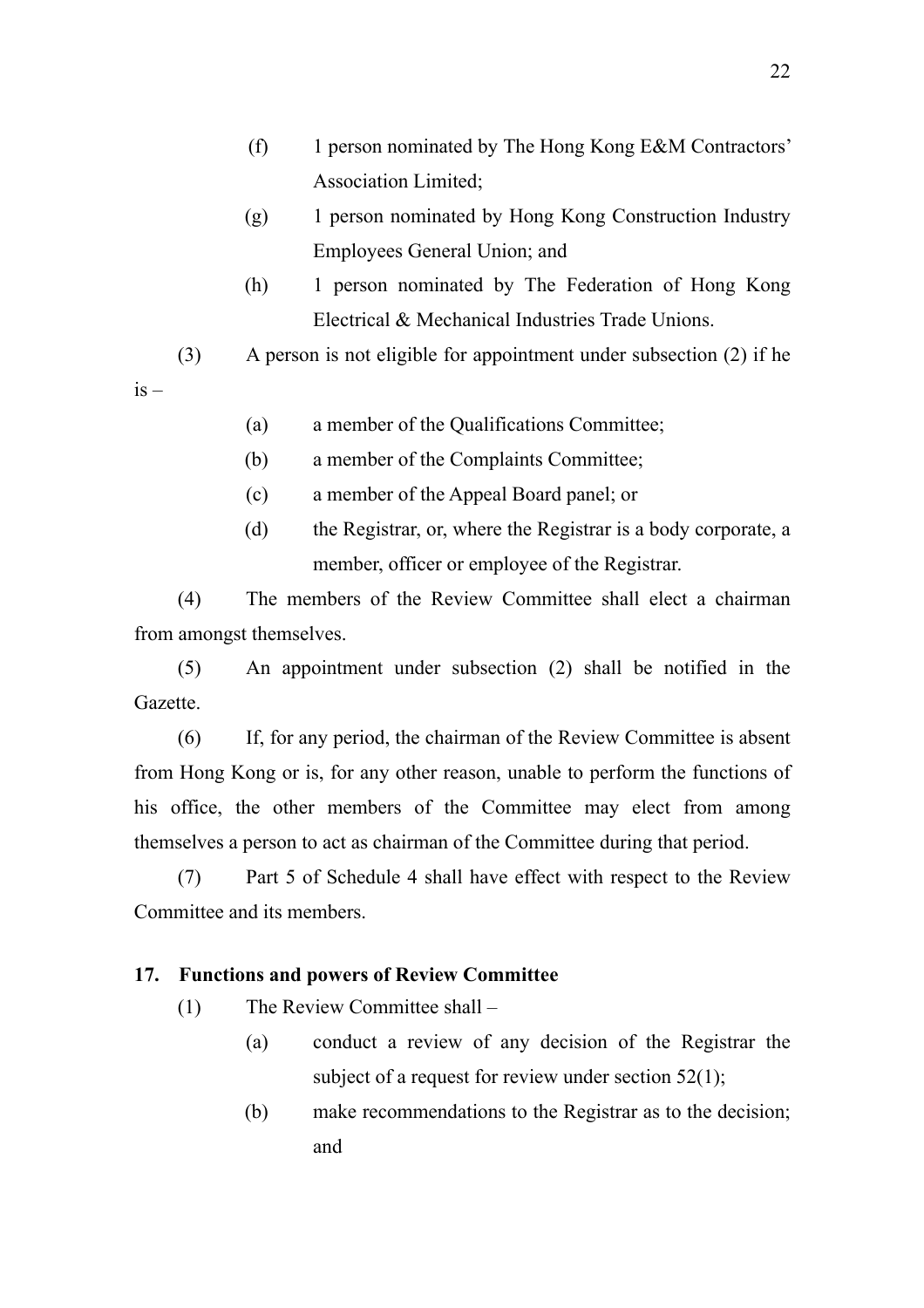(c) perform such other functions as are imposed on it under this Ordinance or any other enactment.

(2) The Review Committee may do all such things as are necessary for, or incidental or conducive to, the performance of its functions and may exercise such powers as are conferred on it under this Ordinance or any other enactment.

### PART 4

#### LEVY

#### **18. Interpretation and application**

 $(1)$  In this Part, unless the context otherwise requires –

"authorized person" (獲授權人) has the meaning assigned to it in section 2(1) of

the Industrial Training (Construction Industry) Ordinance (Cap. 317);

- "construction works" (建造工程) means the construction works within the meaning of section  $2(2)$ ,  $(3)$  and  $(4)$  of the Industrial Training (Construction Industry) Ordinance (Cap. 317);
- "contractor" ( $\vec{\text{R}}$ ) has the meaning assigned to it in section 2(1) of the Industrial Training (Construction Industry) Ordinance (Cap. 317);
- "employer" (偏主) has the meaning assigned to it in section 2(1) of the Industrial Training (Construction Industry) Ordinance (Cap. 317);
- "value" (價值), in relation to any construction works, means the value of the construction works assessed under this Part.
	- (2) This Part shall not apply to any construction works
		- (a) the tender for which was submitted before the commencement of this Part; or
		- (b) that began before that commencement.

(3) For the purposes of this Part, any construction works that are building works, or street works, not carried out by or on behalf of the Government is deemed to begin on the date of the Building Authority's consent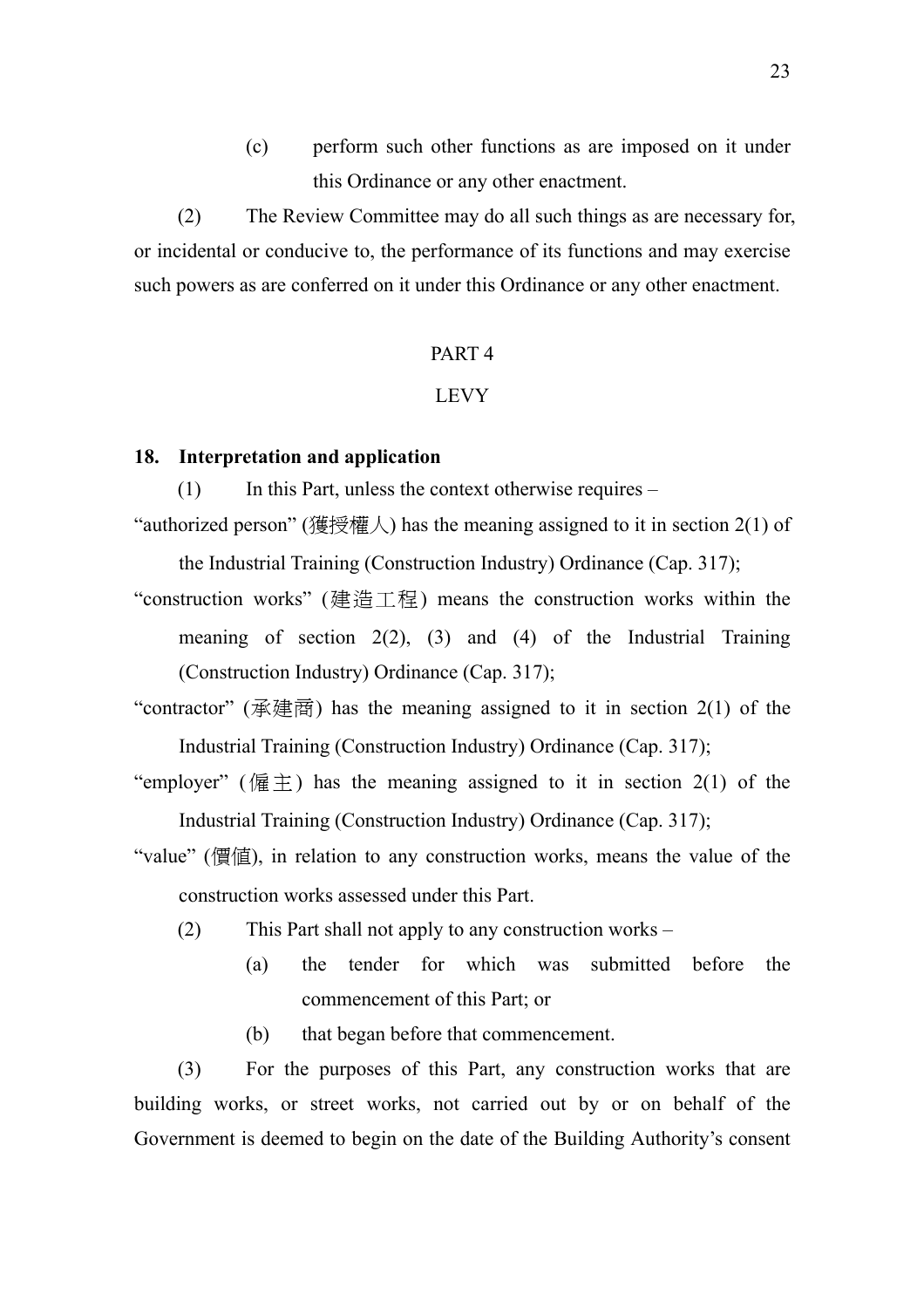in writing for the commencement of the works under section  $14(1)(b)$  of the Buildings Ordinance (Cap. 123).

## **19. Imposition of levy**

(1) Subject to subsection (2), a levy shall be imposed in accordance with this Part on the value of all the construction works undertaken in Hong Kong and shall be payable by every contractor who undertakes the construction works.

(2) The Secretary may by notice provide that any construction works the value of which does not exceed the amount specified in the notice shall not be liable to the levy.

# **20. Rate of levy**

(1) The Secretary may by notice prescribe the rate of levy.

(2) The rate of levy prescribed under subsection (1) shall be based on the value of the construction works.

(3) The rate of levy prescribed under subsection  $(1)$  –

- (a) shall come into effect 30 days after the publication of the notice in the Gazette; and
- (b) shall not apply to any construction works
	- (i) the tender for which was submitted before the effective date of the notice; or
	- (ii) that began before that effective date.

### **21. Value of construction works**

(1) In ascertaining the value of any construction works for the purposes of this Part, regard shall be given to –

> (a) if the construction works are performed pursuant to a contract –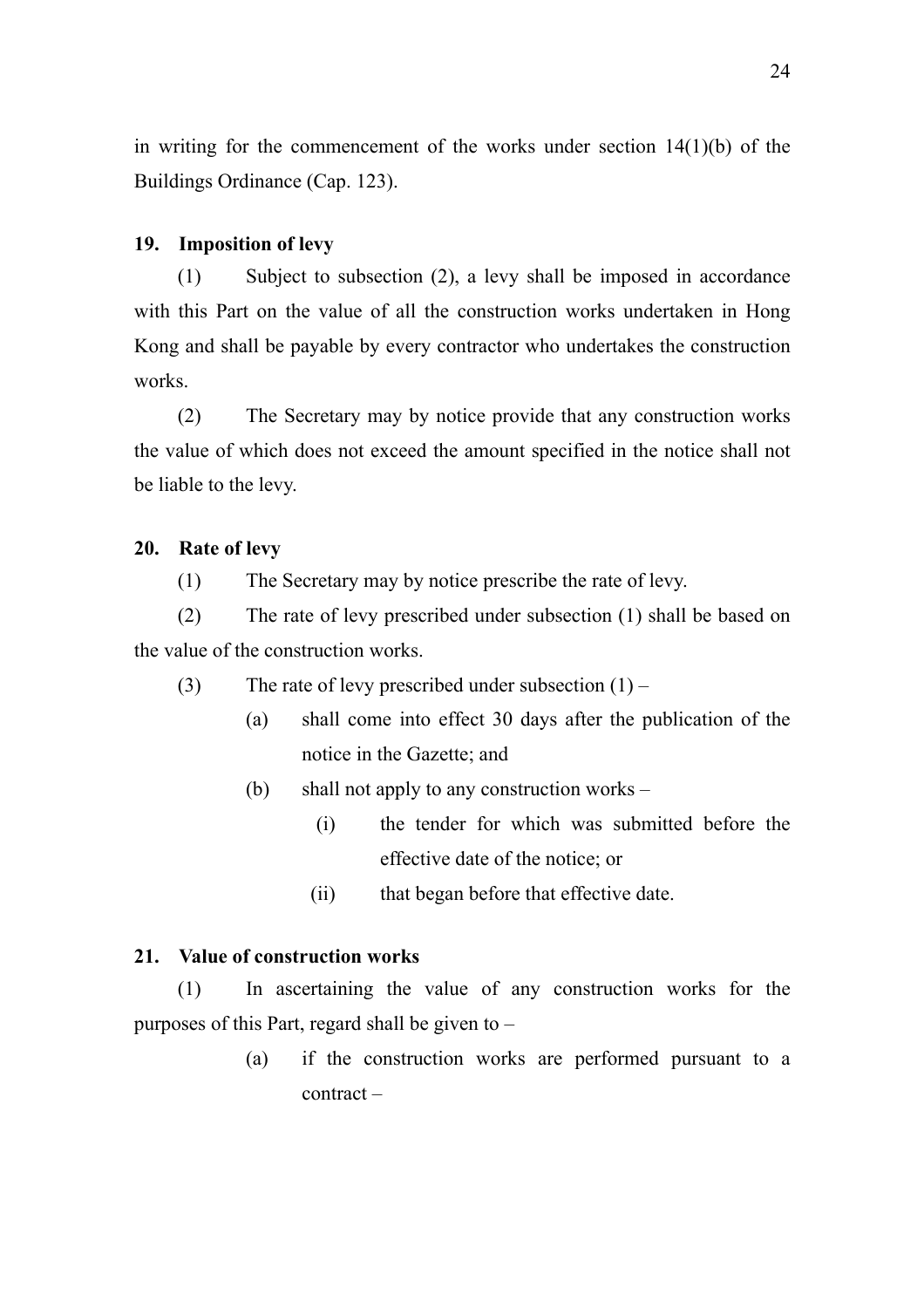- (i) the consideration, or such part of the consideration as is attributable to the construction works, payable to the contractor under the contract; and
- (ii) the fact that the consideration, or such part of the consideration as is attributable to the construction works, so payable shall be evidence, but not conclusive evidence, of the value of the construction works;
- (b) the cost or value of materials used in the construction works;
- (c) the cost or value of time, work and labour involved in the construction works;
- (d) the equipment used in the construction works;
- (e) such overhead costs as may be considered reasonable;
- (f) the reasonable profit to be expected on the open market in respect of the performance of the construction works;
- (g) any other factors that may be prescribed.

(2) In the case of any construction works to be undertaken or carried out in stages, the total value of all stages of the construction works shall be the value of the construction works for the purposes of subsection (1).

# **22. Contractor and authorized person to notify Authority when undertaking construction works**

(1) Within 14 days after any construction works have begun or such further time as the Authority may in any case allow –

- (a) the contractor undertaking the construction works; and
- (b) the authorized person appointed in respect of the construction works,

shall each give notice to the Authority in the specified form that he is such a contractor undertaking the construction works or such an authorized person appointed in respect of the construction works, as the case may be.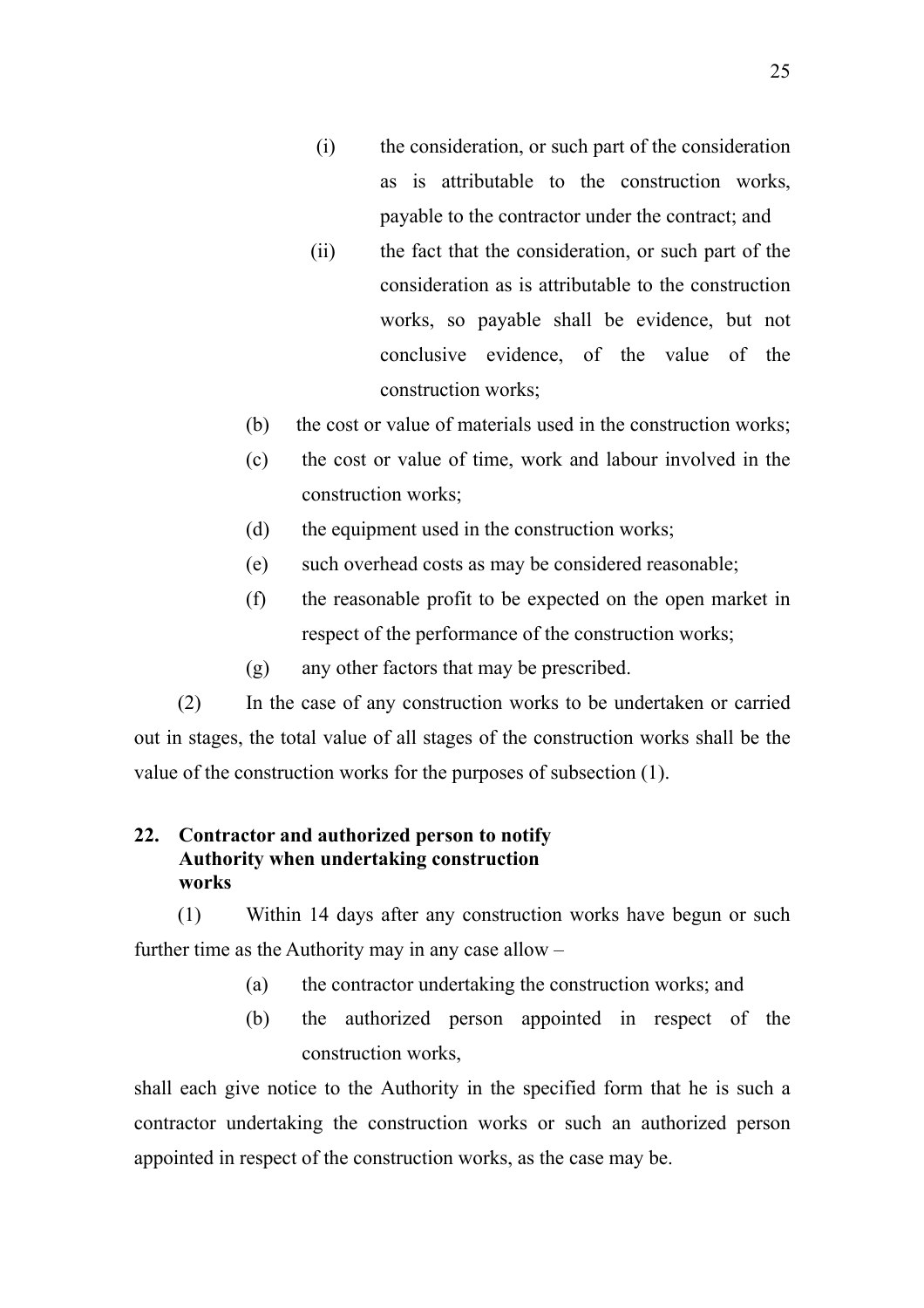(2) Subsection (1) shall not apply to any construction works the estimated value of which would render the construction works not liable to the levy as a result of a notice under section 19(2).

(3) Every notice under subsection (1) shall state the estimated value of the construction works.

(4) This section is complied with if the Authority is sent a copy of a notice given to CITA under section 24 of the Industrial Training (Construction Industry) Ordinance (Cap. 317).

(5) Every contractor or authorized person who, without reasonable excuse, fails to give a notice when required to do so by subsection (1) commits an offence and is liable on conviction to a fine at level 1.

# **23. Notice by contractor and authorized person of payments made in respect of works, etc. and of completion**

(1) Where a payment or an interim payment is made to a contractor or for his benefit in respect of any construction works or a stage of any construction works (if the construction works are being undertaken or carried out in stages), the contractor shall, within 14 days after the payment is made or such further time as the Authority may in any case allow, give notice of it to the Authority in the specified form.

(2) Not later than 14 days, or such further time as the Authority may in any case allow, after the completion of any construction works, or of a stage of any construction works (if the construction works are being undertaken or carried out in stages), the contractor undertaking the construction works, and the authorized person appointed in respect of the construction works, shall each give notice of such completion to the Authority in the specified form.

(3) Subsections (1) and (2) shall not apply to any construction works which are not liable to the levy as a result of a notice under section 19(2).

(4) Every notice under subsection (1) or (2) shall state the value of the construction works or the stage of the construction works –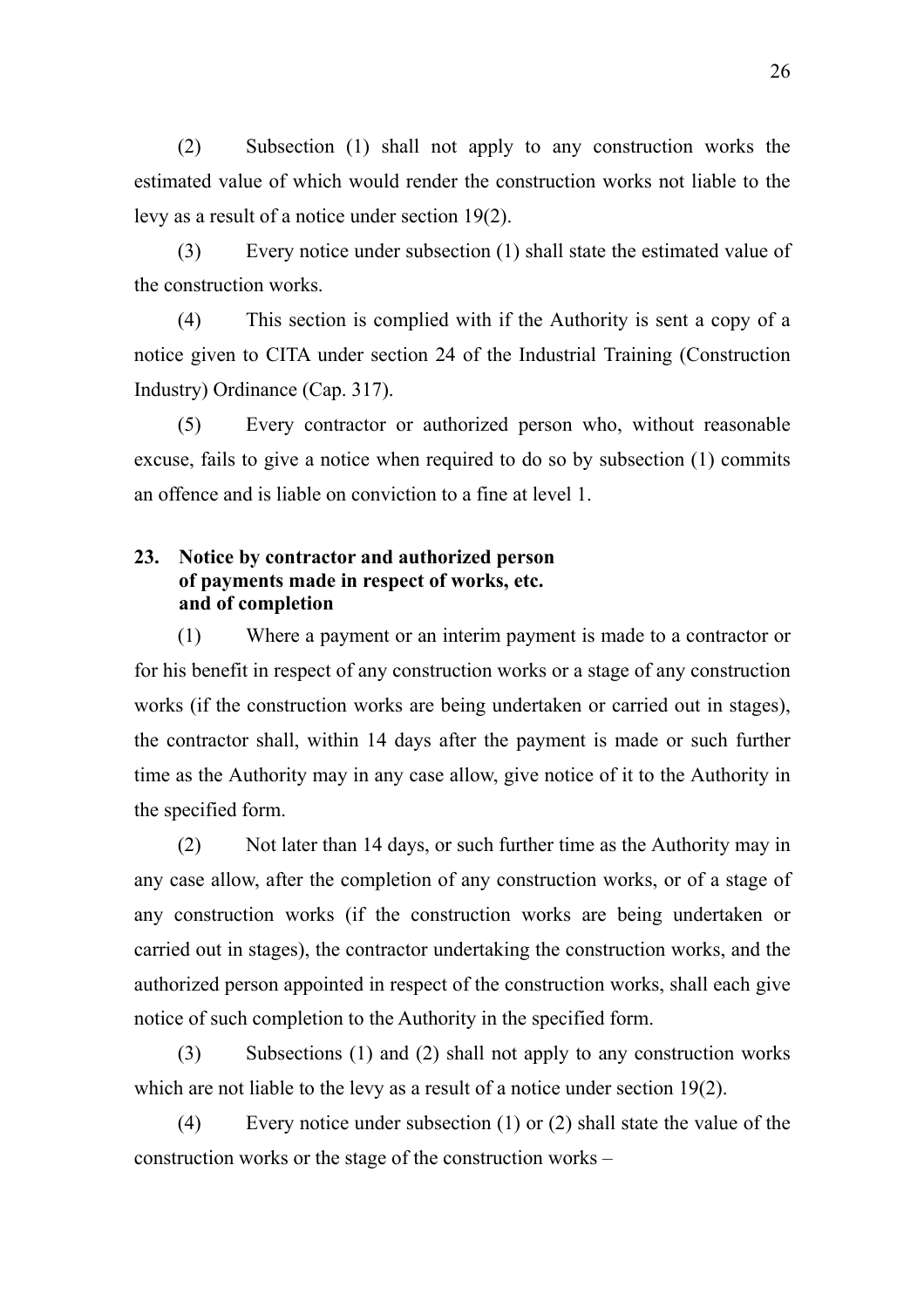- (a) in respect of which payment was made; or
- (b) which have or has been completed,

as the case may be.

(5) This section is complied with if the Authority is sent a copy of a notice given to CITA under section 25 of the Industrial Training (Construction Industry) Ordinance (Cap. 317).

(6) Every contractor or authorized person who, without reasonable excuse, fails to give a notice when required to do so by subsection (1) or (2) commits an offence and is liable on conviction to a fine at level 3.

## **24. Assessment**

(1) On receipt of a notice of payment under section 23(1), the Authority shall assess the amount of levy due from the contractor in respect of the construction works or the stage of the construction works to which the payment relate or relates.

(2) Where more than one payment is made or to be made to the contractor in respect of any construction works or a stage of any construction works, the assessment under subsection (1) shall be a provisional assessment and a final assessment shall be made on the final payment in respect of the construction works, each stage of the construction works or all stages of the construction works, as is appropriate.

(3) On receipt of a notice of completion of any construction works, or a stage of any construction works, under section 23(2), the Authority shall, if no assessment under subsection (1) or (2) has been made, assess the amount of levy due from the contractor in respect of the construction works or the stage of the construction works.

(4) Where any construction works are undertaken or carried out in stages, the Authority may make a provisional assessment under subsection (3) on the completion of each stage of the construction works and make a final assessment on the completion of all stages of the construction works.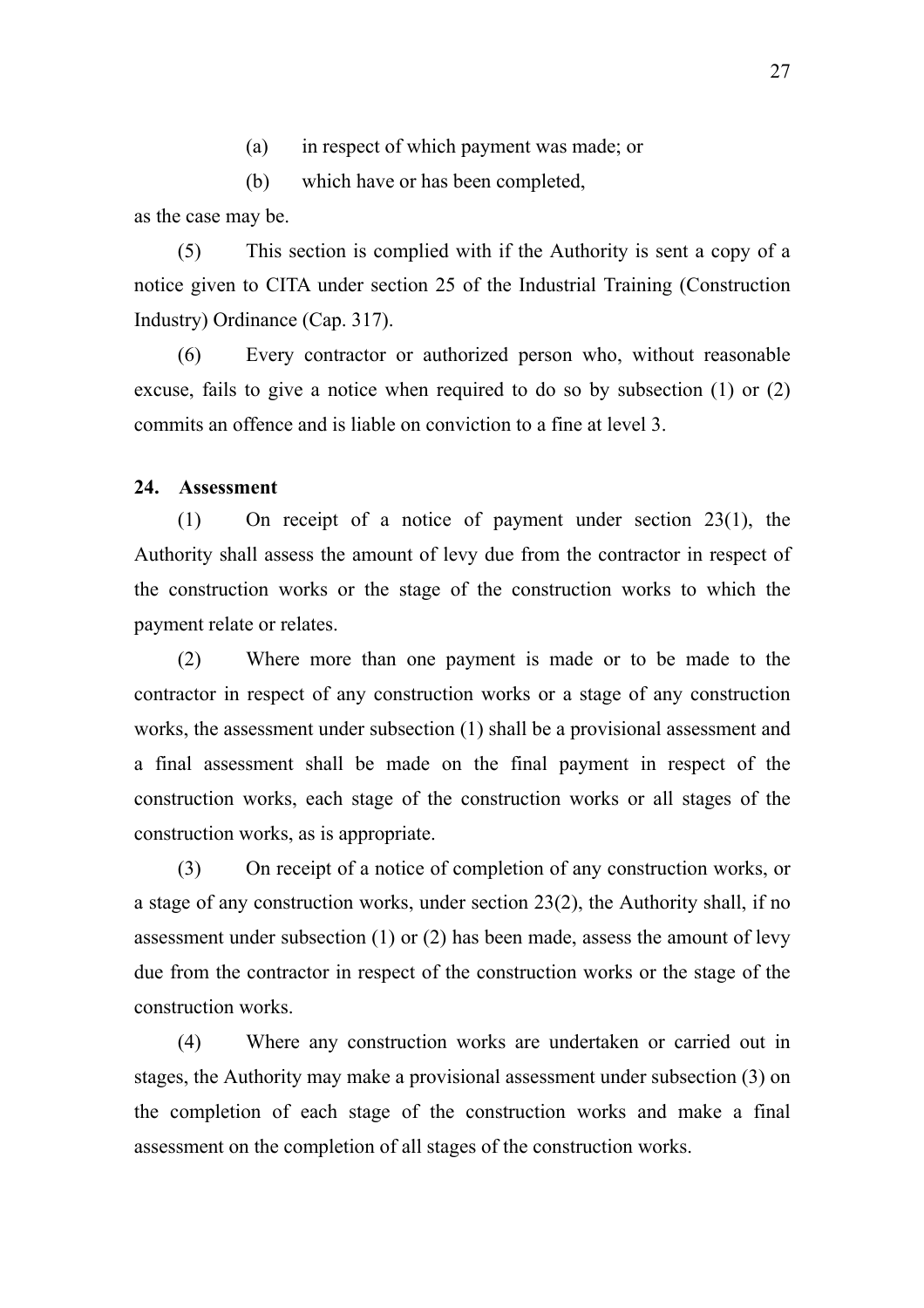(5) The Authority may assess the amount of levy due from the contractor in respect of the construction works, or the stage of the construction works, which have or has been completed notwithstanding that no notice has been given to the Authority under section 23.

(6) Where it appears to the Authority that an assessment of levy has been made at less than the proper amount, then, subject to subsection (9), the Authority may at any time make an additional assessment of levy due from the contractor in respect of the construction works or the stage of the construction works.

(7) If a contractor fails to give any notice required to be given by him under section 23 and does not give a reasonable excuse for the failure within such period as the Authority may allow in any case, the Authority may, in addition to the levy assessed under subsection (5), impose a surcharge on the contractor not exceeding twice the amount of levy so assessed.

(8) The Authority shall notify in writing the contractor of any assessment of levy or imposition of surcharge.

(9) An assessment or surcharge under this section shall be made or imposed within –

(a) 2 years after the completion of the construction works; or

(b) 1 year after evidence of facts, sufficient in the opinion of the Authority to justify the making of the assessment or the imposition of the surcharge comes to its knowledge,

whichever is the later.

#### **25. Payment of levy**

(1) The amount of levy or surcharge specified in a notice given to a contractor under section 24(8) shall be paid by the contractor to the Authority within 28 days after the receipt by him of the notice.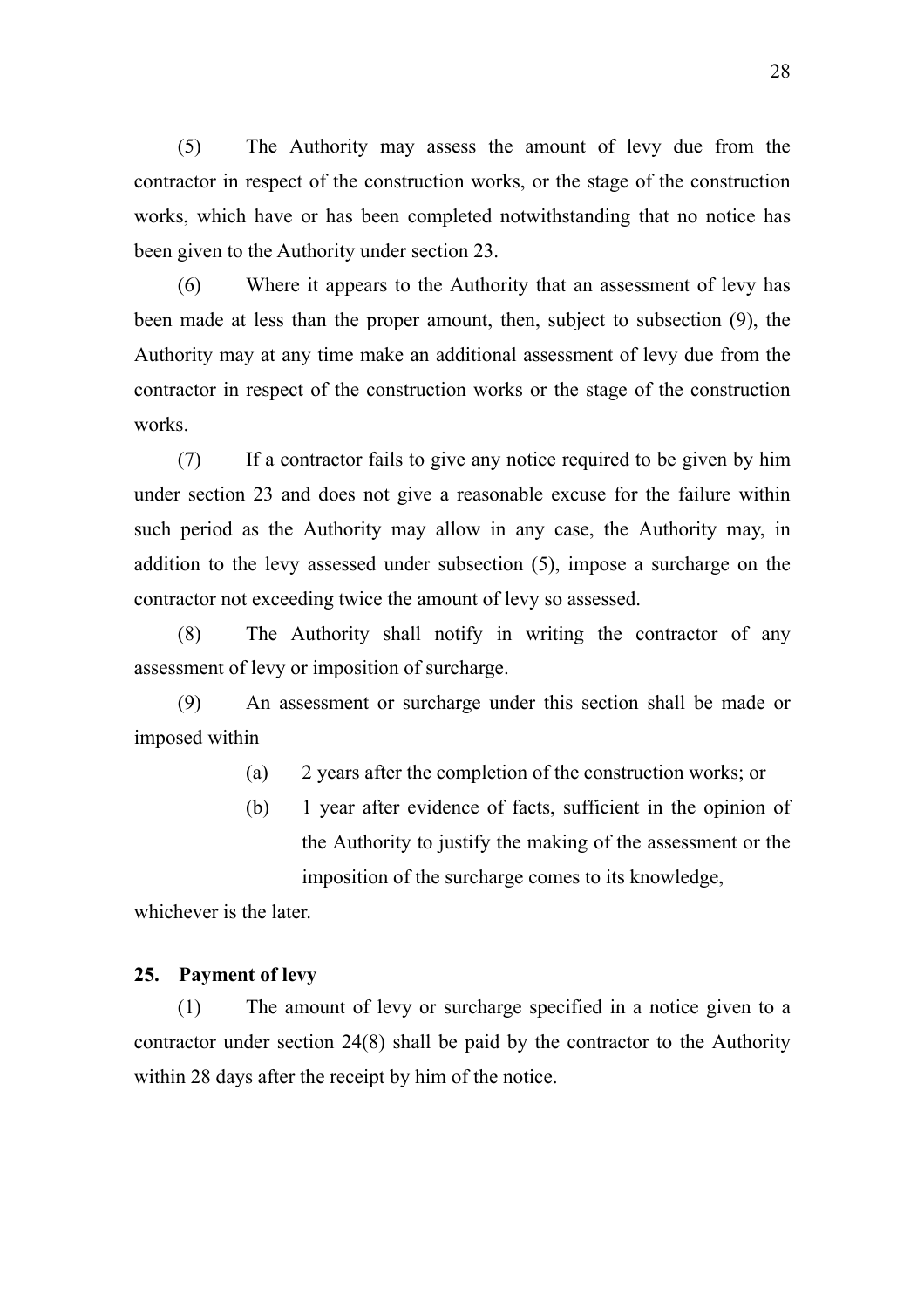(2) If the amount of levy or surcharge is not paid within the period specified in subsection (1), the contractor shall be liable to pay, in addition, a penalty of 5% of the amount unpaid.

(3) If the amount of levy or surcharge including any penalty payable under subsection (2) is not paid within 3 months after the expiry of the period specified in subsection (1), the contractor shall be liable to pay, in addition, a further penalty of 5% of the amount unpaid.

(4) The Authority may remit all or part of any penalty or further penalty payable under subsection (2) or (3) if, in the special circumstances of any case, it thinks it fair and reasonable to do so, and if the amount so remitted has been paid, it shall be repaid.

(5) Payment shall be made in accordance with subsections (1), (2) and (3) notwithstanding that the contractor may wish to object to the levy assessed or surcharge imposed under section 24.

#### **26. Recovery of levy**

(1) Any amount of levy or surcharge, including the amount of any penalty or further penalty, due and payable under this Ordinance shall be recoverable as a debt due to the Authority.

(2) An action under subsection (1) may be brought in the District Court notwithstanding that the amount due exceeds the civil jurisdiction of the Court as may from time to time be determined under the District Court Ordinance (Cap. 336).

(3) Where an amount due under subsection (1) is within the jurisdiction of the Small Claims Tribunal established under the Small Claims Tribunal Ordinance (Cap. 338), an action may be brought in that Tribunal to recover that amount.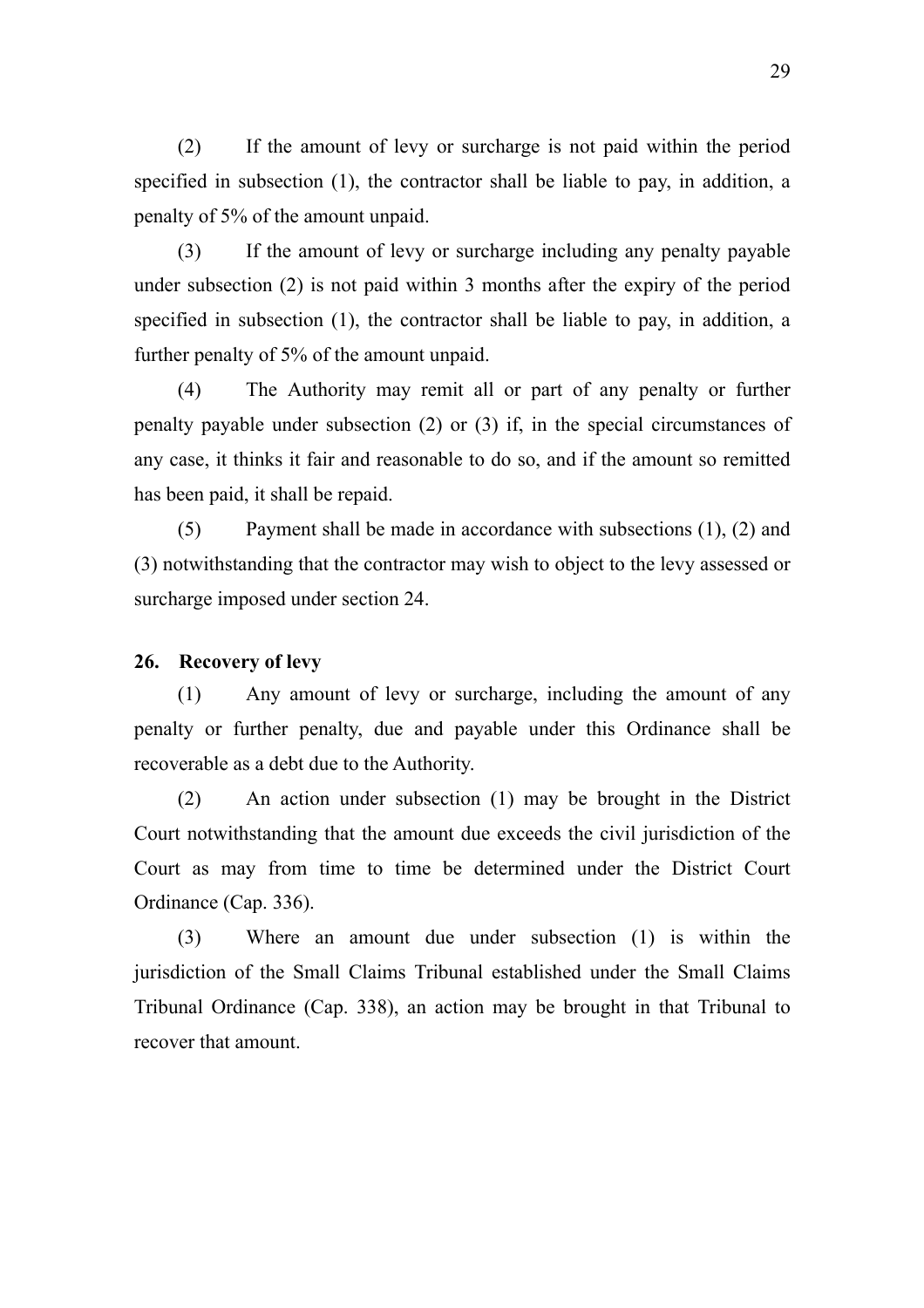#### **27. Objection**

(1) Any person who is notified under section 24(8) of an assessment of levy, or imposition of surcharge, may, by notice in writing served on the Authority within 21 days after the receipt by him of the notice, object to the levy or surcharge.

(2) A notice of objection under subsection (1) shall state precisely the grounds of objection and shall be accompanied by all written statements and other documentary evidence relied upon by the objector in support of the objection.

(3) An objection under subsection (1) shall be considered by the Authority, which may confirm, cancel or reduce the levy or surcharge.

(4) The Authority shall notify in writing the objector of its decision under subsection (3) within 28 days after the receipt by the Authority of the notice of objection under subsection (1) and, if a levy or surcharge is cancelled or reduced, any amount which has been paid by the objector in excess of that found to be due, excluding the amount of any penalty or further penalty which has been paid, shall forthwith be repaid by the Authority to the objector.

### **28. Appeals**

(1) An objector who is aggrieved with a decision notified to him under section 27(4) may appeal to the District Court against that decision.

(2) An appeal under subsection (1) shall be lodged within 30 days after the receipt by the objector of the notification.

(3) An appeal under this section shall not be heard unless the amount of levy or surcharge that is the subject-matter of the appeal, including the amount of any penalty or further penalty, has been paid.

(4) On hearing any appeal under this section the District Court may –

- (a) confirm, cancel or reduce the levy or surcharge;
- (b) if it cancels or reduces a levy or surcharge, order the repayment of the amount of levy or surcharge cancelled or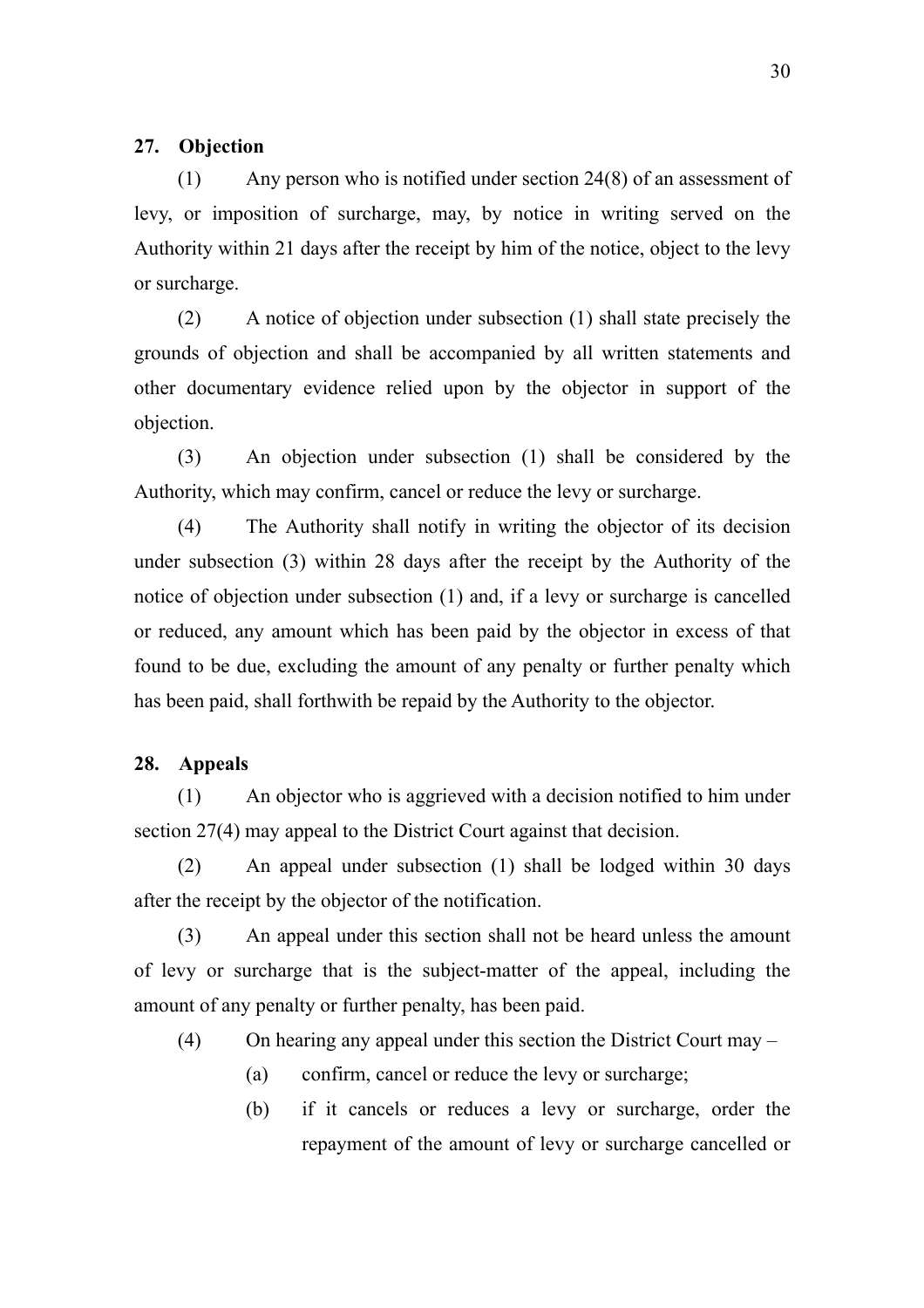reduced, excluding the amount of any penalty or further penalty which has been paid, with interest from the date of payment to the Authority at such rate as the Court may determine or without interest; and

(c) make such order as it thinks fit as to the payment of the costs of the hearing.

## **29. Provision of information and production of documents**

(1) An employer, contractor or authorized person concerned in any construction works shall –

- (a) provide the Authority or a levy inspector, within such time and in such form as the Authority or the inspector may specify, with such information relating to the construction works (including any amount paid or payable in respect of the construction works or any work connected therewith), or the name and address of the person for or by whom the construction works are being undertaken, as the Authority or the inspector may require for the purpose of performing its or his functions under this Ordinance;
- (b) on being so required by the Authority or a levy inspector, produce or cause to be produced any documents or records in his possession relating to the construction works (including any amount paid or payable in respect of the construction works or any work connected therewith) for inspection by the Authority or the inspector and permit the Authority or the inspector to take copies or make extracts from them or to remove them for a reasonable period.

(2) Subject to subsection (3), no person shall disclose otherwise than to the Authority, or to an employee of the Authority in his official capacity, any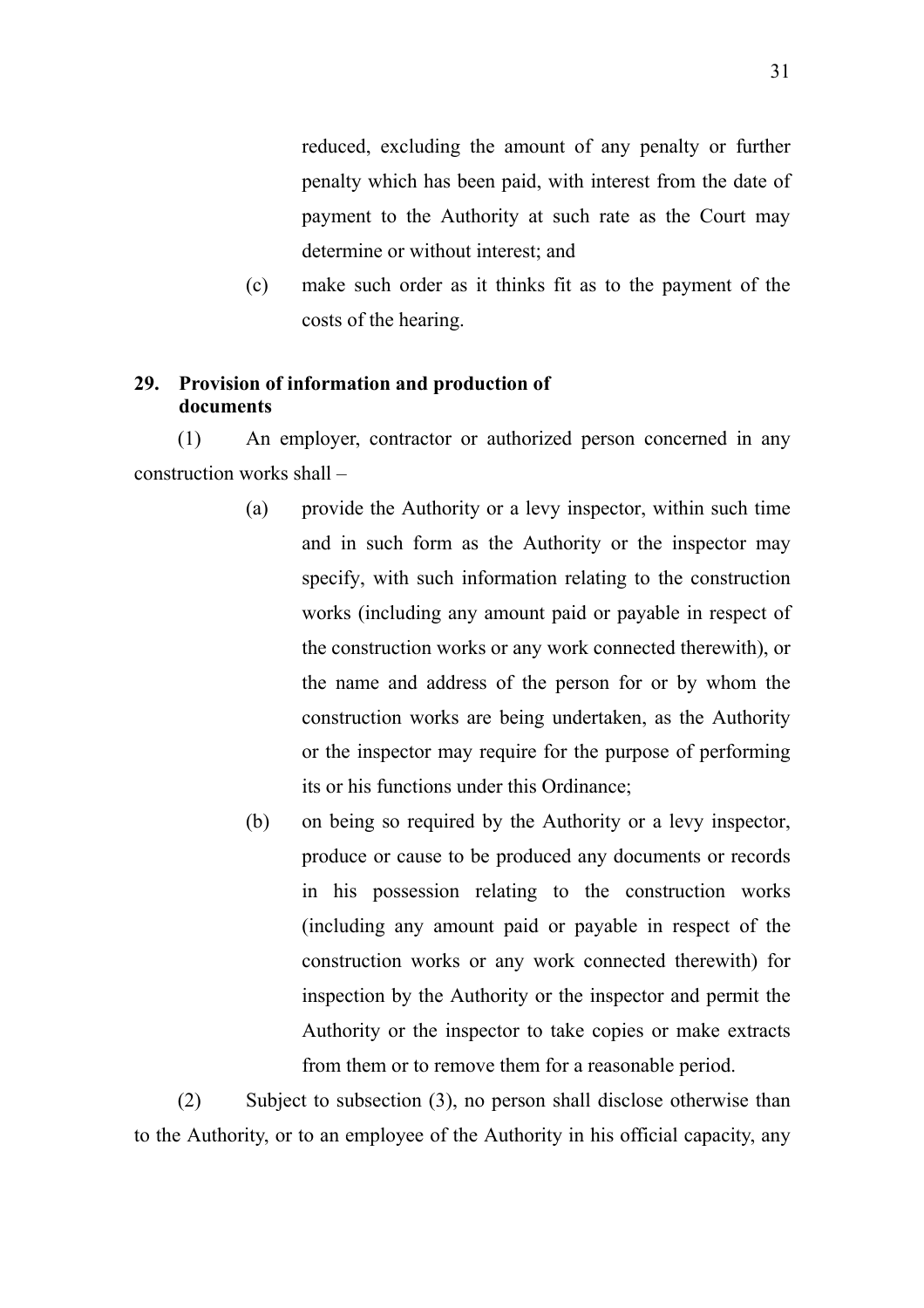information provided or obtained under subsection (1) (including information obtained from documents or records) without the consent of the person who provided it or from whom it was obtained.

- (3) Subsection (2) shall not apply
	- (a) to the provision of information under  $-$ 
		- (i) section 31 of the Industrial Training (Construction Industry) Ordinance (Cap. 317); or
		- (ii) regulation 14 of the Pneumoconiosis (Compensation) (Assessment of Levy) Regulations (Cap. 360 sub. leg.);
	- (b) to the disclosure of information in the form of a summary of similar information provided by or obtained from a number of employers, contractors or authorized persons if the summary is so framed as not to enable particulars relating to any particular contractor's business to be ascertained from it;
	- (c) to the disclosure of information by the Authority to any person authorized or employed by it for the purpose of checking or ascertaining the value of construction works;
	- (d) to the disclosure of information by the Authority to CITA, or to the Pneumoconiosis Compensation Fund Board established under the Pneumoconiosis (Compensation) Ordinance (Cap. 360); or
	- (e) to any disclosure of information made for the purpose of any legal proceedings brought under this Ordinance, or for the purpose of any report of any such proceedings.

(4) Any person who, without reasonable excuse, fails to comply with a requirement under subsection (1) when it is within his power to do so commits an offence and is liable on conviction to a fine at level 1.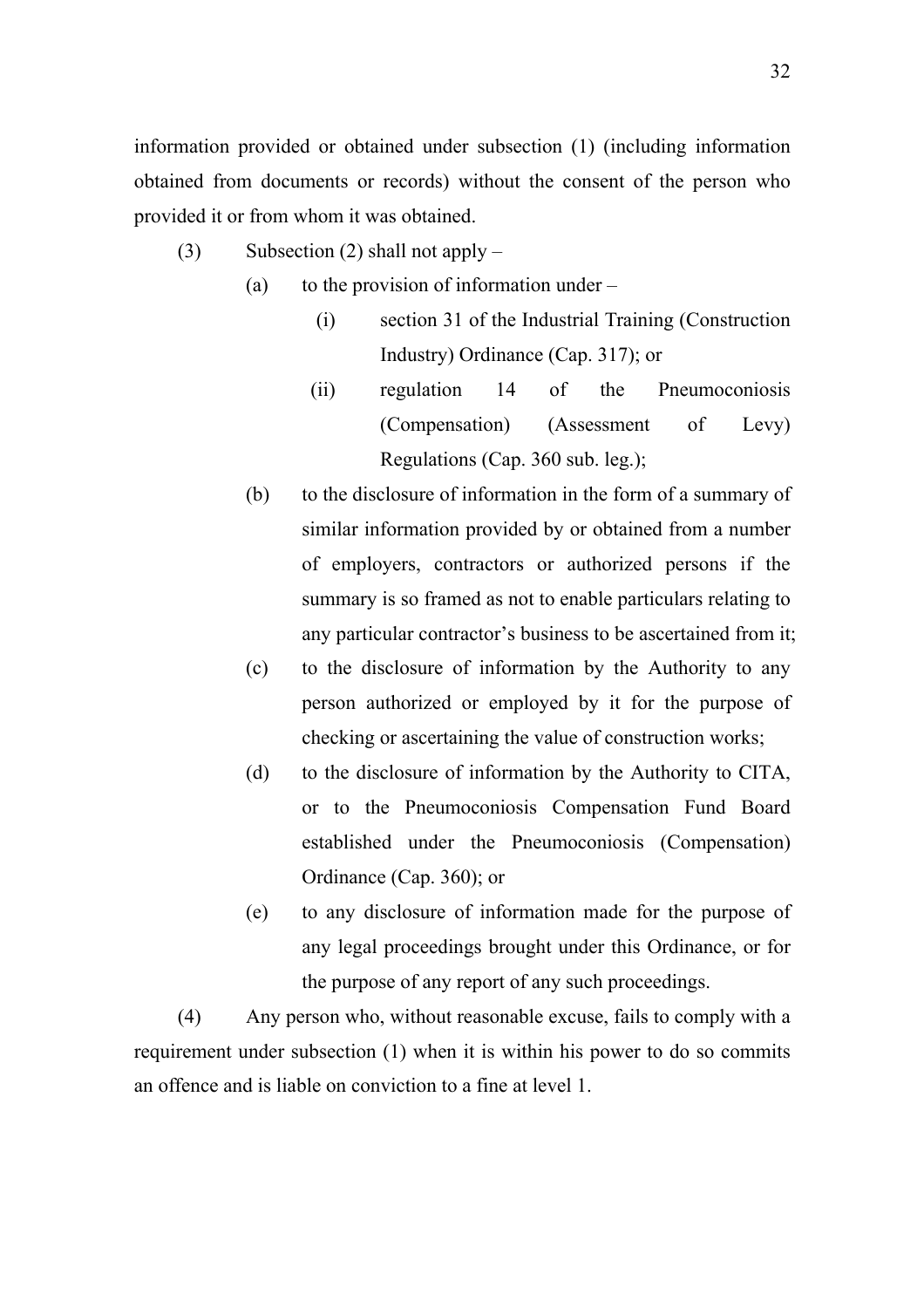(5) Any person who intentionally discloses any information in contravention of subsection (2) commits an offence and is liable on conviction to a fine at level 3.

#### **30. Offences: Part 4**

(1) A person who is knowingly concerned in, or in the taking of steps with a view to, the fraudulent evasion of the payment of a levy, whether due from him or from any other person, commits an offence and is liable on conviction to a fine at level 3 or 3 times the amount of levy that was or was intended to be evaded by his conduct, whichever is the greater.

- $(2)$  A person who
	- (a) with intent to deceive, produces, supplies, sends or otherwise uses, for the purposes of this Part, any document or record that is false in a material particular; or
	- (b) in providing any information for the purposes of this Part, makes any statement which he knows to be false in a material particular or recklessly makes a statement that is false in a material particular,

commits an offence and is liable on conviction to a fine at level 3 or 3 times the amount of levy that was or was intended to be evaded by his conduct, whichever is the greater.

#### **31. Evidence by certificate, etc.**

A certificate purporting to be signed by a levy inspector –

- (a) that any notice required by or under this Part has or has not been given or has or has not been given on any date; or
- (b) that any amount of levy, surcharge, penalty or further penalty due under this Part has not been paid,

shall be sufficient evidence of that fact until the contrary is proved.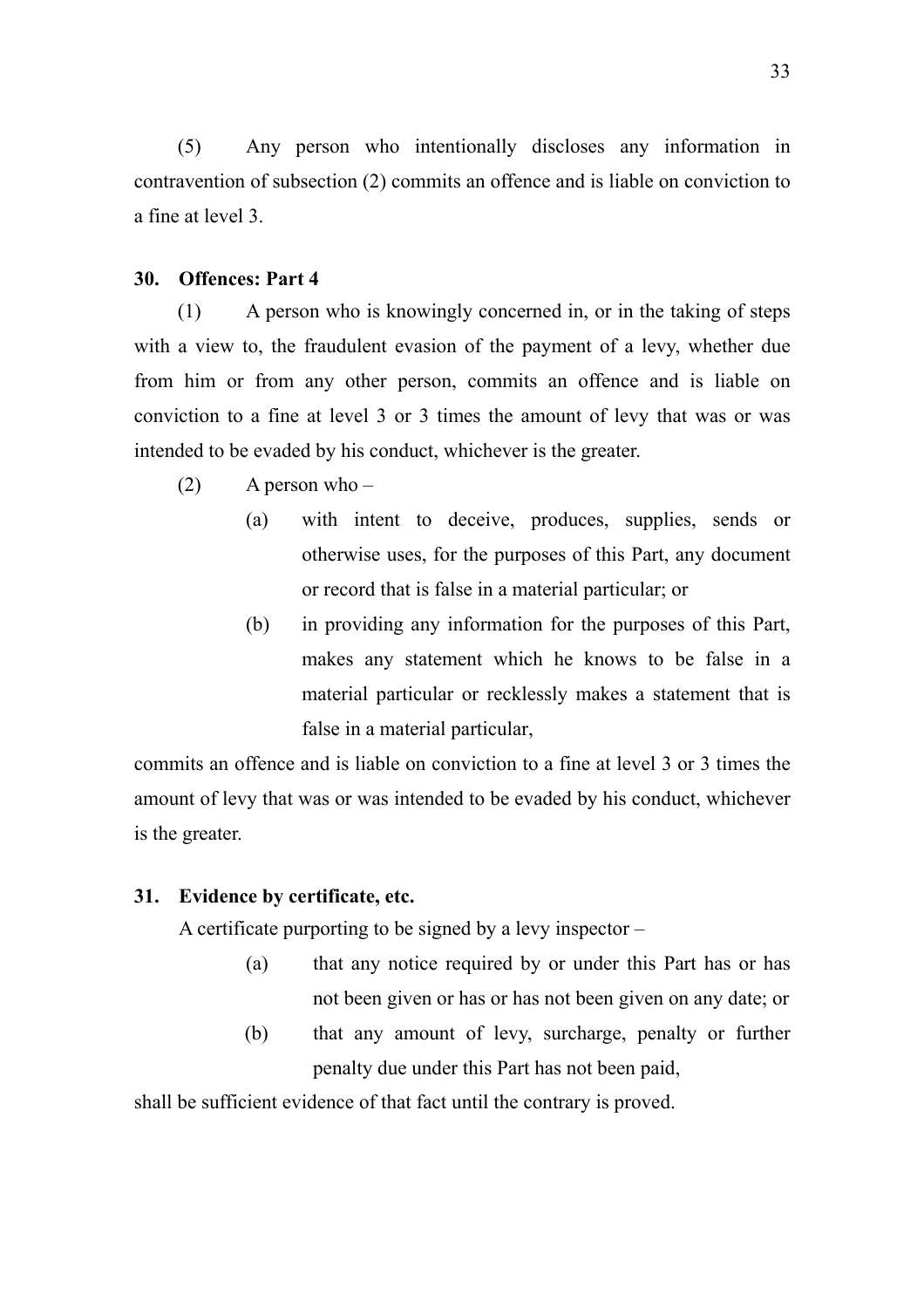## **32. Authentication, and production in evidence of documents**

(1) A notice or document given or issued by the Authority for the purposes of this Part may be signed by a levy inspector.

(2) A document purporting to be a notice or document given or issued by the Authority for the purposes of this Part and purporting to be signed by a levy inspector shall be received in evidence and shall until the contrary is proved be deemed to be such a notice or document.

#### PART 5

## REGISTRATION OF CONSTRUCTION WORKERS

#### **33. Appointment of Registrar**

(1) The Authority shall, subject to the approval of the Secretary, appoint a person to be the Registrar of Construction Workers on such terms as the Authority thinks fit.

(2) An appointment under subsection (1) shall be notified in the Gazette.

#### **34. Functions and powers of Registrar**

- (1) The Registrar shall
	- (a) establish and maintain a Register of Construction Workers;
	- (b) examine, assess and verify the qualifications of applicants for registration or renewal of registration;
	- (c) receive and examine applications for registration or renewal of registration, and accept or reject those applications;
	- (d) collect from applicants for registration or renewal of registration, or for replacement registration cards, the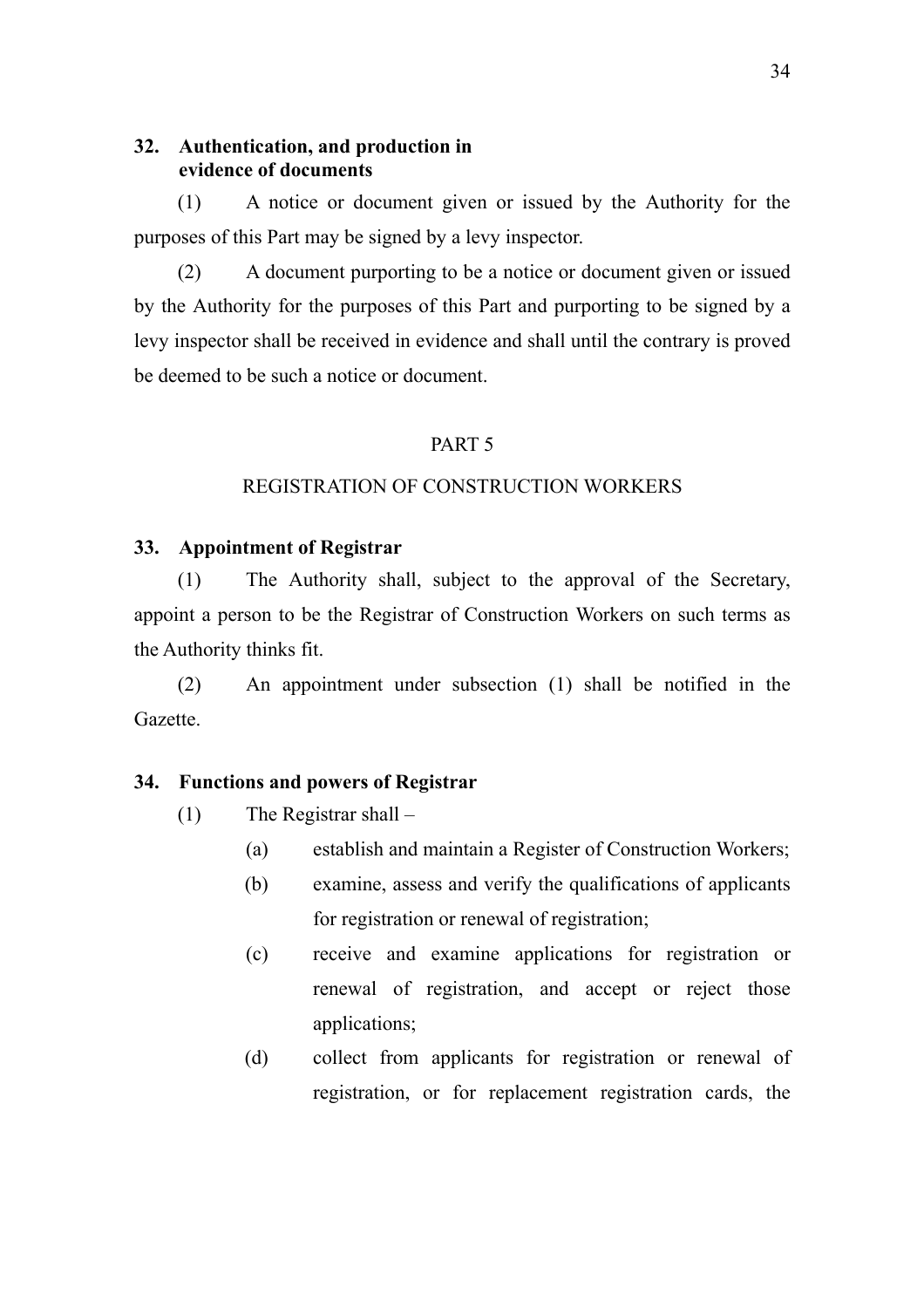prescribed fees in relation to the application and hand over to the Authority the fees so collected;

- (e) maintain a database of information relating to registered construction workers;
- (f) collect the copy of record furnished to the Registrar under section 59(7)(b) and if directed to do so by the Authority, either generally or in a particular case, provide to a public body the information contained in those records; and
- (g) perform such other functions as are imposed on the Registrar under this Ordinance or any other enactment.

(2) The Authority shall not direct the Registrar to provide to a public body any of the information referred to in subsection (1)(f) unless the information is –

- (a) to be used in relation to the enforcement of any law; or
- (b) in the form of a summary that is so framed as not to enable particulars relating to any particular registered construction worker to be ascertained from it.

(3) The Registrar may do all such things as are necessary for, or incidental or conductive to, the performance of the Registrar's functions and may exercise such powers as are conferred on the Registrar under this Ordinance or any other enactment.

### **35. Register of Construction Workers**

(2) An entry in the Register of a person as a registered construction worker shall show –

- (a) the name of the person;
- (b) the registration number of the person;
- (c) the date of registration;
- (d) the date on which the registration expires;
- (e) whether the person is registered as –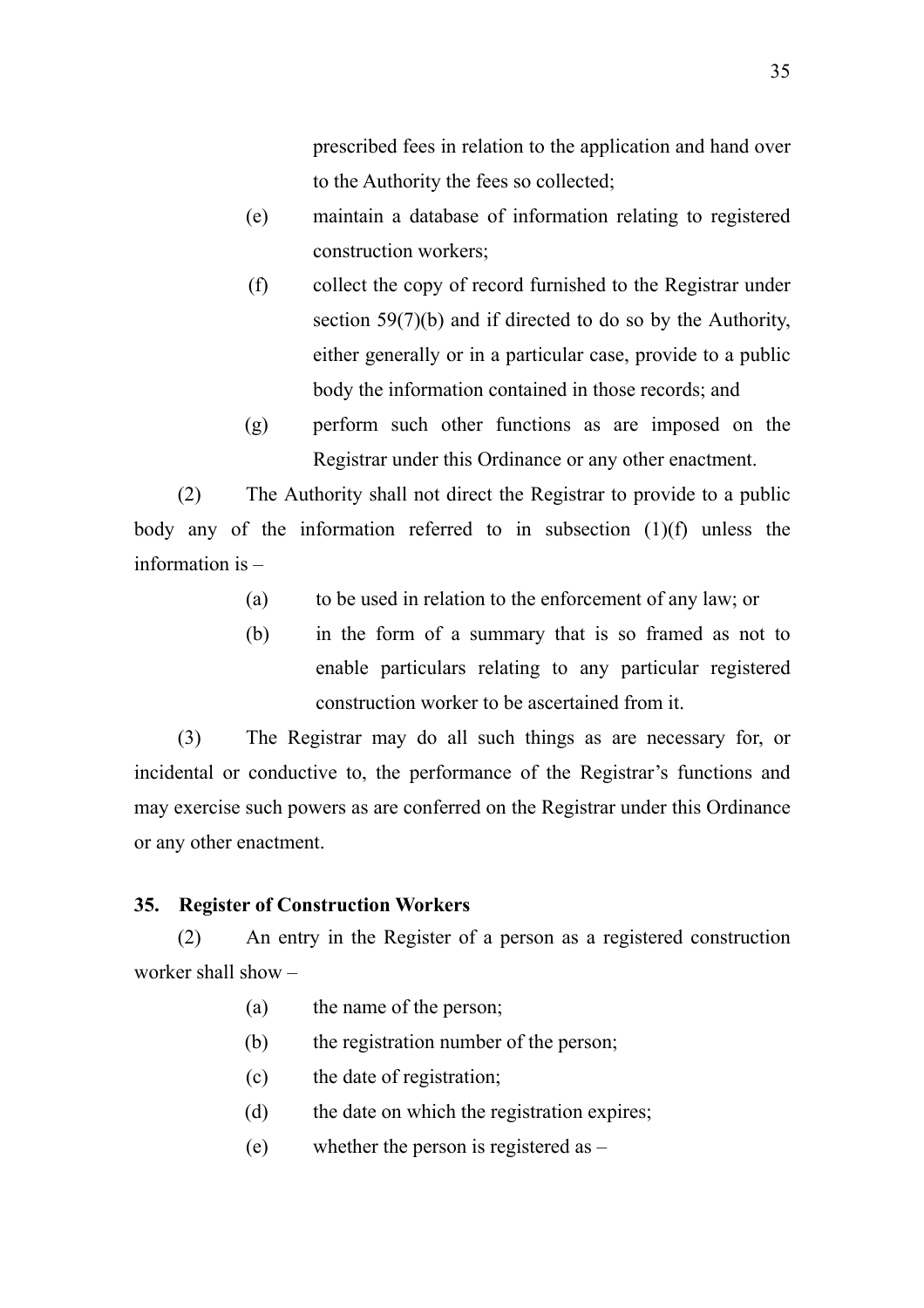- (i) a registered skilled worker for a designated trade;
- (ii) a registered skilled worker (provisional) for a designated trade;
- (iii) a registered skilled worker (transitional) for a designated trade;
- (iv) a registered semi-skilled worker for a designated trade;
- (v) a registered semi-skilled worker (provisional) for a designated trade; or
- (vi) a registered general worker;
- (f) unless the person is registered as a registered general worker, the designated trade for which the person is registered;
- (g) a remark to be entered under section  $47(5)(b)$  or (6) in relation to the person; and
- (h) a reprimand to be recorded under section  $50(6)(a)(iii)$  in relation to the person.
- (3) For the purpose of enabling a member of the public
	- (a) to ascertain whether the person with whom he is dealing is a registered construction worker; and
	- (b) if that person is a registered construction worker, to ascertain the particulars of the registration of that person,

the Register shall be available to any person for inspection free of charge at the office of the Registrar at such reasonable times as the Registrar may specify.

(4) A person whose name is entered in the Register shall notify in writing the Registrar of any change in his name or address within one month of the change.

(5) A person who, without reasonable excuse, contravenes subsection (3) commits an offence and is liable on conviction to a fine at level 1.

(6) A person who, without lawful authority –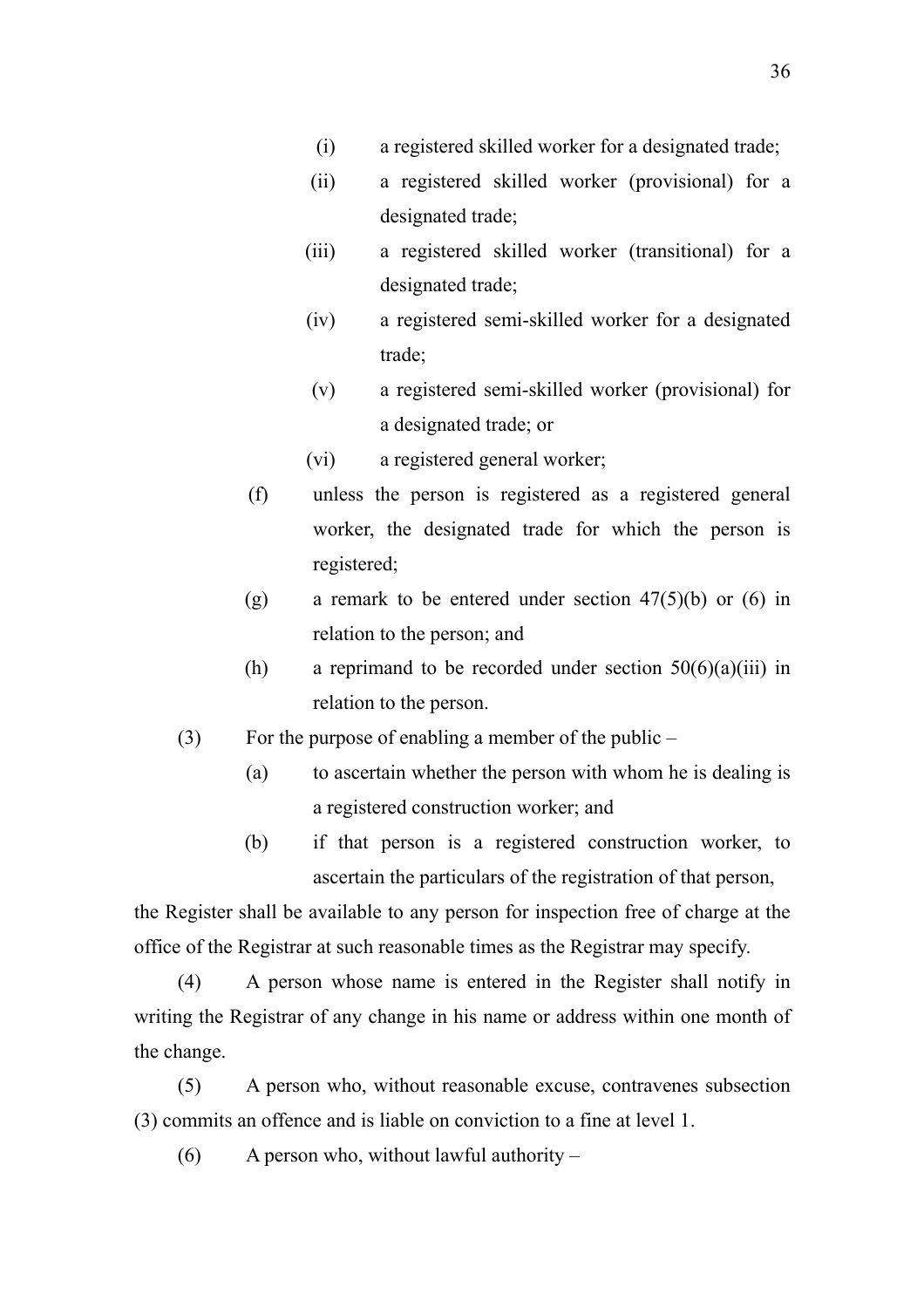- (a) obliterates, defaces or otherwise alters an existing entry in the Register; or
- (b) adds a new entry in the Register,

commits an offence and is liable to a fine at level 3.

#### **36. Application for registration**

- (1) A person may apply to the Registrar for registration as
	- (a) a registered skilled worker for one or more designated trades set out in Part 1 or 2 of Schedule 1;
	- (b) a registered skilled worker (provisional) for one or more designated trades set out in Part 1 or 2 of Schedule 1;
	- (c) a registered semi-skilled worker for one or more designated trades set out in Part 2 or 3 of Schedule 1;
	- (d) a registered semi-skilled worker (provisional) for one or more designated trades set out in Part 2 or 3 of Schedule 1; or
	- (e) a registered general worker.
- (2) An application under subsection (1) shall be  $-$ 
	- (a) in the specified form; and
	- (b) accompanied by the prescribed fee.

(3) If a person applies for registration as a registered skilled worker for a designated trade set out in Part 1 or 2 of Schedule 1, the prescribed fee for the application may include the cost of an assessment interview referred to in section 41 unless the Registrar is satisfied that the person holds a certificate set out in column 3, or a qualification set out in column 4, of that Part opposite the trade.

(4) Paragraphs (b) and (d) of subsection (1), and subsection (3), each expires on a day or days to be appointed by the Secretary by notice published in the Gazette.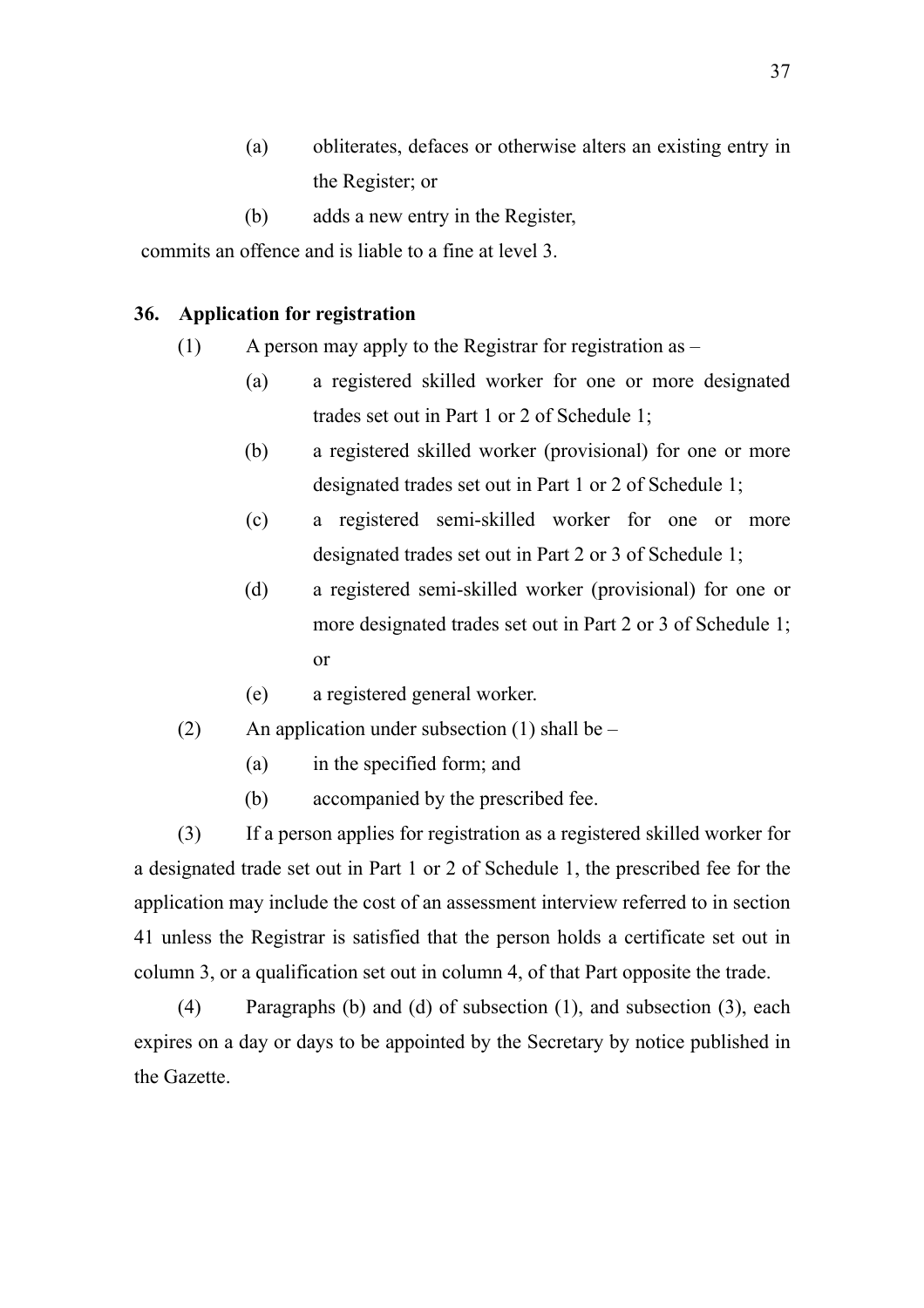## **37. Qualifications for registration**

(1) The Registrar shall not register a person as a registered construction worker unless the Registrar is satisfied that –

- (a) the person holds a certificate referred to in section  $6BA(2)$ of the Factories and Industrial Undertakings Ordinance (Cap. 59) in respect of that person's attendance at a safety training course that relates to construction work within the meaning of that Ordinance; and
- (b) the person  $-$ 
	- (i) is a Hong Kong permanent resident; or
	- (ii) is not subject to any conditions of stay in Hong Kong that he shall not take up any paid or unpaid employment in Hong Kong.

(2) Subject to section 40(4), the Registrar shall not register a person as a registered skilled worker for a designated trade set out in Part 1 of Schedule 1 unless the Registrar is satisfied that the person –

- (a) holds a certificate set out in column 3, or a qualification set out in column 4, of that Part opposite the trade; or
- (b) holds a qualification that the Registrar, in consultation with the Qualifications Committee, considers as an equivalent qualification.

(3) Subject to section 40(5), the Registrar shall not register a person as a registered skilled worker for a designated trade set out in Part 2 of Schedule 1 unless the Registrar is satisfied that the person –

- (a) holds a certificate set out in column 3, or a qualification set out in column 4, of that Part opposite the trade; or
- (b) holds a qualification that the Registrar, in consultation with the Qualifications Committee, considers as an equivalent qualification.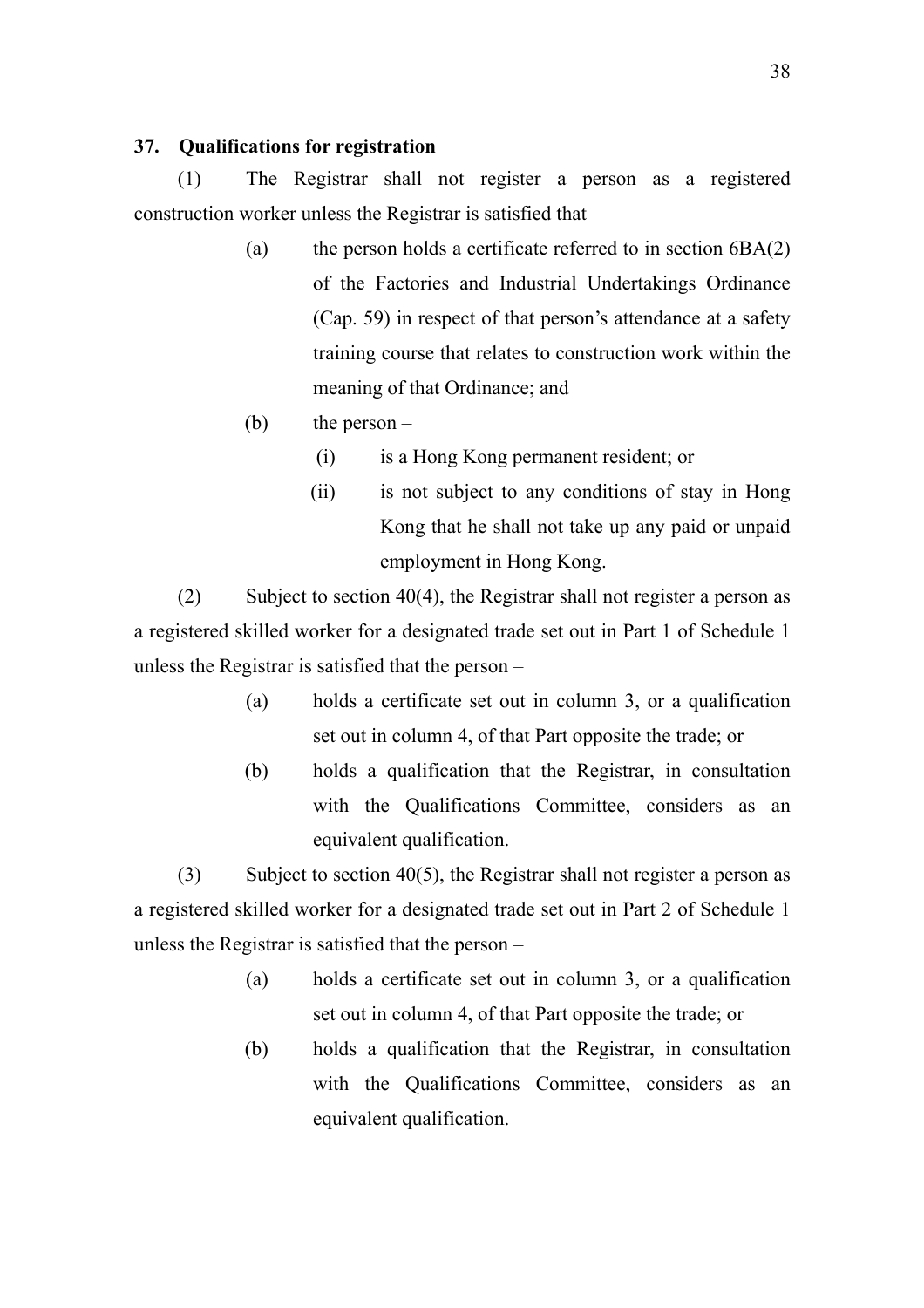(4) Subject to section 40(1), (2) and (5), the Registrar shall not register a person as a registered skilled worker (provisional) for a designated trade set out in Part 1 or 2 of Schedule 1 unless the Registrar is satisfied that the person has, for a period, or an aggregate period, of not less than 6 years but less than 10 years, personally carried out construction work that involves any work described in column 2 of that Part opposite the trade.

(5) Subject to section 40(5), the Registrar shall not register a person as a registered semi-skilled worker for a designated trade set out in Part 2 of Schedule 1 unless the Registrar is satisfied that the person –

- (a) holds an intermediate trade test certificate set out in column 5 of that Part opposite the trade; or
- (b) holds a qualification that the Registrar, in consultation with the Qualifications Committee, considers as an equivalent qualification.

(6) The Registrar shall not register a person as a registered semiskilled worker for a designated trade set out in Part 3 of Schedule 1 unless the Registrar is satisfied that the person –

- (a) holds an intermediate trade test certificate set out in column 3, or a qualification set out in column 4, of that Part opposite the trade; or
- (b) holds a qualification that the Registrar, in consultation with the Qualifications Committee, considers as an equivalent qualification.

(7) Subject to section 40(2), (3) and (5), the Registrar shall not register a person as a registered semi-skilled worker (provisional) for a designated trade set out in Part 2 or 3 of Schedule 1 unless the Registrar is satisfied that the person has, for a period, or an aggregate period, of not less than 2 years, personally carried out construction work that involves any work described in column 2 of that Part opposite the trade.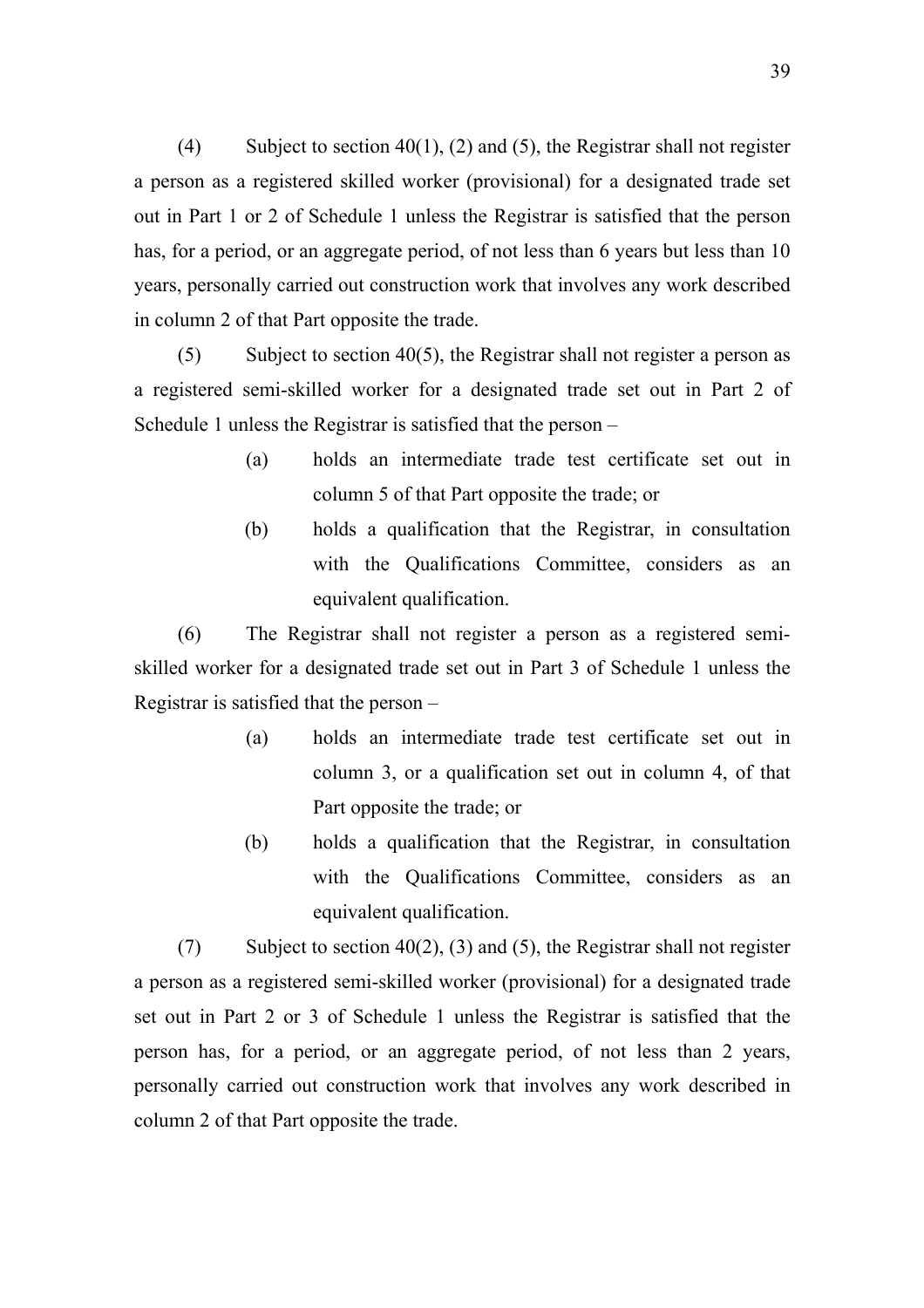## **38. Acceptance and rejection of registration**

(1) The Registrar shall accept or reject an application for registration or renewal of registration in accordance with this Ordinance.

(2) Where the Registrar rejects an application for registration or renewal of registration, the Registrar shall notify in writing the applicant of the rejection and the reasons for the rejection.

## **39. Registration as registered skilled worker (transitional)**

(1) The Registrar shall, in relation to a person applying for registration as a registered skilled worker for a designated trade who –

- (a) may not be registered as a registered skilled worker for the trade under section  $37(2)$  or  $(3)$ ; but
- (b) may be registered as a registered construction worker under section 37(1),

decide whether the person may be registered as a registered skilled worker (transitional) for the trade.

(2) Subject to section 40(1), (2) and (5), the Registrar shall not register a person as a registered skilled worker (transitional) for a designated trade set out in Part 1 or 2 of Schedule 1 unless the Registrar is satisfied that the person has, for a period, or an aggregate period, of not less than 10 years, personally carried out construction work that involves any work described in column 2 of that Part opposite the trade.

(3) If the Registrar decides not to register a person as a registered skilled worker (transitional) for a designated trade in accordance with this section, the Registrar shall notify in writing the person of the decision and the reasons for the decision.

(4) This section expires on a day to be appointed by the Secretary by notice published in the Gazette.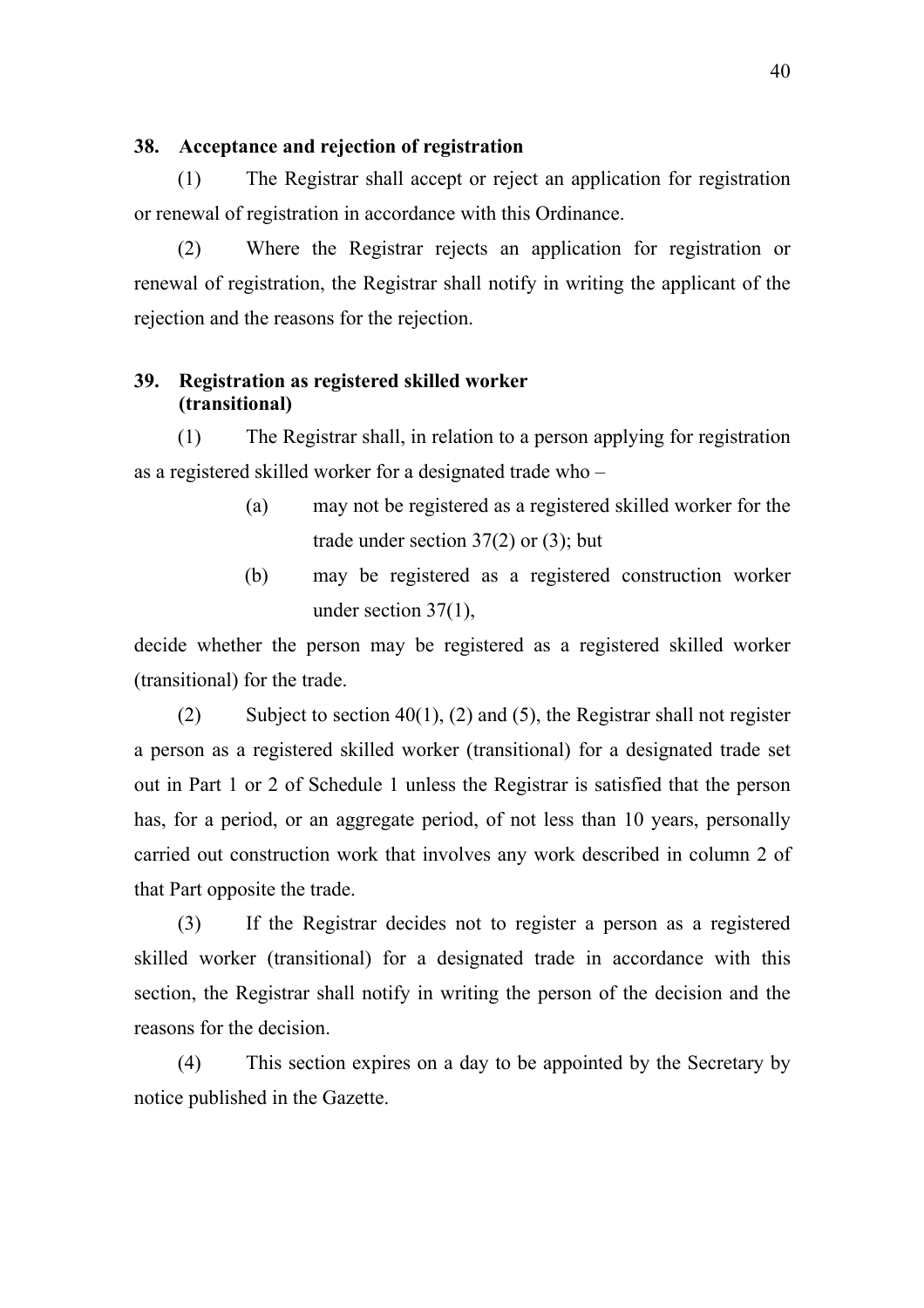## **40. Special provision on registration for certain trades**

(1) The Registrar shall not register a person as a registered skilled worker (provisional), or a registered skilled worker (transitional), for a designated trade set out in Part 1 of Schedule 1 if a qualification is set out in column 4 of that Part opposite the trade.

(2) The Registrar shall not register a person as a registered skilled worker (provisional), a registered skilled worker (transitional), or a registered semi-skilled worker (provisional), for a designated trade set out in Part 2 of Schedule 1 if a qualification is set out in column 4 of that Part opposite the trade.

(3) The Registrar shall not register a person as a registered semiskilled worker (provisional) for a designated trade set out in Part 3 of Schedule 1 if a qualification is set out in column 4 of that Part opposite the trade.

(4) The Registrar shall not register a person as a registered skilled worker for the designated trade of diver unless the Registrar is satisfied that the person is certified by a registered medical practitioner that the person is medically fit to dive.

(5) The Registrar shall not register a person as a registered skilled worker, a registered skilled worker (provisional), a registered skilled worker (transitional), a registered semi-skilled worker, or a registered semi-skilled worker (provisional), for the designated trade of Building Security System Mechanic unless the Registrar is satisfied that the person holds a permit in relation to the activities within paragraph (c) or (d) of the definition of "security work" in section 2 of the Security and Guarding Services Ordinance (Cap. 460).

## **41. Assessment interview and trade test for registered skilled workers (transitional)**

(1) As soon as practicable after registering a person as a registered skilled worker (transitional) for a designated trade, the Registrar –

> (a) shall decide, after an assessment interview with the person arranged by the Registrar, whether the person is of such a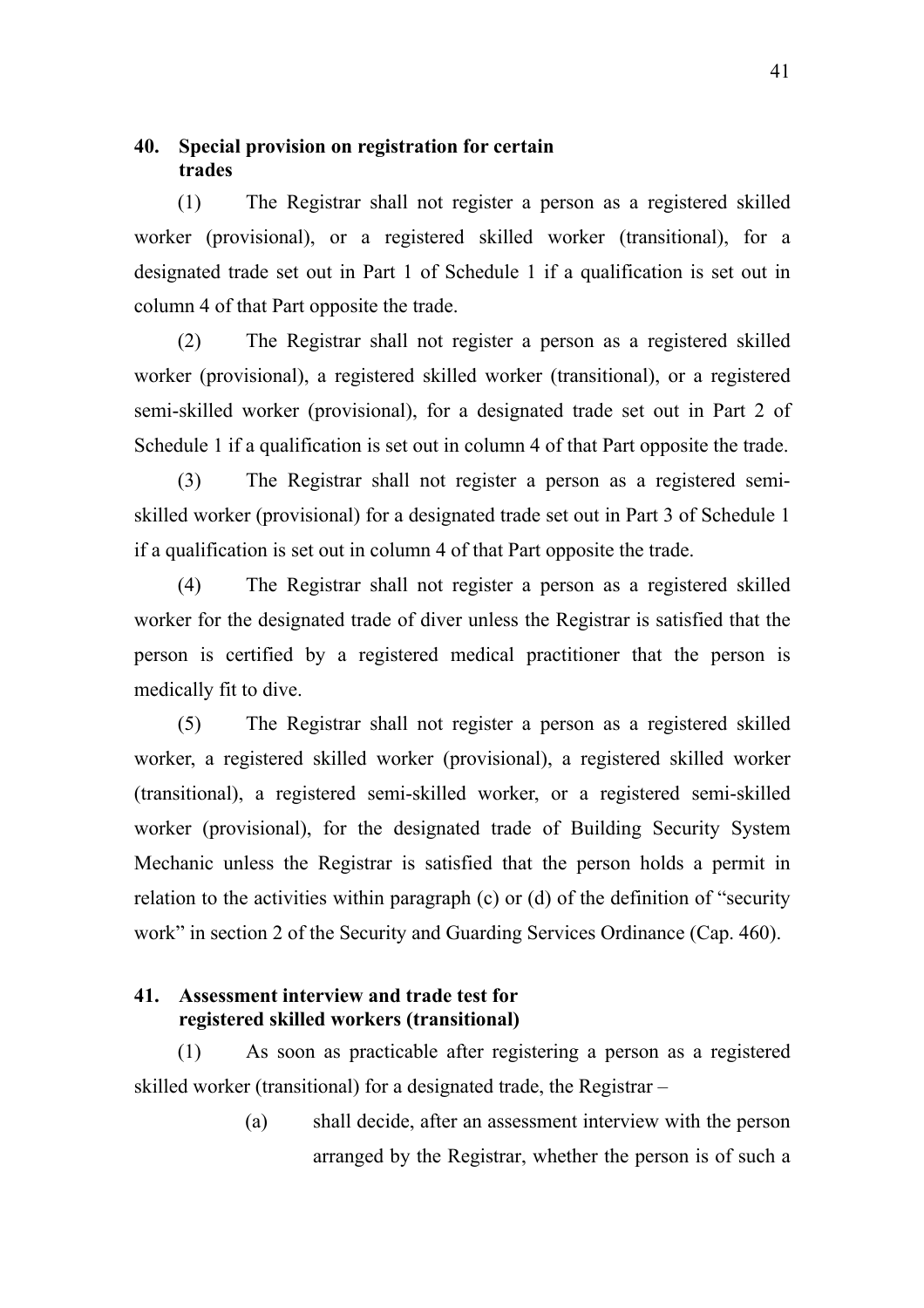level of competence that the person may, notwithstanding section 37(2) or (3), be registered as a registered skilled worker for the trade; and

(b) if satisfied that the person is of such a level of competence that the person may be so registered, shall, notwithstanding section 37(2) or (3), register the person as a registered skilled worker for the trade.

(2) If the Registrar decides that the person is not of such a level of competence that the person may be so registered, the Registrar shall notify in writing the person of the decision and the reasons for the decision.

- $(3)$  If
	- (a) the Registrar arranges an assessment interview with a person to assess whether the person may be registered as a registered skilled worker for a designated trade; and
	- (b) in the opinion of the Registrar, the person fails, without reasonable excuse, to attend the assessment interview,

the Registrar is no longer required to assess whether the person may be registered as a registered skilled worker for the trade.

- (4) The Registrar shall arrange a date for a person who
	- (a) in the opinion of the Registrar, fails, without reasonable excuse, to attend an assessment interview that is arranged to assess whether the person may be registered as a registered skilled worker for a designated trade; or
	- (b) fails to satisfy the Registrar at an assessment interview that the person may be registered as a registered skilled worker for a designated trade,

to sit for a test for the relevant certificate, if any, set out in column 3 of Part 1 or 2 of Schedule 1 opposite the trade.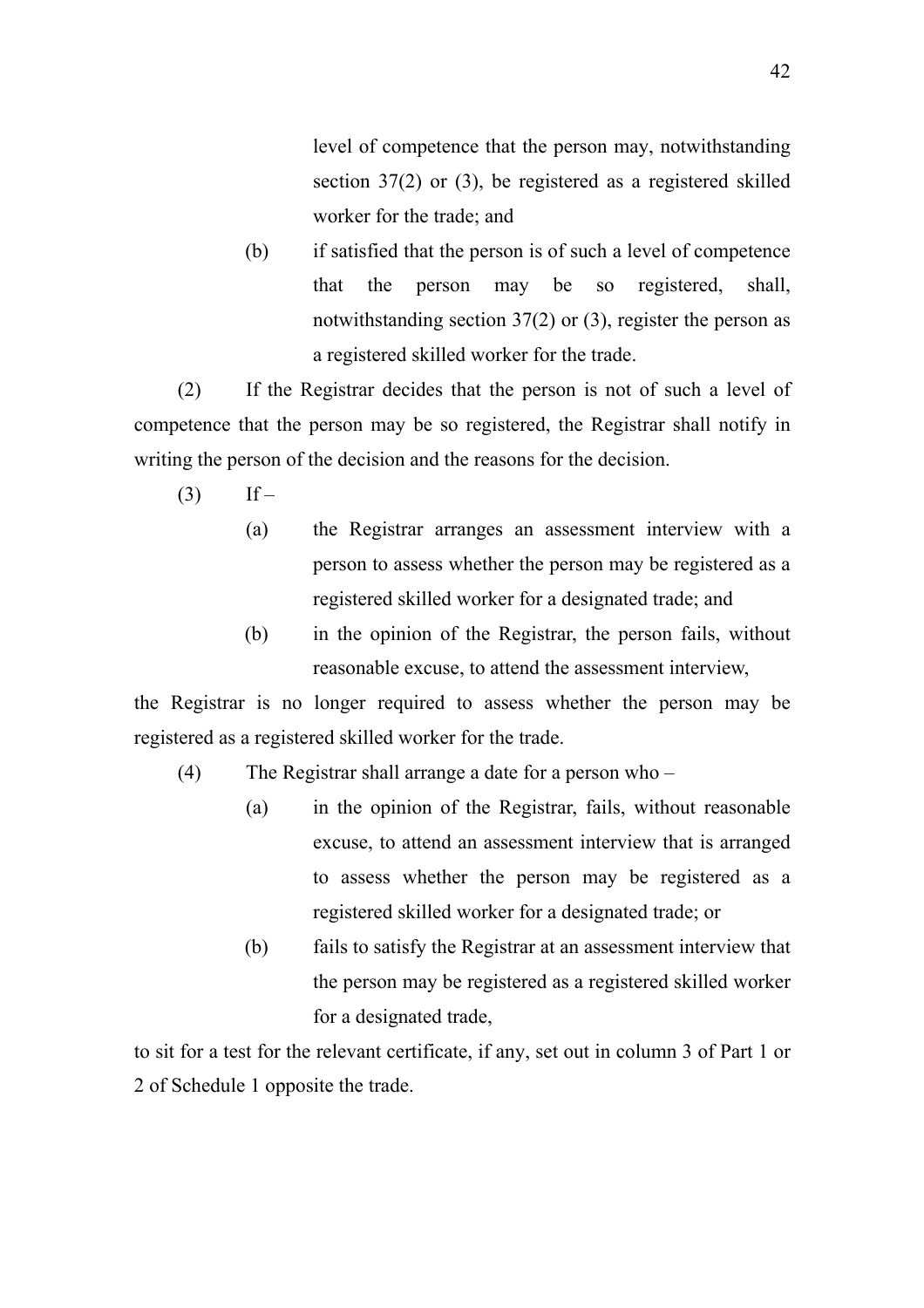(5) If the person passes the test, the Registrar shall register the person as a registered skilled worker for the designated trade in accordance with section 37.

- $(6)$  If
	- (a) the Registrar arranges a date for a person to sit for a test for a trade test certificate; and
	- (b) in the opinion of the Registrar, the person fails, without reasonable excuse, to sit for the test,

the Registrar is no longer required to arrange another date for the person to sit for the test.

(7) In this section, "relevant certificate" (有關證書) means a trade test certificate, or a trade certificate, for a designated trade that is issued by CITA or VTC.

# **42. Expiry and renewal of registration**

(1) Subject to subsection (5), the registration of a person shall expire on a day that is specified by the Registrar in accordance with subsection (2).

(2) The date so specified shall –

- (a) if the person is a Hong Kong permanent resident, subject to subsection (3), be not less than 12 months, and not more than 48 months, after the date of registration or renewal of registration;
- (b) if the person is not a Hong Kong permanent resident, subject to subsections (3) and (4), be not more than 42 months after the date of registration or renewal of registration.

(3) If, on the date of registration or renewal of registration, the person holds another registration that is in effect, the date so specified shall be the day on which that other registration expires.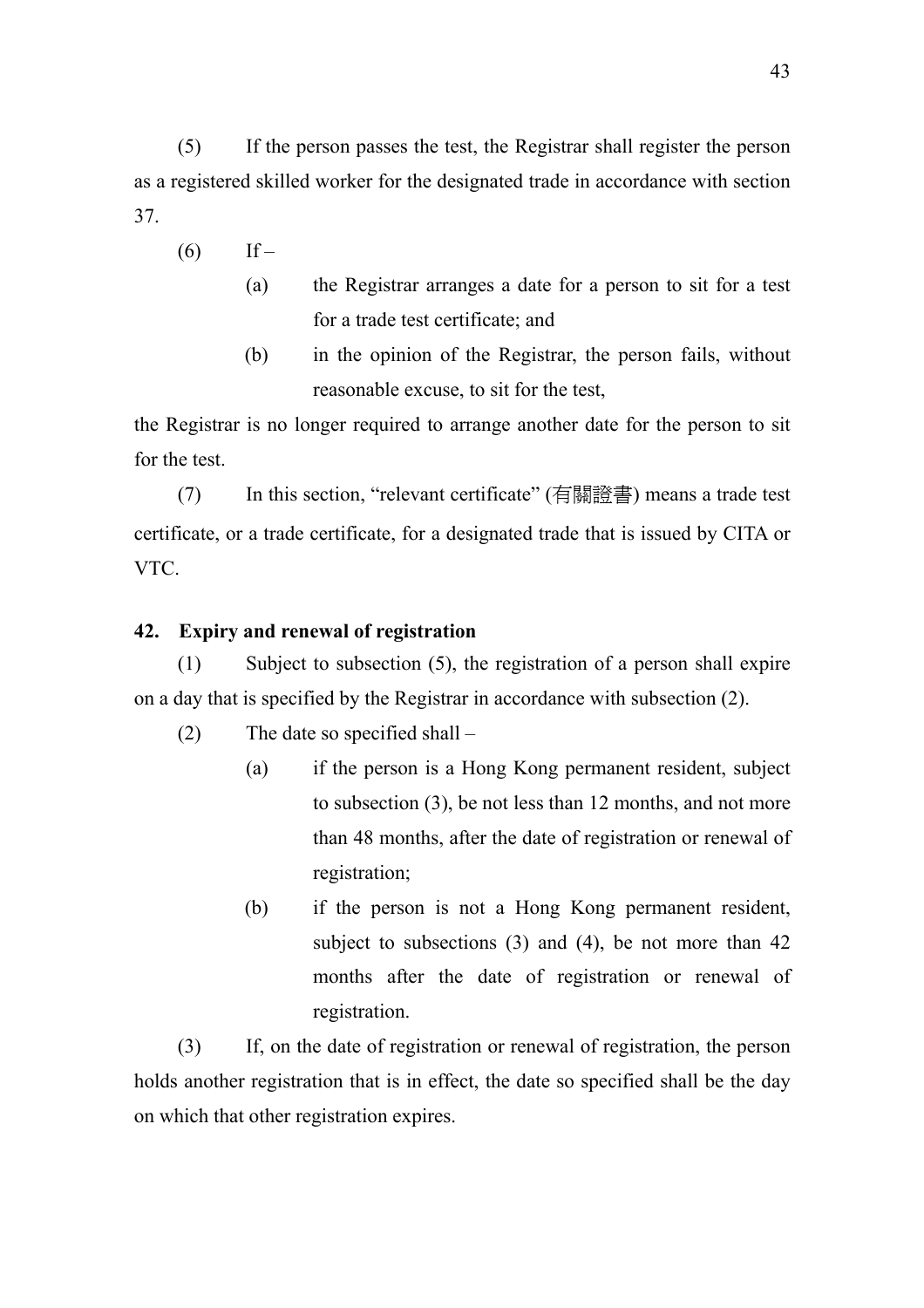(4) If, on the date of registration or renewal of registration, the person is subject to a condition of stay in Hong Kong limiting the period during which the person may remain in Hong Kong, the date so specified shall be a day within that period.

(5) A person may apply to the Registrar for the renewal of his registration.

- (6) An application under subsection (5) shall be
	- (a) in the specified form;
	- (b) accompanied by the prescribed fee; and
	- (c) made not earlier than 3 months before and not later than 7 business days before the date of expiry of the applicant's registration.

(7) The Registrar shall not renew the registration of a person unless the Registrar is satisfied that –

- (a) the person complies with the applicable requirements for registration set out in sections 37 and 40(4) and (5); and
- (b) if the registration will, on the date of its expiry, have been in effect for not less than 2 years, the person has attended and completed, during the period of 1 year immediately before the date of application for renewal of the registration, such development courses applicable to his registration as the Authority may specify.

(8) The Authority shall give notice in the Gazette of the development courses that it specifies for the purposes of subsection (7)(b).

(9) In this section, "registration"  $(\ddot{\vec{r}} + \vec{r})$  means registration under this Ordinance as –

- (a) a registered skilled worker for a designated trade;
- (b) a registered semi-skilled worker for a designated trade; or
- (c) a registered general worker,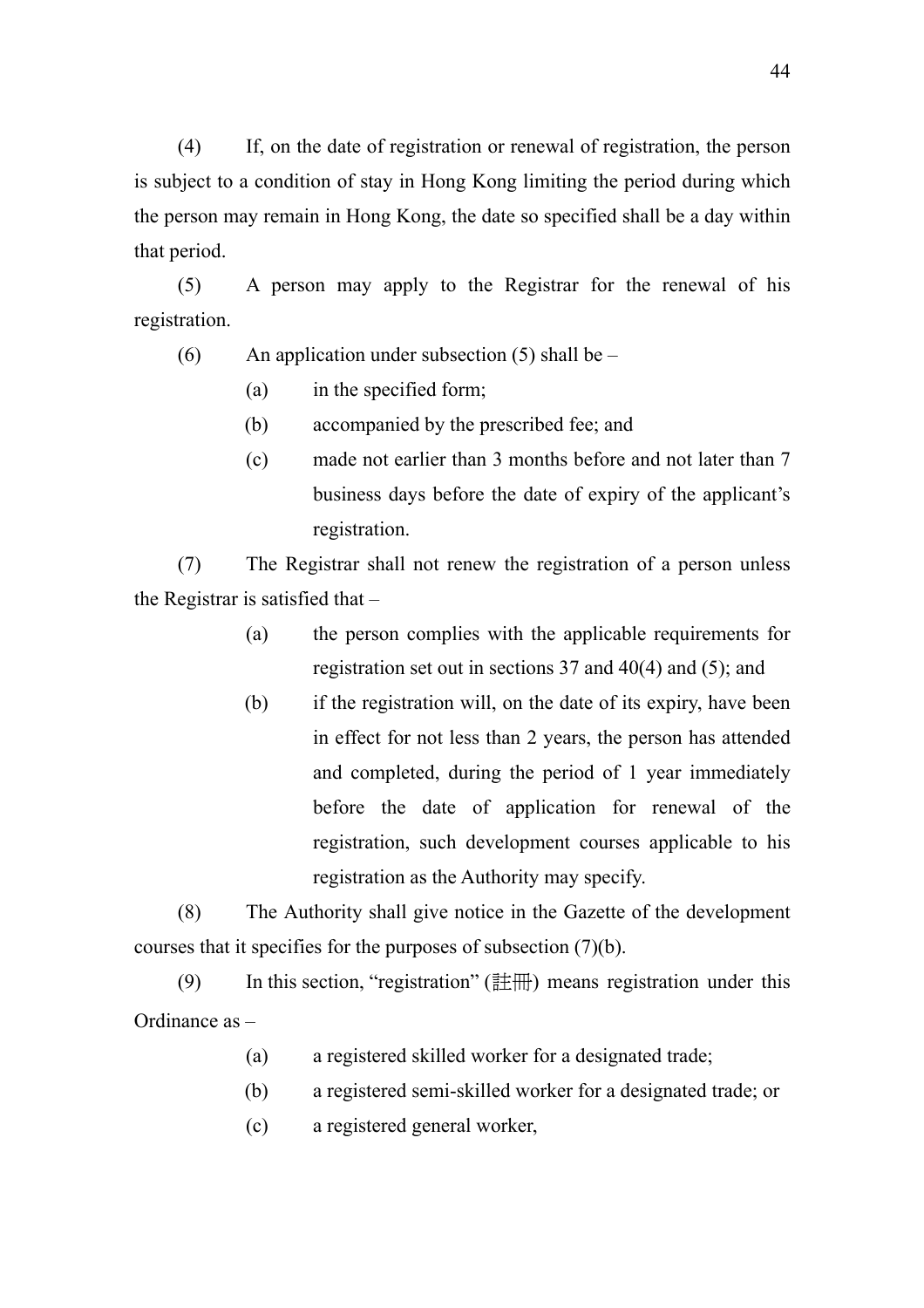and "registered" (註冊) shall be construed accordingly.

## **43. Expiry of registration as registered skilled worker (provisional), etc.**

(1) The registration of a person as a registered skilled worker (provisional) for a designated trade shall expire –

- (a) on the third anniversary of the date of registration; or
- (b) on the date on which the person is registered as a registered skilled worker for the trade,

whichever is the earlier.

(2) The registration of a person as a registered skilled worker (transitional) for a designated trade shall expire –

- (a) if the person is registered as a registered skilled worker for the trade under section  $41(1)(b)$  or  $(5)$ , on the date on which the person is so registered;
- (b) if the person fails to sit for the test referred to in section 41(4), on the date on which the test is held; or
- (c) if the person fails in the test referred to in section  $41(4)$ , on the date on which the results of the test is published.

(3) The registration of a person as a registered semi-skilled worker (provisional) for a designated trade shall expire –

- (a) on the third anniversary of the date of registration; or
- (b) on the date on which the person is registered as a registered skilled worker, or a registered semi-skilled worker, for the trade,

whichever is the earlier.

(4) The registration of a person as a registered skilled worker (provisional), a registered skilled worker (transitional), or a registered semiskilled worker (provisional), for a designated trade is not renewable.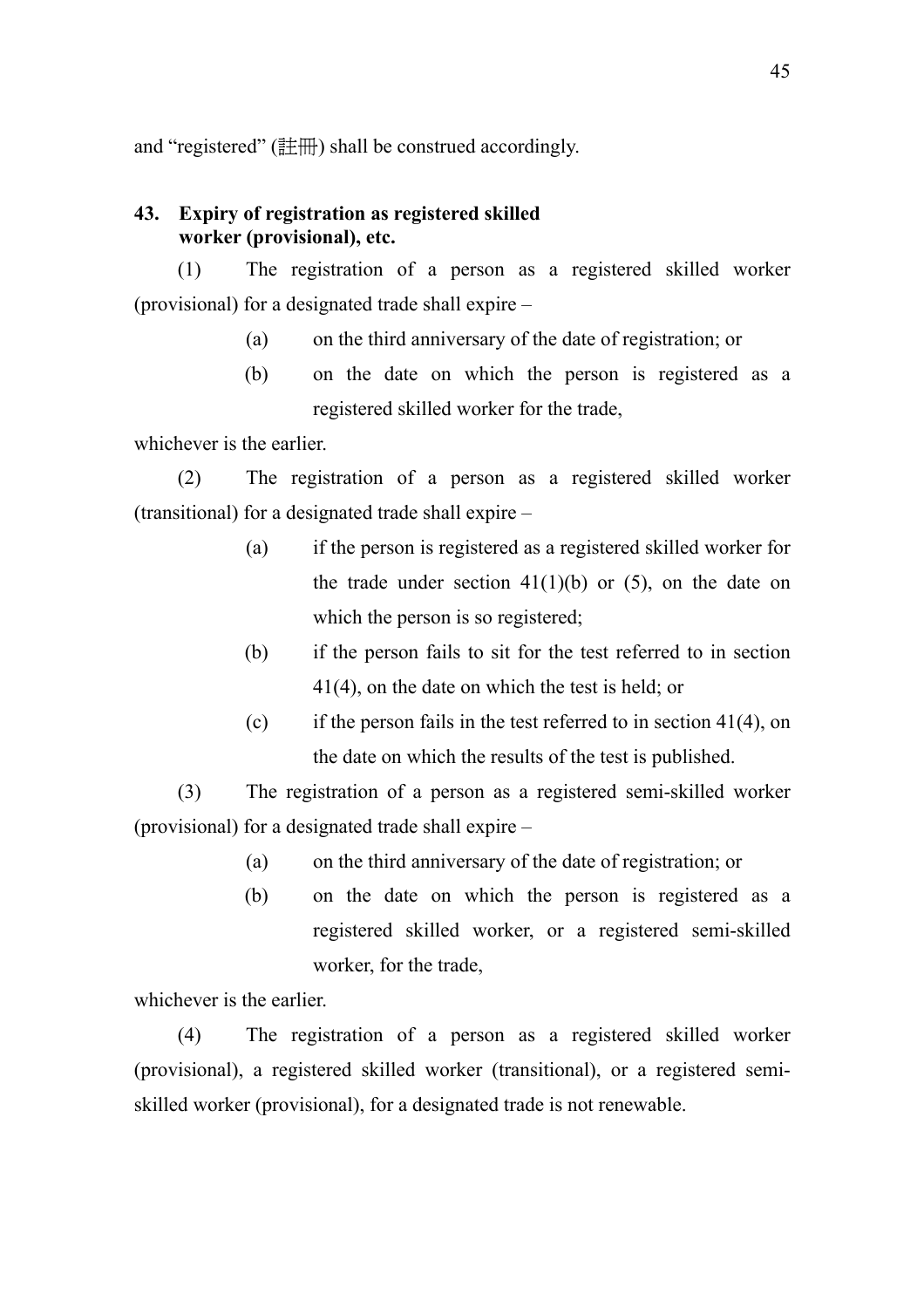## **44. Issue of registration card**

(1) Subject to subsections (2), (3) and (4), the Registrar shall, on registering a person as a registered construction worker ("current registration"), issue to the person a registration card in respect of the current registration.

(2) If the person was issued a registration card in respect of a registration that is in effect ("previous registration"), the Registrar shall –

- (a) revise the data recorded on the card to the effect that the card is in respect of the current registration and the previous registration; and
- (b) issue to the person the card with the revised data recorded on it.
- $(3)$  If
	- (a) the person was issued a registration card in respect of a previous registration;
	- (b) the person has applied to the Registrar for a replacement registration card under subsection (8); and
	- (c) the Registrar is satisfied that the registration card concerned has in fact been lost or destroyed,

the Registrar shall issue to the person a replacement registration card in respect of the current registration and the previous registration.

- $(4)$  If
	- (a) the person was issued a registration card in respect of a previous registration;
	- (b) the person has applied to the Registrar for a replacement registration card under subsection (9); and
	- (c) the Registrar is satisfied that the registration card concerned has in fact been damaged and surrendered to the Registrar,

the Registrar shall issue to the person a replacement registration card in respect of the current registration and the previous registration.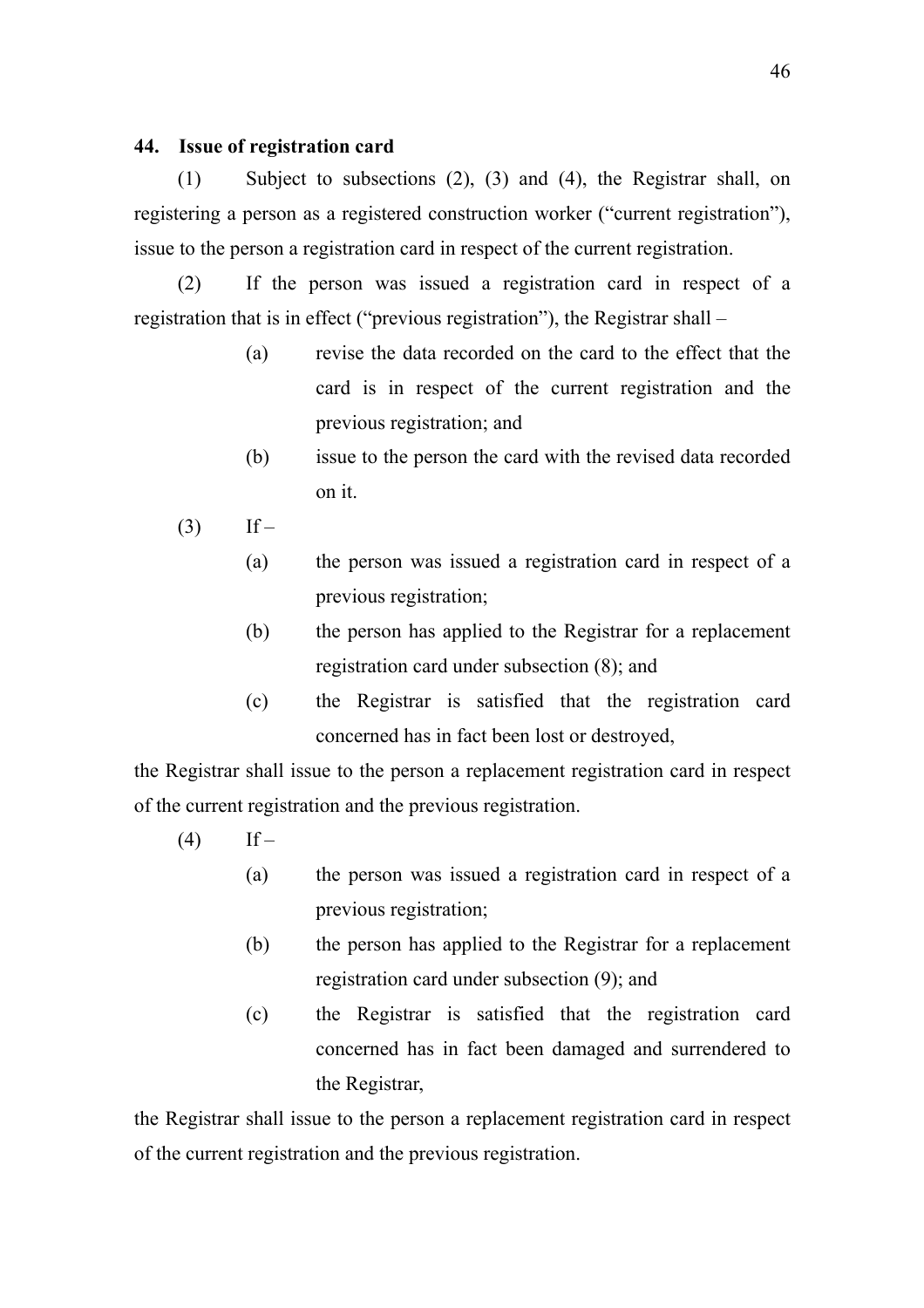(5) Subject to subsections (6) and (7), if the Registrar renews the registration of a person, the Registrar shall –

- (a) revise the data recorded on the registration card issued to the person to the effect that the registration has been renewed; and
- (b) issue to the person the card with the revised data recorded on it.
- $(6)$  If
	- (a) the person has applied to the Registrar for a replacement registration card under subsection (8); and
	- (b) the Registrar is satisfied that the registration card concerned has in fact been lost or destroyed,

the Registrar shall issue to the person a replacement registration card with the data revised to the effect that the registration has been renewed.

- $(7)$  If
	- (a) the person has applied to the Registrar for a replacement registration card under subsection (9); and
	- (b) the Registrar is satisfied that the registration card concerned has in fact been damaged and surrendered to the Registrar,

the Registrar shall issue to the person a replacement registration card with the data revised to the effect that the registration has been renewed.

(8) If a registration card has been lost or destroyed, the registered construction worker to whom it was issued shall as soon as practicable apply to the Registrar for a replacement registration card.

(9) If a registration card has been damaged, the registered construction worker to whom it was issued shall as soon as practicable –

- (a) surrender the card to the Registrar; and
- (b) apply to the Registrar for a replacement registration card.
- (10) An application under subsection (8) or (9) shall be  $-$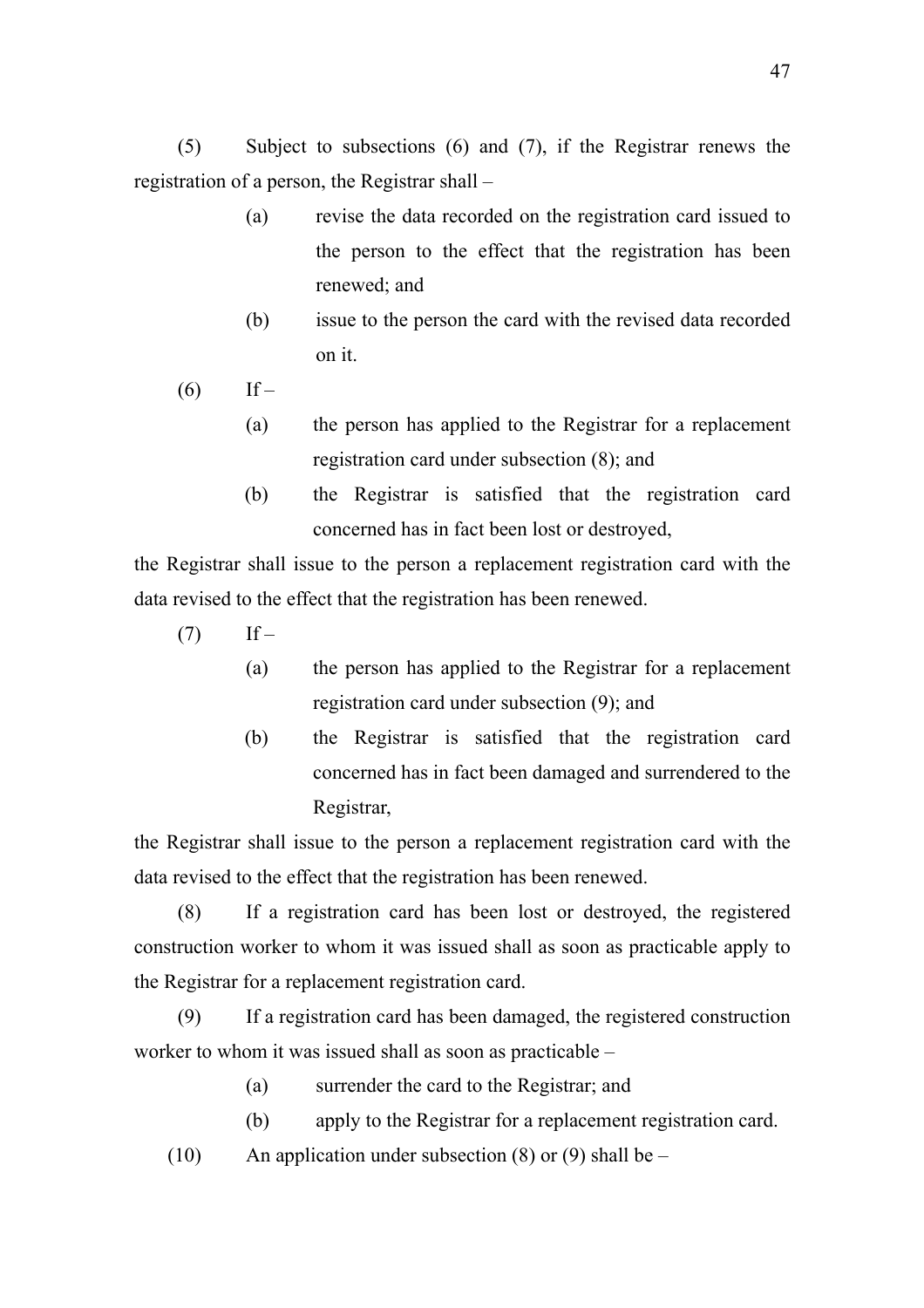- (a) in the specified form; and
- (b) accompanied by the prescribed fee.

(11) Subject to subsections (3) and (6), the Registrar shall issue a replacement registration card pursuant to an application under subsection (8) on being satisfied that the registration card that it will replace has in fact been lost or destroyed.

(12) Subject to subsections (4) and (7), the Registrar shall issue a replacement registration card pursuant to an application under subsection (9) on being satisfied that the registration card that it will replace has in fact been damaged and surrendered to the Registrar.

(13) A person who notifies the Registrar of a change in his name under section 35(3) shall as soon as practicable apply to the Registrar for a replacement registration card.

(14) An application under subsection (13) shall be in the specified form.

(15) On receiving an application under subsection (13), the Registrar, if satisfied that the change in name has been notified under section 35(3) shall pursuant to the application issue a replacement registration card.

(16) For the purposes of this Ordinance, a replacement registration card issued under subsection  $(3)$ ,  $(4)$ ,  $(6)$ ,  $(7)$ ,  $(11)$ ,  $(12)$  or  $(15)$  has the same effect as, and is an equivalent to, the registration card that it replaces.

### **45. Registration card**

(1) Subject to subsection (2), a registration card shall be in the specified form.

- (2) A registration card shall be a card
	- (a) on the surface of which data may be printed or otherwise recorded; and
	- (b) in which data may be stored in electronic form.
- (3) The Authority may, in relation to a registration card, specify –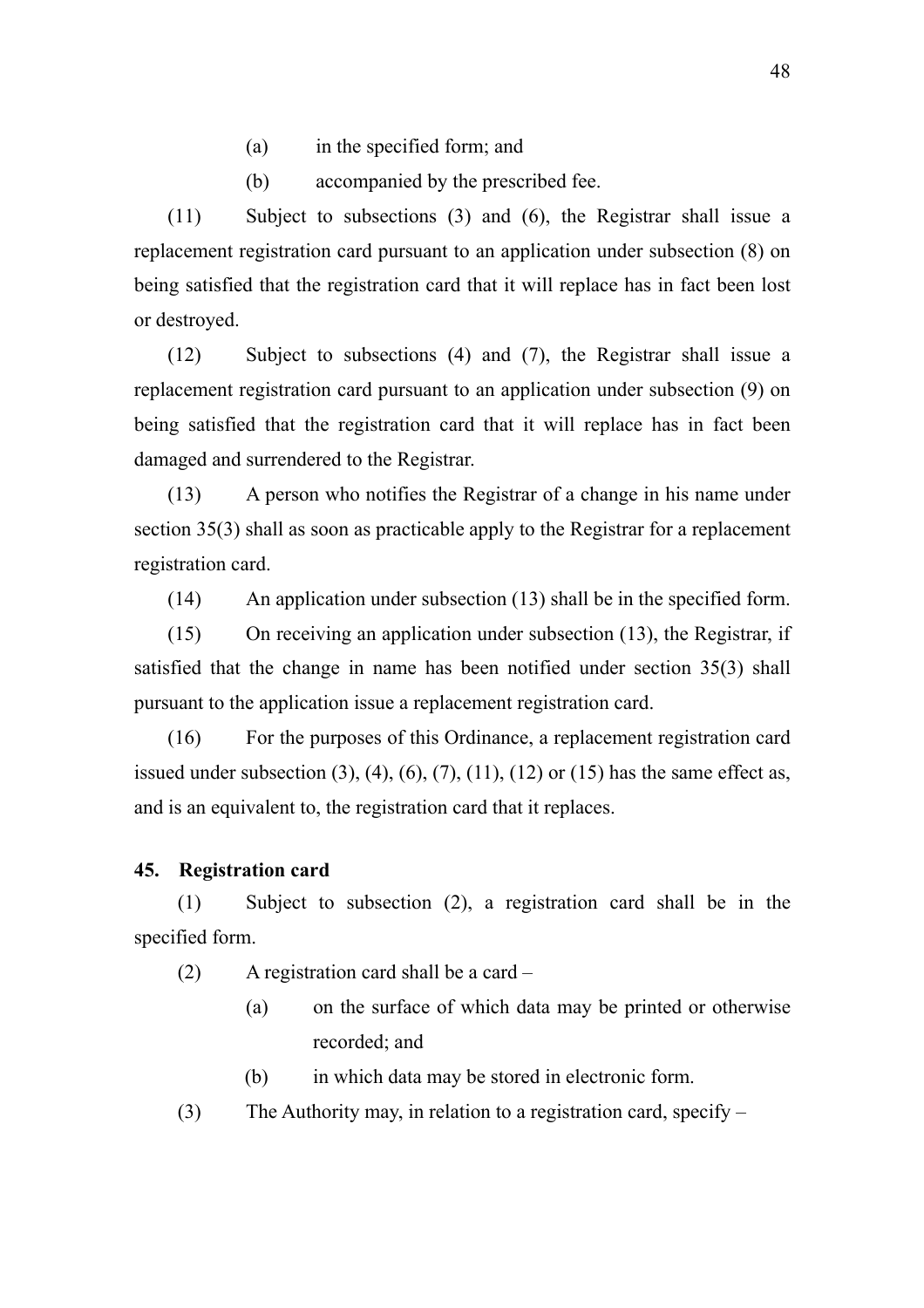- (a) what data shall be printed or otherwise recorded on the surface of the card; and
- (b) what data shall be stored in the card in electronic form.
- (4) The Registrar shall
	- (a) provide such device that enables the data stored in a registration card in electronic form to be retrieved; and

(b) make the device available for use free of charge, at the office, and during the ordinary business hours, of the Registrar.

(5) A person who, without lawful authority or reasonable excuse, sells or offers for sale, lends, gives, hands over or parts with possession to another person a registration card commits an offence and is liable on conviction to a fine at level 3.

- $(6)$  A person who
	- (a) without lawful authority, alters any data printed or otherwise recorded on the surface of a registration card;
	- (b) without lawful authority, alters any data stored in a registration card in electronic form; or
	- (c) without lawful authority or reasonable excuse, otherwise defaces or damages a registration card,

commits an offence and is liable on conviction to a fine at level 3.

(7) In subsection (6), "alter" (改動), in relation to data, includes erase, cancel and add to.

## **46. Registered construction worker to carry registration card**

(1) A registered construction worker shall comply with subsections (2),  $(3)$ ,  $(4)$  and  $(5)$  if he –

> (a) personally carries out on a construction site construction work;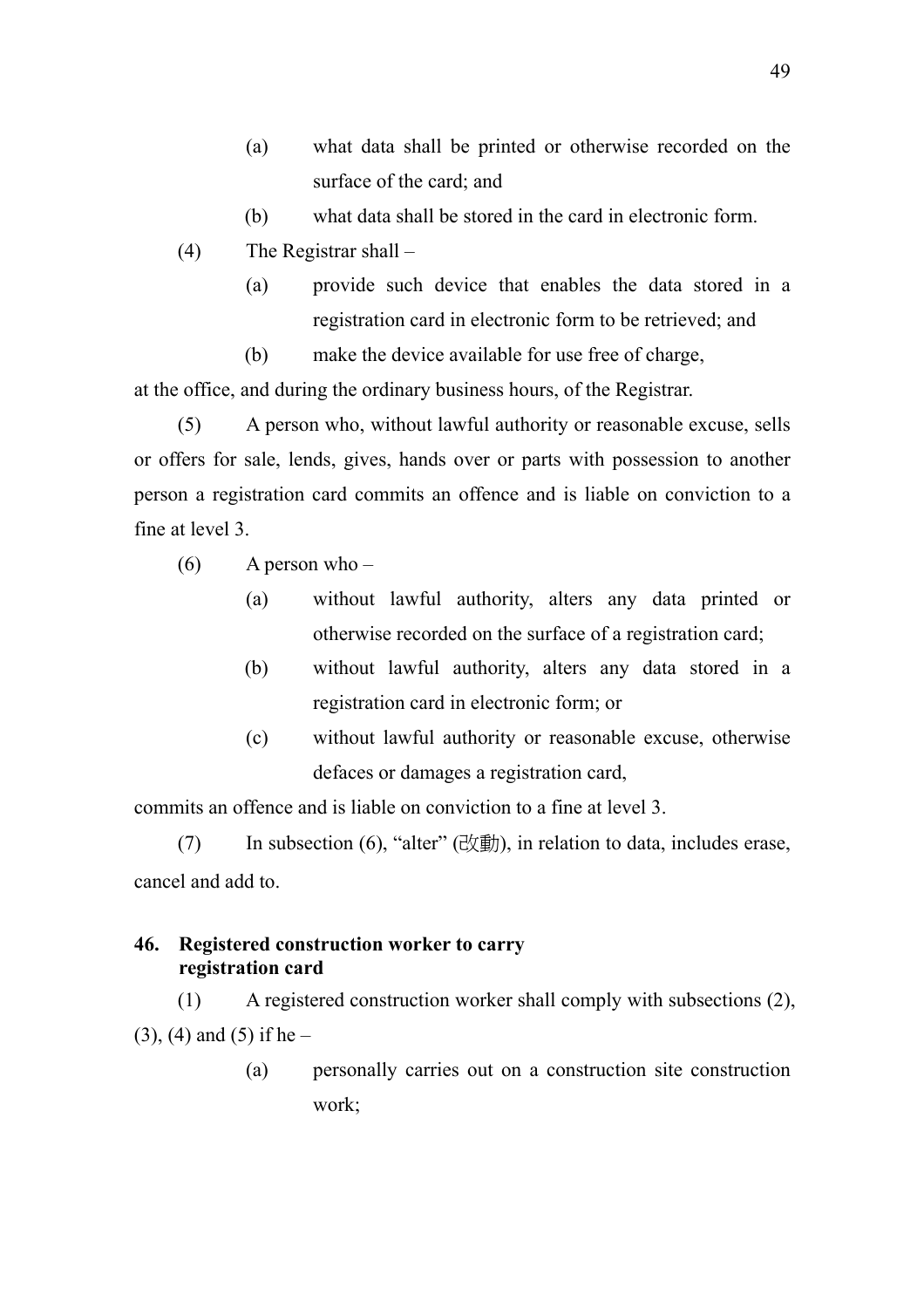- (b) personally carries out on a construction site construction work that involves any work described in column 2 of Part 1 of Schedule 1 opposite a designated trade set out in that Part as –
	- (i) a registered skilled worker for the trade;
	- (ii) a registered skilled worker (provisional) for the trade; or
	- (iii) a registered skilled worker (transitional) for the trade;
- (c) personally carries out on a construction site construction work that involves any work described in column 2 of Part 2 of Schedule 1 opposite a designated trade set out in that Part as –
	- (i) a registered skilled worker for the trade;
	- (ii) a registered skilled worker (provisional) for the trade;
	- (iii) a registered skilled worker (transitional) for the trade;
	- (iv) a registered semi-skilled worker for the trade; or
	- (v) a registered semi-skilled worker (provisional) for the trade; or
- (d) personally carries out on a construction site construction work that involves any work described in column 2 of Part 3 of Schedule 1 opposite a designated trade set out in that Part as –
	- (i) a registered semi-skilled worker for the trade; or
	- (ii) a registered semi-skilled worker (provisional) for the trade.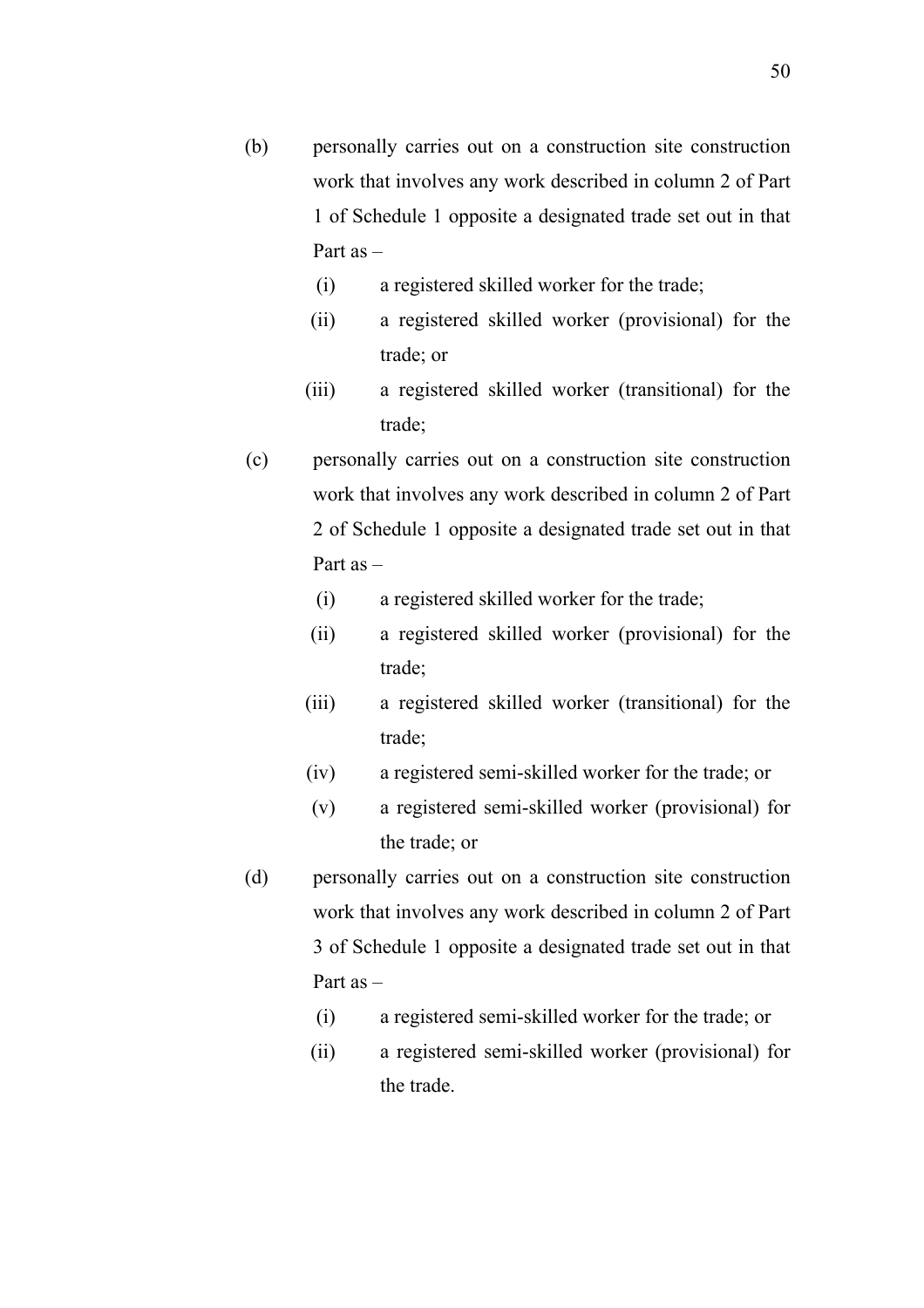(2) A registered construction worker shall carry with him the registration card issued to him in respect of the registration concerned while on the construction site.

- (3) A registered construction worker
	- (a) if employed by a principal contractor for the construction site, or a sub-contractor of such a principal contractor, shall, subject to subsection (4), produce the registration card issued to the worker on demand by that principal contractor or an agent of that principal contractor authorized for the purpose; and
	- (b) shall, subject to subsection (5), produce that registration card on demand by an authorized officer.

(4) If a registered construction worker is unable to comply with a demand by a principal contractor, or an agent of a principal contractor, under subsection (3)(a), he shall make a statement, in a register maintained under subsection (6), that he has been issued a registration card in respect of the registration concerned and that registration is in effect, unless -

- (a) he has made a like statement in that register on the day immediately preceding the day on which that demand is made; or
- (b) he has made 2 like statements in that register during the 30 days immediately preceding the day on which that demand is made.

(5) If a registered construction worker is unable to comply with a demand by an authorized officer under subsection (3)(b), he shall produce the registration card at a place and within a period that are –

- (a) specified by the authorized officer who made the demand; and
- (b) reasonable in all the circumstances.
- (6) A principal contractor for a construction site –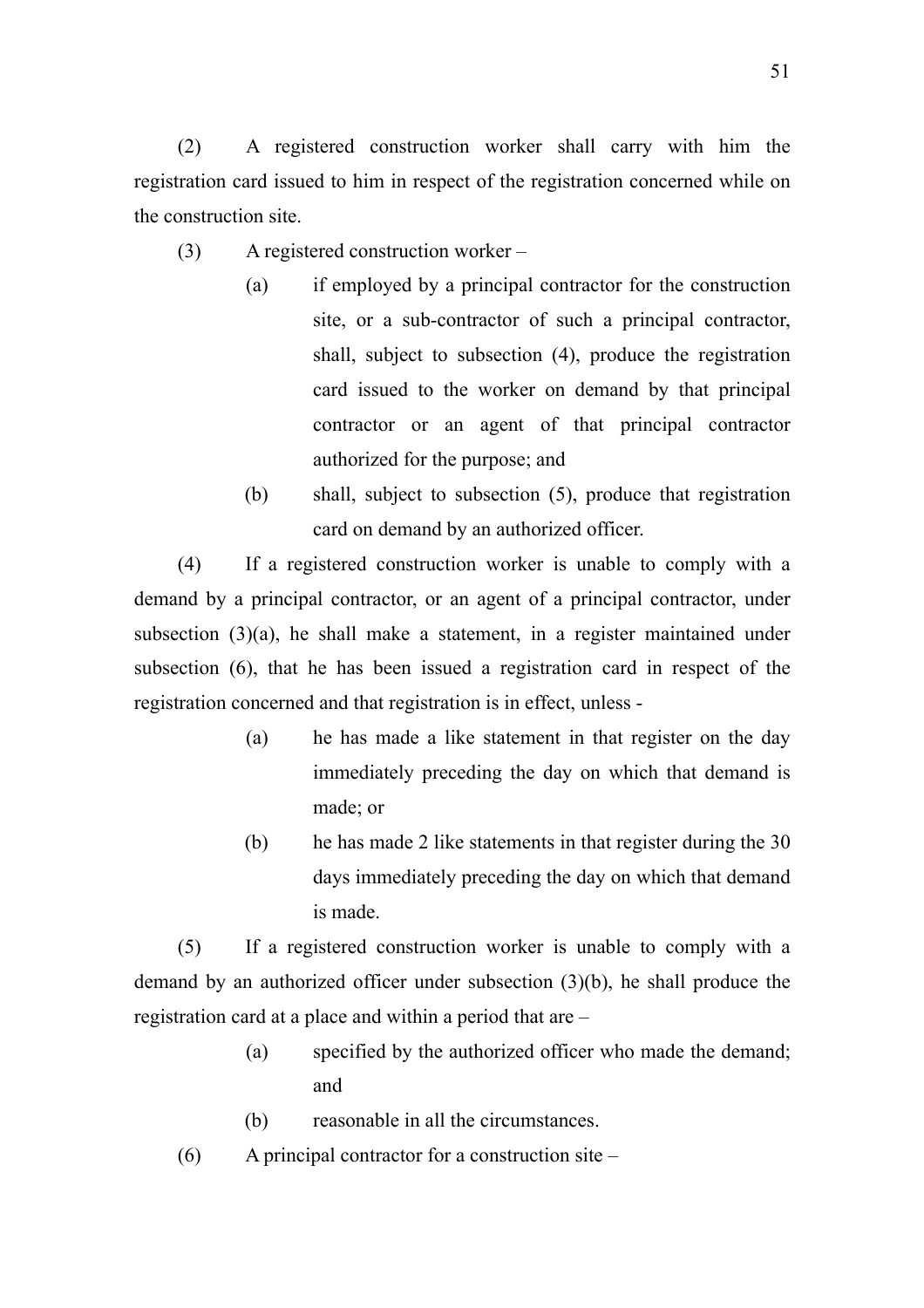- (a) shall establish and maintain a register for the purposes of subsection (4) in the specified form; and
- (b) shall not cause or permit any statement referred to in subsection (4) made in the register to be removed from it at any time before the expiration of 24 months after the date on which the statement was made in the register.
- (7) A person who
	- (a) makes a statement referred to in subsection (4); and
	- (b) is not a person who has been issued a registration card in respect of the registration concerned, which is in effect,

commits an offence and is liable on conviction to a fine at level 3.

(8) A person who, without reasonable excuse, contravenes subsection (3) commits an offence and is liable on conviction to a fine at level 3.

(9) A person who contravenes subsection (6)(a) or (b) commits an offence and is liable on conviction to a fine at level 3.

#### **47. Cancellation of registration**

(1) The Registrar may cancel the registration of a person if the Registrar is satisfied that –

- (a) the person has died;
- (b) the registration has expired and is not renewed;
- (c) the person no longer complies with the applicable requirements for registration set out in sections 37 and 40(4) and (5); or
- (d) the person was not at the time of his registration entitled to be registered.

(2) If the Registrar intends to cancel the registration of a person under subsection  $(1)$ , the Registrar –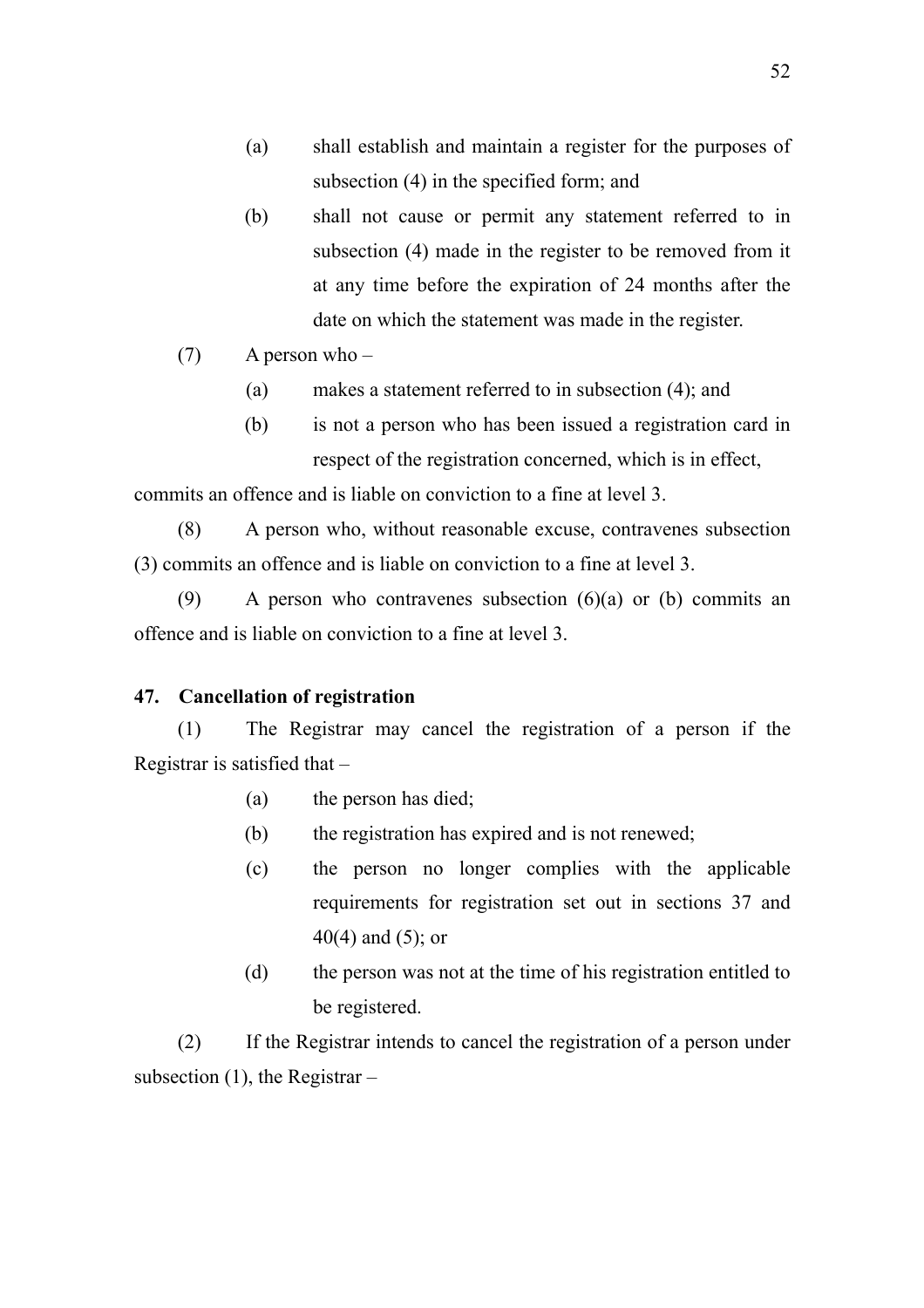- (a) shall give notice of the intention and the reasons for the cancellation by prepaid registered post to the person's last known postal address; and
- (b) shall not cancel the registration of the person under that subsection until the expiry of a period of 14 days after the date of posting the notice.

(3) If the Registrar gives notice to a person that the Registrar intends to cancel the registration of the person, and before the expiry of the period of 14 days referred to in subsection  $(2)(b)$  –

- (a) in the case of a cancellation under subsection  $(1)(a)$ , the person satisfies the Registrar that he is not dead;
- (b) in the case of a cancellation under subsection  $(1)(b)$ , the person properly applies to renew his registration;
- (c) in the case of a cancellation under subsection  $(1)(c)$ , the person satisfies the Registrar that he complies with the applicable requirements for registration set out in sections 37 and 40(4) and (5); or
- (d) in the case of a cancellation under subsection  $(1)(d)$ , the person satisfies the Registrar that he was entitled to be registered,

the Registrar shall not cancel the registration for the reasons set out in the notice.

(4) Subject to section 51(2), the Registrar shall cancel or suspend the registration of a person if the Authority orders the Registrar to do so under section  $50(6)(a)(i)$  or (ii).

(5) The Registrar shall effect a cancellation of the registration of a person by –

- (a) removing from the Register the entry in it of the person; or
- (b) if the person is still a registered construction worker after the cancellation, entering a remark against the entry in the Register of the person that reflects the cancellation.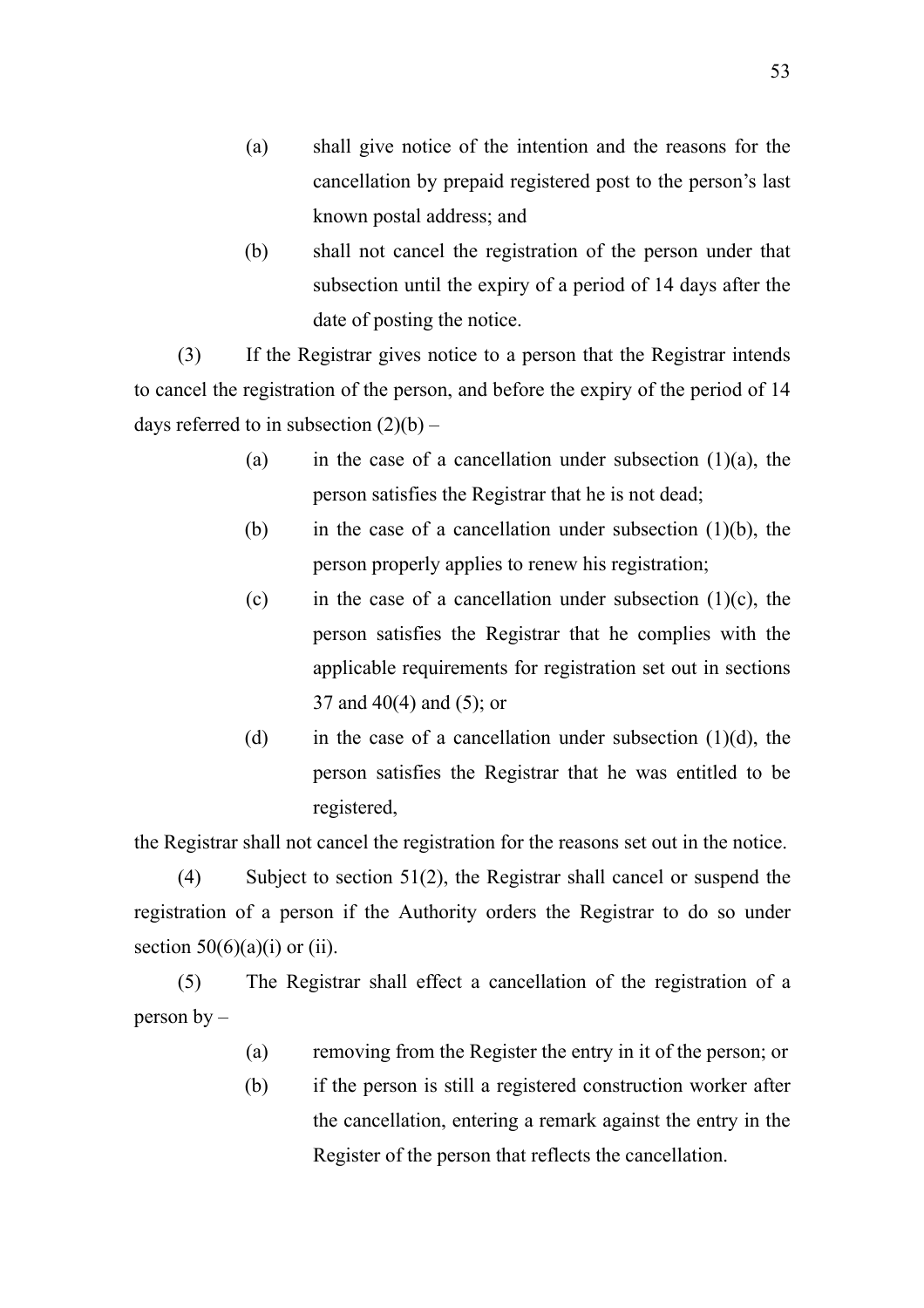(6) The Registrar shall effect a suspension of the registration of a person by entering a remark against the entry in the Register of the person that reflects the suspension.

(7) If the Registrar cancels or suspends the registration of a person, the Registrar shall notify the person in writing of the cancellation or suspension.

(8) Subject to subsection (9), a person whose registration is cancelled under this Ordinance shall, not later than 14 days after being notified by the Registrar in writing of the cancellation, surrender to the Registrar the registration card issued to him.

(9) If the person is still a registered construction worker after the cancellation, the person shall, not later than 14 days after being notified by the Registrar in writing of the cancellation, hand over to the Registrar the registration card issued to him for revising the data recorded on the card to reflect the cancellation.

(10) A person whose registration is suspended under this Ordinance shall, not later than 14 days after being notified by the Registrar in writing of the suspension, hand over to the Registrar the registration card issued to him for revising the data recorded on the card to reflect the suspension.

(11) A person who, without reasonable excuse, contravenes subsection (8), (9) or (10) commits an offence and is liable on conviction to a fine at level 1.

#### **48. Correction of errors on Register**

The Registrar may correct any error apparent on the face of the Register, including any omission from the Register.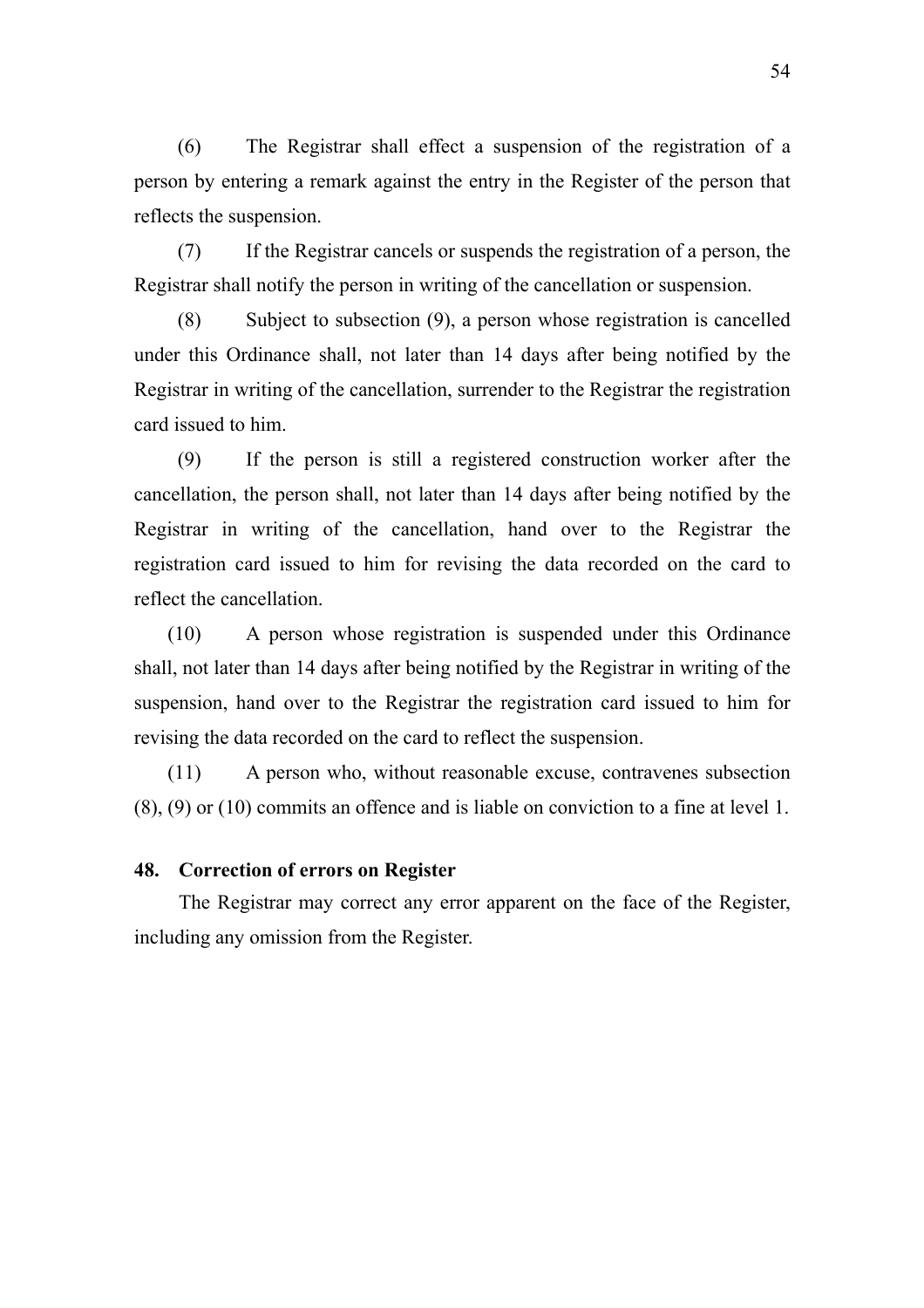## PART 6

## COMPLAINTS AGAINST REGISTERED CONSTRUCTION **WORKERS**

#### **49. Complaints**

- $(1)$  If
	- (a) a person employs
		- (i) a registered skilled worker for a designated trade;
		- (ii) a registered skilled worker (provisional) for a designated trade; or
		- (iii) a registered skilled worker (transitional) for a designated trade,

to personally carry out on a construction site construction work that involves any work described in column 2 of Part 1 or 2 of Schedule 1 opposite the trade; and

(b) during the employment, the worker fails to display the level of competence reasonably expected of a registered skilled worker for the trade,

the person, or, where the person is a sub-contractor of a principal contractor for the construction site, that principal contractor, may make a complaint in writing to the Authority about the failure.

- $(2)$  If
	- (a) a person employs
		- (i) a registered semi-skilled worker for a designated trade; or
		- (ii) a registered semi-skilled worker (provisional) for a designated trade,

to personally carry out on a construction site construction work that involves any work described in column 2 of Part 2 or 3 of Schedule 1 opposite the trade; and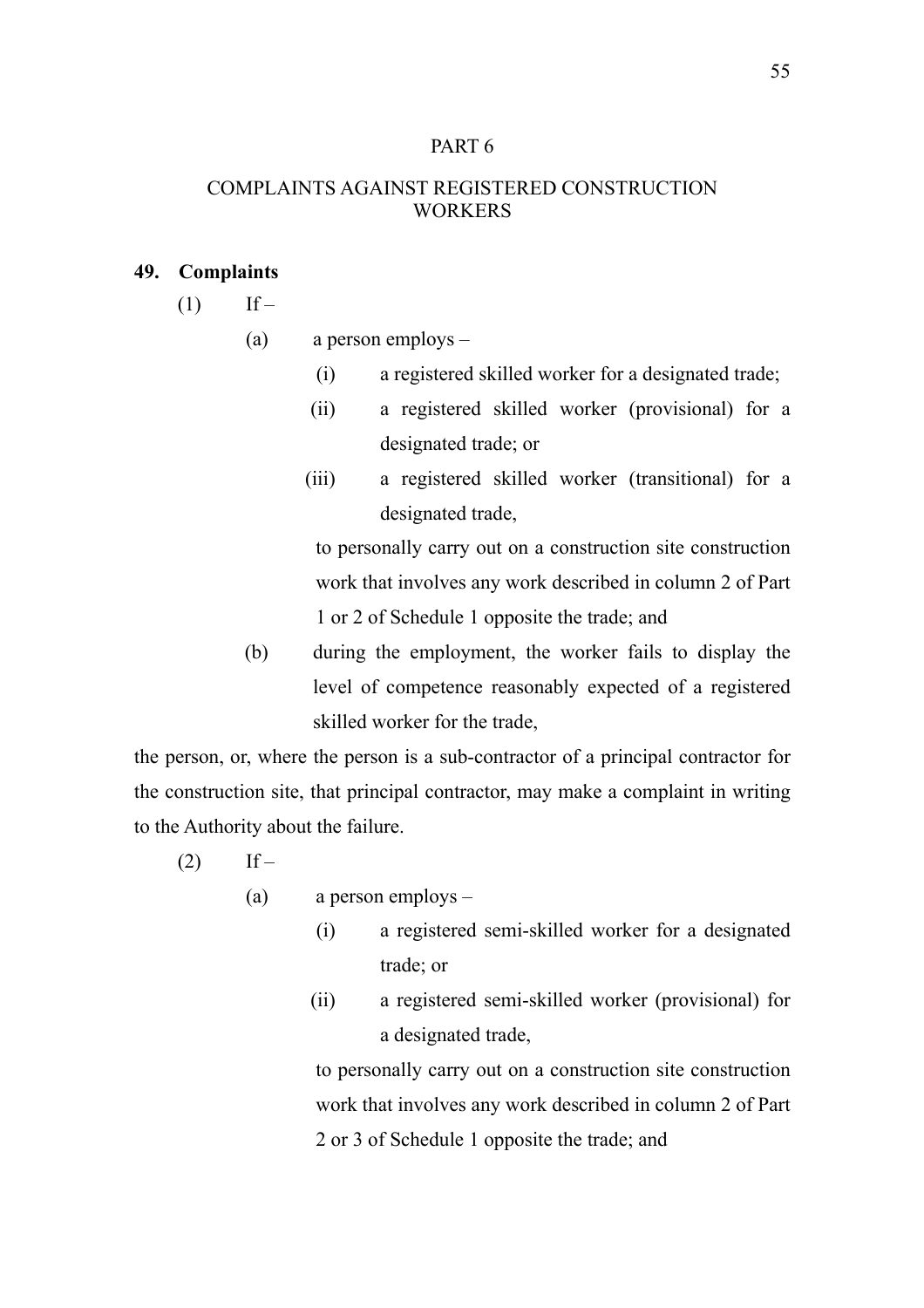(b) during the employment, the worker fails to display the level of competence reasonably expected of a registered semi-skilled worker for the trade,

the person, or, where the person is a sub-contractor of a principal contractor for the construction site, that principal contractor, may make a complaint in writing to the Authority about the failure.

(3) A complaint under this section shall be in the specified form.

# **50. Disposal of complaints by Authority**

(1) On receiving a complaint made under section 49, the Authority shall appoint 2 members of the Complaints Committee to examine the complaint.

(2) The members who are appointed to examine a complaint shall refer the complaint to the Complaints Committee for recommendation to the Authority unless they are satisfied that –

- (a) the complaint is made anonymously;
- (b) the complainant cannot be identified or traced;
- (c) the matter complained of is trivial; or
- (d) the complaint is frivolous or vexatious or is not made in good faith.

(3) The Authority shall, in relation to a complaint that has not been referred to the Complaints Committee for recommendation –

- (a) dismiss the complaint; and
- (b) if the complainant concerned can be identified or traced, notify in writing the complainant of the dismissal and the reasons for the dismissal.

(4) Subject to subsection (7), the Authority shall, in relation to a complaint that has been referred to the Complaints Committee for recommendation, decide whether the matter complained of has been substantiated.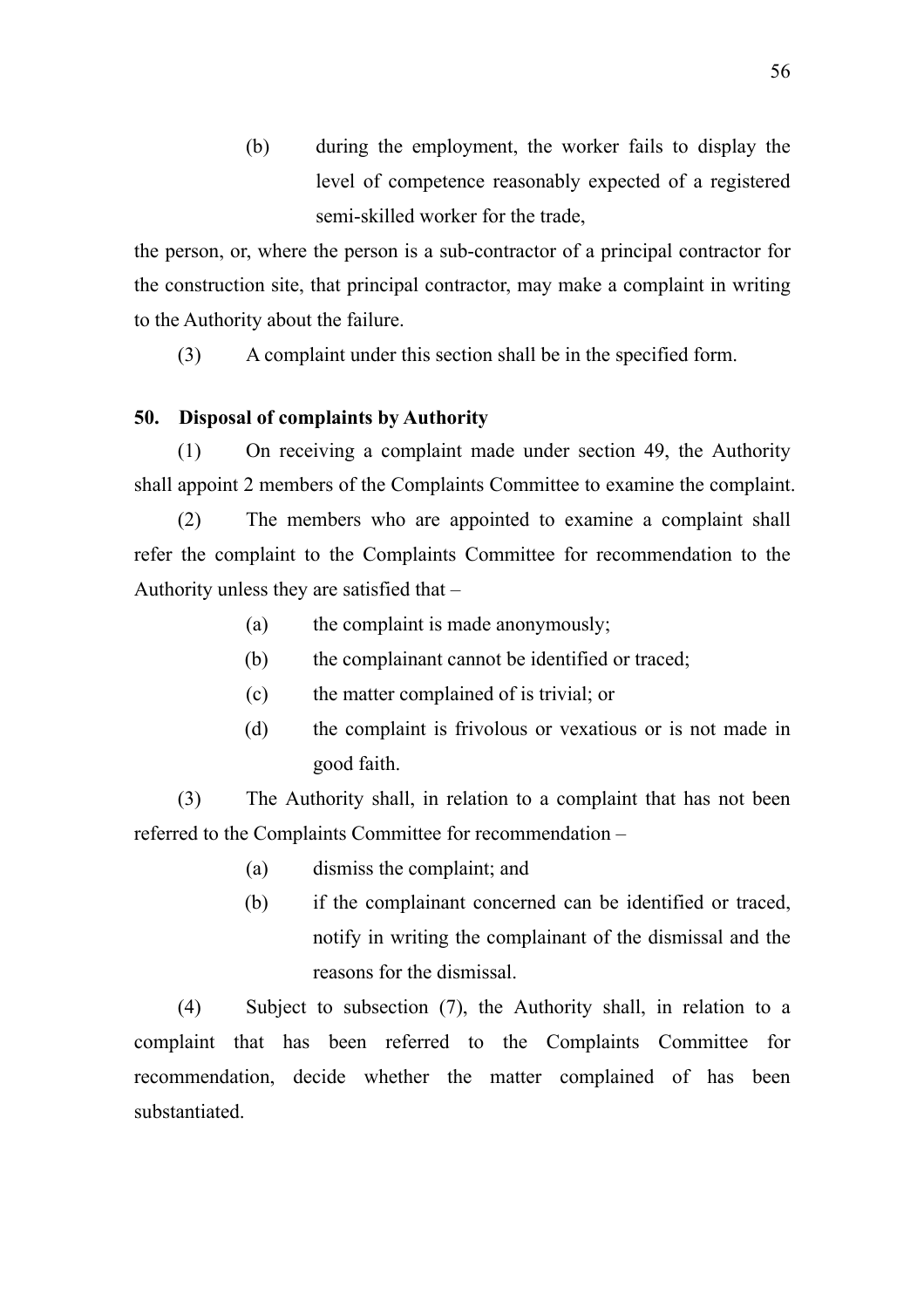(5) If the Authority decides, in relation to a complaint, that the matter complained of has not been substantiated, the Authority shall –

- (a) dismiss the complaint; and
- (b) notify in writing the complainant concerned of the dismissal and the reasons for the dismissal.

(6) If the Authority decides, in relation to a complaint, that the matter complained of has been substantiated, the Authority –

- (a) may, subject to subsection  $(7)$ , order the Registrar to
	- (i) cancel the registration of the registered construction worker concerned;
	- (ii) suspend the registration of the registered construction worker concerned for such period as the Authority thinks fit; or
	- (iii) reprimand the registered construction worker concerned in writing in terms specified by the Authority and to record the reprimand on the Register; and
- (b) shall notify in writing the complainant concerned of the decision, the reasons for the decision and the order, if any.

(7) The Authority shall not make a decision under subsection (4) or make an order under subsection (6) unless it has considered –

- (a) the recommendation of the Complaints Committee;
- (b) the reasons in support of the recommendation;
- (c) any evidence and findings in respect of the recommendation; and
- (d) all relevant circumstances relating to the recommendation.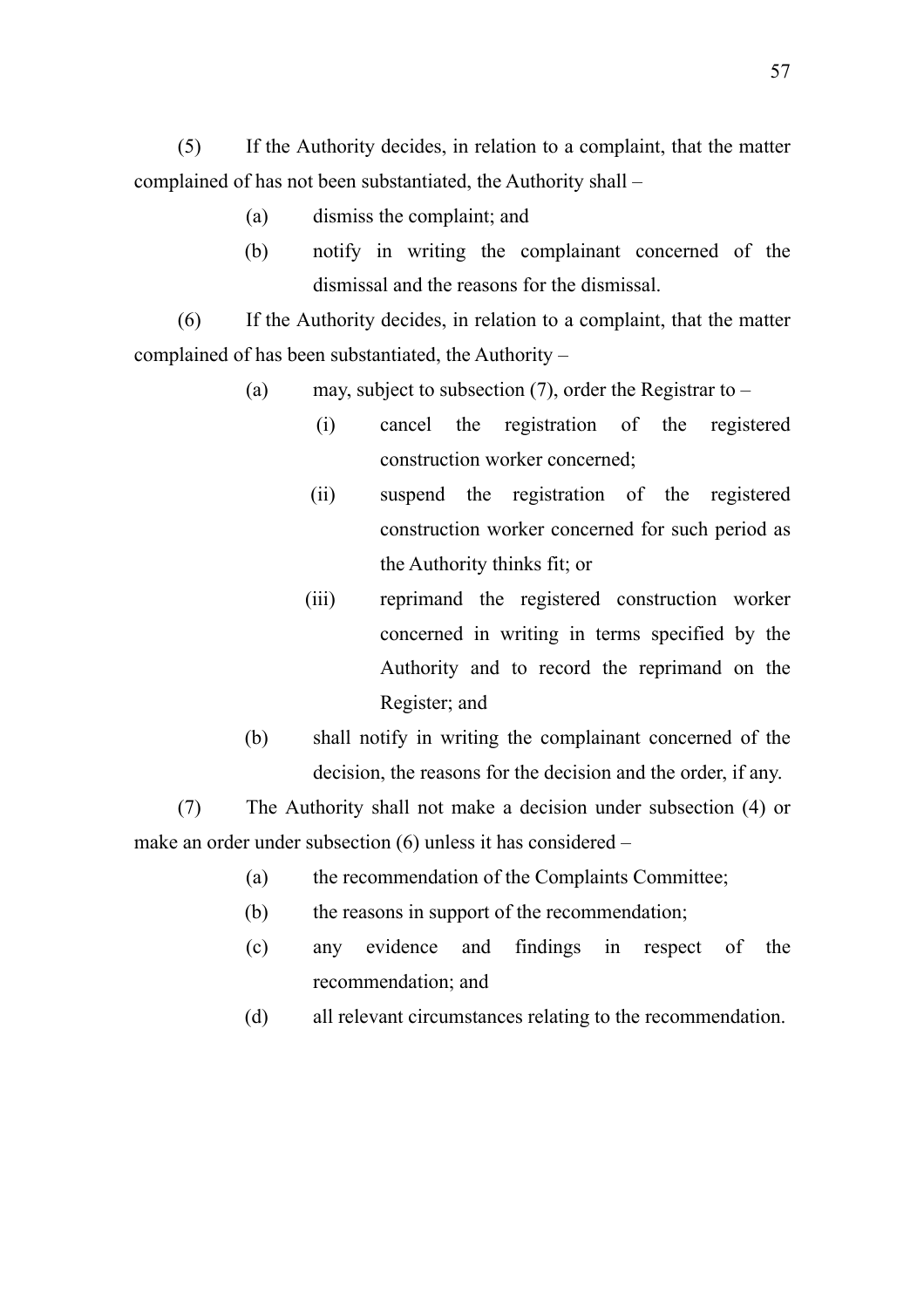## **51. Service and implementation of Authority's orders on complaints**

(1) As soon as practicable after the Authority has disposed of a complaint under section 50, the Registrar shall serve on the registered construction worker concerned, either personally or by prepaid registered post to his last known postal address –

- (a) a copy of the decision of the Authority on the disposal;
- (b) a copy of the reasons for the decision; and
- (c) a copy of the order, if any, made under section  $50(6)(a)$ .
- (2) An order made under section  $50(6)(a)$  shall not be carried out
	- (a) until the expiry of the period for serving a notice of appeal under section 53; or
	- (b) in the event of an appeal under section 53, until the order is affirmed by the Appeal Board or the appeal is withdrawn or abandoned.

#### PART 7

## REVIEWS AND APPEALS

### **52. Review of decisions**

(1) A person who is the subject of a decision of the Registrar under section 38(1), 39(1), 41(1)(a), 42(1) or 47(1) may request the Review Committee to review the decision by serving the Committee, within 2 weeks after the decision, a notice of request for review stating the substance of the matter and reasons for the request.

(2) A notice of request for review shall be in the specified form.

(3) A request under this section for review of a decision does not suspend the decision unless the Authority decides otherwise.

(4) As soon as practicable after receiving a notice of request for review, the Review Committee shall consider the request.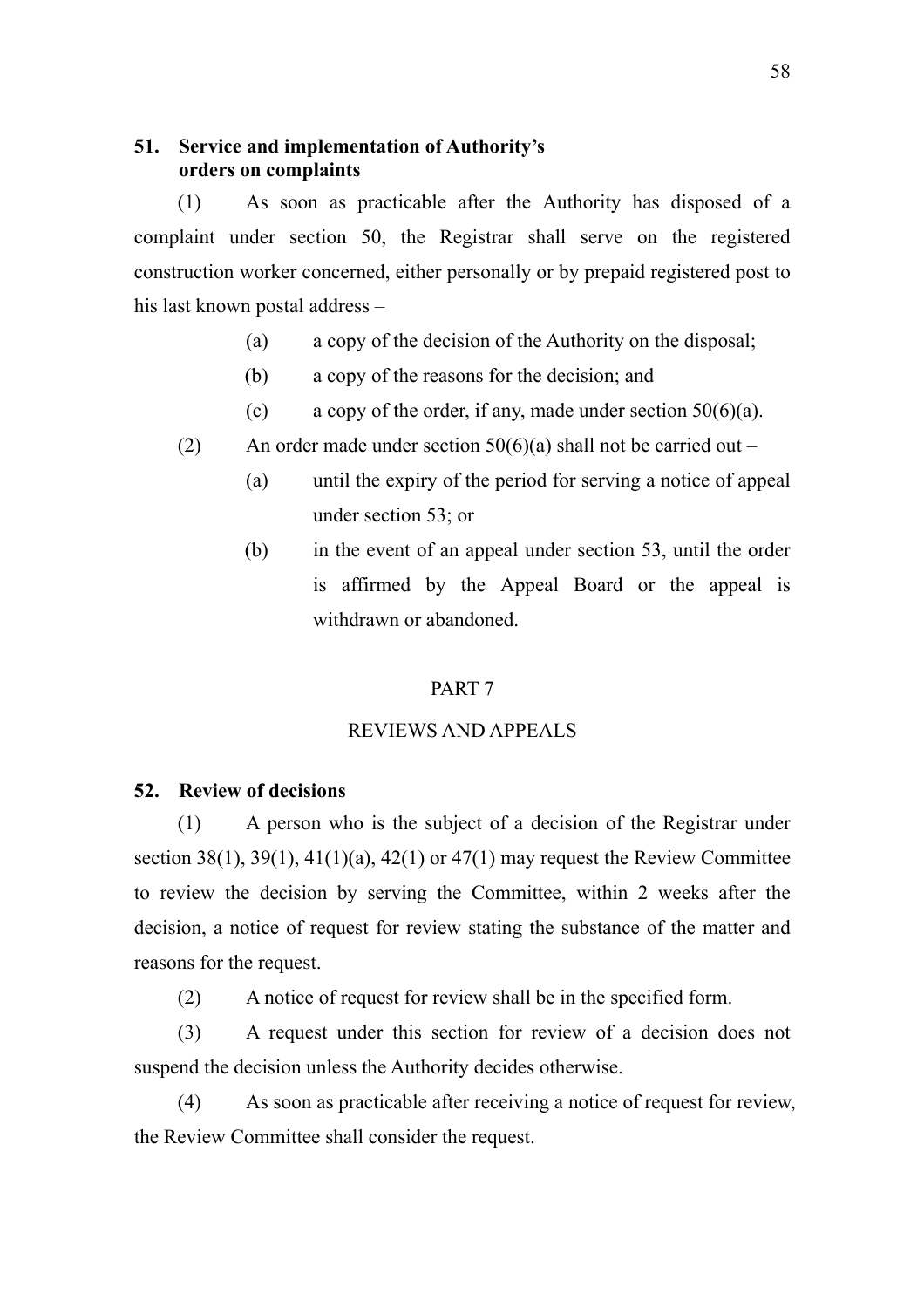(5) On consideration of a request for review, the Review Committee may recommend the Registrar –

- (a) to confirm, vary or reverse the decision; or
- (b) to substitute the decision with such other decision as the Review Committee thinks fit.

(6) On making a recommendation, the Review Committee shall notify in writing the person who requests for the review its recommendation and the reasons for the recommendation.

# **53. Notice of appeal**

(1) Subject to subsection (2), a person who is  $-$ 

- (a) the complainant of a complaint in relation to which the Authority decides under section 50(4) that the matter complained of has not been substantiated; or
- (b) the subject of an order under section  $50(6)(a)$  or a decision under section 38(1), 39(1), 41(1)(a), 42(1), 47(1) or 50(4),

may appeal against the decision or order by serving the Authority, within 4 weeks after the decision or order, a notice of appeal stating the substance of the matter and reasons for the appeal.

(2) A person shall not appeal against a decision of the Registrar under subsection  $(1)(b)$  unless –

- (a) the person has requested the Review Committee to review the decision under section 52; and
- (b) the Review Committee has notified the person of its recommendation in respect of the request.

(3) A person who is the subject of a decision under section  $59(4)(b)$ may appeal against the decision by serving the Authority, within 3 business days after the decision, a notice of appeal stating the substance of the matter and reasons for the appeal.

 $(4)$  A notice of appeal shall be –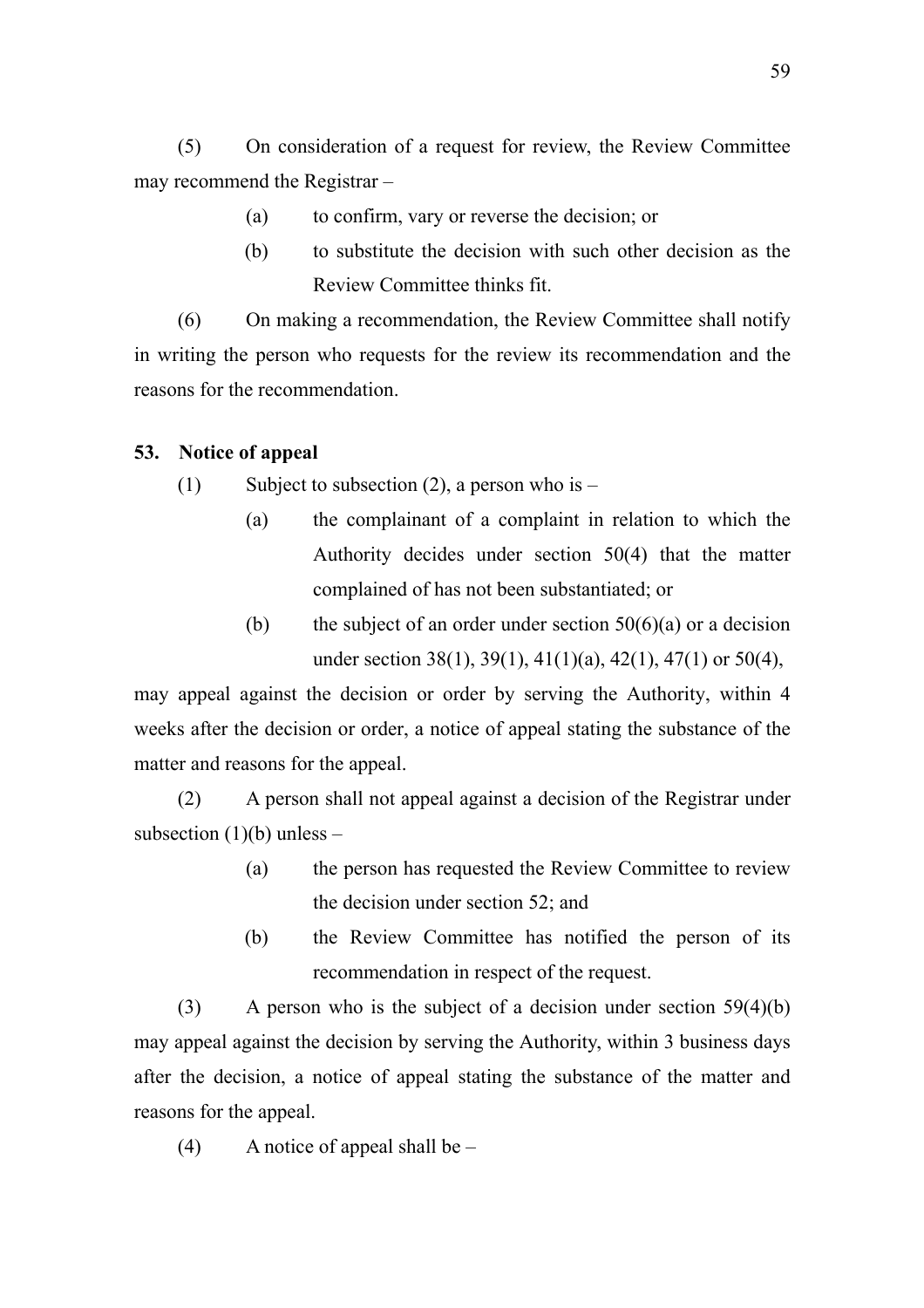- (a) in the specified form; and
- (b) accompanied by the prescribed fee.

(5) An appeal under subsection (1) against a decision does not suspend the decision unless the Authority decides otherwise.

(6) As soon as practicable after receiving a notice of appeal, the Authority shall forward a copy of the notice to the Secretary.

## **54. Appeal Board panel**

(1) The Secretary shall appoint an Appeal Board panel of not less than 49 members, of whom –

- (a) not less than 16 are members of The Hong Kong Institution of Engineers nominated by the Institution;
- (b) not less than 8 are members of The Hong Kong Institute of Architects nominated by the Institute;
- (c) not less than 5 are members of The Hong Kong Institute of Surveyors nominated by the Institute;
- (d) not less than 5 are nominated by The Hong Kong Construction Association, Limited;
- (e) not less than 5 are nominated by The Hong Kong E&M Contractors' Association Limited;
- (f) not less than 5 are nominated by Hong Kong Construction Industry Employees General Union; and
- (g) not less than 5 are nominated by The Federation of Hong Kong Electrical & Mechanical Industries Trade Unions.

(2) A person is not eligible for appointment under subsection (1) if he

 $is -$ 

- (a) a public officer;
- (b) a member of the Authority;
- (c) a member of the Qualifications Committee;
- (d) a member of the Complaints Committee;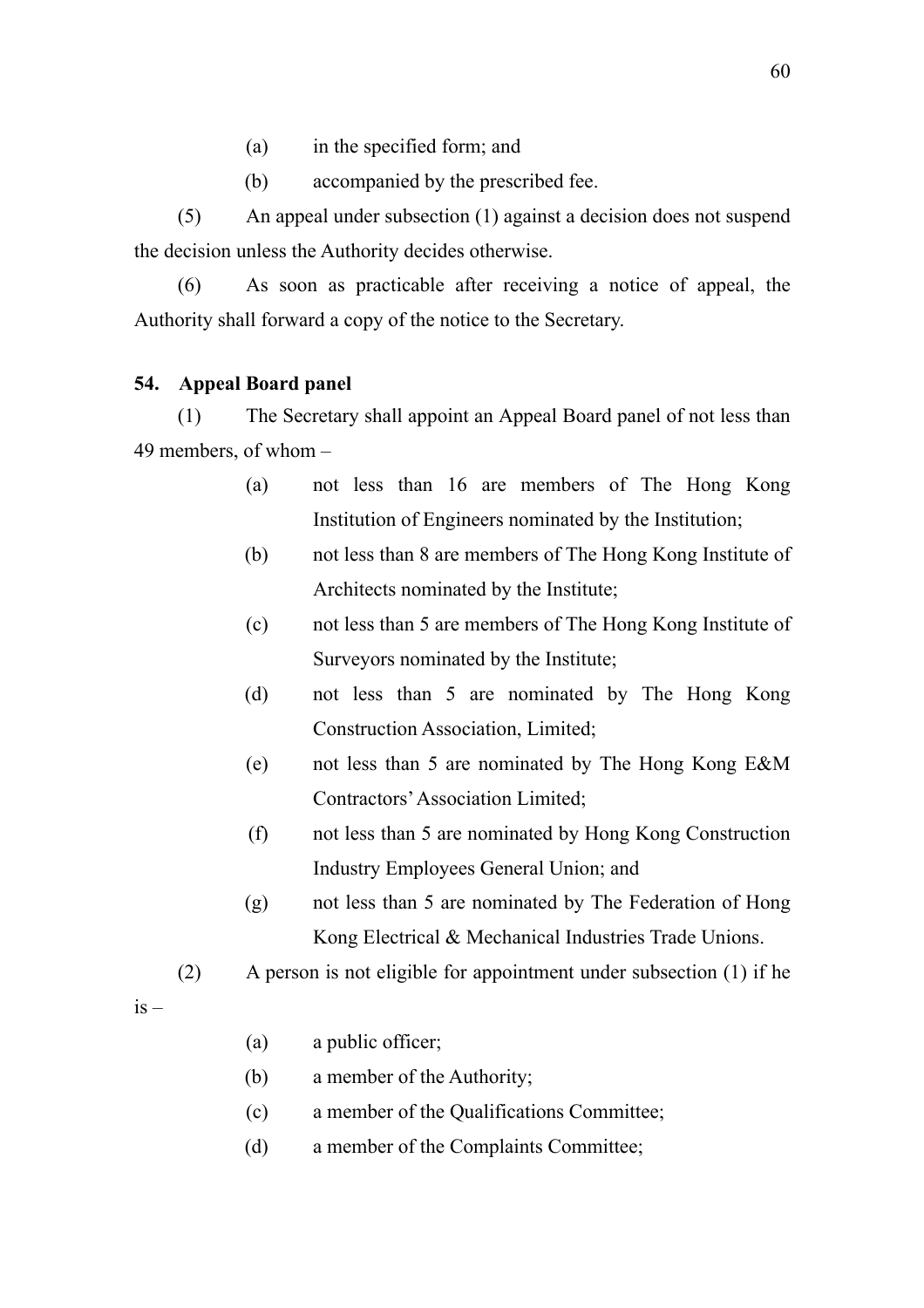- (e) a member of the Review Committee; or
- (f) the Registrar, or, where the Registrar is a body corporate, a member, officer or employee of the Registrar.
- (3) An appointment under subsection (1) shall be
	- (a) notified in the Gazette; and
	- (b) for a term of not more than 3 years.

(4) A person appointed under subsection (1) may be reappointed, and may resign by notice in writing to the Secretary.

(5) If the Secretary is satisfied that a member of the Appeal Board panel –

- (a) has become a public officer, a member of the Authority, a member of the Qualifications Committee, a member of the Complaints Committee or a member of the Review Committee;
- (b) has become the Registrar, or, where the Registrar is a body corporate, a member, officer or employee of the Registrar;
- (c) has become bankrupt or made an arrangement with his creditors;
- (d) is incapacitated by physical or mental illness;
- (e) has ceased to be of the capacity by virtue of which he was appointed; or
- (f) is otherwise unable or unfit to perform the functions of a member,

the Secretary may declare his office as a member of the Appeal Board panel to be vacant, and shall notify the fact in such manner as the Secretary thinks fit; and upon such declaration the office shall become vacant.

# **55. Appeal Board**

(1) The Secretary shall within –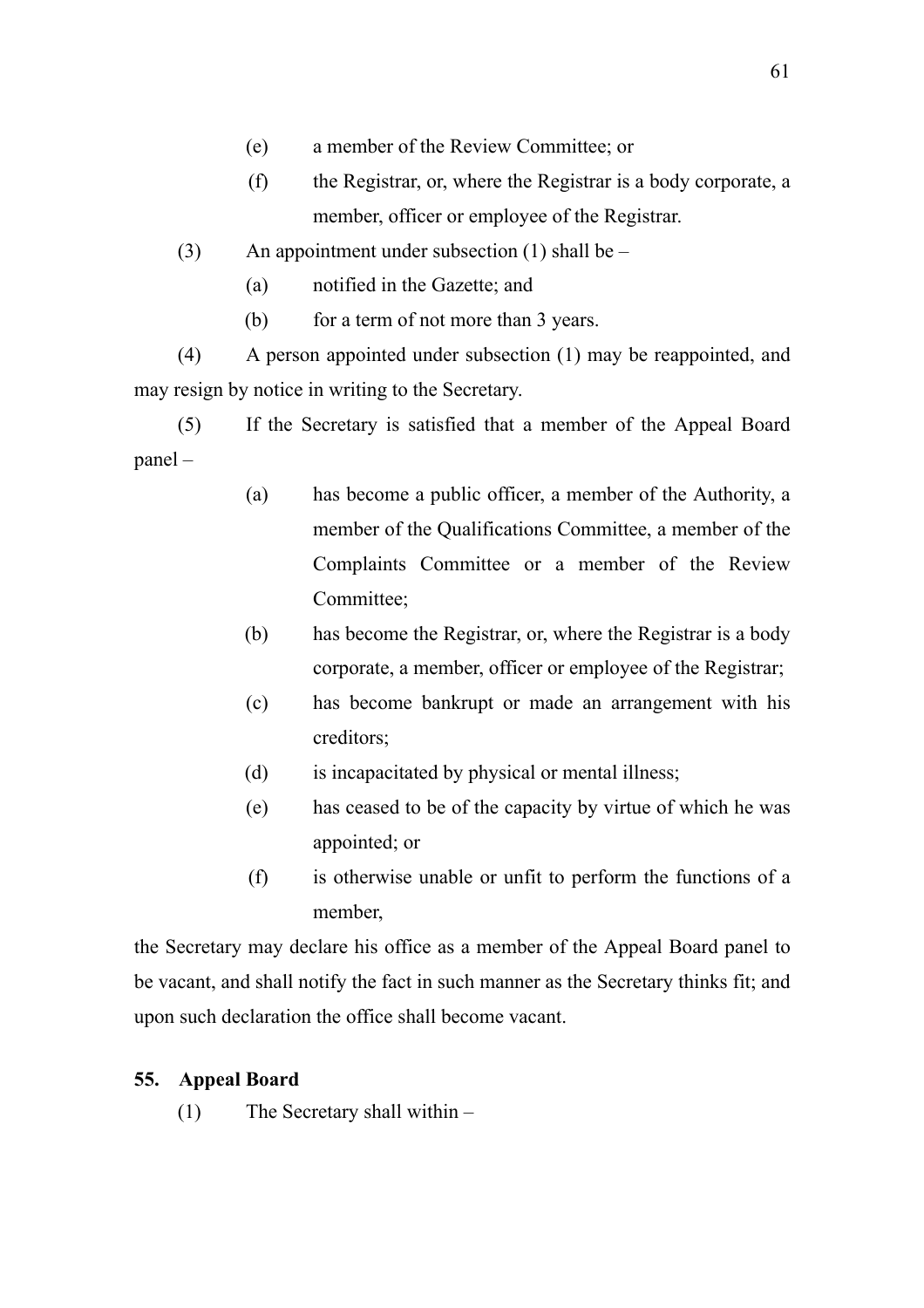- (a) 30 days after receipt of a notice of appeal under section 53(1); or
- (b) 7 business days after receipt of a notice of appeal under section  $53(3)$ ,

appoint a Construction Workers Appeal Board to hear the appeal.

(2) An Appeal Board shall consist of 5 members selected in rotation from the Appeal Board panel.

(3) The members of an Appeal Board shall elect a chairman from amongst themselves.

(4) The quorum of an Appeal Board is 4 members.

# **56. Proceedings before Appeal Board**

- (1) The parties to an appeal are
	- (a) the appellant; and
	- (b) in the case of  $-$ 
		- (i) an appeal against a decision or order of the Authority, the Authority;
		- (ii) an appeal against a decision of the Registrar, the Registrar.
- (2) The chairman of an Appeal Board shall
	- (a) appoint the time and place of the hearing of the appeal; and
	- (b) notify the parties to the appeal of the time and place.

(3) A party to an appeal may be present at the hearing of the appeal and may  $-$ 

- (a) make representation in person; or
- (b) be represented by counsel or a solicitor or any other person authorized by the party in writing.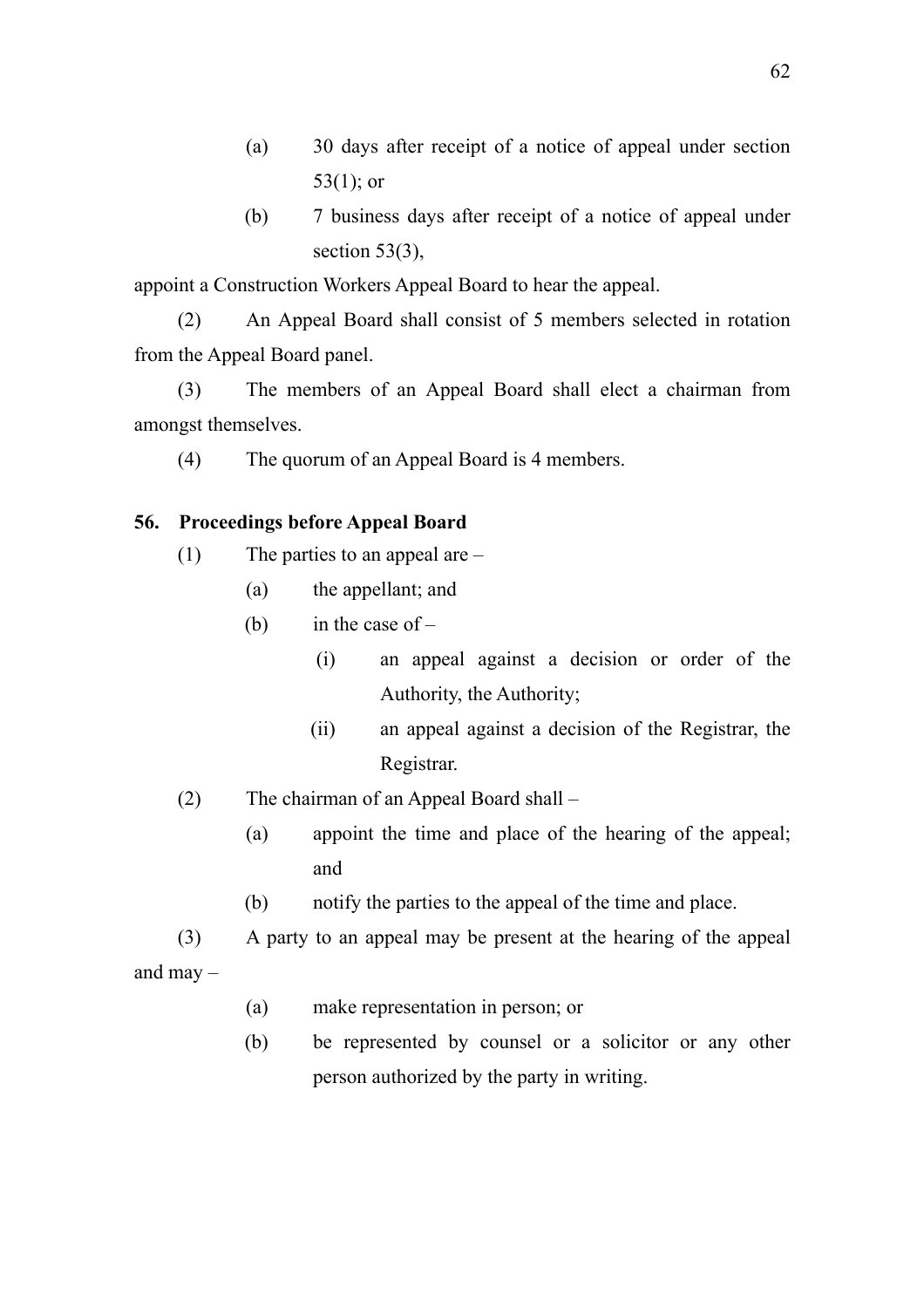(4) The hearing of an appeal shall be held in public unless the Appeal Board, on its own motion or on the application of a party to the appeal, orders that all or part of the hearing shall be held in camera.

(5) An Appeal Board shall not make an order under subsection (4) unless the Appeal Board –

- (a) has consulted the parties to the appeal; and
- (b) is satisfied that the order is necessary in the interests of justice.

(6) The decision of an Appeal Board on an appeal shall be that of the majority of the members hearing the appeal, and if there is an equality of votes, the chairman of the Appeal Board shall have a casting vote in addition to his original vote.

(7) The decision of an Appeal Board on an appeal shall be binding on the parties to the appeal and shall be final.

(8) Subject to subsection (9), an Appeal Board shall notify in writing the parties to the appeal of its decision and the reasons for the decision.

(9) If the appeal is made under section 53(3), the Appeal Board shall, within 14 business days after the date of its appointment by the Secretary, notify in writing the parties to the appeal of its decision and the reasons for the decision.

## **57. Legal adviser**

(1) The Secretary may appoint a legal practitioner to advise an Appeal Board on any points of law and procedure that arise before, during or after a hearing of an appeal.

(2) A legal practitioner appointed under subsection (1) shall be remunerated for his services out of the funds of the Authority at a rate determined by the Secretary.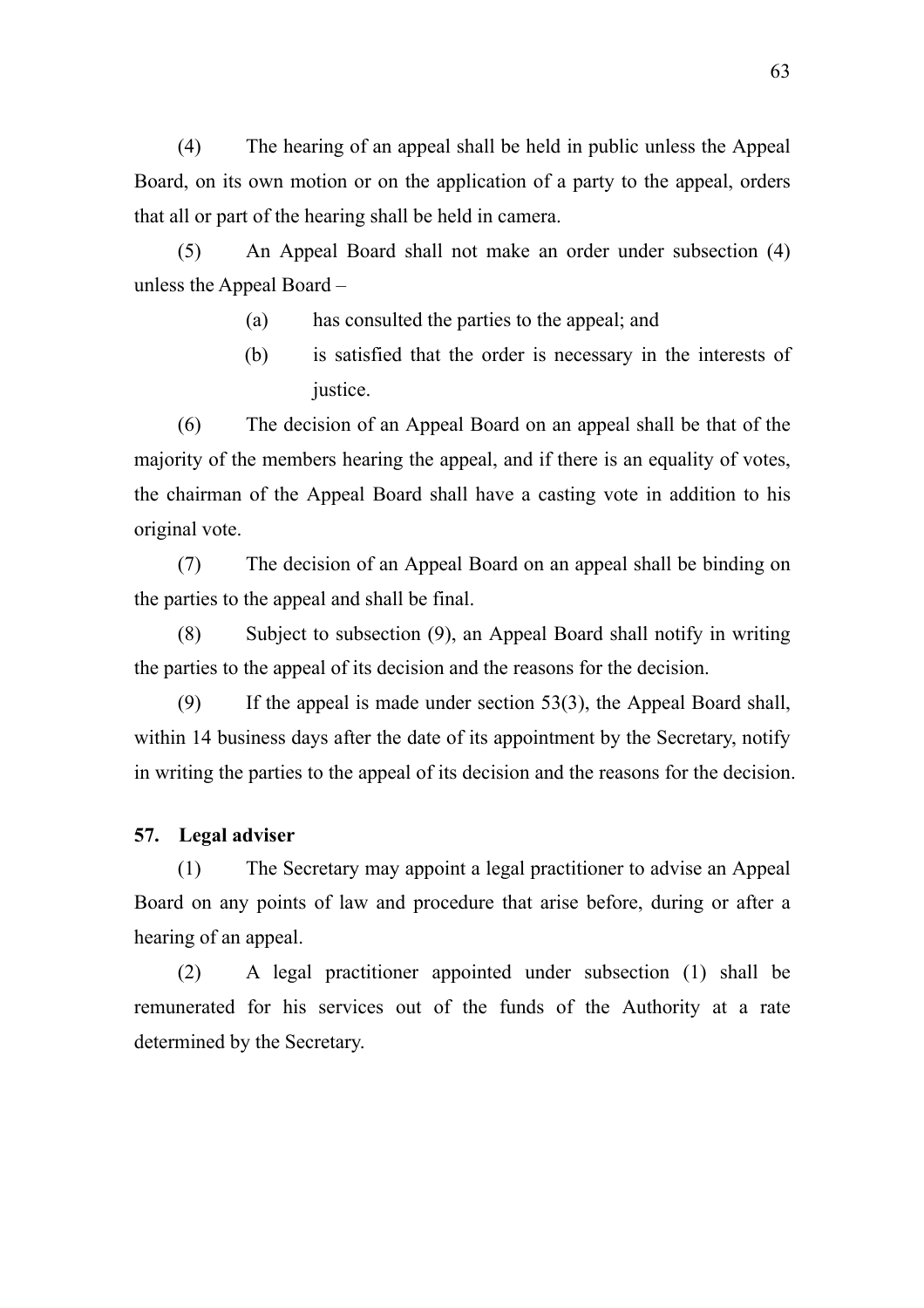### **58. Powers of Appeal Board**

(1) An Appeal Board may, by notice under the signature of its chairman –

- (a) summon any person to attend the hearing to give evidence or produce any document or other thing in his possession;
- (b) require the appellant to undergo such tests as the Board considers appropriate to assess whether the appellant is of a level of competence reasonably expected of a registered skilled worker, or a registered semi-skilled worker, for the designated trade; and
- (c) authorize a person to inspect the construction work, if any, to which the appeal relates.
- (2) An Appeal Board may
	- (a) examine a person summoned under subsection (1)(a) as a witness or require him to produce any document or other thing in his possession;
	- (b) hear and consider representations made by or on behalf of the parties to the appeal; and
	- (c) hear, receive and examine evidence on oath.
- (3) An Appeal Board may
	- (a) in an appeal against a decision or order of the Authority
		- (i) confirm or revoke the decision or order; or
		- (ii) make any decision or order that the Authority could have made;
	- (b) in an appeal against a decision of the Registrar
		- (i) confirm or revoke the decision; or
		- (ii) make any decision that the Registrar could have made.

(4) An Appeal Board may make any order as it thinks fit with regard to the payment of the costs of the parties to an appeal in the appeal.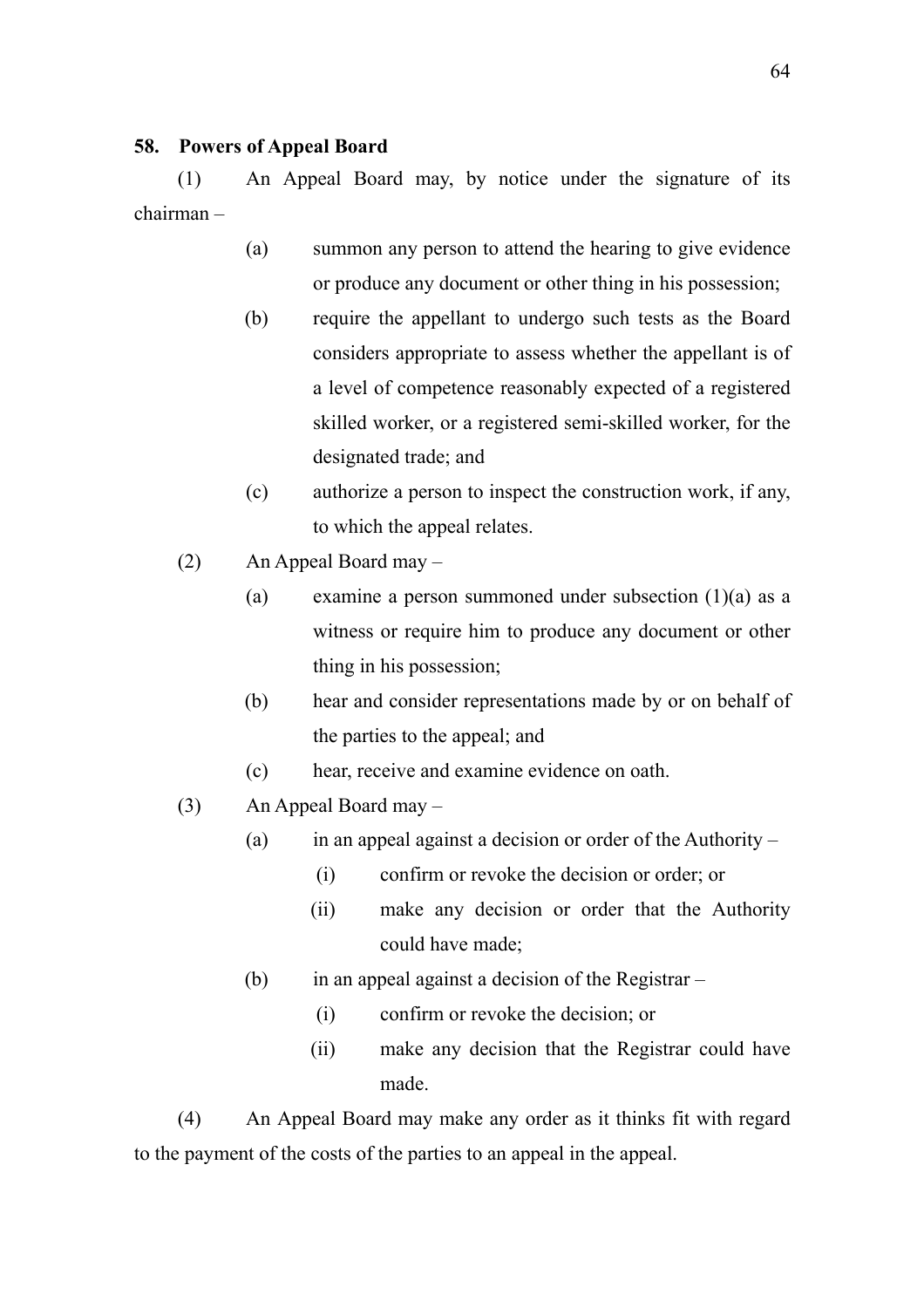(5) Costs awarded or imposed under this section are recoverable as a civil debt.

#### PART 8

## **MISCELLANEOUS**

# **59. Principal contractors and controllers to retrieve and record data of registered construction workers on construction site**

(1) Subject to subsections (5) and (6), a principal contractor for a construction site shall provide on the site such device that enables the data stored in a registration card in electronic form to be retrieved unless the construction work that the principal contractor undertakes on the site –

- (a) falls within paragraph (c) of the definition of "construction work" in section 2; or
- (b) has not begun.

(2) A principal contractor for a construction site may apply to the Authority to be exempted from subsection (1) in relation to the site.

- (3) An application under subsection (2) shall be  $-$ 
	- (a) in the specified form; and
	- (b) made within 7 days after any construction work begins on the construction site, or within such further time as the Authority may in any case allow.

(4) As soon as practicable after receiving an application under subsection (2) by a principal contractor for a construction site, the Authority  $shall -$ 

> (a) consider the application with regard to the physical condition and location of the site and the value of construction work carried out, or to be carried out, on the site; and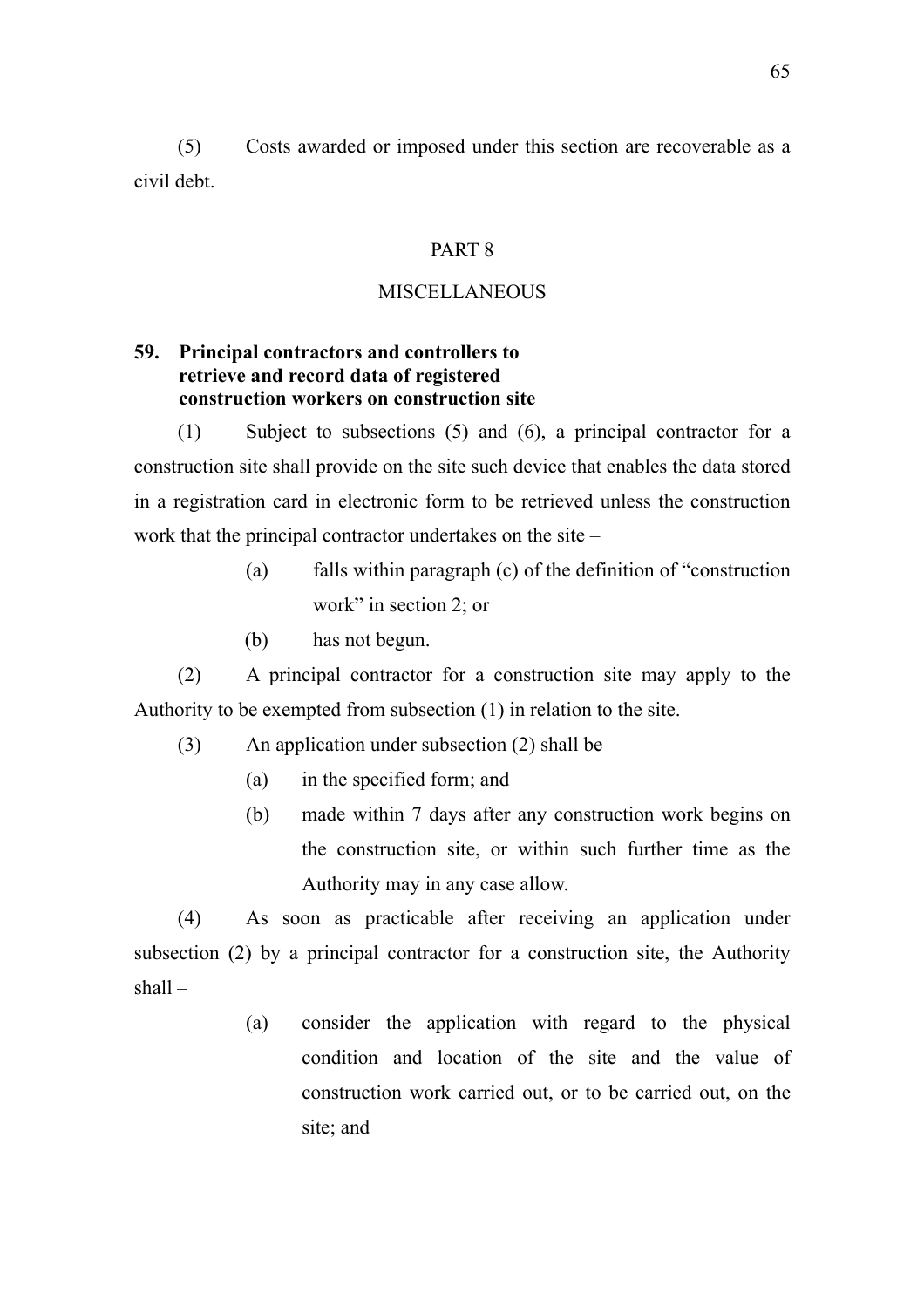- (b) by notice in writing served on the principal contractor
	- (i) grant the exemption subject to such conditions, if any, as the Authority thinks fit; or
	- (ii) refuse to grant the exemption.

(5) Subject to subsection (6), if the Authority refuses, under paragraph (b) of subsection (4), to grant the exemption to a principal contractor for a construction site, the principal contractor is only required to comply with subsection (1) in relation to the site for the period after the date of the notice referred to in that paragraph.

(6) If an Appeal Board, in an appeal under section 53(3), decides that a principal contractor for a construction site shall not be exempted from subsection (1), the principal contractor is only required to comply with that subsection in relation to the site for the period after the date of notice of the decision of the Appeal Board.

(7) A controller of a construction site shall –

- (a) establish and maintain a daily record that
	- (i) is in the specified form; and
	- (ii) contains information of the registered construction workers who –
		- (A) are employed by the controller and, in the case of a controller within the meaning of subsection  $(9)(a)(i)$ , by a sub-contractor of the controller; and
		- (B) personally carry out on the site construction work; and
- (b) furnish the Registrar in such manner as directed by the Registrar with a copy of the record –
	- (i) for the period of 7 days after any construction work begins on the site; and
	- (ii) for each successive periods of 7 days,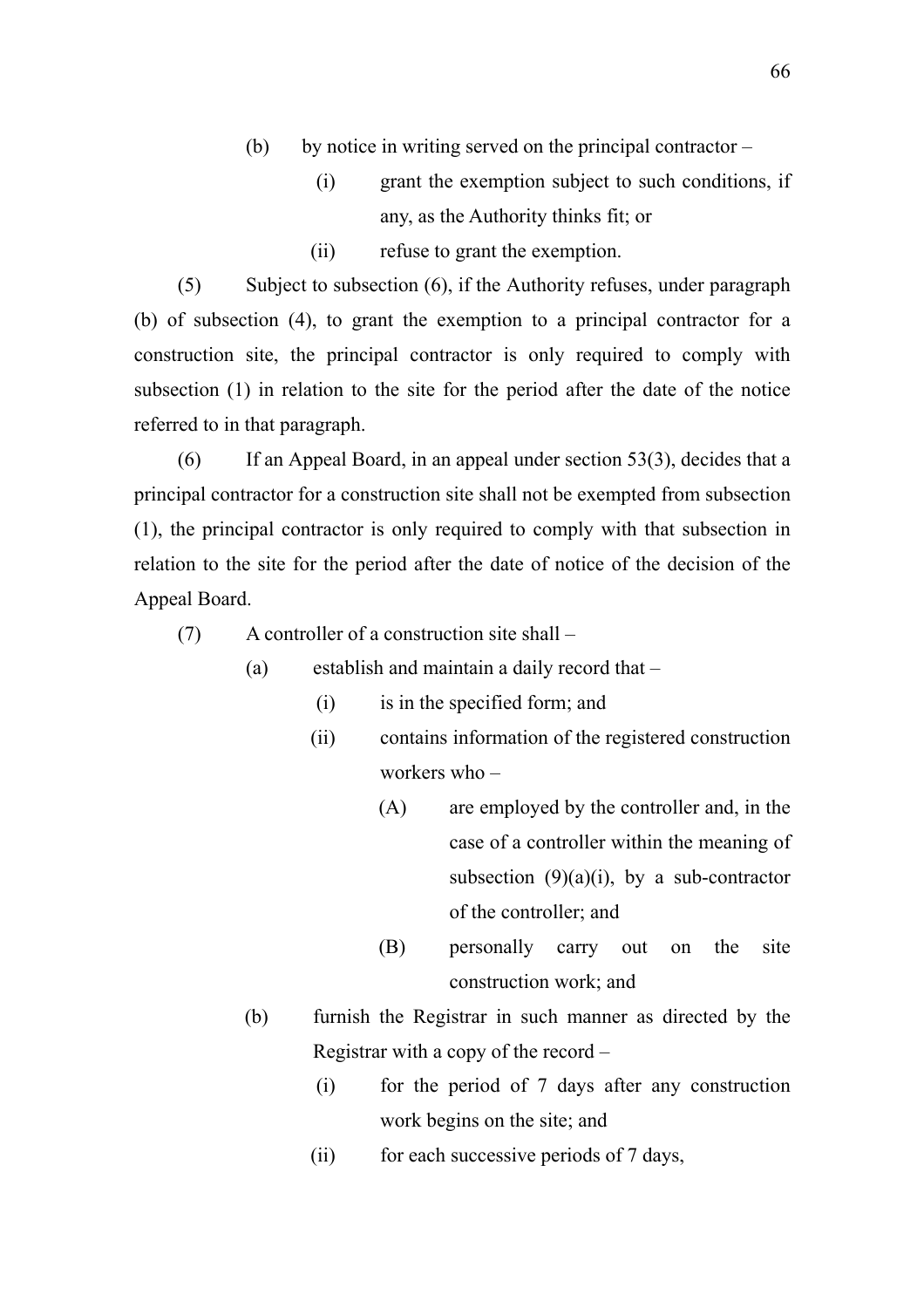within 2 business days after the last day of the period concerned, or within such further time as the Registrar may in any case allow.

(8) A person who, without reasonable excuse, contravenes subsection (1) or (7)(a) or (b)(i) or (ii) commits an offence and is liable on conviction to a fine at level 3.

- (9) In subsection  $(7)$ 
	- (a) "controller"  $(\pm \hat{\Xi})$ , in relation to a construction site, means –
		- (i) a principal contractor for the site; or
		- (ii) if there is no principal contractor for the site, any person who has control over, or is in charge of, the site; and
	- (b) any construction work that is building works, or street works, not carried out by or on behalf of the Government is deemed to begin on the date of the Building Authority's consent in writing for the commencement of the works under section 14(1)(b) of the Buildings Ordinance (Cap. 123).

# **60. Authorized officers and levy inspectors**

(1) The Authority may, subject to the approval of the Secretary, appoint in writing a person to be an authorized officer for the purposes of this Ordinance (except Part 4).

- (2) An authorized officer may
	- (a) enter and inspect a construction site at all reasonable times;
	- (b) require any person found on the construction site to state whether or not he is a registered construction worker;
	- (c) require any person who states that he is a registered construction worker to produce his registration card; and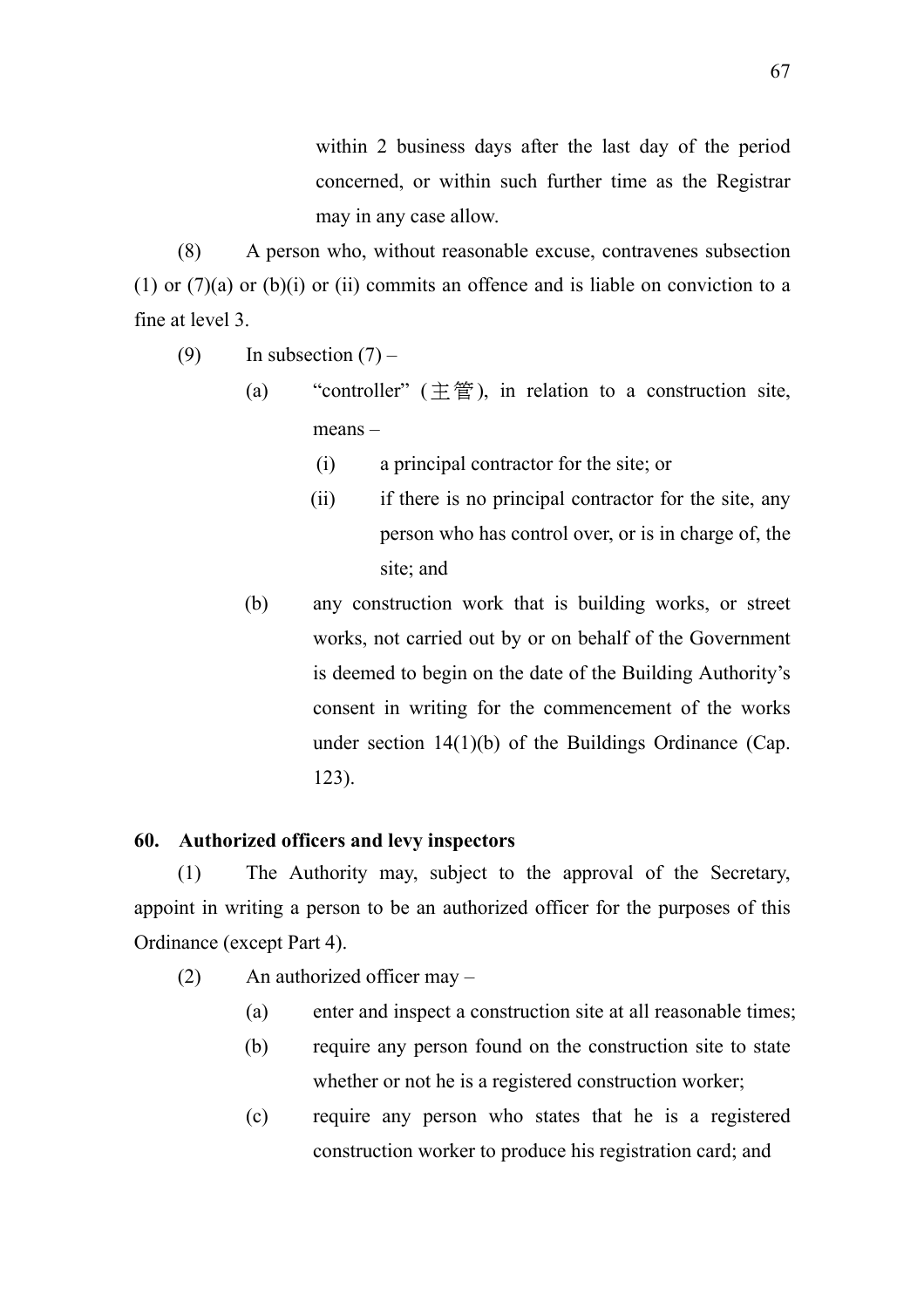(d) examine the record referred to in section  $59(7)(a)$ .

(3) The Authority may, subject to the approval of the Secretary, appoint in writing a person to be a levy inspector for the purposes of Part 4.

# **61. Offences of making false or misleading statements and of failure to attend inquiries or hearings as witness, etc.**

(1) A person who, without reasonable excuse, makes any statement or furnishes any information, which is false or misleading in a material particular, in connection with –

- (a) an application for registration or renewal of registration;
- (b) a complaint under Part 6;
- (c) a request for review under Part 7;
- (d) an appeal under Part 7; or
- (e) an application under section 59(2),

commits an offence and is liable on conviction to a fine at level 3.

- $(2)$  If a person who
	- (a) having been summoned by the Complaints Committee to attend an inquiry or by an Appeal Board to attend a hearing, without reasonable excuse, refuses or fails to do so;
	- (b) attends an inquiry before the Complaints Committee, or a hearing before an Appeal Board, as a witness and, without reasonable excuse, refuses or fails to answer any question put to him by the Committee or Board; or
	- (c) having been required to produce any document or other thing in his possession, without reasonable excuse, refuses or fails to do so,

commits an offence and is liable on conviction to a fine at level 3.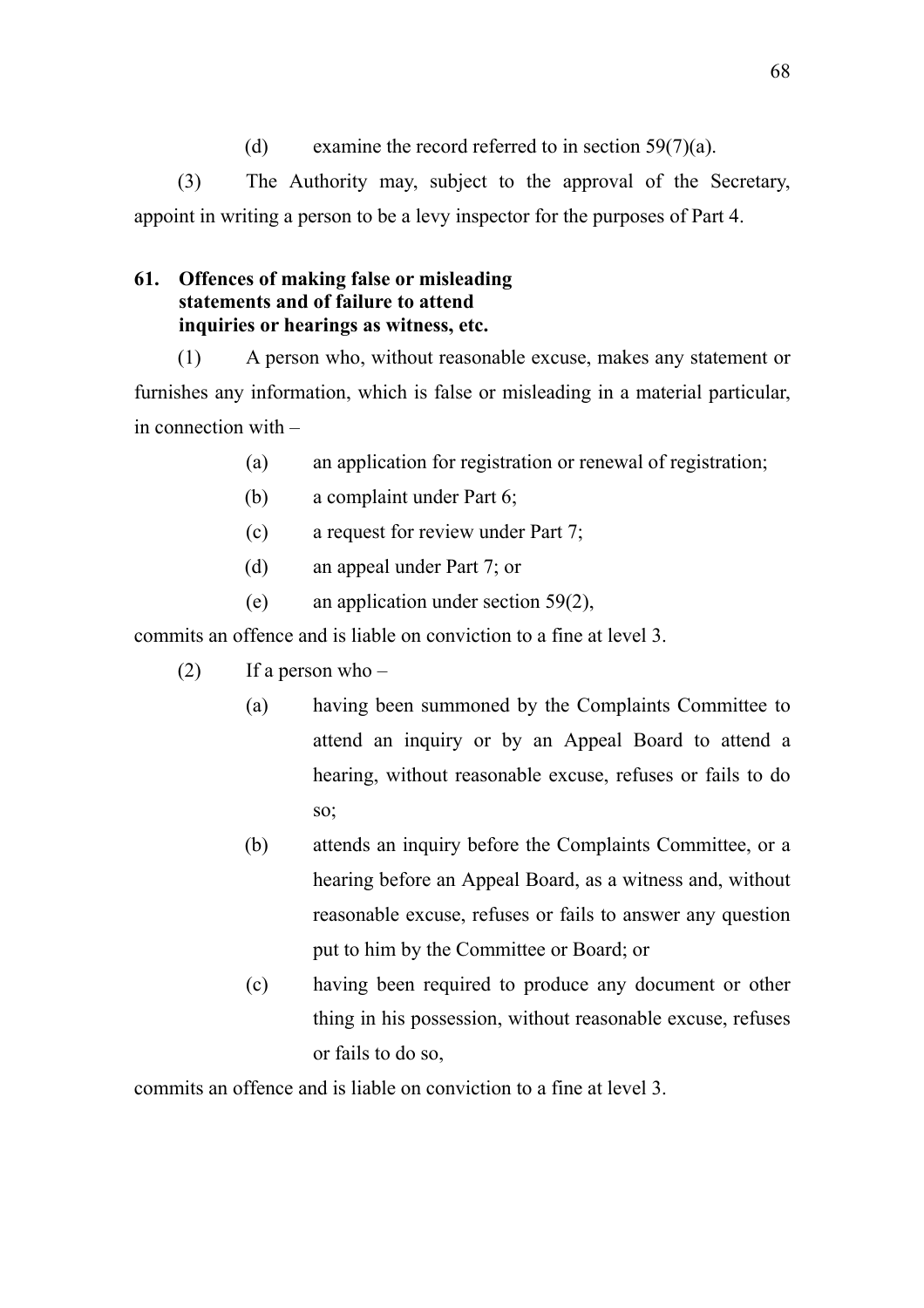## **62. Service, etc. of notices**

(1) Subject to subsection (4), a notice that is required to be, or may be, served on or given to the Authority, or the Review Committee, under this Ordinance shall, in the absence of evidence to the contrary, be deemed to be so served or given if it is –

- (a) left at the Authority's last known address for service in Hong Kong; or
- (b) sent by post to the Authority at its last known address for service, or at its last known postal address, in Hong Kong.

(2) Subject to subsection (4), a notice that is required to be, or may be, served on or given to the Registrar under this Ordinance shall, in the absence of evidence to the contrary, be deemed to be so served or given if it is –

- (a) left at the Registrar's last known address for service in Hong Kong; or
- (b) sent by post to the Registrar at its last known address for service, or at its last known postal address, in Hong Kong.

(3) Subject to subsections (1), (2) and (4), a notice that is required to be, or may be, served on or given to a person (howsoever described) under this Ordinance shall, in the absence of evidence to the contrary, be deemed to be so served or given if –

- (a) in the case of an individual, it is  $-$ 
	- (i) delivered to him;
	- (ii) left at his last known address for service, or at his last known place of residence or business, in Hong Kong; or
	- (iii) sent by post to him at his last known address for service, or at his last known postal address, in Hong Kong;
- (b) in the case of a company, it is  $-$ 
	- (i) served on or given to an officer of the company;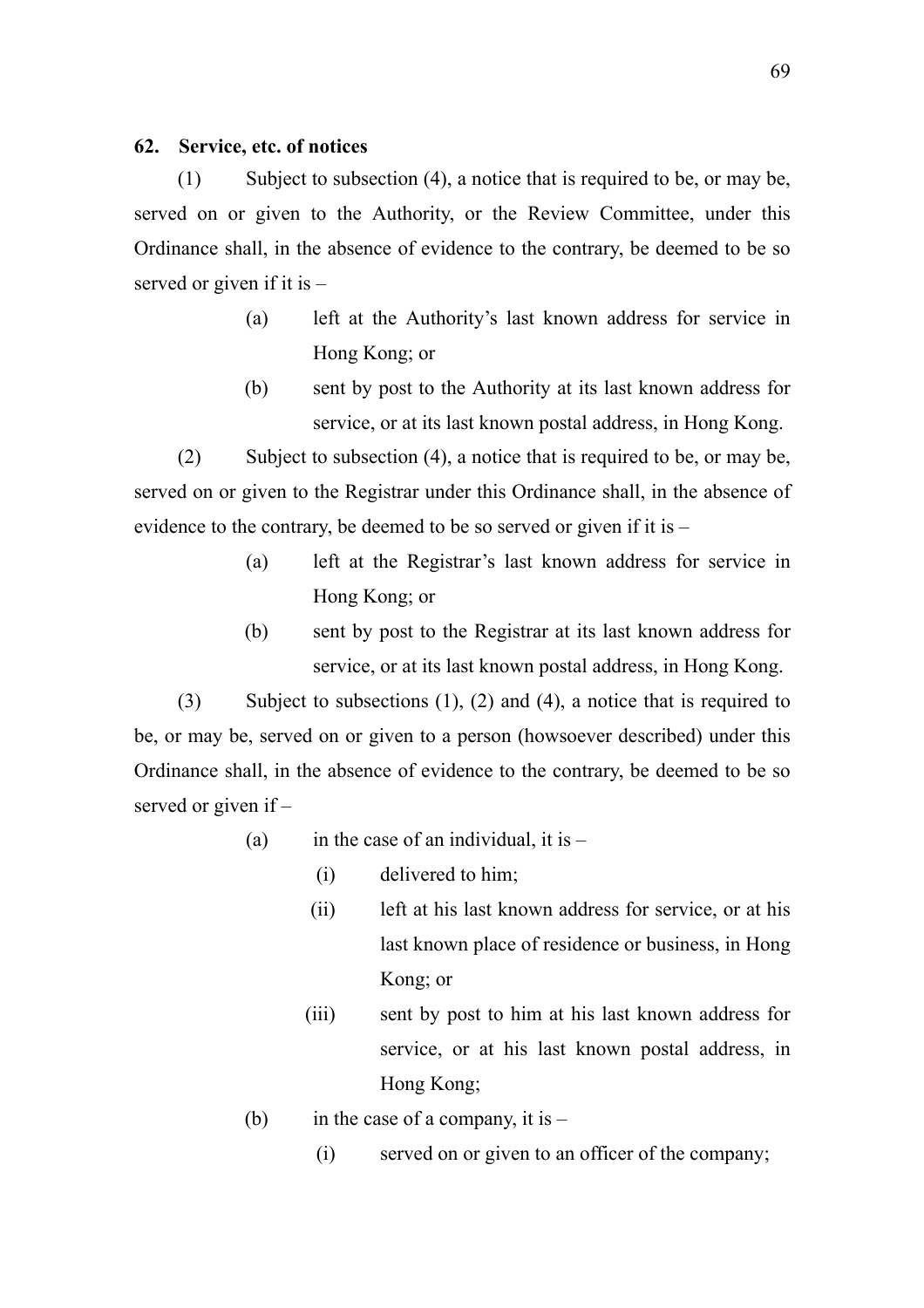- (ii) left at the company's last known address for service, or at its last known address of business, in Hong Kong; or
- (iii) sent by post to the company at its last known address for service, or at its last known postal address, in Hong Kong;
- (c) in the case of a partnership, it is  $-$ 
	- (i) delivered, left or sent in accordance with paragraph (a) in respect of any partner who is an individual; or
	- (ii) served, given, left or sent in accordance with paragraph (b) in respect of any partner which is a company;
- (d) in the case of a person ("attorney") holding a power of attorney under which the attorney is authorized to accept service in respect of another person, it is –
	- (i) delivered, left or sent in accordance with paragraph (a) where the attorney is an individual;
	- (ii) served, given, left or sent in accordance with paragraph (b) where the attorney is a company;
	- (iii) delivered, left or sent in accordance with paragraph (a) in respect of any partner who is an individual where the attorney is a partnership; or
	- (iv) served, given, left or sent in accordance with paragraph (b) in respect of any partner which is a company where the attorney is a partnership.
- (4) Subsections (1), (2) and (3) do not apply
	- (a) to Part 4; or
	- (b) where otherwise expressly provided.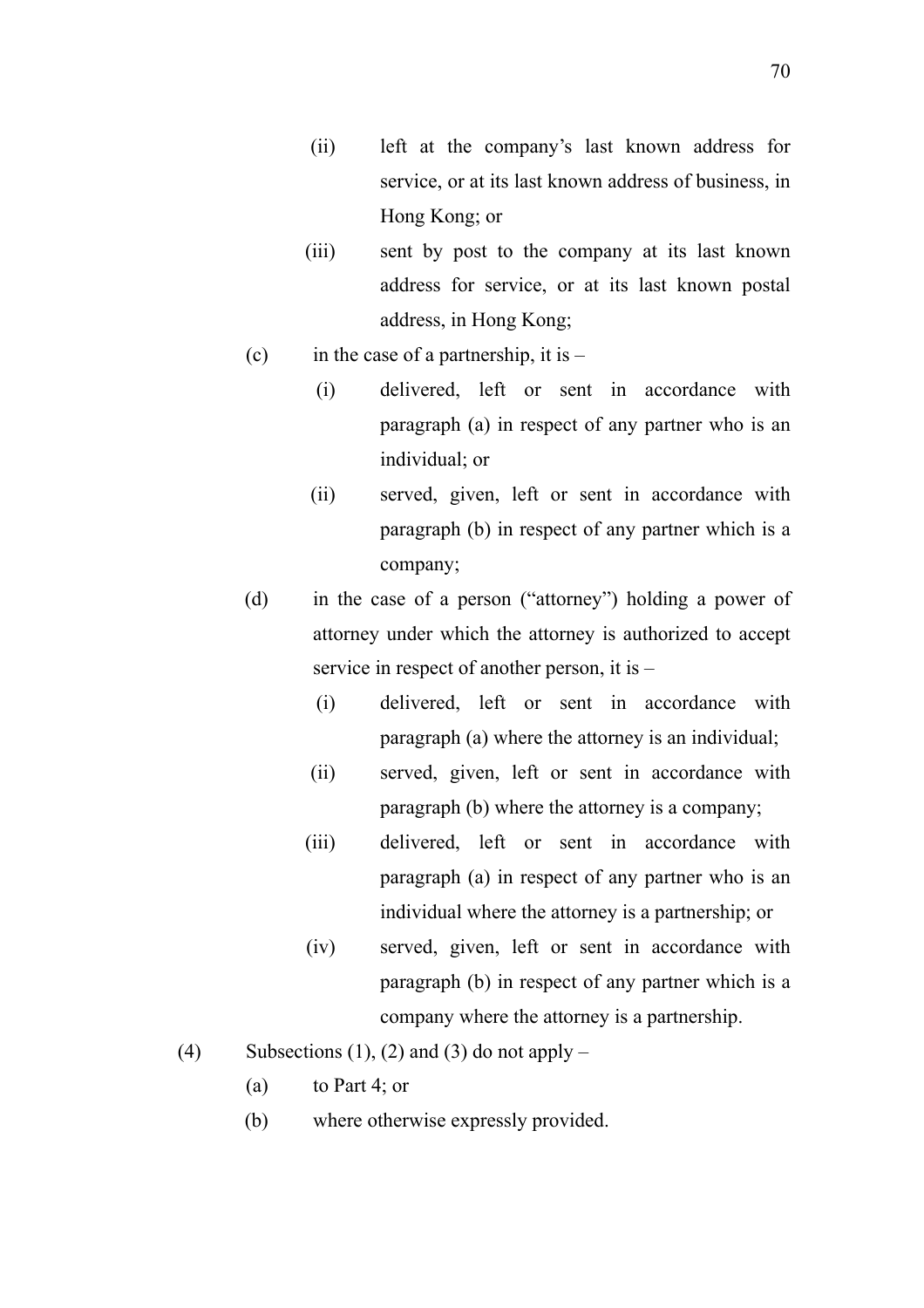## **63. Power of Authority to specify forms**

- (1) Subject to subsection (2), the Authority may specify  $-$ 
	- (a) registration cards;
	- (b) any document required under this Ordinance to be in the specified form; or
	- (c) such other documents required for the purposes of this Ordinance as the Authority thinks fit.

(2) The Authority's power under subsection (1) shall be subject to any express requirement under this Ordinance for a form, whether specified or otherwise, to comply with that requirement, but that requirement shall not restrict the exercise of that power in respect of that form to the extent that, in the opinion of the Authority, its exercise of that power in respect of that form does not contravene that requirement.

(3) For the avoidance of doubt, it is declared that the Authority's power under subsection  $(1)$  may be exercised in such a way as to –

- (a) include (whether by way of attachment or otherwise) in the specified form of any document referred to in that subsection a statutory declaration –
	- (i) to be made by the person completing the form; and
	- (ii) as to whether the particulars contained in the form are true and correct to the best of that person's knowledge and belief; or
- (b) specify more than one form of registration cards or of any document referred to in that subsection, whether as alternatives, or to provide for particular circumstances or particular cases, as the Authority thinks fit.
- (4) A form specified under this section shall be  $-$ 
	- (a) completed in accordance with such directions and instructions as are specified in the form;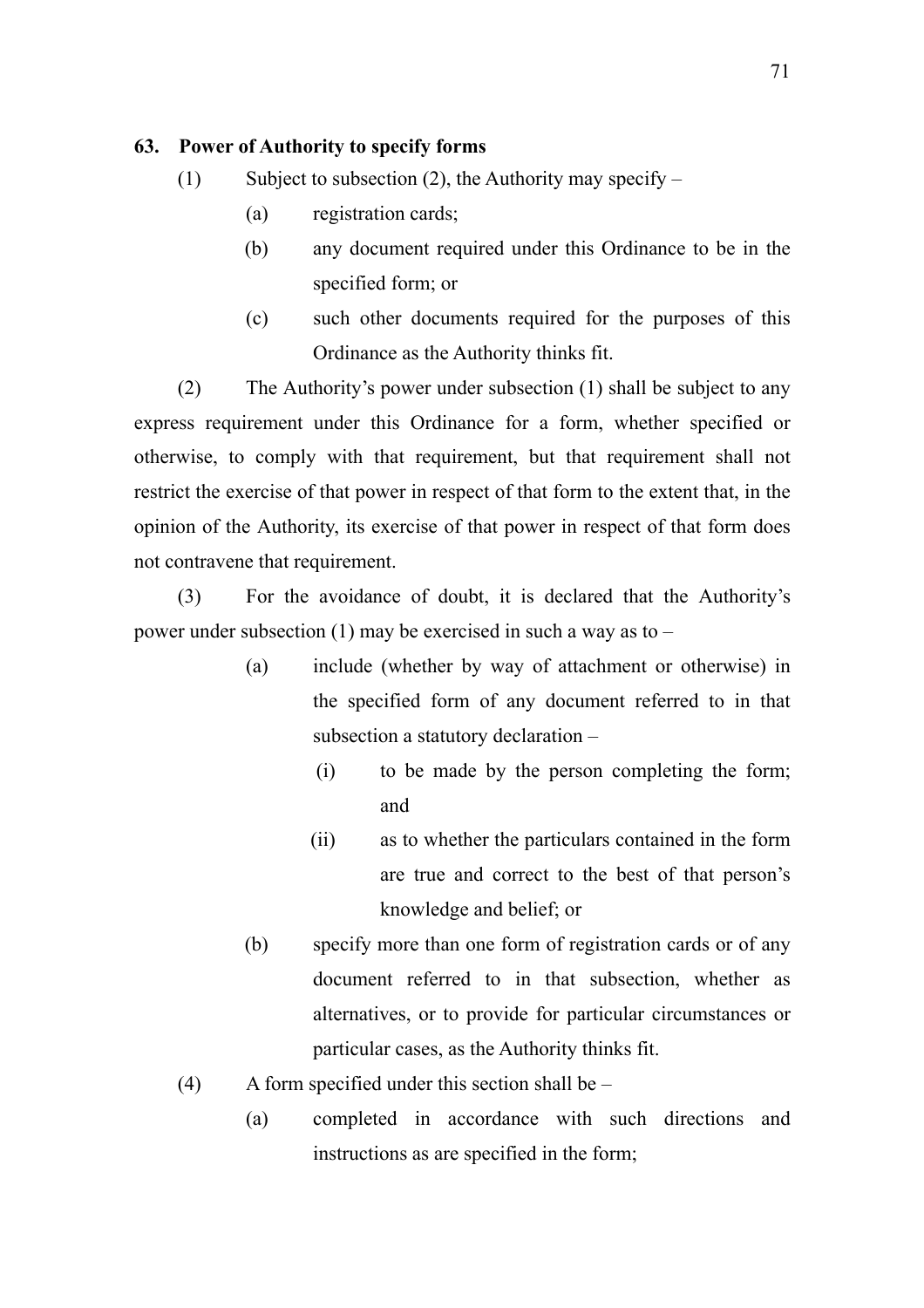- (b) accompanied by such registration cards or documents, or both, as are specified in the form; and
- (c) if the completed form is required to be provided to the Authority or any other person, so provided in the manner, if any, specified in the form.
- (5) In this section, "document"  $(\forall$ 4)
	- (a) includes any application, complaint, notice, record and register; and
	- (b) does not include a registration card.

# **64. Regulations**

(1) The Authority may, subject to the approval of the Secretary, by regulation –

- (a) provide further for the making of applications for registration and renewal of registration and for the consideration and processing of, and the making of decision in relation to, such applications;
- (b) provide further for the making of complaints under Part 6 and for the consideration, processing and disposal of, and the making of decision in relation to, such complaints;
- (c) provide further for the making of requests for review under Part 7 and for the consideration and processing of, and the making of recommendation in relation to, such requests;
- (d) provide further for the making of appeals under Part 7 and for the processing and hearing of, and the making of decision in relation to, such appeals;
- (e) provide further for the making of applications under section 59(2) and for the consideration and processing of, and the making of decision in relation to, such applications;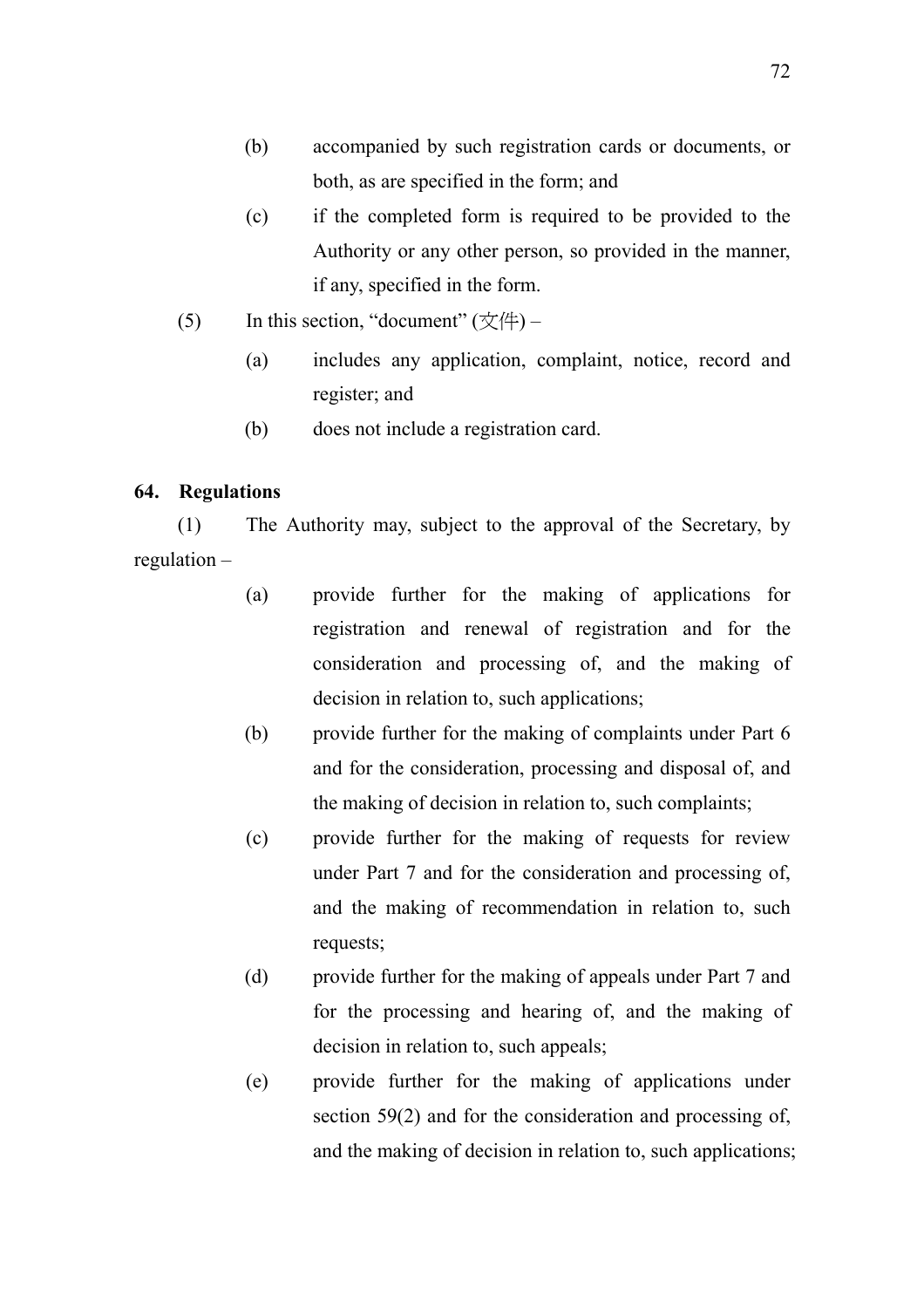- (f) prescribe the fees and any other matter required to be prescribed;
- (g) provide, for the purposes of Part 4, for the records to be kept, and information to be supplied, by employers, contractors and authorized persons within the meaning of that Part; and
- (h) generally provide for the better carrying out of the purposes of this Ordinance.
- (2) Any regulation made under this section may
	- (a) make different provisions for different circumstances and provide for a particular case or class of cases;
	- (b) be made so as to apply only in specified circumstances; and
	- (c) contain such incidental, supplementary, consequential, transitional or saving provision as may be necessary or expedient in consequence of the regulation.

# **65. Rules**

The Chief Justice may make rules of court for the purposes of section 28.

## **66. Amendment of Schedules**

The Secretary may, by notice published in the Gazette, amend Schedules 1, 2, 3 or 4.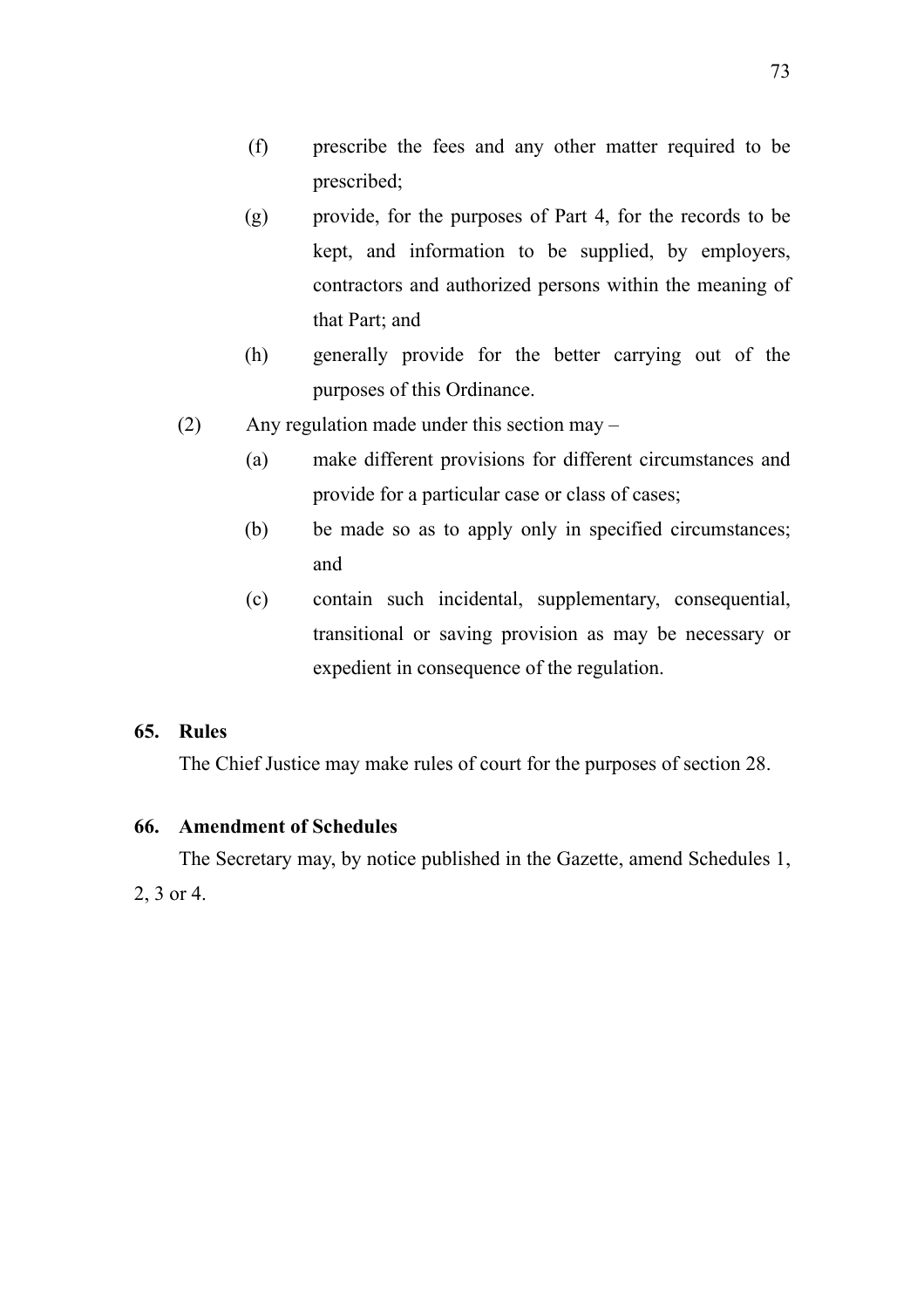## PART 9

### CONSEQUENTIAL AMENDMENTS

#### **Prevention of Bribery Ordinance**

## **67. Public bodies**

Schedule 1 to the Prevention of Bribery Ordinance (Cap. 201) is amended by adding –

"100. Construction Workers Registration Authority.".

## **Industrial Training (Construction Industry) Ordinance**

#### **68. Section added**

The Industrial Training (Construction Industry) Ordinance (Cap. 317) is amended by adding –

# "**6A. Additional functions and powers of the Authority**

Notwithstanding anything in this Ordinance, the Authority may –

- (a) if appointed under section 33(1) of the Construction Workers Registration Ordinance ( of 2003), act as the Registrar of Construction Workers under that Ordinance; and
- (b) as such, perform the functions as are imposed on, and exercise the powers as are conferred on, the Registrar under that Ordinance or any other enactment.".

# **69. Furnishing of information and production of documents**

Section 31(3)(ab) is amended by repealing everything after "Authority" and substituting –

 $\alpha$  to  $-$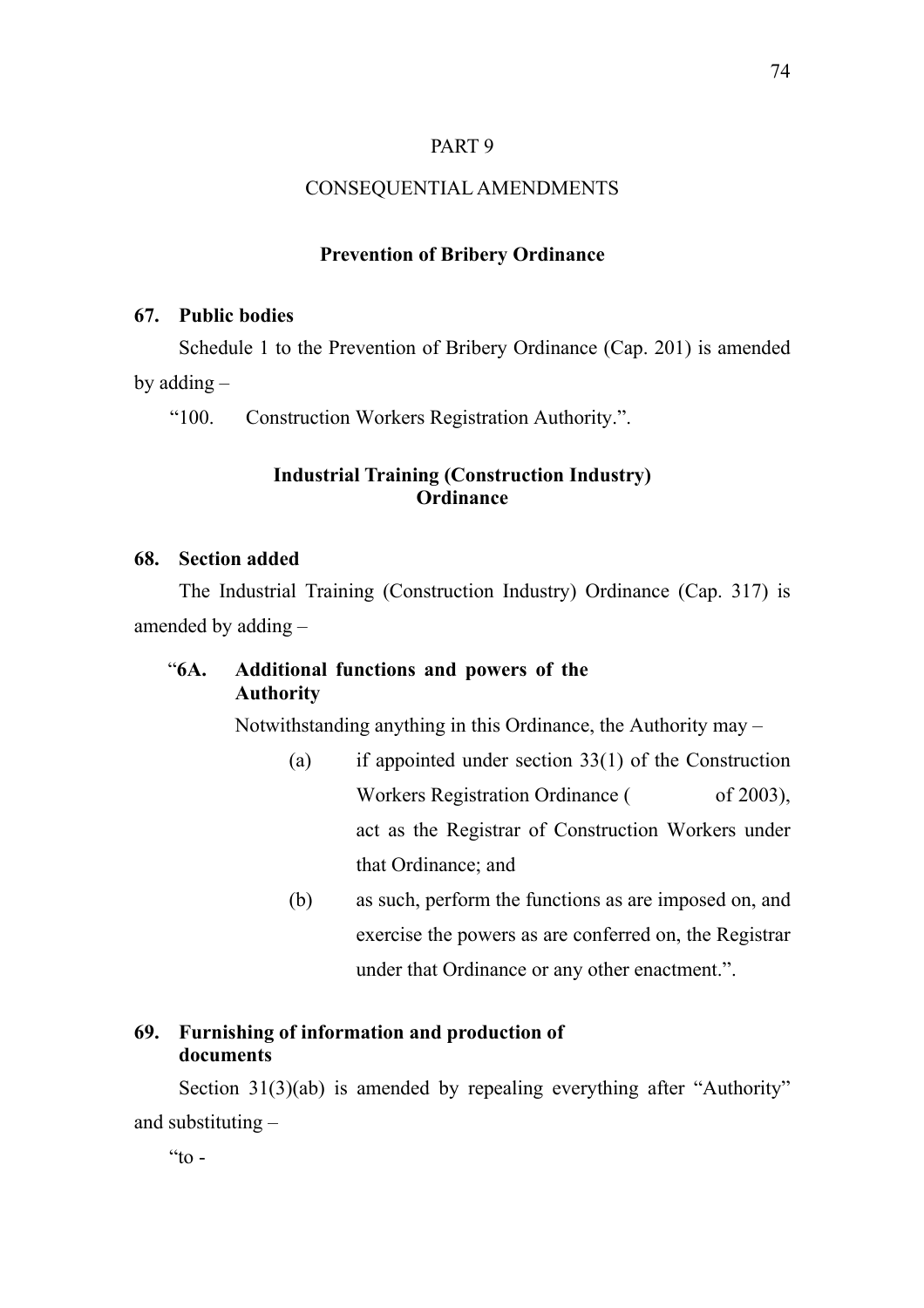- (i) the Pneumoconiosis Compensation Fund Board established under the Pneumoconiosis (Compensation) Ordinance (Cap. 360); or
- (ii) the Construction Workers Registration Authority established under the Construction Workers Registration Ordinance ( of  $2003$ ; or".

# **Electronic Transactions Ordinance**

# **70. Proceedings in relation to which sections 5, 6, 7 and 8 of this Ordinance do not apply under section 13(1) of this Ordinance**

Schedule 2 to the Electronic Transactions Ordinance (Cap. 553) is amended –

- (a) in paragraph (zm), by repealing the full stop and substituting a semicolon;
- (b) by adding  $-$ 
	- "(zn) the Construction Workers Appeal Board appointed under the Construction Workers Registration Ordinance ( of 2003).".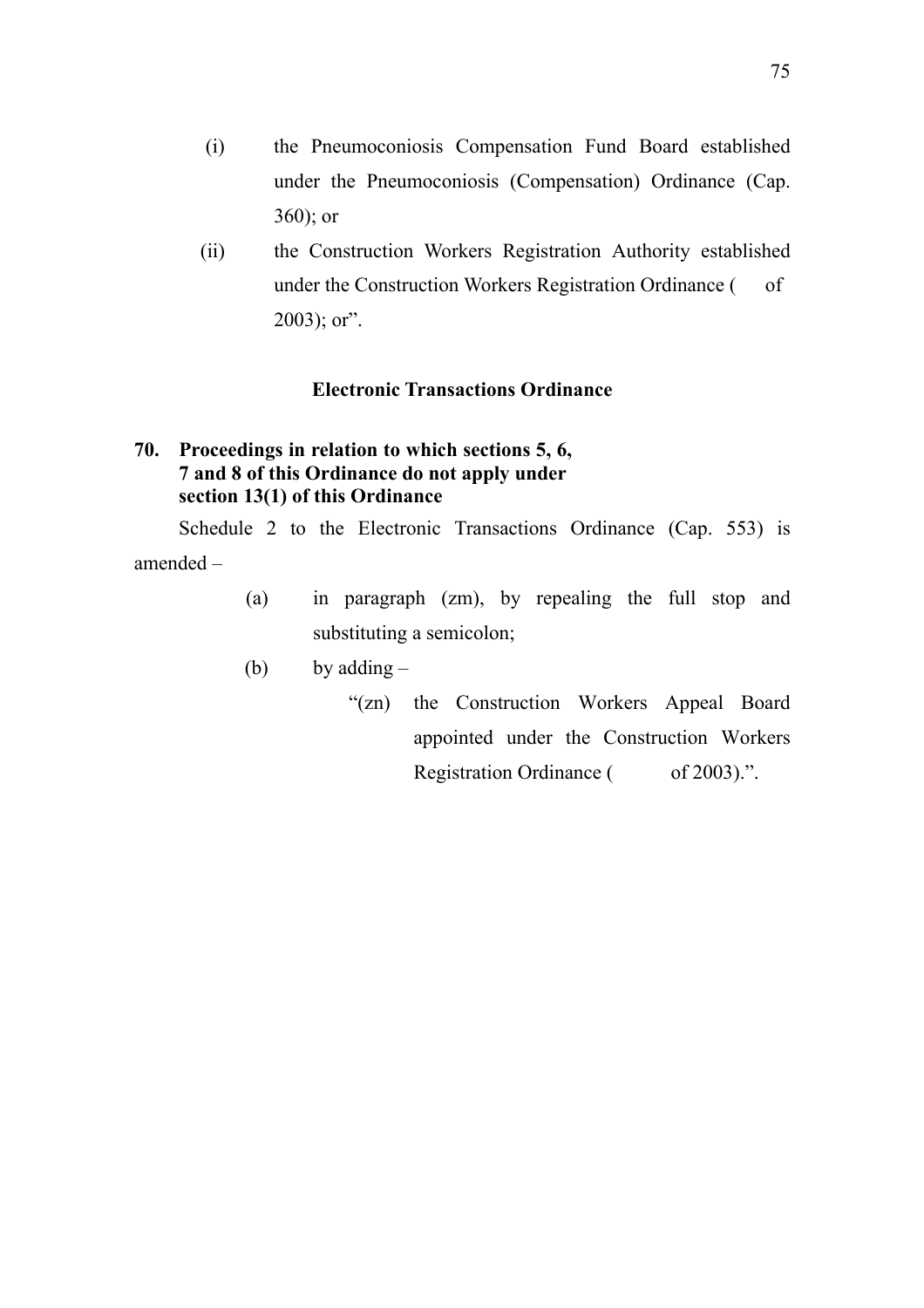SCHEDULE 1 [ss. 2, 3, 4, 6, 36, 37, 39, 40, 41, 46, 49 & 66]

## DESIGNATED TRADES

## PART 1

# DESIGNATED TRADES FOR WHICH A PERSON MAY BE REGISTERED ONLY AS A REGISTERED SKILLED WORKER, REGISTERED SKILLED WORKER (PROVISIONAL) OR REGISTERED SKILLED WORKER (TRANSITIONAL), AS THE CASE MAY BE

|    | Column 1                             |     | Column <sub>2</sub>                                                                             | Column 3                                                                            | Column 4                |
|----|--------------------------------------|-----|-------------------------------------------------------------------------------------------------|-------------------------------------------------------------------------------------|-------------------------|
|    | Name of trade<br>or occupation       |     | Description of work                                                                             | Certificate                                                                         | Other<br>qualifications |
| 1. | Asbestos<br>Abatement<br>Worker      |     | To carry out asbestos Trade test<br>abatement works                                             | certificate for<br>Asbestos<br><b>Abatement Worker</b><br>issued by CITA            | Not applicable          |
| 2. | Asphalter (Road (a)<br>Construction) |     | To mix, place<br>and compact<br>bituminous<br>materials using<br>vibrating<br>machines          | Trade test<br>certificate for<br>Asphalter (Road<br>Construction)<br>issued by CITA | Not applicable          |
|    |                                      | (b) | To level and<br>smoothen<br>bituminous<br>materials<br>according to<br>specified level<br>marks |                                                                                     |                         |
| 3. | Asphalter<br>(Waterproofing)         | (a) | To lay sheathing Trade test<br>felt or paints<br>with primer                                    | certificate for<br>Asphalter<br>(117.4)<br>$\mathbf{r}$<br>$\lambda$                | Not applicable          |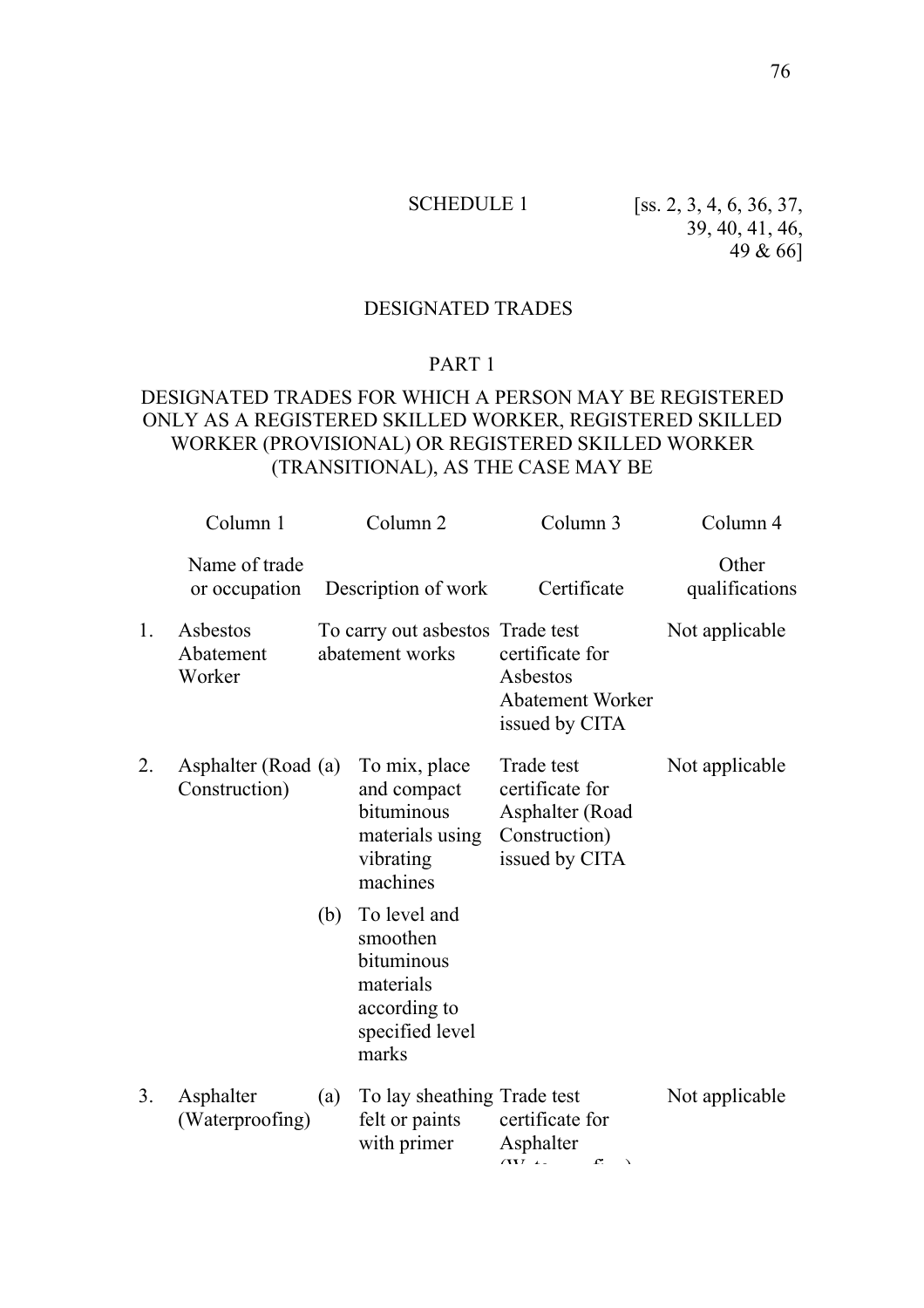|                  | Column 1                                        |       | Column <sub>2</sub>                                                                                                                             | Column 3                                                                                                              | Column 4                |
|------------------|-------------------------------------------------|-------|-------------------------------------------------------------------------------------------------------------------------------------------------|-----------------------------------------------------------------------------------------------------------------------|-------------------------|
|                  | Name of trade<br>or occupation                  |       | Description of work                                                                                                                             | Certificate                                                                                                           | Other<br>qualifications |
|                  |                                                 | (b)   | To pour hot<br>asphalt or<br>proprietary<br>waterproofing<br>materials on<br>prepared<br>surfaces                                               | (Waterproofing)<br>issued by CITA                                                                                     |                         |
|                  |                                                 | (c)   | To spread and<br>level hot asphalt<br>or proprietary<br>waterproofing<br>materials to fit<br>corners,<br>skirtings,<br>flashings and<br>outlets |                                                                                                                       |                         |
| $\overline{4}$ . | Cable Jointer<br>(Power)                        | (a)   | To join low<br>voltage cables<br>either with the<br>circuits dead or<br>with one or both jointer (power)                                        | Certificate of<br>completion of an<br>apprenticeship in<br>the trade of cable<br>cables energized given under section | Not applicable          |
|                  |                                                 | (b)   | To join dead<br>cables of all<br>voltages                                                                                                       | 28 of the<br>Apprenticeship<br>Ordinance (Cap.<br>47)                                                                 |                         |
| 5.               | Carpenter<br>(Fender)                           | steps | To remove, cut, and<br>erect timber fenders<br>for protection of<br>piers, seawalls,<br>dolphins and landing                                    | Trade test<br>certificate for<br>Carpenter (Fender)<br>issued by CITA                                                 | Not applicable          |
| 6.               | Concrete<br>Repairer<br>(Spalling)<br>Concrete) |       | To repair substandard Trade test<br>or spalled concrete or certificate for<br>reinforcement bars<br>using concrete or<br>other approved         | Concrete Repairer<br>(Spalling Concrete)<br>issued by CITA                                                            | Not applicable          |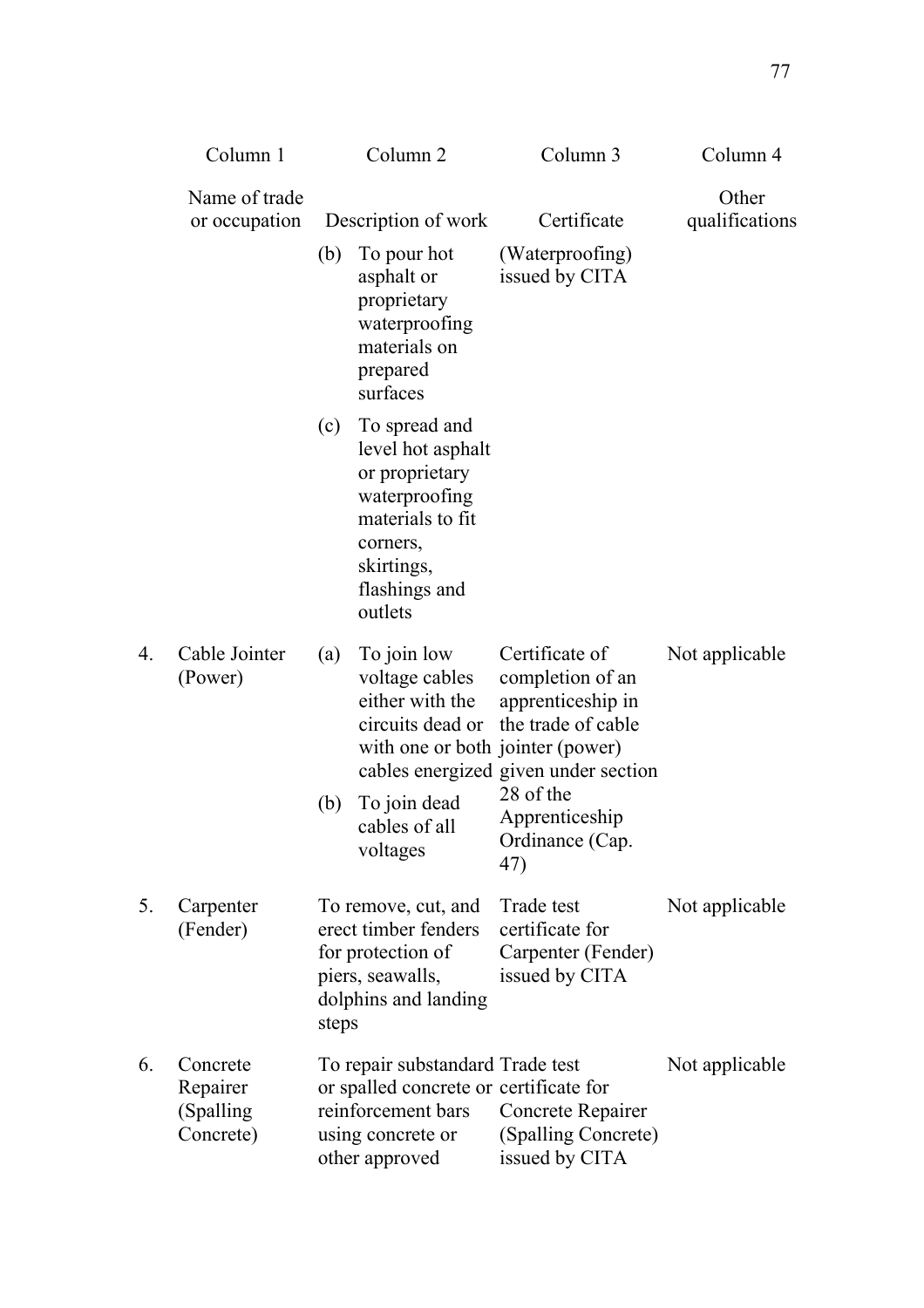|    | Column 1                                                           | Column <sub>2</sub>                                                                                                                                                                                               | Column 3                                                                                                               |                      | Column 4                                                                                                                                                                                             |
|----|--------------------------------------------------------------------|-------------------------------------------------------------------------------------------------------------------------------------------------------------------------------------------------------------------|------------------------------------------------------------------------------------------------------------------------|----------------------|------------------------------------------------------------------------------------------------------------------------------------------------------------------------------------------------------|
|    | Name of trade<br>or occupation                                     | Description of work<br>materials                                                                                                                                                                                  | Certificate<br>issued by CITA                                                                                          |                      | Other<br>qualifications                                                                                                                                                                              |
| 7. | Curtain Wall<br>Installer                                          | To install metal<br>frames, and fix<br>glasses or other<br>material panels, for<br>curtain walls                                                                                                                  | Trade test<br>certificate for<br>Curtain Wall<br>Installer issued by<br><b>CITA</b>                                    |                      | Not applicable                                                                                                                                                                                       |
| 8. | Demolition<br>Worker<br>(Building)                                 | To demolish,<br>dismantle and<br>remove buildings and Demolition Worker<br>structures, or any part (Building) issued<br>thereof                                                                                   | Trade test<br>certificate for<br>by CITA                                                                               |                      | Not applicable                                                                                                                                                                                       |
| 9. | Demolition<br>Worker<br>(Unauthorized<br><b>Building</b><br>Works) | To demolish,<br>dismantle and<br>remove building<br>works carried out in<br>contravention of the<br><b>Buildings Ordinance</b><br>(Cap. 123) within the<br>meaning of that<br>Ordinance                           | Trade test<br>certificate for<br><b>Demolition Worker</b><br>(Unauthorized<br><b>Building Works)</b><br>issued by CITA |                      | Not applicable                                                                                                                                                                                       |
|    | 10. Diver                                                          | To perform<br>(a)<br>underwater<br>operations<br>related to<br>inspection,<br>construction and<br>repair of<br>structures and<br>demolition<br>To prepare<br>(b)<br>reports on all the<br>foregoing<br>operations | Not applicable                                                                                                         | $by -$<br>(a)<br>(b) | A diving<br>certificate issued<br>the National<br>Association<br>of<br>Underwater<br>Instructors of<br>the United<br>States of<br>America;<br>the Health<br>and Safety<br>Executive of<br>the United |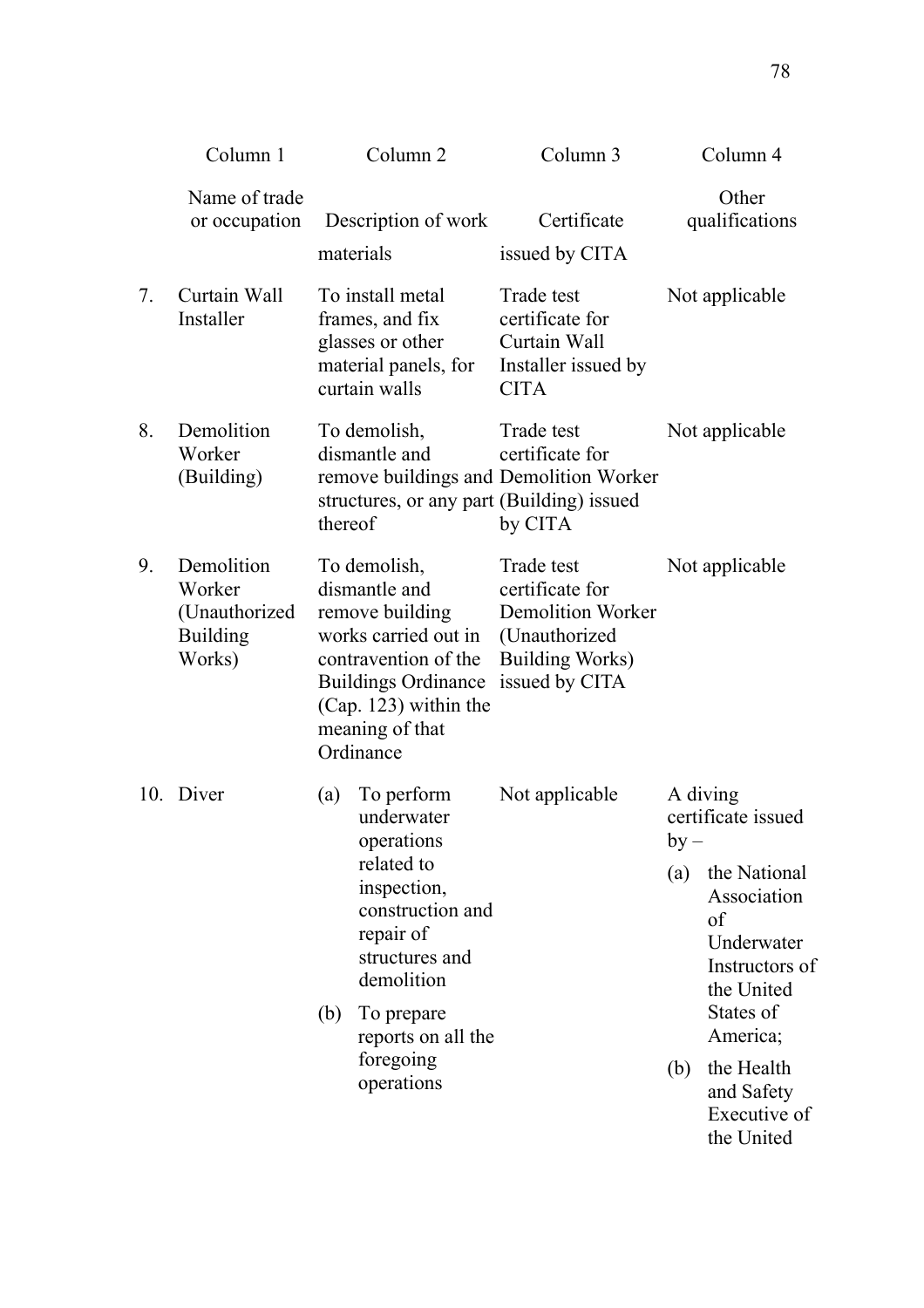|     | Column 1                       |     | Column <sub>2</sub>                                                                                    | Column 3       |                                                                                                | Column 4                                                                                                                                       |
|-----|--------------------------------|-----|--------------------------------------------------------------------------------------------------------|----------------|------------------------------------------------------------------------------------------------|------------------------------------------------------------------------------------------------------------------------------------------------|
|     | Name of trade<br>or occupation |     | Description of work                                                                                    | Certificate    |                                                                                                | Other<br>qualifications                                                                                                                        |
|     |                                |     |                                                                                                        |                |                                                                                                | Kingdom;                                                                                                                                       |
|     |                                |     |                                                                                                        |                | (c)                                                                                            | the<br>Department<br>of Employ-<br>ment,<br>Vocational<br>Education,<br>Training and<br>Industrial<br>Relations of<br>Australia; or            |
|     |                                |     |                                                                                                        |                | (d)                                                                                            | the Ministry<br>of Communi-<br>cation of the<br>People's<br>Republic of<br>China                                                               |
| 11. | Electrical Fitter (a)          |     | To install, test,<br>commission and<br>repair electrical<br>installations and<br>wiring                | Not applicable | Certificate of<br>registration as an<br>electrical worker<br>issued under<br>section 30 of the |                                                                                                                                                |
|     |                                | (b) | To fit, assemble,<br>install, test,<br>commission and<br>repair electrical<br>systems and<br>equipment |                | Electricity<br>Ordinance (Cap.<br>406)                                                         |                                                                                                                                                |
| 12. | Escalator<br>Mechanic          |     | To install, adjust,<br>maintain and repair<br>escalators                                               | Not applicable |                                                                                                | Competent<br>escalator worker<br>within the<br>meaning of<br>section $29A(4)$ of<br>the Lifts and<br>Escalators<br>(Safety)<br>Ordinance (Cap. |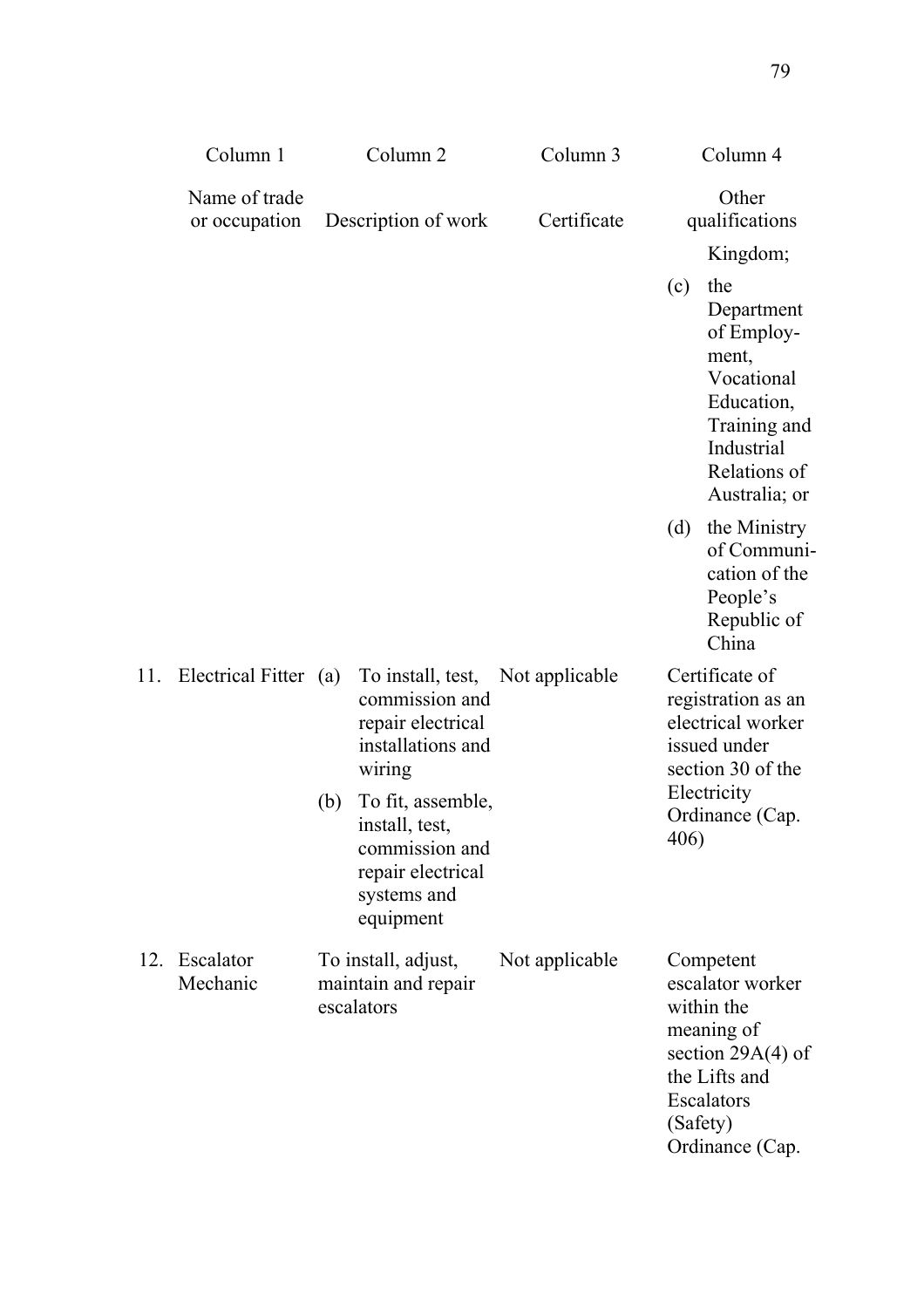|     | Column 1                                            | Column <sub>2</sub>                                                                                                                                                                                                                                                                                                                                 | Column 3       | Column 4                                                                                                                                                                                                                                                                                                             |
|-----|-----------------------------------------------------|-----------------------------------------------------------------------------------------------------------------------------------------------------------------------------------------------------------------------------------------------------------------------------------------------------------------------------------------------------|----------------|----------------------------------------------------------------------------------------------------------------------------------------------------------------------------------------------------------------------------------------------------------------------------------------------------------------------|
|     | Name of trade<br>or occupation                      | Description of work                                                                                                                                                                                                                                                                                                                                 | Certificate    | Other<br>qualifications<br>327)                                                                                                                                                                                                                                                                                      |
| 13. | Fire Service<br>Mechanic                            | To install, test,<br>(a)<br>inspect,<br>maintain and<br>repair fire<br>services piping<br>systems,<br>automatic fire<br>alarm systems,<br>manual fire<br>alarm systems,<br>mechanical or<br>electrical or<br>electronic parts<br>of fire services<br>systems<br>To maintain,<br>(b)<br>inspect and<br>repair portable<br>fire services<br>equipment | Not applicable | Both of the<br>following $-$<br>(a)<br>Fire service<br>installation<br>contractor<br>class 3<br>registered<br>under the<br>Fire Service<br>(Installation)<br>Contractors)<br>Regulations<br>(Cap. 95 sub.<br>$leg.$ ); and<br>Trade<br>(b)<br>certificate for<br>Fire Service<br>Mechanic<br>issued by<br><b>VTC</b> |
|     | 14. Fire Service<br>Portable<br>Equipment<br>Fitter | To maintain, inspect Not applicable<br>and repair portable<br>fire services<br>equipment                                                                                                                                                                                                                                                            |                | Fire service<br>installation<br>contractor class 3<br>registered under<br>the Fire Service<br>(Installation<br>Contractors)<br>Regulations (Cap.<br>95 sub. leg.)                                                                                                                                                    |
| 15. | Gas Installer                                       | To install,<br>commission,<br>maintain and repair<br>domestic and non-<br>domestic gas<br>appliances, gas<br>supply systems, and                                                                                                                                                                                                                    | Not applicable | Gas installer<br>registered to carry<br>out gas<br>installation work<br>under regulation<br>$7(1)(a)$ of the Gas<br>Safety                                                                                                                                                                                           |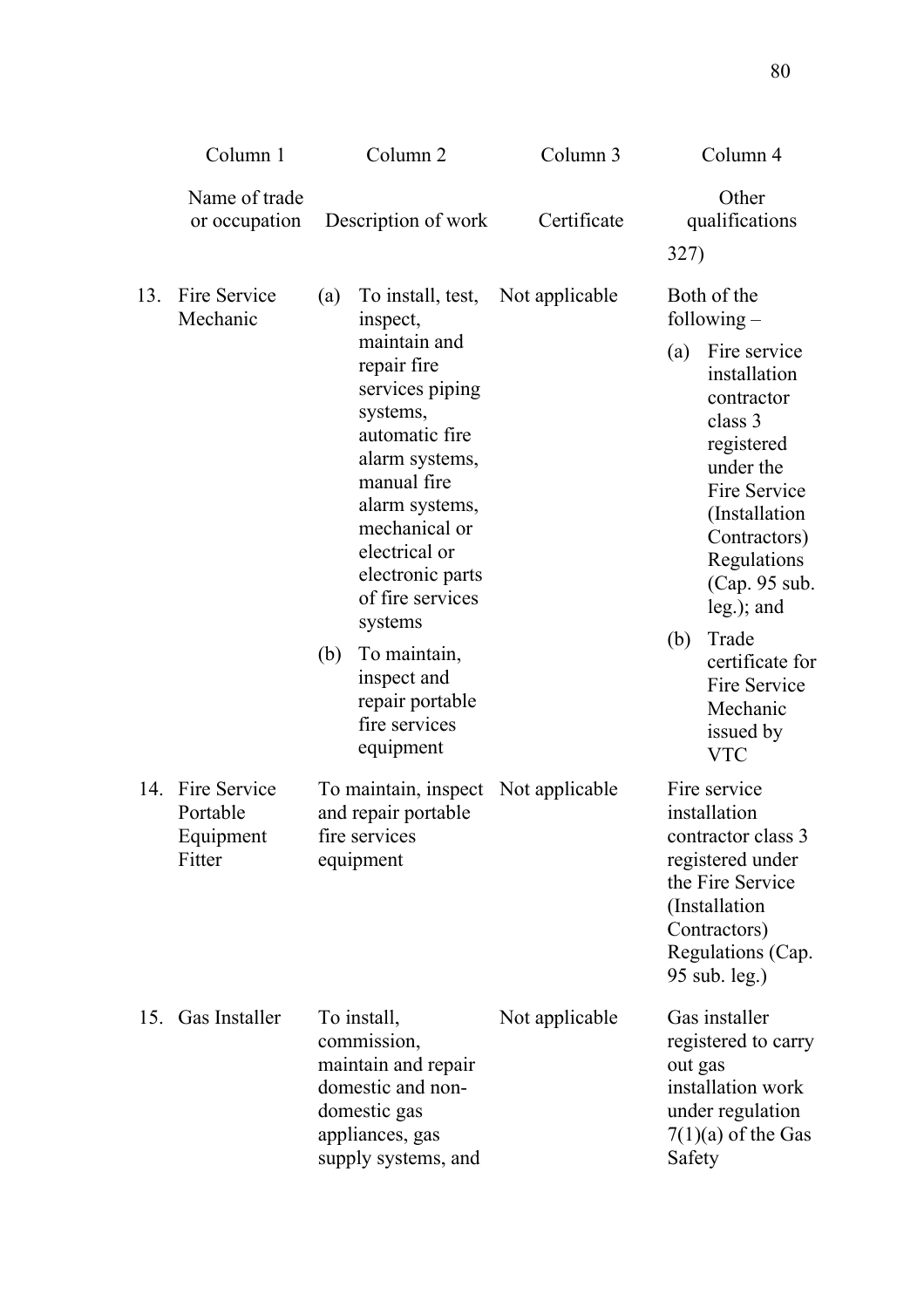|     | Column 1                                                                 | Column <sub>2</sub>                                                                                         | Column <sub>3</sub>                                                                                                       | Column 4                                                                                                                                       |
|-----|--------------------------------------------------------------------------|-------------------------------------------------------------------------------------------------------------|---------------------------------------------------------------------------------------------------------------------------|------------------------------------------------------------------------------------------------------------------------------------------------|
|     | Name of trade<br>or occupation                                           | Description of work<br>gas flow control and<br>meters connected to<br>gas cylinders or gas<br>supply points | Certificate                                                                                                               | Other<br>qualifications<br>(Registration of<br>Gas Installers and<br>Gas Contractors)<br>Regulations (Cap.<br>$51$ sub. leg.)                  |
| 16. | Grouting<br>Worker                                                       | To mix cement or<br>other materials to<br>carry out<br>underground grouting issued by CITA<br>work          | Trade test<br>certificate for<br>Grouting Worker                                                                          | Not applicable                                                                                                                                 |
|     | 17. Lift Mechanic                                                        | To install, adjust,<br>maintain and repair<br>lifts                                                         | Not applicable                                                                                                            | Competent lift<br>worker within the<br>meaning of<br>section $29A(4)$ of<br>the Lifts and<br>Escalators<br>(Safety)<br>Ordinance (Cap.<br>327) |
| 18. | Marine<br>Construction<br><b>Plant Operator</b><br>(Boom-grab<br>Bucket) | To operate boom-<br>grab buckets for<br>construction work at<br>sea                                         | Trade test<br>certificate for<br>Marine<br><b>Construction Plant</b><br>Operator (Boom-<br>grab Bucket) issued<br>by CITA | Not applicable                                                                                                                                 |
| 19. | Marine<br>Construction<br><b>Plant Operator</b><br>(Boom-hook)           | To operate boom-<br>hooks for<br>construction work at<br>sea                                                | Trade test<br>certificate for<br>Marine<br><b>Construction Plant</b><br>Operator (Boom-<br>hook) issued by<br><b>CITA</b> | Not applicable                                                                                                                                 |
| 20. | Marine<br>Construction                                                   | To operate derricks<br>for construction work certificate for                                                | Trade test                                                                                                                | Not applicable                                                                                                                                 |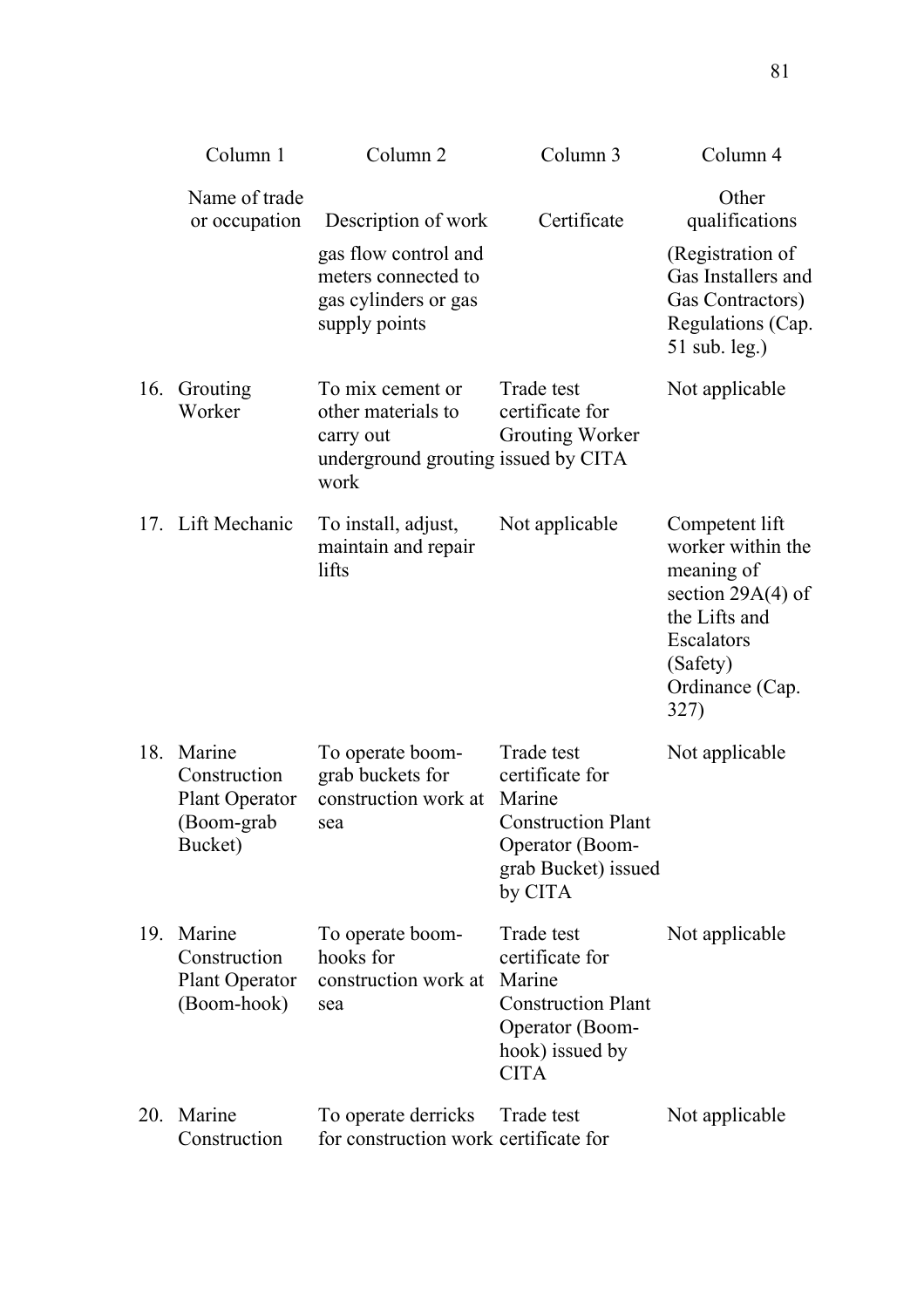|     | Column 1                                   |                   | Column <sub>2</sub>                                                                                                                                              |        | Column 3                                                                                                                                                                                   | Column 4                |
|-----|--------------------------------------------|-------------------|------------------------------------------------------------------------------------------------------------------------------------------------------------------|--------|--------------------------------------------------------------------------------------------------------------------------------------------------------------------------------------------|-------------------------|
|     | Name of trade<br>or occupation             |                   | Description of work                                                                                                                                              |        | Certificate                                                                                                                                                                                | Other<br>qualifications |
|     | <b>Plant Operator</b><br>(Derrick)         | at sea            |                                                                                                                                                                  | Marine | <b>Construction Plant</b><br>Operator (Derrick)<br>issued by CITA                                                                                                                          |                         |
| 21. | Overhead<br>Linesman                       | supports          | To construct,<br>maintain and repair<br>overhead line<br>systems of all<br>voltages on tubular<br>steel, concrete, lattice given under section<br>girder or wood | 47)    | Certificate of<br>completion of an<br>apprenticeship in<br>the trade of<br>overhead linesman<br>28 of the<br>Apprenticeship<br>Ordinance (Cap.                                             | Not applicable          |
| 22. | Paving Block<br>Layer                      | (a)<br>(b)<br>(c) | To lay paving<br>blocks on floor<br>To compact the<br>base layer with<br>vibrating<br>machines<br>To cut paving<br>blocks to fit<br>floor layout                 |        | Trade test<br>certificate for<br>Paving Block Layer<br>issued by CITA                                                                                                                      | Not applicable          |
|     | 23. Piling Operative To set up piling rigs |                   | for driven or bored<br>piles works                                                                                                                               | (a)    | Both of the<br>following $-$<br>Trade test<br>certificate for<br>Piling<br>Operative<br>(Bored Pile)<br>issued by<br>CITA; and<br>(b) trade test<br>certificate for<br>Piling<br>Operative | Not applicable          |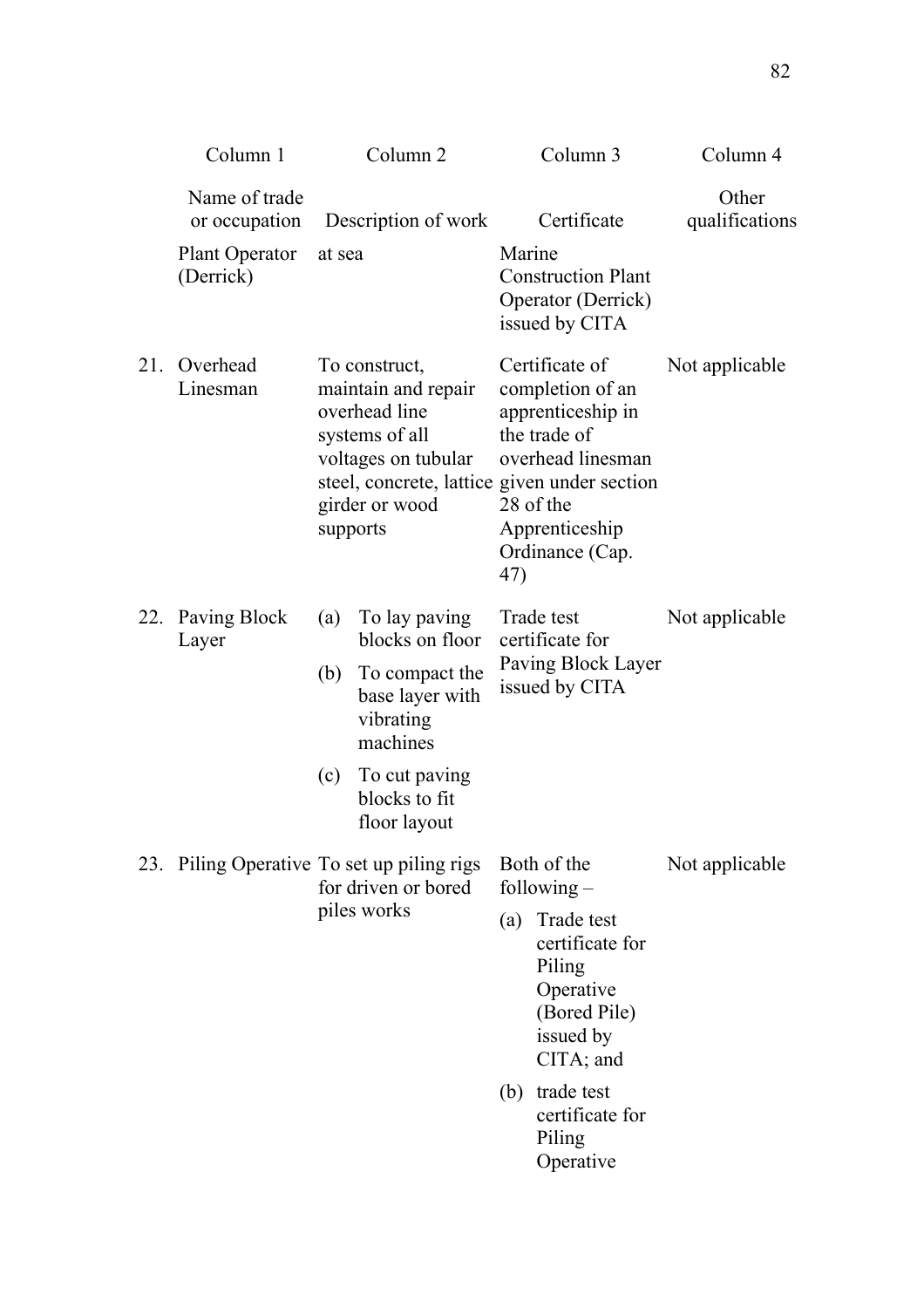|     | Column 1                                                            | Column <sub>2</sub>                                                                                                                                                             | Column 3                                                                                 | Column 4                                                                                                                                                |
|-----|---------------------------------------------------------------------|---------------------------------------------------------------------------------------------------------------------------------------------------------------------------------|------------------------------------------------------------------------------------------|---------------------------------------------------------------------------------------------------------------------------------------------------------|
|     | Name of trade<br>or occupation                                      | Description of work                                                                                                                                                             | Certificate<br>(Percussive<br>Pile) issued by<br><b>CITA</b>                             | Other<br>qualifications                                                                                                                                 |
|     | (Bored Pile)                                                        | 24. Piling Operative To set up piling rigs<br>for bored piles works certificate for Piling                                                                                      | Trade test<br>Operative (Bored<br>Pile) issued by<br><b>CITA</b>                         | Not applicable                                                                                                                                          |
|     | (Percussive)<br>Pile)                                               | 25. Piling Operative To set up piling rigs<br>for driven piles<br>works                                                                                                         | Trade test<br>certificate for Piling<br>Operative<br>(Percussive Pile)<br>issued by CITA | Not applicable                                                                                                                                          |
|     | 26. Pipelayer                                                       | To lay water mains,<br>make pressurized<br>joints by mechanical<br>means, install pipes<br>and fittings, construct<br>beds and haunches,<br>and surround pipes<br>with concrete | Trade test<br>certificate for<br>Pipelayer issued by<br><b>CITA</b>                      | Not applicable                                                                                                                                          |
|     | 27. Plant and<br>Equipment<br>Operator (Bored piles works)<br>Pile) | To operate piling<br>machines for bored certificate for Plant                                                                                                                   | Trade test<br>and Equipment<br><b>Operator</b> (Bored<br>Pile) issued by<br><b>CITA</b>  | Not applicable                                                                                                                                          |
| 28. | Plant and<br>Equipment<br>Operator<br>(Bulldozer)                   | To operate bulldozers Not applicable<br>for load shifting<br>purposes                                                                                                           |                                                                                          | Certificate as<br>defined in section<br>$2(1)$ of the<br>Factories and<br>Industrial<br>Undertakings<br>(Loadshifting<br>Machinery)<br>Regulation (Cap. |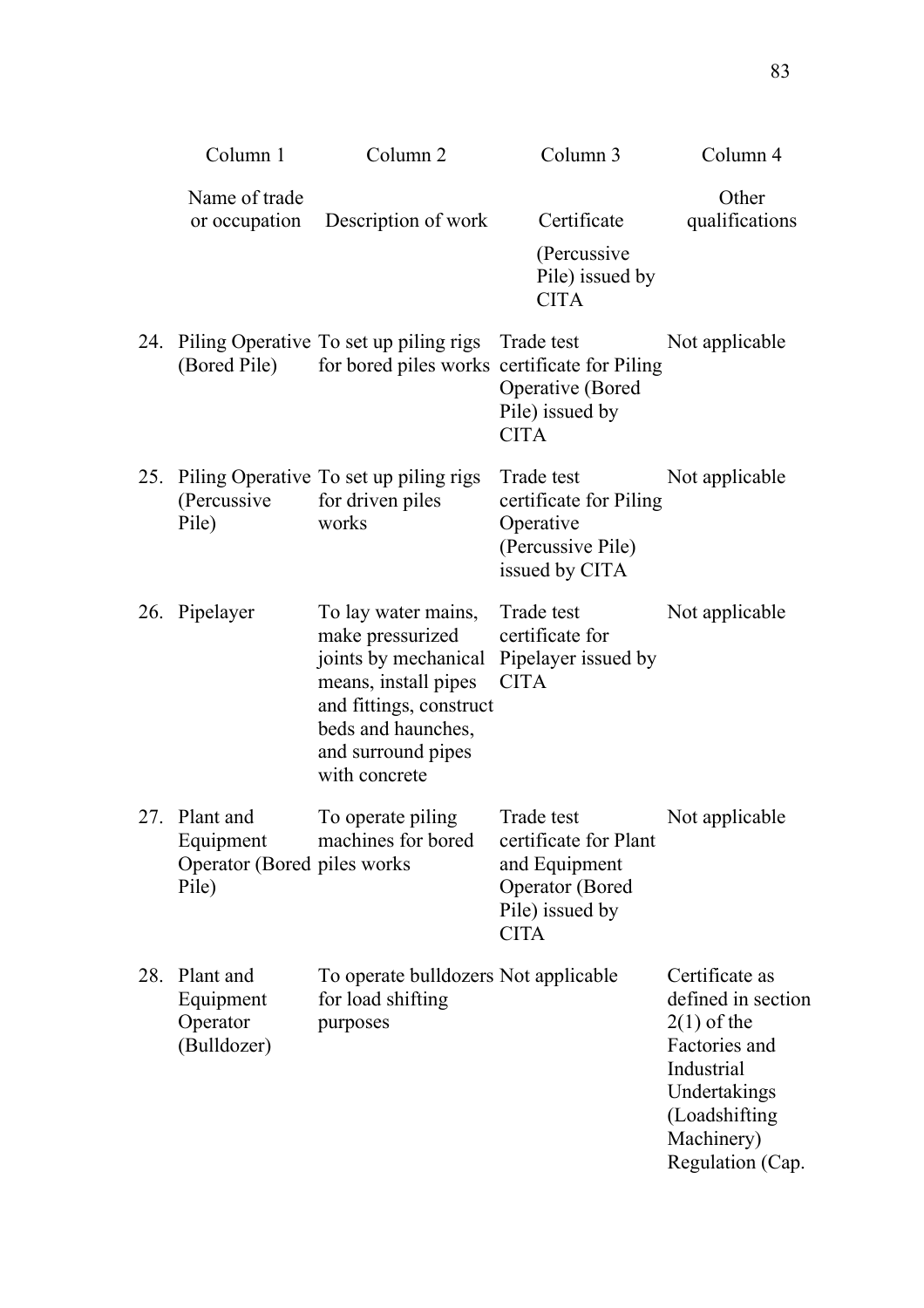|     | Column 1                                                                    | Column <sub>2</sub>                                                                                                                                                   | Column 3                                                                                           | Column 4                                                                                                                                                                                                                                                              |
|-----|-----------------------------------------------------------------------------|-----------------------------------------------------------------------------------------------------------------------------------------------------------------------|----------------------------------------------------------------------------------------------------|-----------------------------------------------------------------------------------------------------------------------------------------------------------------------------------------------------------------------------------------------------------------------|
|     | Name of trade<br>or occupation                                              | Description of work                                                                                                                                                   | Certificate                                                                                        | Other<br>qualifications<br>59 sub. leg.) and<br>applicable to<br>bulldozers                                                                                                                                                                                           |
| 29. | Plant and<br>Equipment<br>Operator<br>(Crawler-<br>mounted Mobile<br>Crane) | To operate crawler-<br>mounted mobile<br>cranes for material<br>handling purposes                                                                                     | Not applicable                                                                                     | Certificate<br>referred to in<br>regulation<br>$15A(1)(b)$ of the<br>Factories and<br>Industrial<br>Undertakings<br>(Lifting<br>Appliances and<br>Lifting Gear)<br>Regulations (Cap.<br>59 sub. leg.) and<br>applicable to<br>Crawler-mounted<br><b>Mobile Cranes</b> |
| 30. | Plant and<br>Equipment<br>Operator<br>(Demolition)                          | To operate powered<br>mechanical plants or<br>equipment in<br>demolition works,<br>including cranes,<br>pneumatic breakers<br>and hammers<br>mounted on<br>backactors | Trade test<br>certificate for Plant<br>and Equipment<br>Operator<br>(Demolition) issued<br>by CITA | Not applicable                                                                                                                                                                                                                                                        |
| 31. | Plant and<br>Equipment<br>Operator<br>(Excavator)                           | To operate<br>excavators for load<br>shifting purposes                                                                                                                | Not applicable                                                                                     | Certificate as<br>defined in section<br>$2(1)$ of the<br>Factories and<br>Industrial<br>Undertakings<br>(Loadshifting<br>Machinery)<br>Regulation (Cap.<br>59 sub. leg.) and                                                                                          |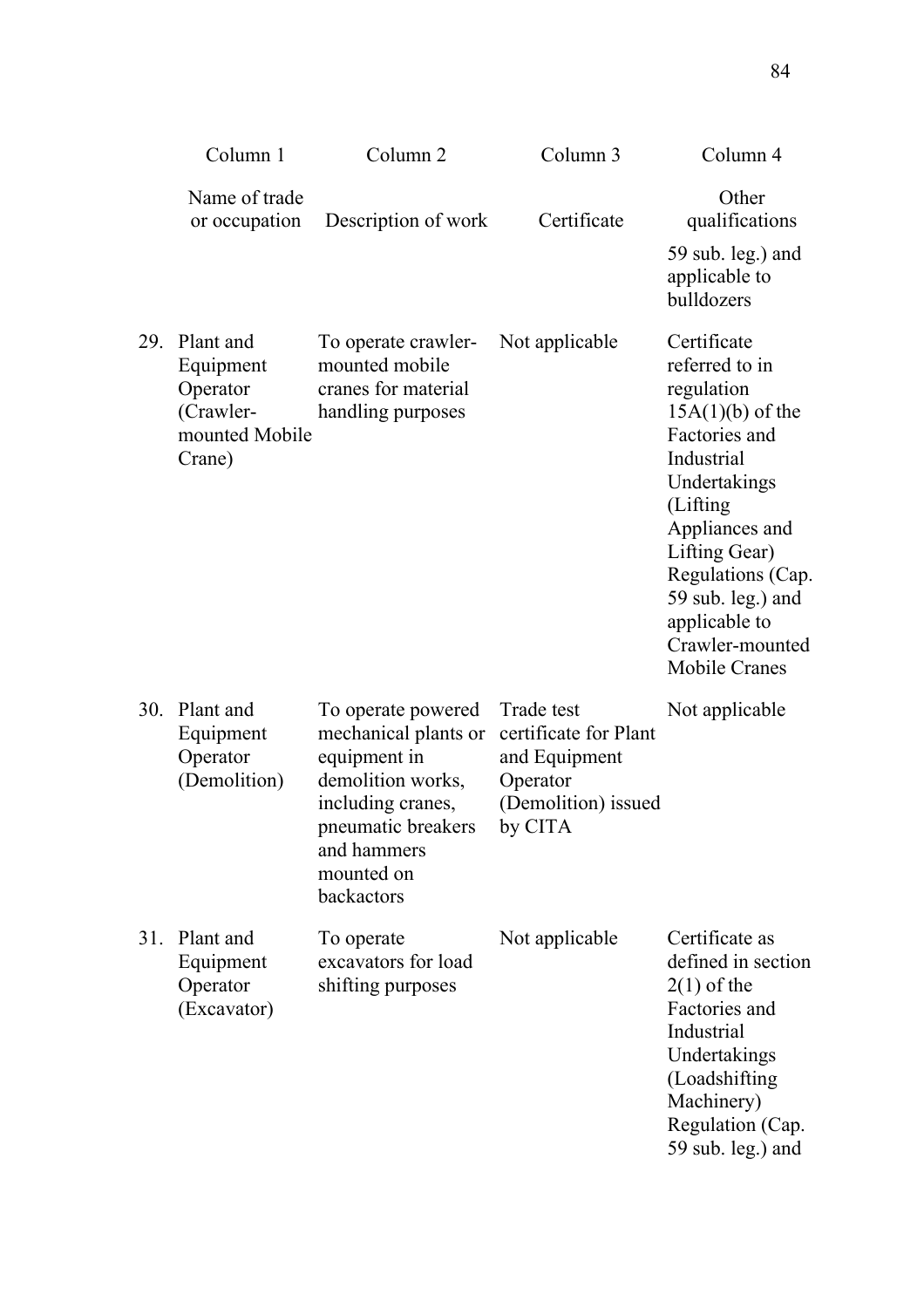|     | Column 1                                             | Column <sub>2</sub>                                                      | Column 3       | Column 4                                                                                                                                                                                                                                           |
|-----|------------------------------------------------------|--------------------------------------------------------------------------|----------------|----------------------------------------------------------------------------------------------------------------------------------------------------------------------------------------------------------------------------------------------------|
|     | Name of trade<br>or occupation                       | Description of work                                                      | Certificate    | Other<br>qualifications<br>applicable to<br>excavators                                                                                                                                                                                             |
| 32. | Plant and<br>Equipment<br>Operator<br>(Gantry Crane) | To operate gantry<br>cranes for material<br>handling purposes            | Not applicable | Certificate<br>referred to in<br>regulation<br>$15A(1)(b)$ of the<br>Factories and<br>Industrial<br>Undertakings<br>(Lifting<br>Appliances and<br>Lifting Gear)<br>Regulations (Cap.<br>59 sub. leg.) and<br>applicable to<br><b>Gantry Cranes</b> |
| 33. | Plant and<br>Equipment<br>Operator<br>(Loader)       | To operate loaders<br>for load shifting<br>purposes                      | Not applicable | Certificate as<br>defined in section<br>$2(1)$ of the<br>Factories and<br>Industrial<br>Undertakings<br>(Loadshifting<br>Machinery)<br>Regulation (Cap.<br>59 sub. leg.) and<br>applicable to<br>loaders                                           |
| 34. | Plant and<br>Equipment<br>loader)                    | To operate mini-<br>loaders for load<br>Operator (Mini-shifting purposes | Not applicable | Certificate as<br>defined in section<br>$2(1)$ of the<br>Factories and<br>Industrial<br>Undertakings<br>(Loadshifting<br>Machinery)<br>Regulation (Cap.                                                                                            |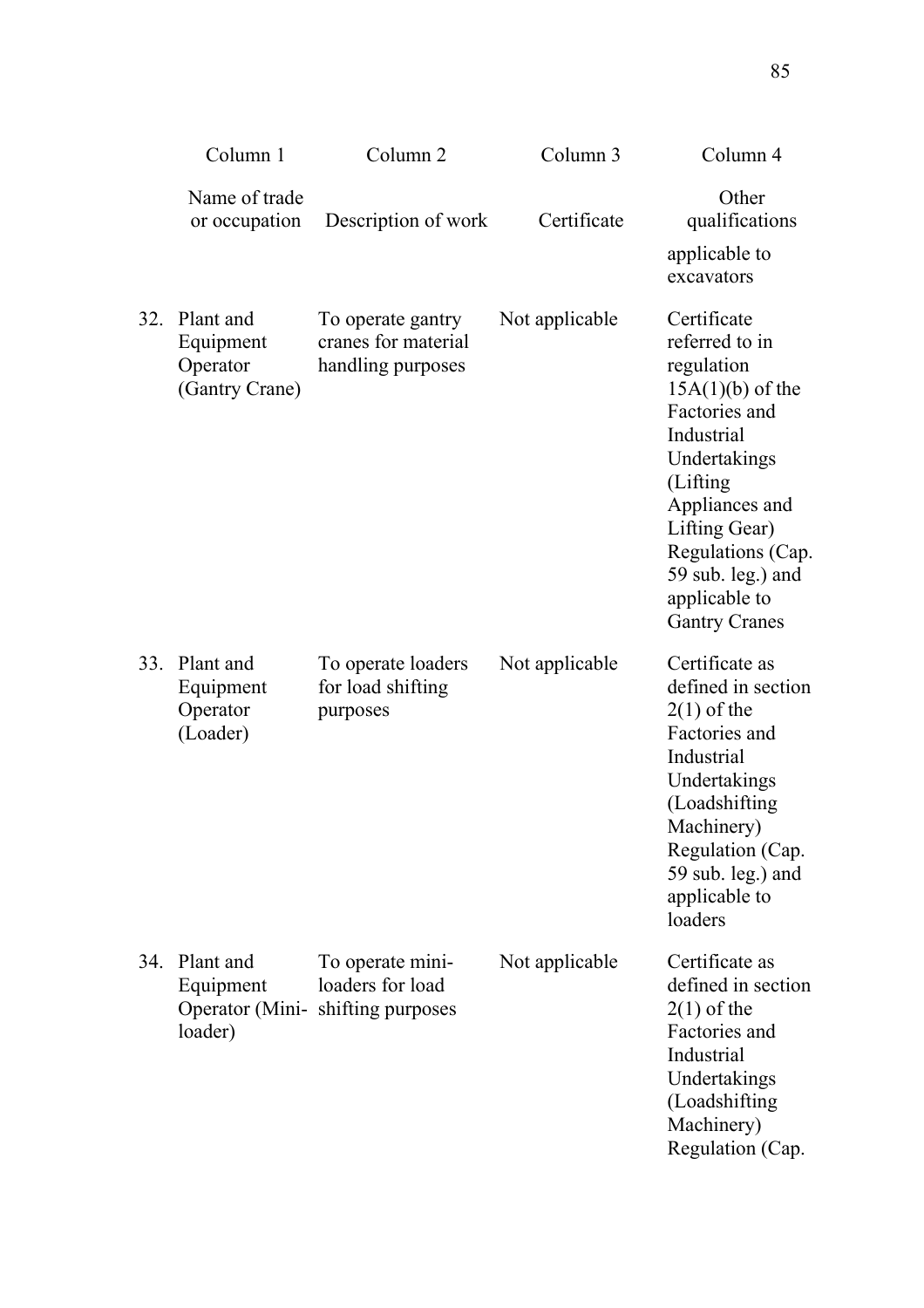|     | Column 1                                                   | Column <sub>2</sub>                                                                           | Column 3                                                                                                                                                                                                  | Column 4                                                                                                                                                                                                                               |
|-----|------------------------------------------------------------|-----------------------------------------------------------------------------------------------|-----------------------------------------------------------------------------------------------------------------------------------------------------------------------------------------------------------|----------------------------------------------------------------------------------------------------------------------------------------------------------------------------------------------------------------------------------------|
|     | Name of trade<br>or occupation                             | Description of work                                                                           | Certificate                                                                                                                                                                                               | Other<br>qualifications<br>59 sub. leg.) and<br>applicable to<br>mini-loaders                                                                                                                                                          |
| 35. | Plant and<br>Equipment<br>loader (with<br>Attachments))    | To operate mini-<br>loaders with<br>Operator (Mini- attachments for load<br>shifting purposes | Not applicable                                                                                                                                                                                            | Certificate as<br>defined in section<br>$2(1)$ of the<br>Factories and<br>Industrial<br>Undertakings<br>(Loadshifting<br>Machinery)<br>Regulation (Cap.<br>59 sub. leg.) and<br>applicable to<br>mini-loaders<br>(with<br>attachments) |
| 36. | Plant and<br>Equipment<br>Operator<br>(Percussive<br>Pile) | To operate piling<br>machines for driven<br>piles works                                       | Trade test<br>certificate for Plant<br>and Equipment<br>Operator<br>(Percussive Pile)<br>issued by CITA                                                                                                   | Not applicable                                                                                                                                                                                                                         |
| 37. | Plant and<br>Equipment<br>Operator<br>(Piling)             | To operate piling<br>machines for driven<br>or bored piles works                              | Both of the<br>following $-$<br>Trade test<br>(a)<br>certificate for<br>Plant and<br>Equipment<br>Operator<br>(Bored Pile)<br>issued by<br>CITA; and<br>trade test<br>(b)<br>certificate for<br>Plant and | Not applicable                                                                                                                                                                                                                         |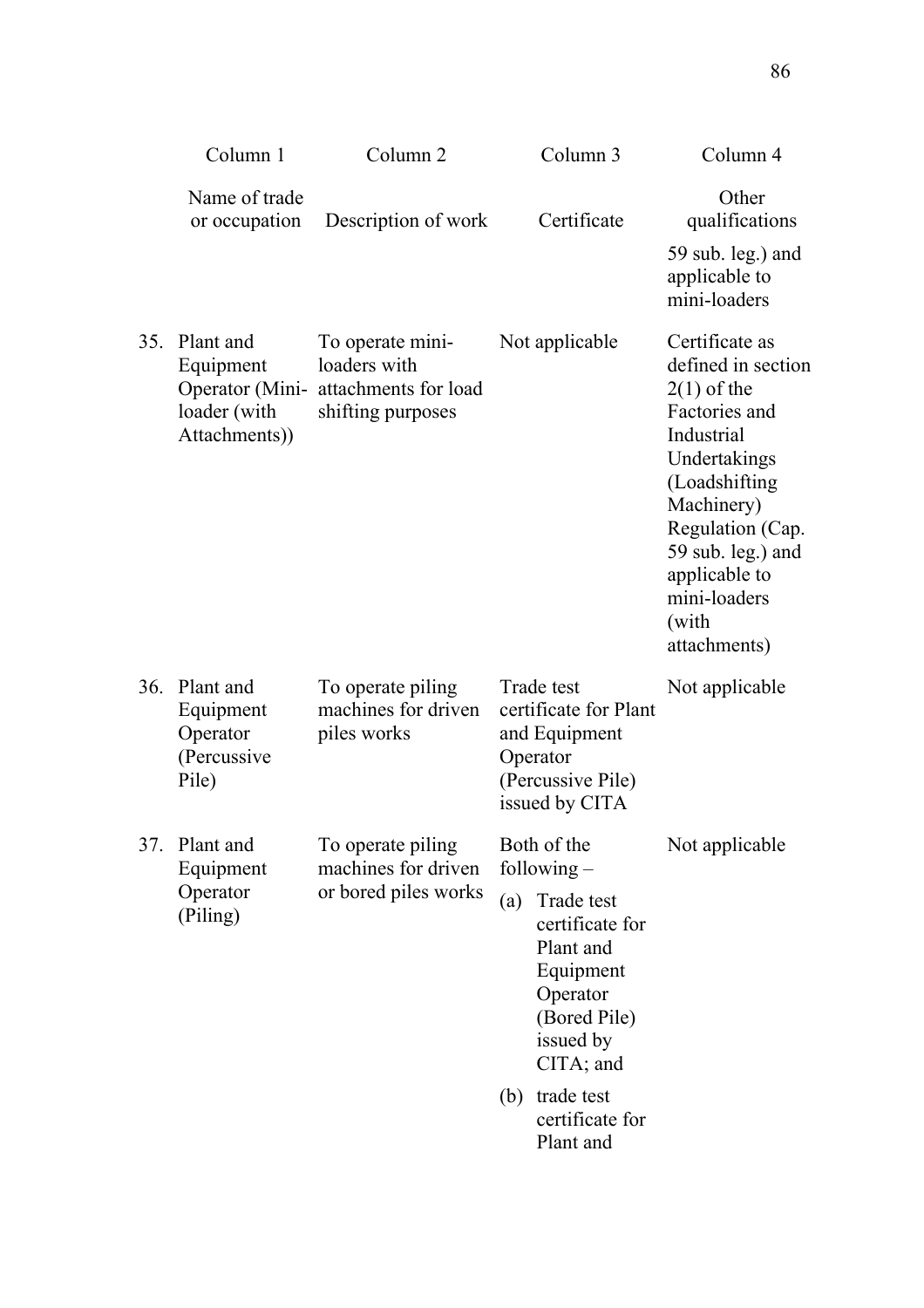|     | Column 1                                                                 | Column <sub>2</sub>                                                              | Column 3                                                                              | Column 4                                                                                                                                                                                                                                          |
|-----|--------------------------------------------------------------------------|----------------------------------------------------------------------------------|---------------------------------------------------------------------------------------|---------------------------------------------------------------------------------------------------------------------------------------------------------------------------------------------------------------------------------------------------|
|     | Name of trade<br>or occupation                                           | Description of work                                                              | Certificate<br>Equipment<br>Operator<br>(Percussive<br>Pile) issued by<br><b>CITA</b> | Other<br>qualifications                                                                                                                                                                                                                           |
| 38. | Plant and<br>Equipment<br>Operator<br>(Suspended<br>Working<br>Platform) | To operate suspended Not applicable<br>working platforms<br>for carrying persons |                                                                                       | Certificate<br>referred to in<br>section $17(1)(b)$<br>of the Factories<br>and Industrial<br>Undertakings<br>(Suspended<br>Working<br>Platforms)<br>Regulation (Cap.<br>59 sub. leg.)                                                             |
| 39. | Plant and<br>Equipment<br>Operator<br>(Tower Crane)                      | To operate tower<br>cranes for material<br>handling purposes                     | Not applicable                                                                        | Certificate<br>referred to in<br>regulation<br>$15A(1)(b)$ of the<br>Factories and<br>Industrial<br>Undertakings<br>(Lifting<br>Appliances and<br>Lifting Gear)<br>Regulations (Cap.<br>59 sub. leg.) and<br>applicable to<br><b>Tower Cranes</b> |
| 40. | Plant and<br>Equipment<br>Operator<br>(Truck-mounted purposes<br>Crane)  | To operate truck-<br>mounted cranes for<br>material handling                     | Not applicable                                                                        | Certificate<br>referred to in<br>regulation<br>$15A(1)(b)$ of the<br>Factories and<br>Industrial<br>Undertakings                                                                                                                                  |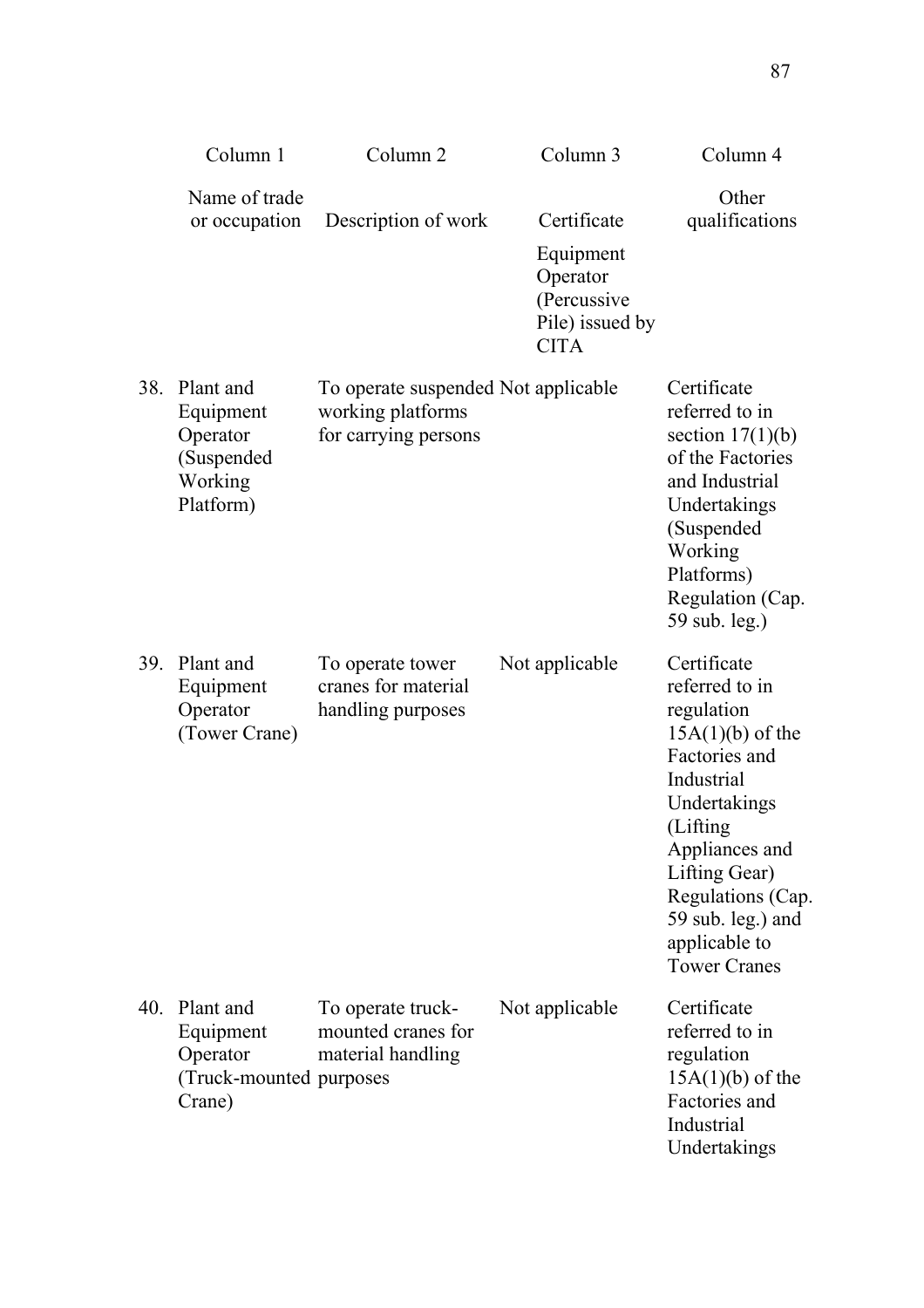|     | Column 1                                                                                 | Column <sub>2</sub>                                       | Column 3                                                                                                                                          | Column 4                                                                                                                                                      |
|-----|------------------------------------------------------------------------------------------|-----------------------------------------------------------|---------------------------------------------------------------------------------------------------------------------------------------------------|---------------------------------------------------------------------------------------------------------------------------------------------------------------|
|     | Name of trade<br>or occupation                                                           | Description of work                                       | Certificate                                                                                                                                       | Other<br>qualifications<br>(Lifting)<br>Appliances and<br>Lifting Gear)<br>Regulations (Cap.<br>59 sub. leg.) and<br>applicable to<br>Truck-mounted<br>Cranes |
| 41. | Plant and<br>Equipment<br>Operator<br>$(Tunneling)$ –<br>Jumbo Drilling                  | To operate jumbo<br>drilling machines<br>inside tunnels   | Trade test<br>certificate for Plant<br>and Equipment<br>Operator<br>$(Tunneling)$ –<br>Jumbo Drilling<br>issued by CITA                           | Not applicable                                                                                                                                                |
| 42. | Plant and<br>Equipment<br>Operator<br>$(Tunneling)$ –<br>Locomotive<br>Operation         | To operate<br>locomotives inside<br>tunnels               | Trade test<br>certificate for Plant<br>and Equipment<br>Operator<br>$(Tunneling)$ –<br>Locomotive<br>Operation issued by<br><b>CITA</b>           | Not applicable                                                                                                                                                |
| 43. | Plant and<br>Equipment<br>Operator<br>$(Tunneling)$ –<br>Segment<br>Erection             | To operate segment<br>erection machines<br>inside tunnels | Trade test<br>certificate for Plant<br>and Equipment<br>Operator<br>$(Tunneling)$ –<br><b>Segment Erection</b><br>issued by CITA                  | Not applicable                                                                                                                                                |
| 44. | Plant and<br>Equipment<br>Operator<br>$(Tunneling)$ –<br><b>Tunnel Boring</b><br>Machine | To operate tunnel<br>boring machines<br>inside tunnels    | Certificate for Plant Not applicable<br>and Equipment<br>Operator<br>$(Tunneling)$ –<br><b>Tunnel Boring</b><br>Machine issued by<br>$\sqrt{1}$ T |                                                                                                                                                               |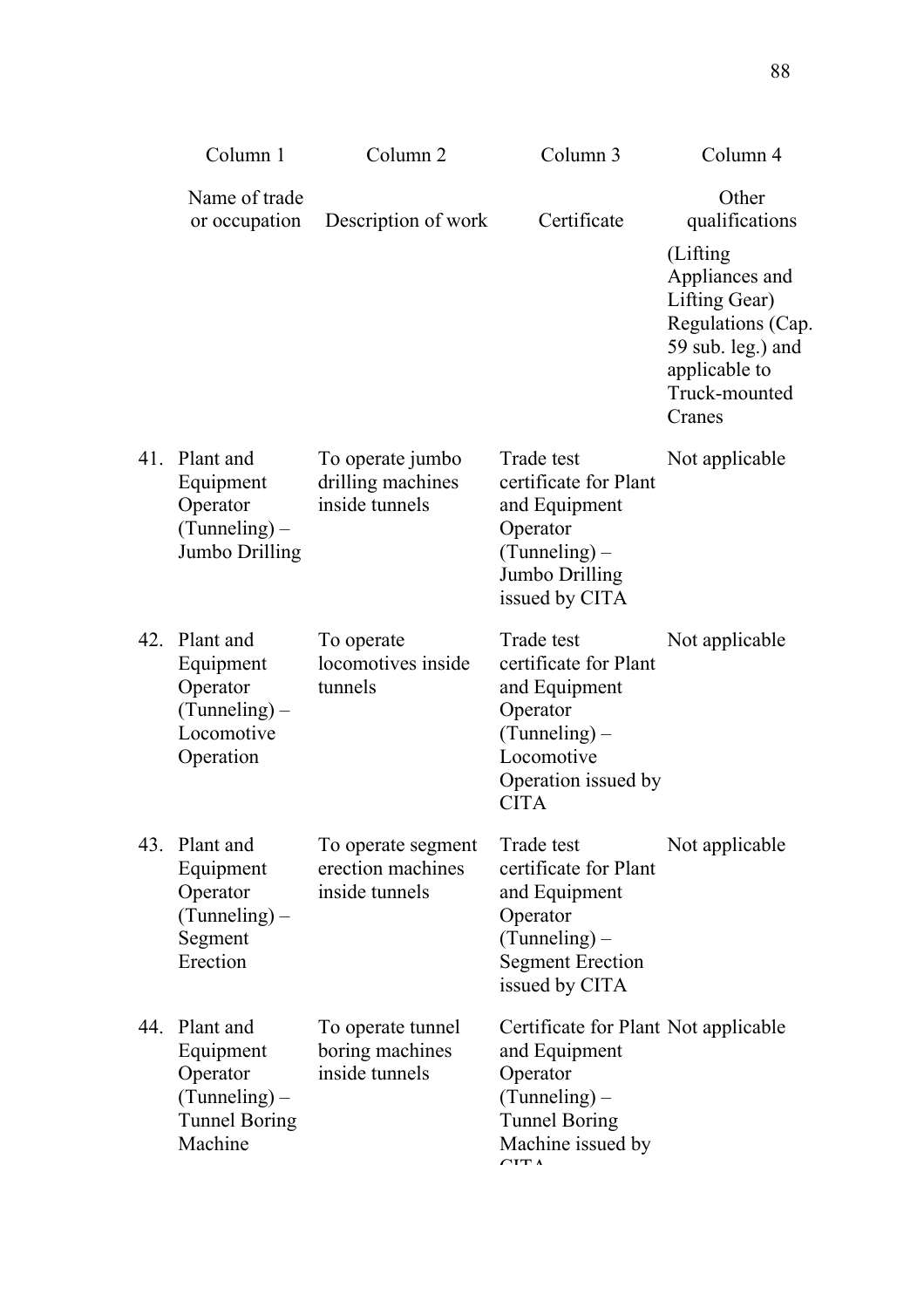|     | Column 1                                                                      |     | Column <sub>2</sub>                                                                                                                 |             | Column 3                                                                                 | Column 4                                                                                                                                                                                                                                                                     |
|-----|-------------------------------------------------------------------------------|-----|-------------------------------------------------------------------------------------------------------------------------------------|-------------|------------------------------------------------------------------------------------------|------------------------------------------------------------------------------------------------------------------------------------------------------------------------------------------------------------------------------------------------------------------------------|
|     | Name of trade<br>or occupation                                                |     | Description of work                                                                                                                 | <b>CITA</b> | Certificate                                                                              | Other<br>qualifications                                                                                                                                                                                                                                                      |
| 45. | Plant and<br>Equipment<br>Operator<br>(Wheeled<br>Telescopic<br>Mobile Crane) |     | To operate wheeled<br>telescopic mobile<br>cranes for material<br>handling purposes                                                 |             | Not applicable                                                                           | Certificate<br>referred to in<br>regulation<br>$15A(1)(b)$ of the<br>Factories and<br>Industrial<br>Undertakings<br>(Lifting)<br>Appliances and<br>Lifting Gear)<br>Regulations (Cap.<br>59 sub. leg.) and<br>applicable to<br>Wheeled<br>Telescopic<br><b>Mobile Cranes</b> |
| 46. | Prestressing<br>Operative                                                     | (a) | To lay and fix<br>prestressing<br>tendons and<br>ducts                                                                              |             | Trade test<br>certificate for<br>Prestressing<br>Operative issued by                     | Not applicable                                                                                                                                                                                                                                                               |
|     |                                                                               | (b) | To assemble<br>prestressing<br>couplings and<br>anchorages and<br>perform<br>prestressing<br>operations and<br>grouting of<br>ducts | <b>CITA</b> |                                                                                          |                                                                                                                                                                                                                                                                              |
| 47. | Refrigeration/<br>Air-<br>conditioning/<br>Ventilation<br>Mechanic            | (a) | To fit, assemble,<br>erect, install,<br>commission, maintain<br>and repair $-$<br>air-conditioning<br>systems                       | (a)         | Either one of the<br>following $-$<br>trade certificate<br>for<br>Refrigeration/<br>Air- | Not applicable                                                                                                                                                                                                                                                               |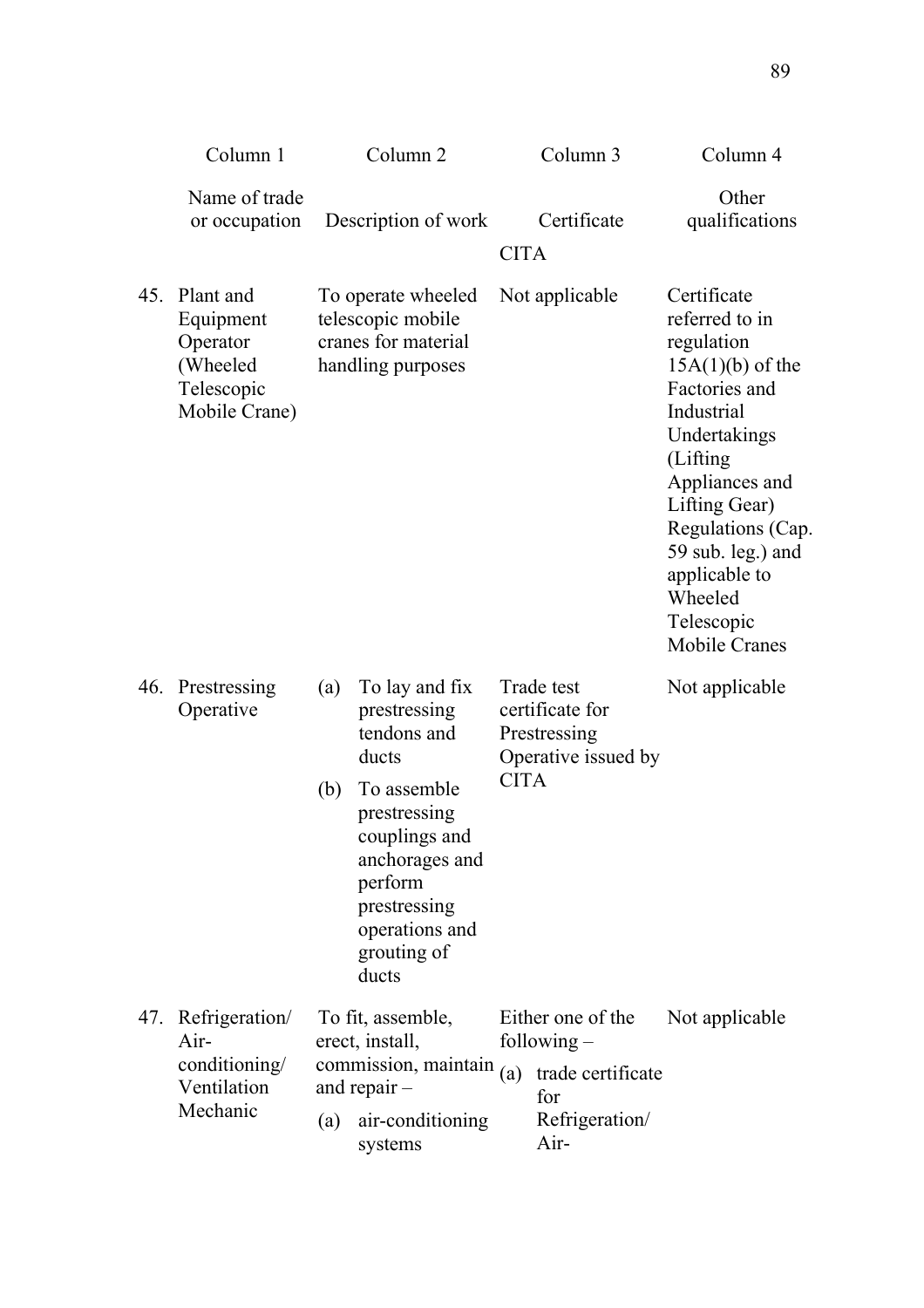|     | Column 1                        | Column <sub>2</sub>                                                                                                                                                                                                                                                                              | Column 3                                                                                                                                                                                                                                                                         | Column 4                                                                                                  |
|-----|---------------------------------|--------------------------------------------------------------------------------------------------------------------------------------------------------------------------------------------------------------------------------------------------------------------------------------------------|----------------------------------------------------------------------------------------------------------------------------------------------------------------------------------------------------------------------------------------------------------------------------------|-----------------------------------------------------------------------------------------------------------|
|     | Name of trade<br>or occupation  | Description of work<br>including<br>refrigerating,<br>air-handling and<br>ventilation<br>equipment and<br>the associated<br>electrical<br>controls;<br>cold stores, ice-<br>(b)<br>making and<br>other<br>refrigerating<br>equipment;<br>air-conditioning<br>(c)<br>and ventilation<br>equipment | Certificate<br>conditioning/<br>Ventilation<br>Mechanic<br>issued by<br>$VTC$ ; or<br>certificate of<br>(b)<br>completion of<br>an<br>apprenticeship<br>in the trade of<br>refrigeration/<br>air-<br>conditioning<br>mechanic<br>given under<br>section 28 of<br>the Apprentice- | Other<br>qualifications                                                                                   |
| 48. | <b>Rock Breaking</b><br>Driller | forming part of<br>fire services<br>systems<br>To operate pneumatic Trade test<br>or hydraulic drills to<br>make holes and<br>openings or break up issued by CITA<br>concrete, rocks or<br>other hard materials                                                                                  | ship Ordinance<br>(Cap. 47)<br>certificate for Rock<br><b>Breaking Driller</b>                                                                                                                                                                                                   | Not applicable                                                                                            |
| 49. | Shotcretor                      | To operate spraying<br>machines to apply<br>shotcrete or gunite                                                                                                                                                                                                                                  | Trade test<br>certificate for<br>Shotcretor issued<br>by CITA                                                                                                                                                                                                                    | Not applicable                                                                                            |
| 50. | Shotfirer                       | To calculate, prepare, Not applicable<br>load and detonate<br>explosive charges in<br>mines, quarries, civil<br>engineering and<br>building sites                                                                                                                                                |                                                                                                                                                                                                                                                                                  | Mine blasting<br>certificate issued<br>under the Mines<br>(Safety)<br>Regulations (Cap.<br>285 sub. leg.) |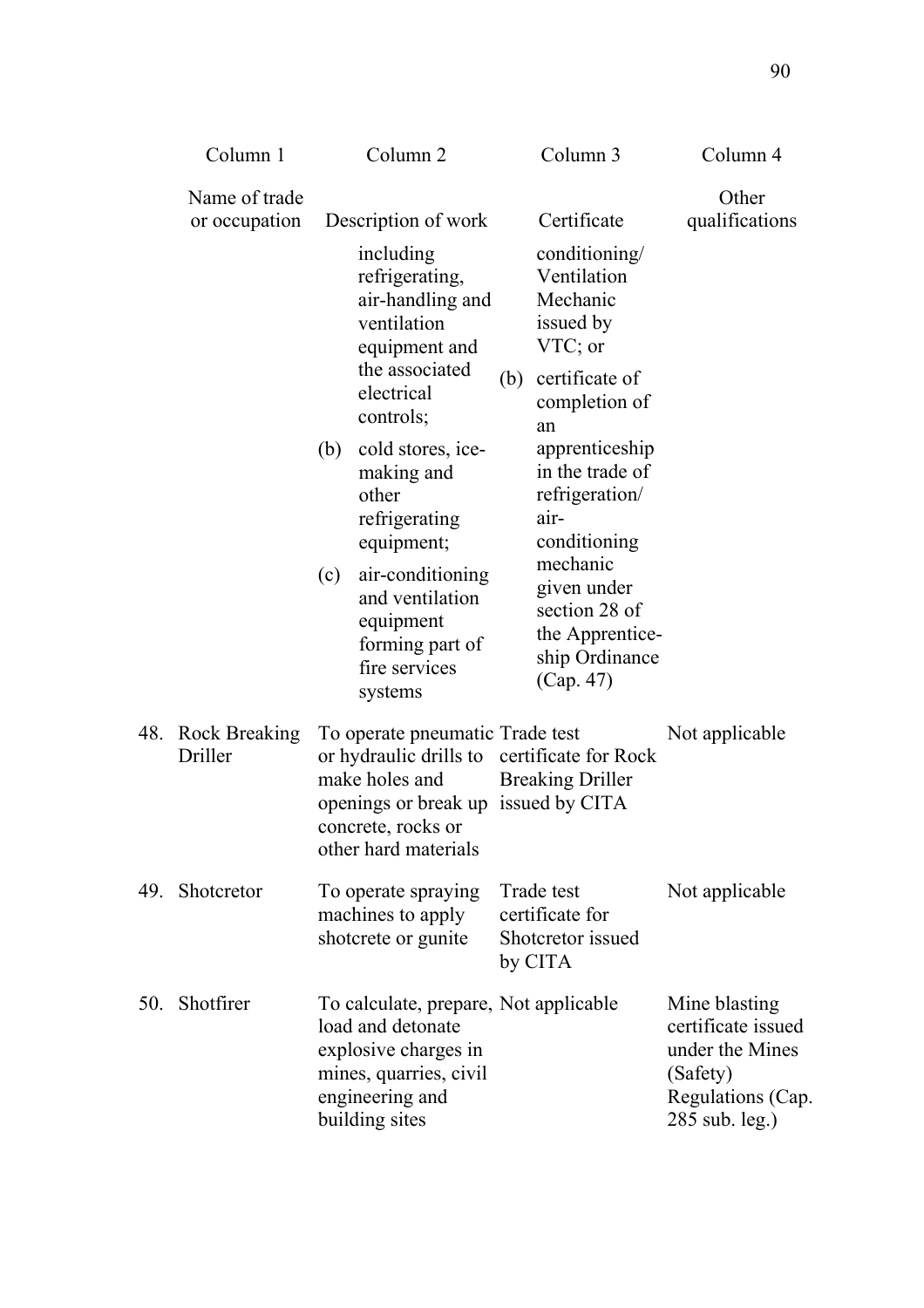|     | Column 1                                         | Column <sub>2</sub>                                                                                                                                                                                                                                                          | Column 3                                                       | Column 4                                                                                                                                                                        |
|-----|--------------------------------------------------|------------------------------------------------------------------------------------------------------------------------------------------------------------------------------------------------------------------------------------------------------------------------------|----------------------------------------------------------------|---------------------------------------------------------------------------------------------------------------------------------------------------------------------------------|
|     | Name of trade<br>or occupation                   | Description of work                                                                                                                                                                                                                                                          | Certificate                                                    | Other<br>qualifications                                                                                                                                                         |
| 51. | Structural Steel<br>Welder                       | To cut or join<br>structural steel<br>sections, steel water<br>mains and steel gas<br>mains by electric arc,<br>oxy-acetylene flame<br>or other welding<br>processes                                                                                                         | Not applicable                                                 | Not applicable                                                                                                                                                                  |
| 52. | Trackworker                                      | To lay and maintain<br>trackworks for<br>railways or other<br>vehicles                                                                                                                                                                                                       | Trade test<br>certificate for<br>Trackworker issued<br>by CITA | Not applicable                                                                                                                                                                  |
| 53. | <b>Truck Driver</b><br>(Heavy goods<br>vehicles) | To drive heavy goods Not applicable<br>vehicles within the<br>meaning of section 2<br>of the Road Traffic<br>Ordinance (Cap. 374)<br>to transport<br>construction<br>materials, building<br>debris or excavated<br>materials within, into<br>or out of construction<br>sites |                                                                | Full driving<br>licence within the<br>meaning of the<br>Road Traffic<br>(Driving)<br>Licences)<br>Regulations (Cap.<br>$374$ sub. leg.) to<br>drive a heavy<br>goods vehicle    |
| 54. | <b>Truck Driver</b><br>vehicles)                 | To drive special<br>(Special purpose purpose vehicles<br>within the meaning<br>of section 2 of the<br>Road Traffic<br>Ordinance (Cap. 374)<br>to transport<br>construction<br>materials, building<br>debris or excavated<br>materials within, into<br>or out of construction | Not applicable                                                 | Full driving<br>licence within the<br>meaning of the<br>Road Traffic<br>(Driving<br>Licences)<br>Regulations (Cap.<br>$374$ sub. leg.) to<br>drive a special<br>purpose vehicle |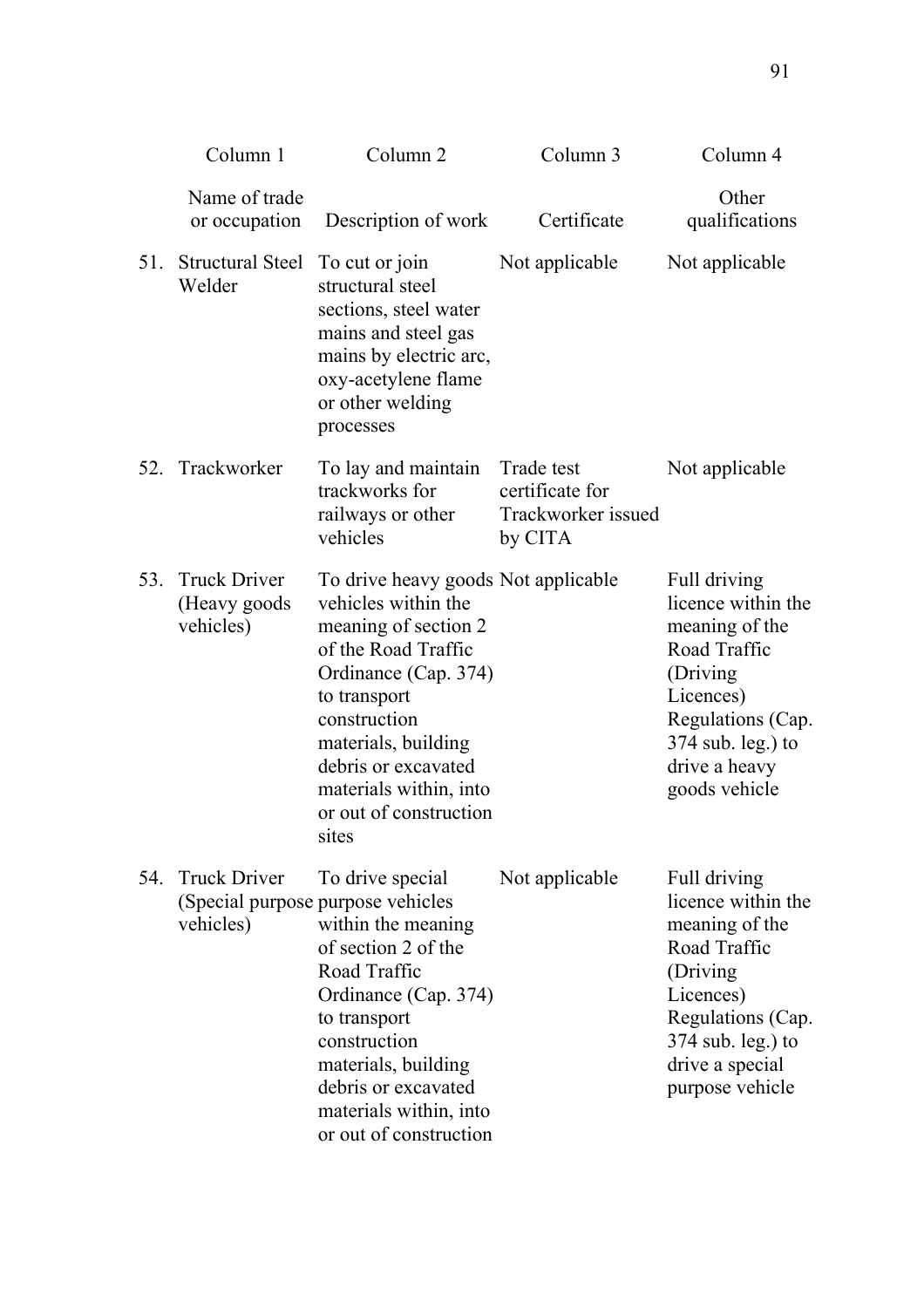| Column 1                       | Column <sub>2</sub>                                                                                                                                                                                                   | Column 3                                                                | Column 4                |
|--------------------------------|-----------------------------------------------------------------------------------------------------------------------------------------------------------------------------------------------------------------------|-------------------------------------------------------------------------|-------------------------|
| Name of trade<br>or occupation | Description of work<br>sites                                                                                                                                                                                          | Certificate                                                             | Other<br>qualifications |
|                                | 55. Tunnel Worker To carry out general<br>construction work<br>inside tunnels,<br>including installing<br>of temporary<br>supports and working<br>platforms, ventilation<br>ducts, packers and<br>protective fencings | Trade test<br>certificate for<br><b>Tunnel Worker</b><br>issued by CITA | Not applicable          |

# PART 2

# DESIGNATED TRADES FOR WHICH A PERSON MAY BE REGISTERED AS A REGISTERED SKILLED WORKERS, REGISTERED SKILLED WORKER (PROVISIONAL), REGISTERED SKILLED WORKER (TRANSITIONAL), REGISTERED SEMI-SKILLED WORKER OR REGISTERED SEMI-SKILLED WORKER (PROVISIONAL), AS THE CASE MAY BE

|    | Column 1                          | Column <sub>2</sub>                                                                                                                                        |            | Column 3                                                                                                                                      | Column 4                | Column 5                                                                                                 |
|----|-----------------------------------|------------------------------------------------------------------------------------------------------------------------------------------------------------|------------|-----------------------------------------------------------------------------------------------------------------------------------------------|-------------------------|----------------------------------------------------------------------------------------------------------|
|    | Name of<br>trade or<br>occupation | Description<br>of work                                                                                                                                     |            | Certificate                                                                                                                                   | Other<br>qualifications | Intermediate<br>trade test<br>certificate                                                                |
| 1. | Bamboo<br>Scaffolder              | To erect and<br>dismantle<br>bamboo<br>scaffolding<br>required in<br>construction,<br>repair or<br>decoration<br>work, and other<br>forms of<br>structures | (a)<br>(b) | Either one of the Not<br>$following -$<br>trade test<br>certificate<br>for Bamboo<br>Scaffolder<br>issued by<br>CITA; or<br>certificate<br>οf | applicable              | Intermediate<br>trade test<br>certificate for<br><b>Bamboo</b><br>Scaffolder<br>issued by<br><b>CITA</b> |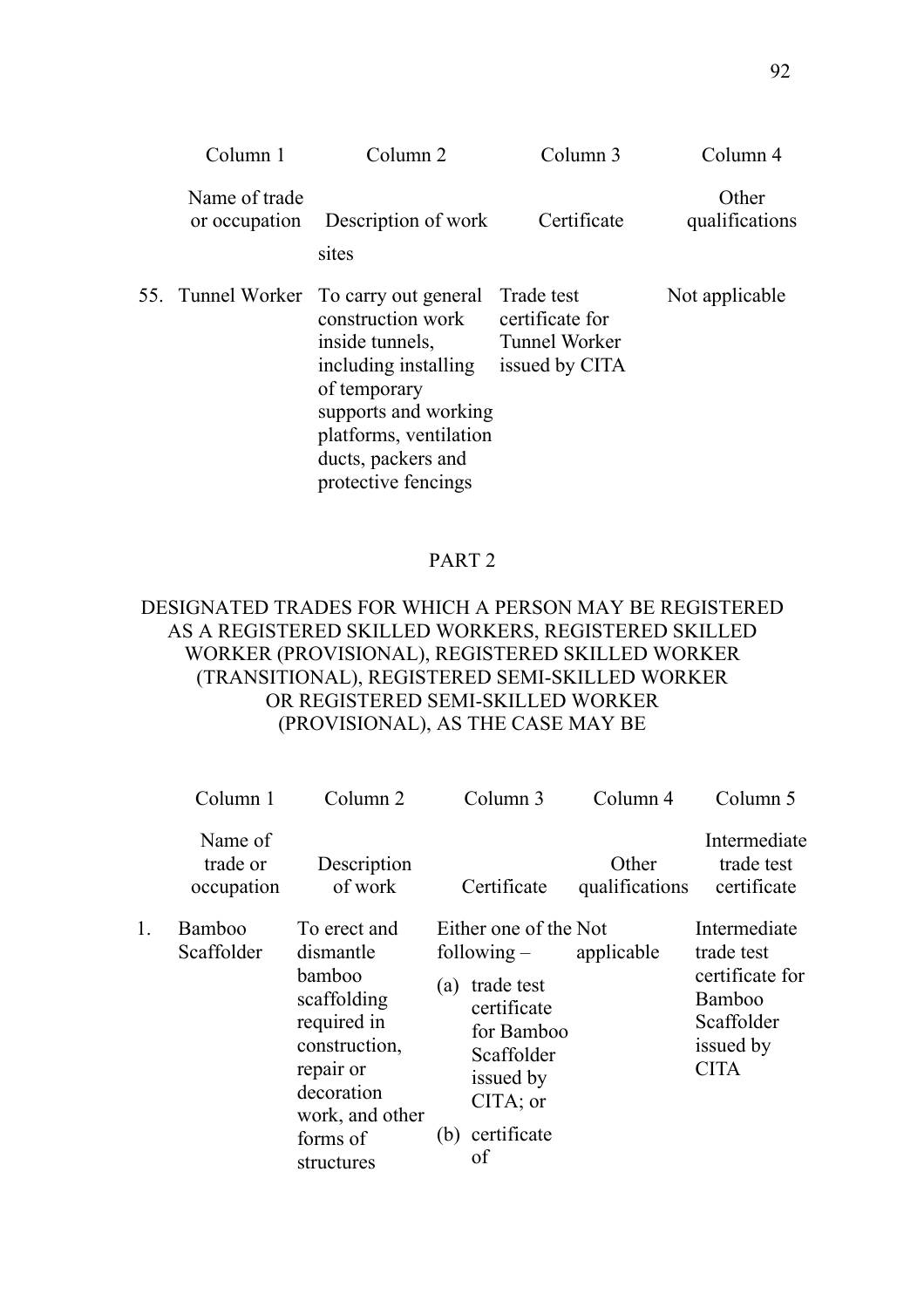|    | Column 1                          | Column <sub>2</sub>                                                                                                                                                                      |             | Column 3                                                                                                                                                                                                | Column 4                 | Column 5                                                                                                    |
|----|-----------------------------------|------------------------------------------------------------------------------------------------------------------------------------------------------------------------------------------|-------------|---------------------------------------------------------------------------------------------------------------------------------------------------------------------------------------------------------|--------------------------|-------------------------------------------------------------------------------------------------------------|
|    | Name of<br>trade or<br>occupation | Description<br>of work                                                                                                                                                                   |             | Certificate                                                                                                                                                                                             | Other<br>qualifications  | Intermediate<br>trade test<br>certificate                                                                   |
|    |                                   | structures                                                                                                                                                                               |             | completion<br>of an<br>apprentice-<br>ship in the<br>trade of<br>bamboo<br>scaffolder<br>given under<br>section 28<br>of the<br>Apprentice-<br>ship<br>Ordinance<br>(Cap. 47)                           |                          |                                                                                                             |
| 2. | <b>Bar Bender</b><br>and Fixer    | To cut, bend<br>and fix<br>reinforcement<br>steel bars                                                                                                                                   | <b>CITA</b> | Trade test<br>certificate for<br>Bar Bender and<br>Fixer issued by                                                                                                                                      | <b>Not</b><br>applicable | Intermediate<br>trade test<br>certificate for<br><b>Bar Bender</b><br>and Fixer<br>issued by<br><b>CITA</b> |
| 3. | <b>Bricklayer</b>                 | To lay bricks<br>and other<br>building blocks,<br>except stones<br>and marble, for<br>construction and<br>repair of walls,<br>partitions,<br>arches, openings<br>and other<br>structures | (a)<br>(b)  | Either one of the Not<br>following $-$<br>trade test<br>certificate<br>for<br>Bricklayer<br>issued by<br>CITA; or<br>certificate<br>of<br>completion<br>of an<br>apprentice-<br>ship in the<br>trade of | applicable               | Intermediate<br>trade test<br>certificate for<br><b>Bricklayer</b><br>issued by<br><b>CITA</b>              |

 $2.$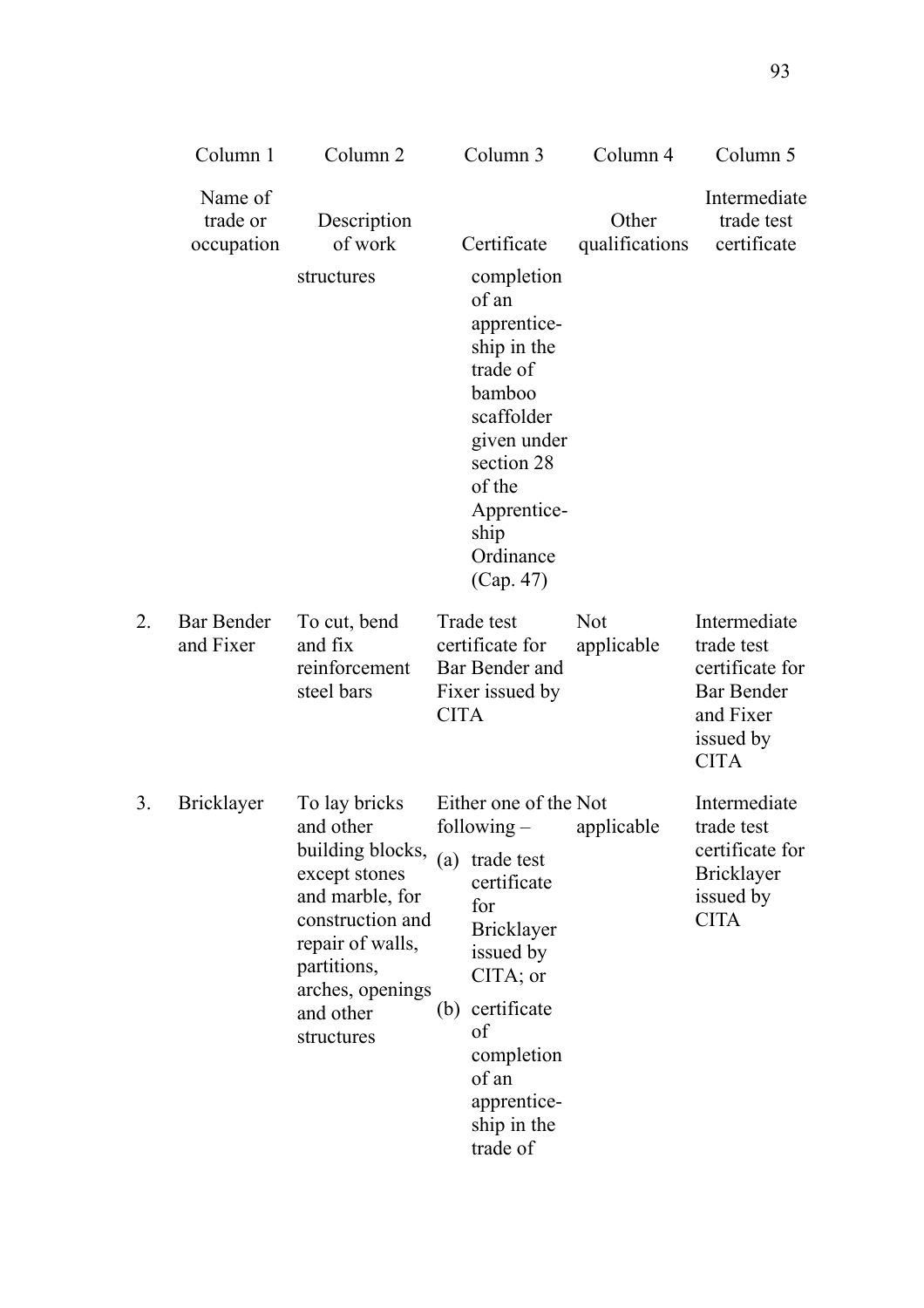|    | Column 1                                          | Column <sub>2</sub>                                                                                                                                                                                                                | Column 3                                                                                                                                                                                                      | Column 4                | Column 5                                                                                                                                                                               |
|----|---------------------------------------------------|------------------------------------------------------------------------------------------------------------------------------------------------------------------------------------------------------------------------------------|---------------------------------------------------------------------------------------------------------------------------------------------------------------------------------------------------------------|-------------------------|----------------------------------------------------------------------------------------------------------------------------------------------------------------------------------------|
|    | Name of<br>trade or<br>occupation                 | Description<br>of work                                                                                                                                                                                                             | Certificate<br>bricklayer<br>given under<br>section 28<br>of the<br>Apprentice-<br>ship<br>Ordinance<br>(Cap. 47)                                                                                             | Other<br>qualifications | Intermediate<br>trade test<br>certificate                                                                                                                                              |
| 4. | <b>Building</b><br>Security<br>System<br>Mechanic | To install<br>building<br>security<br>systems,<br>including<br>building<br>doorphone<br>systems, closed<br>circuit television<br>systems, public<br>address systems,<br>security alarm<br>systems and<br>access control<br>systems | Trade certificate Not<br>for Building<br><b>Security System</b><br>Mechanic issued<br>by VTC                                                                                                                  | applicable              | Intermediate<br>trade test<br>certificate for<br><b>Building</b><br>Security<br>System<br>Mechanic<br>issued by VTC                                                                    |
| 5. | Carpenter<br>(Formwork-<br><b>Building</b>        | To erect and<br>strike timber<br>formwork for<br>Construction) building works                                                                                                                                                      | Either one of the Not<br>following -<br>trade test<br>(a)<br>certificate<br>for<br>Carpenter<br>(Formwork-<br><b>Building</b><br>Construc-<br>tion) issued<br>by CITA; or<br>trade test<br>(b)<br>certificate | applicable              | Either one of<br>the following -<br>(a)<br>inter-<br>mediate<br>trade test<br>certificate<br>for<br>Carpenter<br>(Form-<br>work-<br><b>Building</b><br>Construc-<br>tion)<br>issued by |

 $4.$ 

 $5.$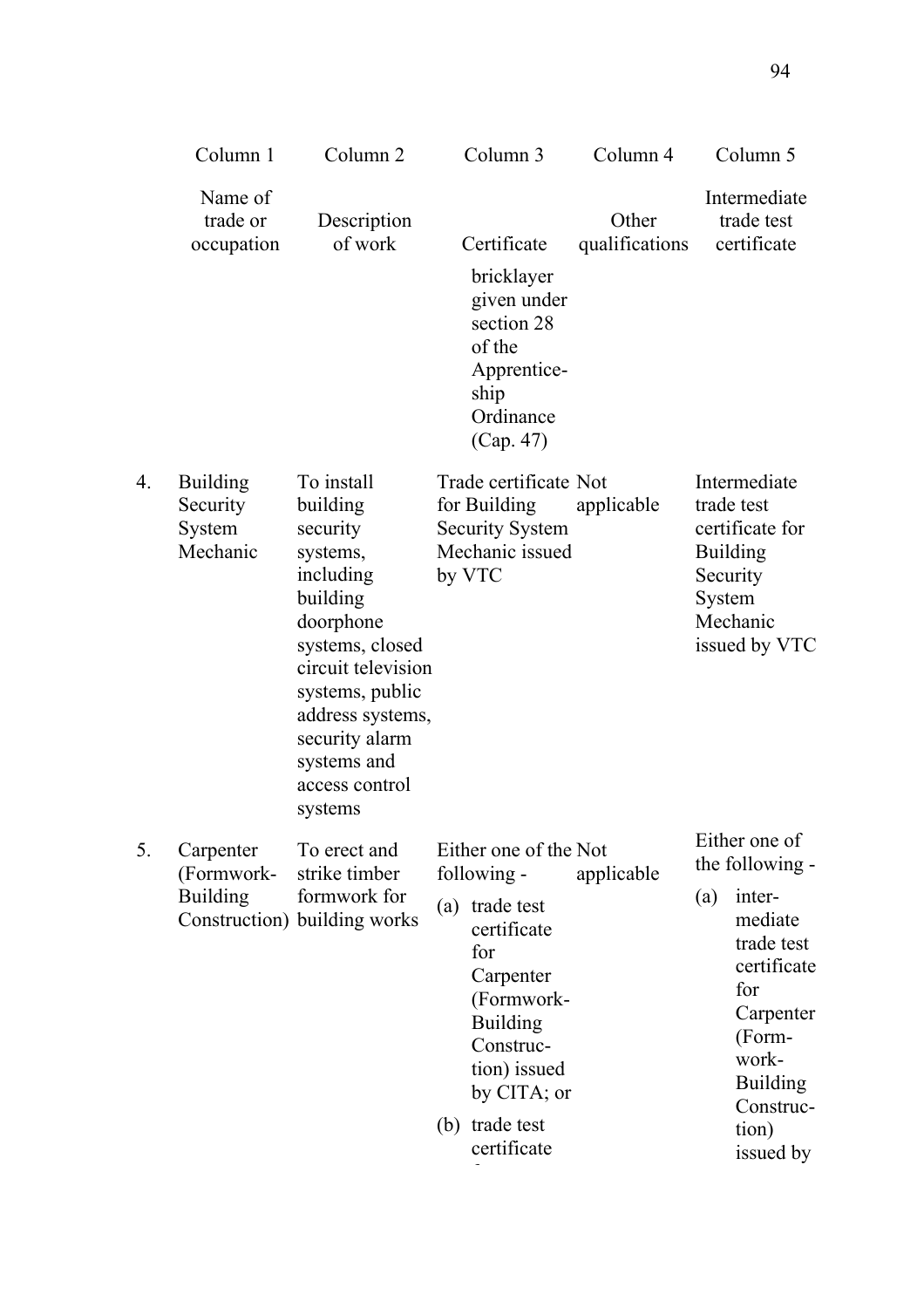|    | Column 1                                                       | Column <sub>2</sub>                                                                      | Column <sub>3</sub>                                                                                                                                                                                                                                         | Column 4                |            | Column 5                                                                                                                                                                                                                                                                                               |
|----|----------------------------------------------------------------|------------------------------------------------------------------------------------------|-------------------------------------------------------------------------------------------------------------------------------------------------------------------------------------------------------------------------------------------------------------|-------------------------|------------|--------------------------------------------------------------------------------------------------------------------------------------------------------------------------------------------------------------------------------------------------------------------------------------------------------|
|    | Name of<br>trade or<br>occupation                              | Description<br>of work                                                                   | Certificate                                                                                                                                                                                                                                                 | Other<br>qualifications |            | Intermediate<br>trade test<br>certificate                                                                                                                                                                                                                                                              |
|    |                                                                |                                                                                          | for<br>Carpenter<br>(Formwork)<br>issued by<br><b>CITA</b>                                                                                                                                                                                                  |                         | (b)        | CITA; or<br>inter-<br>mediate<br>trade test<br>certificate<br>for<br>Carpenter<br>(Form-<br>work)<br>issued by<br><b>CITA</b>                                                                                                                                                                          |
| 6. | Carpenter<br>(Formwork-<br>Civil<br>Construction) construction | To erect and<br>strike timber<br>formwork for<br>work related to<br>civil<br>engineering | Either one of the Not<br>following -<br>(a) trade test<br>certificate<br>for<br>Carpenter<br>(Formwork-<br>Civil<br>Construc-<br>tion) issued<br>by CITA; or<br>(b) trade test<br>certificate<br>for<br>Carpenter<br>(Formwork)<br>issued by<br><b>CITA</b> | applicable              | (a)<br>(b) | Either one of<br>the following -<br>inter-<br>mediate<br>trade test<br>certificate<br>for<br>Carpenter<br>(Form-<br>work-<br>Civil<br>Construc-<br>tion)<br>issued by<br>CITA; or<br>inter-<br>mediate<br>trade test<br>certificate<br>for<br>Carpenter<br>(Form-<br>work)<br>issued by<br><b>CITA</b> |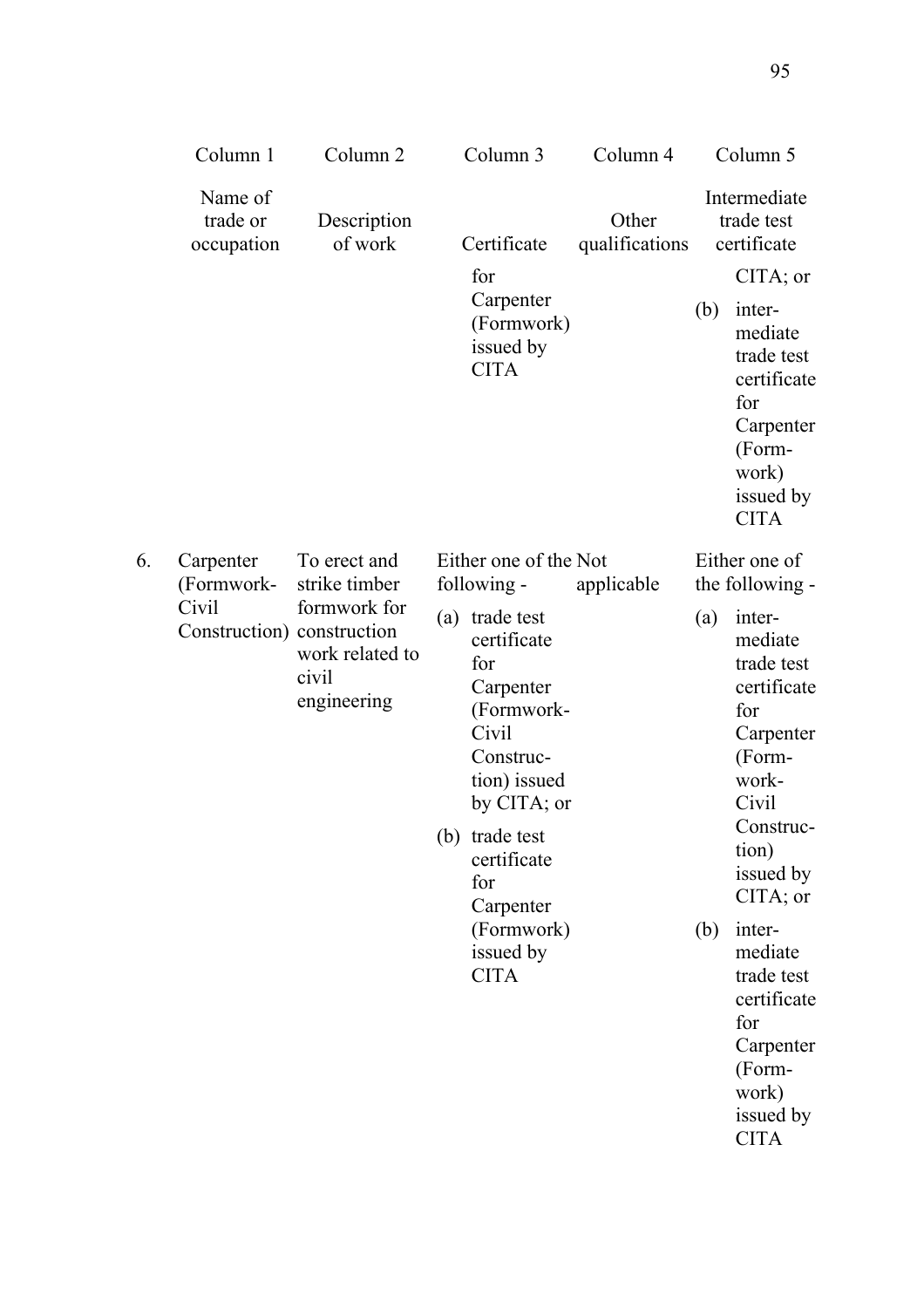|    | Column 1                          | Column <sub>2</sub>                                                                                                                                                                                                                                                                                     | Column 3                                                                                                       | Column 4                 | Column 5                                                                                                |  |
|----|-----------------------------------|---------------------------------------------------------------------------------------------------------------------------------------------------------------------------------------------------------------------------------------------------------------------------------------------------------|----------------------------------------------------------------------------------------------------------------|--------------------------|---------------------------------------------------------------------------------------------------------|--|
|    | Name of<br>trade or<br>occupation | Description<br>of work                                                                                                                                                                                                                                                                                  | Certificate                                                                                                    | Other<br>qualifications  | Intermediate<br>trade test<br>certificate                                                               |  |
| 7. | tion System<br>Mechanic           | install, maintain for<br>and repair<br>communication System<br>systems,<br>including block<br>wiring systems,<br>TV or satellite<br>broadcast<br>reception<br>systems, nurse<br>call systems,<br>radio paging<br>systems,<br>building<br>automation<br>systems or other<br>extra low<br>voltage systems | Communica- To fit, assemble, Trade certificate Not<br>Communication<br>equipment and Mechanic issued<br>by VTC | applicable               | Intermediate<br>trade test<br>certificate for<br>Communica-<br>tion System<br>Mechanic<br>issued by VTC |  |
| 8. | Concretor                         | (a) To $mix$ ,<br>place and<br>compact<br>concrete<br>using<br>vibrating<br>machines                                                                                                                                                                                                                    | Trade test<br>certificate for<br>Concretor<br>issued by CITA                                                   | <b>Not</b><br>applicable | Intermediate<br>trade test<br>certificate for<br>Concretor<br>issued by<br><b>CITA</b>                  |  |
|    |                                   | (b) To carry out<br>curing,<br>levelling<br>and<br>smoothen-<br>ing of<br>concrete                                                                                                                                                                                                                      |                                                                                                                |                          |                                                                                                         |  |
| 9. | Plant<br><b>M</b> <i>I</i> 1      | repair building following $-$                                                                                                                                                                                                                                                                           | Construction To maintain and Either one of the Not                                                             | applicable               | Intermediate<br>trade test<br>$\mathbf{r} \cdot \mathbf{r}$                                             |  |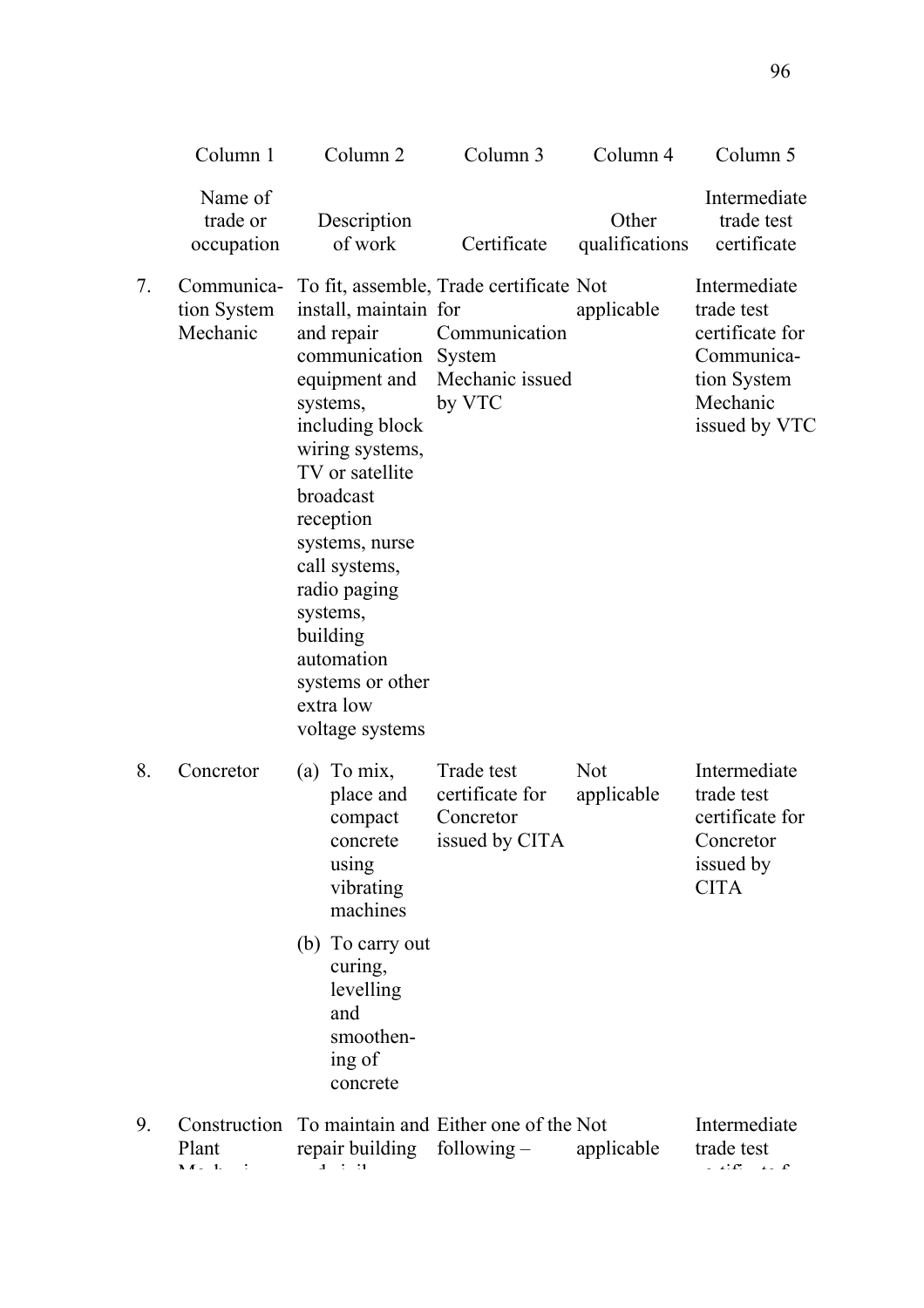|     | Column 1                          | Column <sub>2</sub>                                                                                                                                                                | Column 3                                                                                                                                                                                                            | Column 4                 | Column 5                                                                                            |
|-----|-----------------------------------|------------------------------------------------------------------------------------------------------------------------------------------------------------------------------------|---------------------------------------------------------------------------------------------------------------------------------------------------------------------------------------------------------------------|--------------------------|-----------------------------------------------------------------------------------------------------|
|     | Name of<br>trade or<br>occupation | Description<br>of work                                                                                                                                                             | Certificate                                                                                                                                                                                                         | Other<br>qualifications  | Intermediate<br>trade test<br>certificate                                                           |
|     | Mechanic                          | and civil<br>engineering<br>plants and<br>machinery                                                                                                                                | (a) trade test<br>certificate<br>for<br>Construc-<br>tion Plant<br>Mechanic<br>issued by<br>$CITA$ ; or                                                                                                             |                          | certificate for<br>Construction<br>Plant<br>Mechanic<br>issued by<br><b>CITA</b>                    |
|     |                                   |                                                                                                                                                                                    | (b) certificate<br>of<br>completion<br>of an<br>apprentice-<br>ship in the<br>trade of<br>construction<br>plant<br>mechanic<br>given under<br>section 28<br>of the<br>Apprentice-<br>ship<br>Ordinance<br>(Cap. 47) |                          |                                                                                                     |
| 10. | Assembler                         | Control Panel To fit, assemble, Trade certificate Not<br>install and<br>repair low<br>voltage<br>switchboards,<br>and control<br>panels, for<br>electrical plants<br>and equipment | for Control<br>Panel<br>Assembler<br>issued by VTC                                                                                                                                                                  | applicable               | Intermediate<br>trade test<br>certificate for<br><b>Control Panel</b><br>Assembler<br>issued by VTC |
| 11. | Drainlayer                        | To lay and join Trade test<br>underground                                                                                                                                          | certificate for                                                                                                                                                                                                     | <b>Not</b><br>applicable | Intermediate<br>trade test<br>ین ور                                                                 |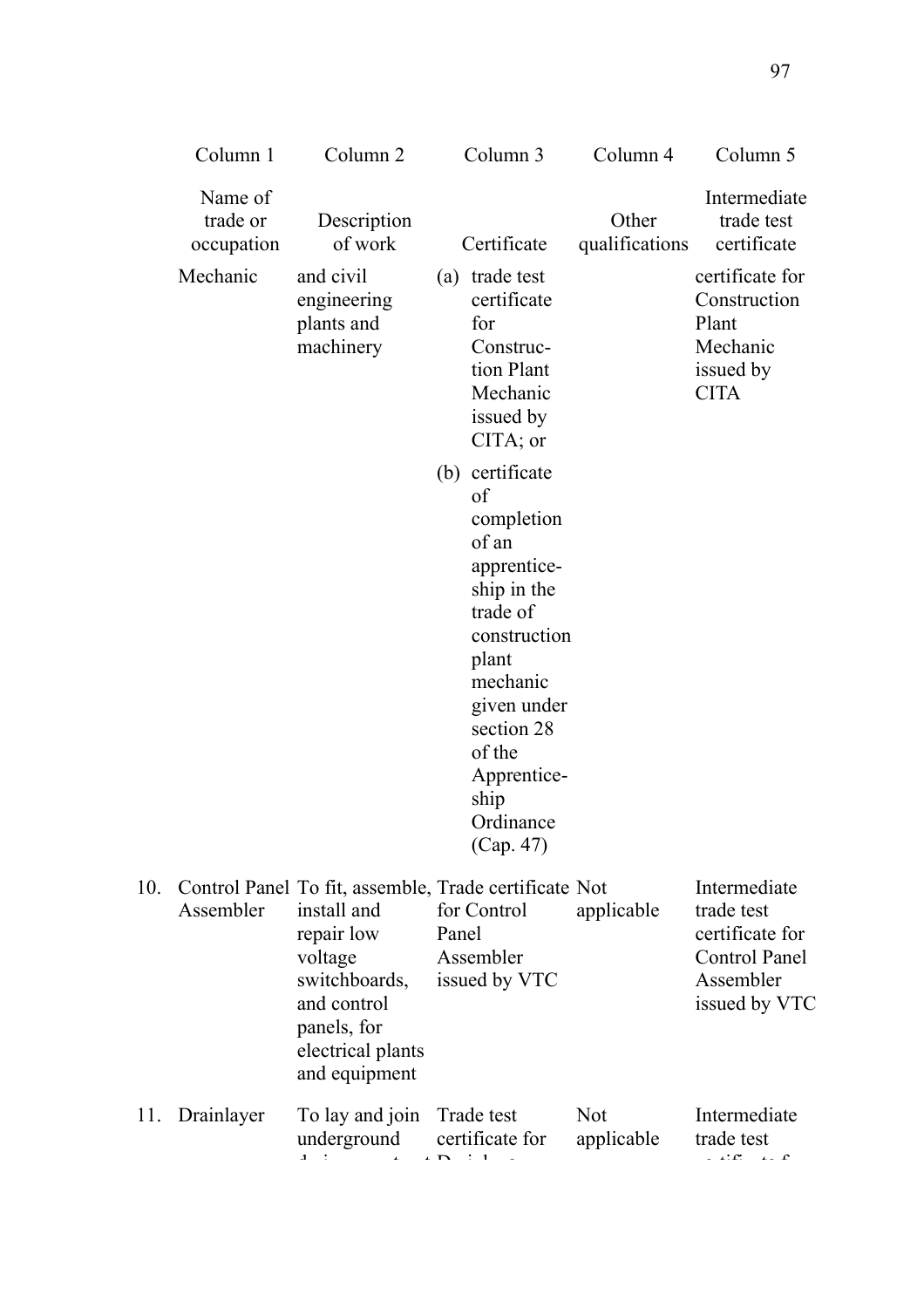|     | Column 1                             | Column <sub>2</sub>                                                                                                                                                                                                | Column 3                                                                                             | Column 4                | Column 5                                                                                               |
|-----|--------------------------------------|--------------------------------------------------------------------------------------------------------------------------------------------------------------------------------------------------------------------|------------------------------------------------------------------------------------------------------|-------------------------|--------------------------------------------------------------------------------------------------------|
|     | Name of<br>trade or<br>occupation    | Description<br>of work                                                                                                                                                                                             | Certificate                                                                                          | Other<br>qualifications | Intermediate<br>trade test<br>certificate                                                              |
|     |                                      | drains, construct Drainlayer<br>manholes,<br>install pipes and<br>fittings,<br>construct beds<br>and haunches,<br>and surround<br>pipes with<br>concrete                                                           | issued by CITA                                                                                       |                         | certificate for<br>Drainlayer<br>issued by<br><b>CITA</b>                                              |
| 12. | Electrical<br>Wireman                | To install and<br>lay wiring for<br>electrical<br>systems and<br>equipment                                                                                                                                         | Trade certificate Not<br>for Electrical<br>Wireman issued<br>by VTC                                  | applicable              | Intermediate<br>trade test<br>certificate for<br>Electrical<br>Wireman<br>issued by VTC                |
| 13. | Fire Service<br>Electrical<br>Fitter | To install, test,<br>maintain,<br>inspect and<br>repair automatic issued by VTC<br>fire alarm<br>systems, manual<br>fire alarm<br>systems, and<br>electrical or<br>electronic parts<br>of fire services<br>systems | Trade certificate Not<br>for Fire Service applicable<br><b>Electrical Fitter</b>                     |                         | Intermediate<br>trade test<br>certificate for<br>Fire Service<br>Electrical<br>Fitter issued<br>by VTC |
| 14. | Fire Service<br>Mechanical<br>Fitter | To install, test,<br>maintain,<br>inspect and<br>repair fire<br>services piping<br>systems and<br>mechanical<br>parts of fire<br>services systems                                                                  | Trade certificate Not<br>for Fire Service applicable<br>Mechanical<br>Fitter issued by<br><b>VTC</b> |                         | Intermediate<br>trade test<br>certificate for<br>Fire Service<br>Mechanical<br>Fitter issued<br>by VTC |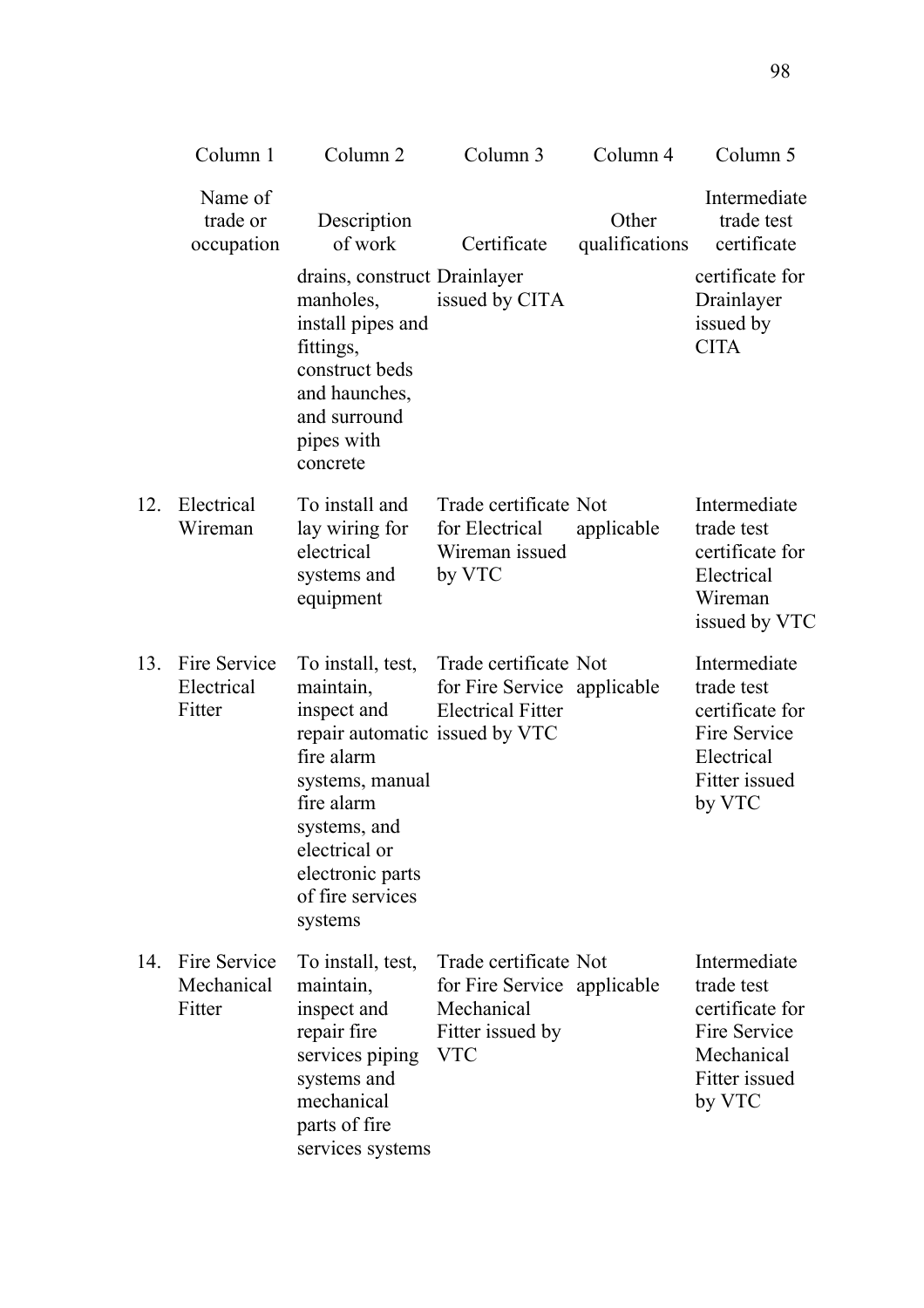|     | Column 1                          | Column <sub>2</sub>                                                                                          | Column 3   |                                                                                                                                                                               | Column 4                 | Column 5                                                                                                       |                                                                                                                                                  |
|-----|-----------------------------------|--------------------------------------------------------------------------------------------------------------|------------|-------------------------------------------------------------------------------------------------------------------------------------------------------------------------------|--------------------------|----------------------------------------------------------------------------------------------------------------|--------------------------------------------------------------------------------------------------------------------------------------------------|
|     | Name of<br>trade or<br>occupation | Description<br>of work                                                                                       |            | Certificate                                                                                                                                                                   | Other<br>qualifications  |                                                                                                                | Intermediate<br>trade test<br>certificate                                                                                                        |
| 15. | Floor Layer                       | To lay timber,<br>PVC, linoleum                                                                              |            | Both of the<br>following $-$                                                                                                                                                  | <b>Not</b><br>applicable |                                                                                                                | Both of the<br>following $-$                                                                                                                     |
|     |                                   | and similar<br>flooring<br>materials to<br>floors, stair<br>threads and<br>skirtings                         | (a)<br>(b) | trade test<br>certificate<br>for Floor<br>Layer<br>(PVC)<br>Flooring)<br>issued by<br>$CITA$ ; and<br>trade test<br>certificate<br>for Floor<br>Layer<br>(Timber<br>Flooring) |                          | (a)<br>(b)                                                                                                     | inter-<br>mediate<br>trade test<br>certifi-<br>cate for<br>Floor<br>Layer<br>(PVC<br>Flooring)<br>issued by<br>CITA;<br>and<br>inter-<br>mediate |
|     |                                   |                                                                                                              |            | issued by<br><b>CITA</b>                                                                                                                                                      |                          |                                                                                                                | trade test<br>certifi-<br>cate for<br>Floor<br>Layer<br>(Timber<br>Flooring)<br>issued by<br><b>CITA</b>                                         |
| 16. | Floor Layer<br>(PVC<br>Flooring)  | To lay PVC,<br>linoleum and<br>similar flooring<br>materials to<br>floors, stair<br>threads and<br>skirtings |            | Trade test<br>certificate for<br>Floor Layer<br>(PVC Flooring)<br>issued by CITA                                                                                              | <b>Not</b><br>applicable | Intermediate<br>trade test<br>certificate for<br>Floor Layer<br>(PVC)<br>Flooring)<br>issued by<br><b>CITA</b> |                                                                                                                                                  |
| 17. | Floor Layer<br>(Timber            | To lay timber<br>and similar                                                                                 |            | Trade test<br>certificate for                                                                                                                                                 | <b>Not</b><br>applicable |                                                                                                                | Intermediate<br>trade test                                                                                                                       |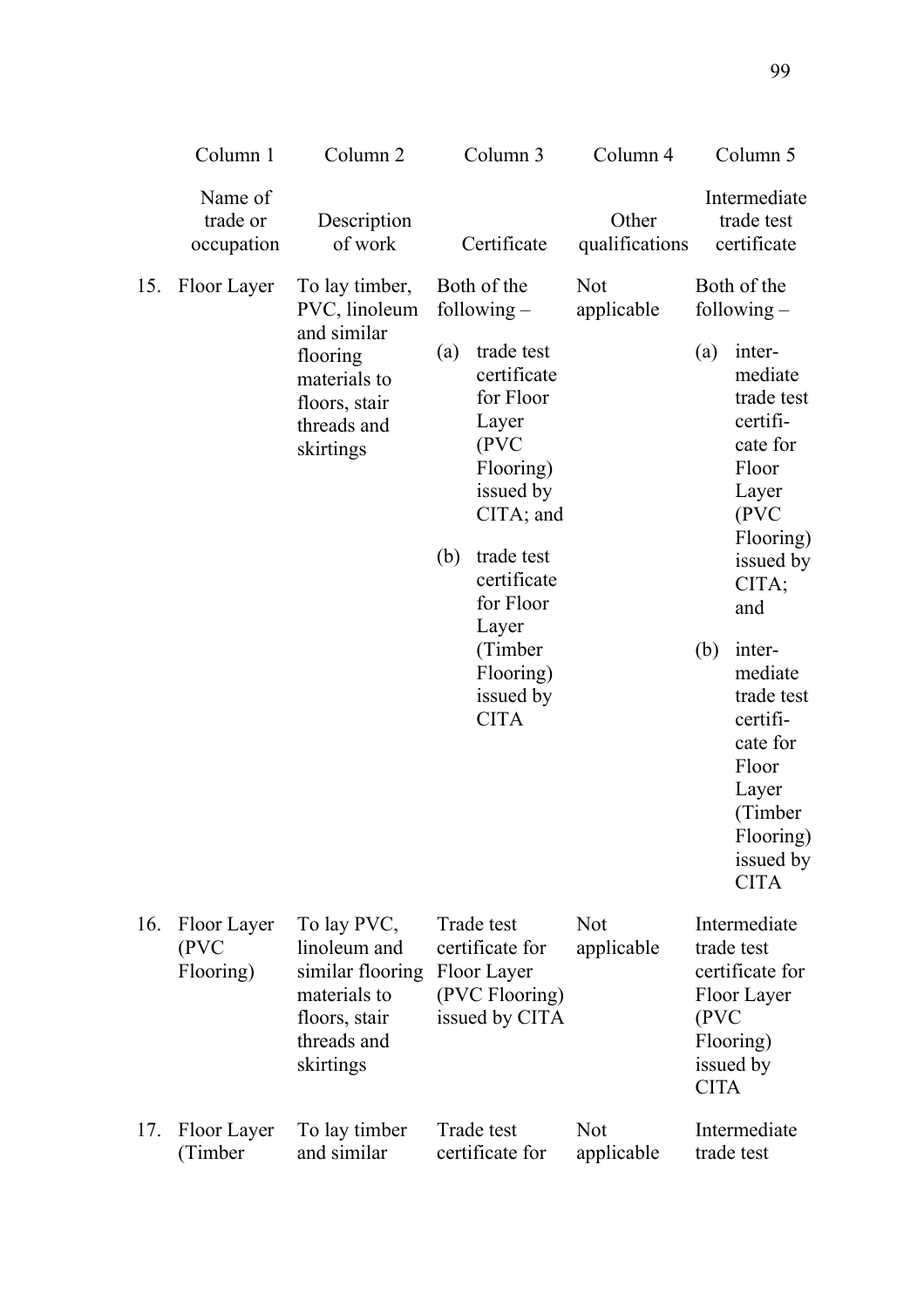|     | Column 1                                              | Column <sub>2</sub>                                                                                | Column 3                                                                                           | Column 4                 | Column 5                                                                                                         |
|-----|-------------------------------------------------------|----------------------------------------------------------------------------------------------------|----------------------------------------------------------------------------------------------------|--------------------------|------------------------------------------------------------------------------------------------------------------|
|     | Name of<br>trade or<br>occupation                     | Description<br>of work                                                                             | Certificate                                                                                        | Other<br>qualifications  | Intermediate<br>trade test<br>certificate                                                                        |
|     | Flooring)                                             | flooring<br>materials to<br>floors, stair<br>threads and<br>skirtings                              | Floor Layer<br>(Timber<br>Flooring) issued<br>by CITA                                              |                          | certificate for<br>Floor Layer<br>(Timber<br>Flooring)<br>issued by<br><b>CITA</b>                               |
| 18. | General<br>Welder                                     | To carry out<br>and cutting<br>arc, oxy-<br>acetylene flame<br>or other welding<br>processes       | Trade test<br>general welding certificate for<br>General Welder<br>work by electric issued by CITA | <b>Not</b><br>applicable | Intermediate<br>trade test<br>certificate for<br>General<br>Welder issued<br>by CITA                             |
| 19. | Glazier                                               | (a) To measure, Trade test<br>cut and fix<br>with<br>silicone<br>plastic or<br>beads               | certificate for<br>glass panes Glazier issued<br>by CITA                                           | <b>Not</b><br>applicable | Intermediate<br>trade test<br>certificate for<br>Glazier issued<br>by CITA                                       |
|     |                                                       | (b) To grind or<br>round edges<br>of glass<br>panes                                                |                                                                                                    |                          |                                                                                                                  |
| 20. | Ground<br>Investigation<br>Operator/<br>Driller/Borer | (a) To set up<br>and operate<br>drilling<br>plants for<br>ground<br>investiga-<br>tion<br>purposes | Trade test<br>certificate for<br>Ground<br>Investigation<br>Operator issued<br>by CITA             | <b>Not</b><br>applicable | Intermediate<br>trade test<br>certificate for<br>Ground<br>Investigation<br>Operator<br>issued by<br><b>CITA</b> |
|     |                                                       | (b) To take and<br>store soil,                                                                     |                                                                                                    |                          |                                                                                                                  |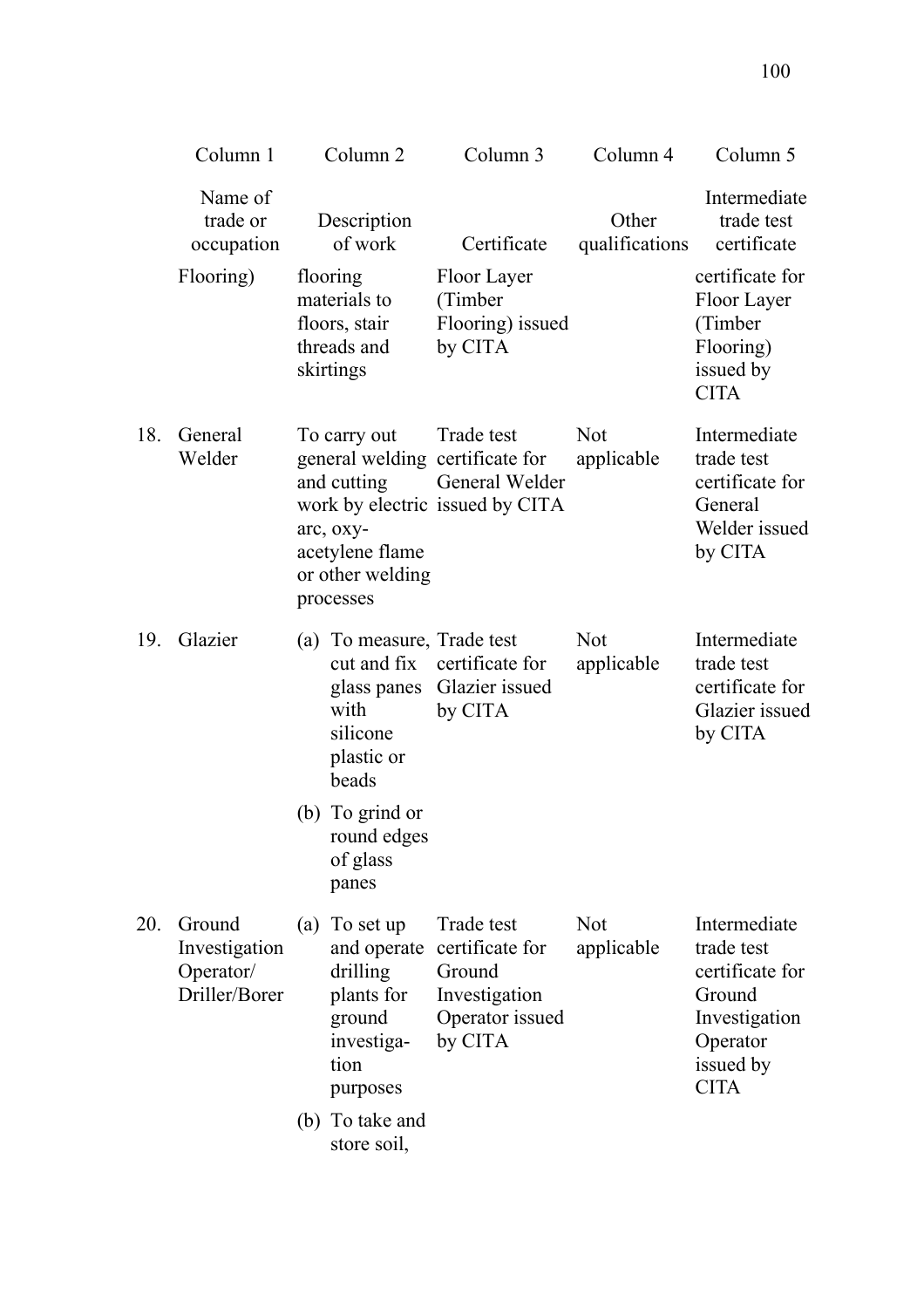|     | Column 1                          | Column <sub>2</sub>                                                                                                                       |     | Column 3                                                         | Column 4                 | Column 5                                                                                         |
|-----|-----------------------------------|-------------------------------------------------------------------------------------------------------------------------------------------|-----|------------------------------------------------------------------|--------------------------|--------------------------------------------------------------------------------------------------|
|     | Name of<br>trade or<br>occupation | Description<br>of work                                                                                                                    |     | Certificate                                                      | Other<br>qualifications  | Intermediate<br>trade test<br>certificate                                                        |
|     |                                   | and rock<br>samples or<br>specimens,<br>for<br>inspection<br>and logging<br>by<br>engineers or<br>technicians<br>or logging<br>geologists |     |                                                                  |                          |                                                                                                  |
|     |                                   | (c) To work<br>with<br>geotechni-<br>cal field<br>technicians<br>to perform<br>in situ field<br>tests                                     |     |                                                                  |                          |                                                                                                  |
| 21. | Hand-dug<br>Caisson<br>Worker     | To construct<br>building<br>foundations by<br>hand-dug<br>caisson method issued by CITA                                                   |     | Trade test<br>certificate for<br>Hand-dug<br>Caisson Worker      | <b>Not</b><br>applicable | Intermediate<br>trade test<br>certificate for<br>Hand-dug<br>Caisson<br>Worker issued<br>by CITA |
| 22. | Joiner                            | To carry out all Either one of the Not<br>internal and                                                                                    |     | following $-$                                                    | applicable               | Intermediate<br>trade test                                                                       |
|     |                                   | external<br>woodwork<br>(except<br>formwork and<br>fender) using<br>both hand tools                                                       | (a) | trade test<br>certificate<br>for Joiner<br>issued by<br>CITA; or |                          | certificate for<br>Joiner issued<br>by CITA                                                      |
|     |                                   | and<br>woodworking<br>machinerv                                                                                                           |     | (b) certificate<br>of<br>completion                              |                          |                                                                                                  |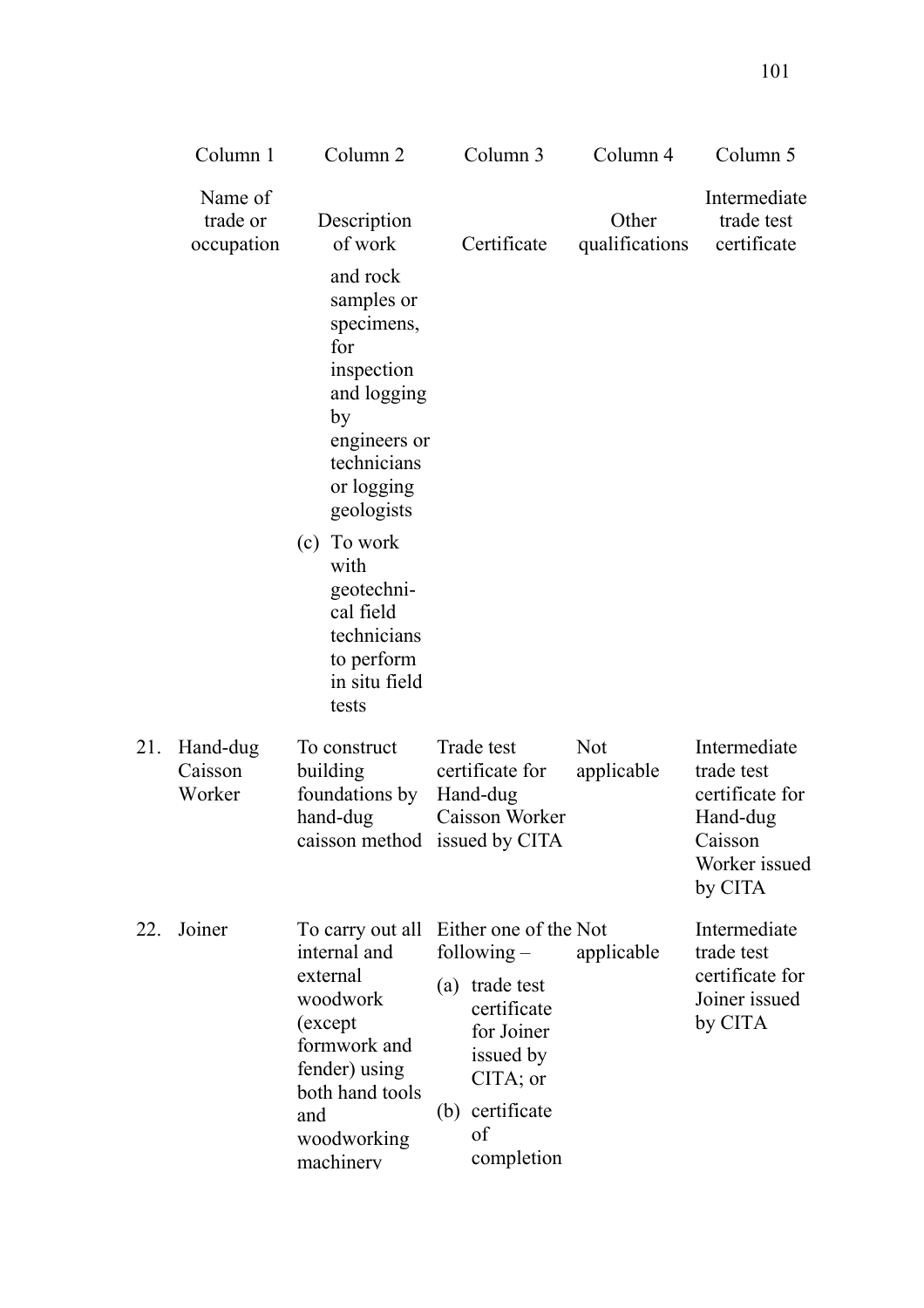|     | Column 1                          |     | Column <sub>2</sub>                                                                                                                                    | Column 3                                                                                                                                                        | Column 4                 | Column 5                                                                              |
|-----|-----------------------------------|-----|--------------------------------------------------------------------------------------------------------------------------------------------------------|-----------------------------------------------------------------------------------------------------------------------------------------------------------------|--------------------------|---------------------------------------------------------------------------------------|
|     | Name of<br>trade or<br>occupation |     | Description<br>of work                                                                                                                                 | Certificate                                                                                                                                                     | Other<br>qualifications  | Intermediate<br>trade test<br>certificate                                             |
|     |                                   |     | machinery                                                                                                                                              | of an<br>apprentice-<br>ship in the<br>trade of<br>carpenter/<br>joiner given<br>under<br>section 28<br>of the<br>Apprentice-<br>ship<br>Ordinance<br>(Cap. 47) |                          |                                                                                       |
| 23. | Leveller                          | (a) | To read and Trade test<br>interpret<br>drawings<br>(b) To set up<br>job lines<br>and levels<br>and prepare<br>templates                                | certificate for<br>Leveller issued<br>by CITA                                                                                                                   | <b>Not</b><br>applicable | Intermediate<br>trade test<br>certificate for<br>Leveller<br>issued by<br><b>CITA</b> |
| 24. | Marble<br>Worker                  | (a) | To set out,<br>measure,<br>cut and set<br>marble<br>slabs,<br>granite<br>slabs or<br>similar<br>stones on<br>walls,<br>floors, or<br>other<br>surfaces | Trade test<br>certificate for<br>Marble Worker<br>issued by CITA                                                                                                | <b>Not</b><br>applicable | Intermediate<br>trade test<br>certificate for<br>Marble<br>Worker issued<br>by CITA   |
|     |                                   |     | (b) To grind<br>and polish                                                                                                                             |                                                                                                                                                                 |                          |                                                                                       |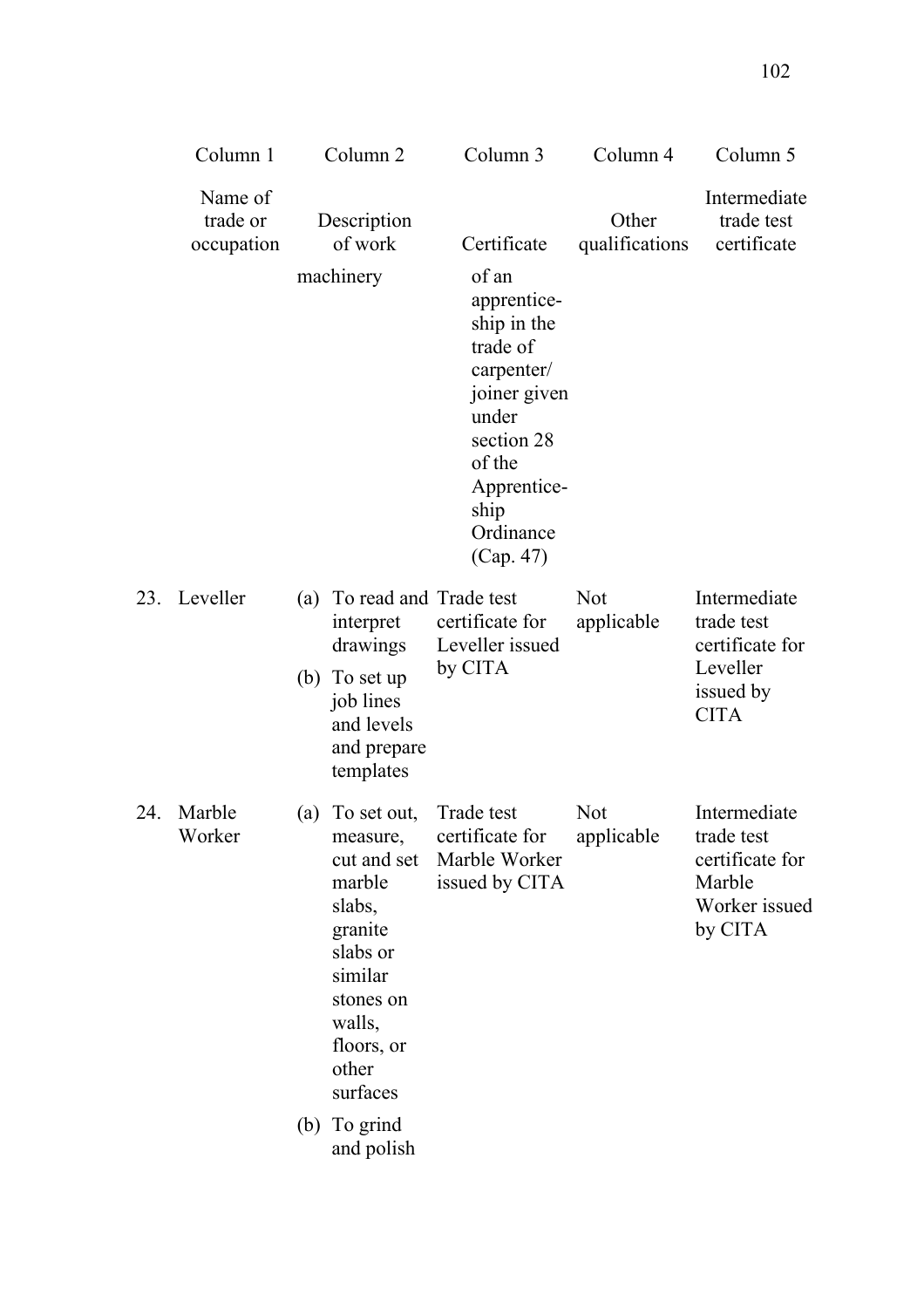|     | Column 1                          | Column <sub>2</sub>                                                                                                                                 | Column 3                                                                                                                                                                                                                                                                                                           | Column 4                 | Column 5                                                                               |
|-----|-----------------------------------|-----------------------------------------------------------------------------------------------------------------------------------------------------|--------------------------------------------------------------------------------------------------------------------------------------------------------------------------------------------------------------------------------------------------------------------------------------------------------------------|--------------------------|----------------------------------------------------------------------------------------|
|     | Name of<br>trade or<br>occupation | Description<br>of work<br>marble,<br>granite or<br>similar<br>stones                                                                                | Certificate                                                                                                                                                                                                                                                                                                        | Other<br>qualifications  | Intermediate<br>trade test<br>certificate                                              |
| 25. | Mason                             | To split and<br>shape stones,<br>and build and<br>lay stone works                                                                                   | Trade test<br>certificate for<br>Mason issued<br>by CITA                                                                                                                                                                                                                                                           | <b>Not</b><br>applicable | Intermediate<br>trade test<br>certificate for<br>Mason issued<br>by CITA               |
| 26. | Mechanical<br>Fitter              | To fit,<br>assemble,<br>erect, install,<br>maintain and<br>repair<br>mechanical<br>plants and<br>equipment,<br>including<br>emergency<br>generators | Either one of the Not<br>following $-$<br>(a) trade<br>certificate<br>for<br>Mechanical<br>Fitter issued<br>by VTC; or<br>(b) certificate<br>of<br>completion<br>of an<br>apprentice-<br>ship in the<br>trade of<br>fitter given<br>under<br>section 28<br>of the<br>Apprentice-<br>ship<br>Ordinance<br>(Cap. 47) | applicable               | Intermediate<br>trade test<br>certificate for<br>Mechanical<br>Fitter issued<br>by VTC |
| 27. | Metal<br>Scaffolder               | To erect,<br>dismantle and<br>repair metal                                                                                                          | Trade test<br>certificate for<br>Metal                                                                                                                                                                                                                                                                             | <b>Not</b><br>applicable | Intermediate<br>trade test<br>certificate for                                          |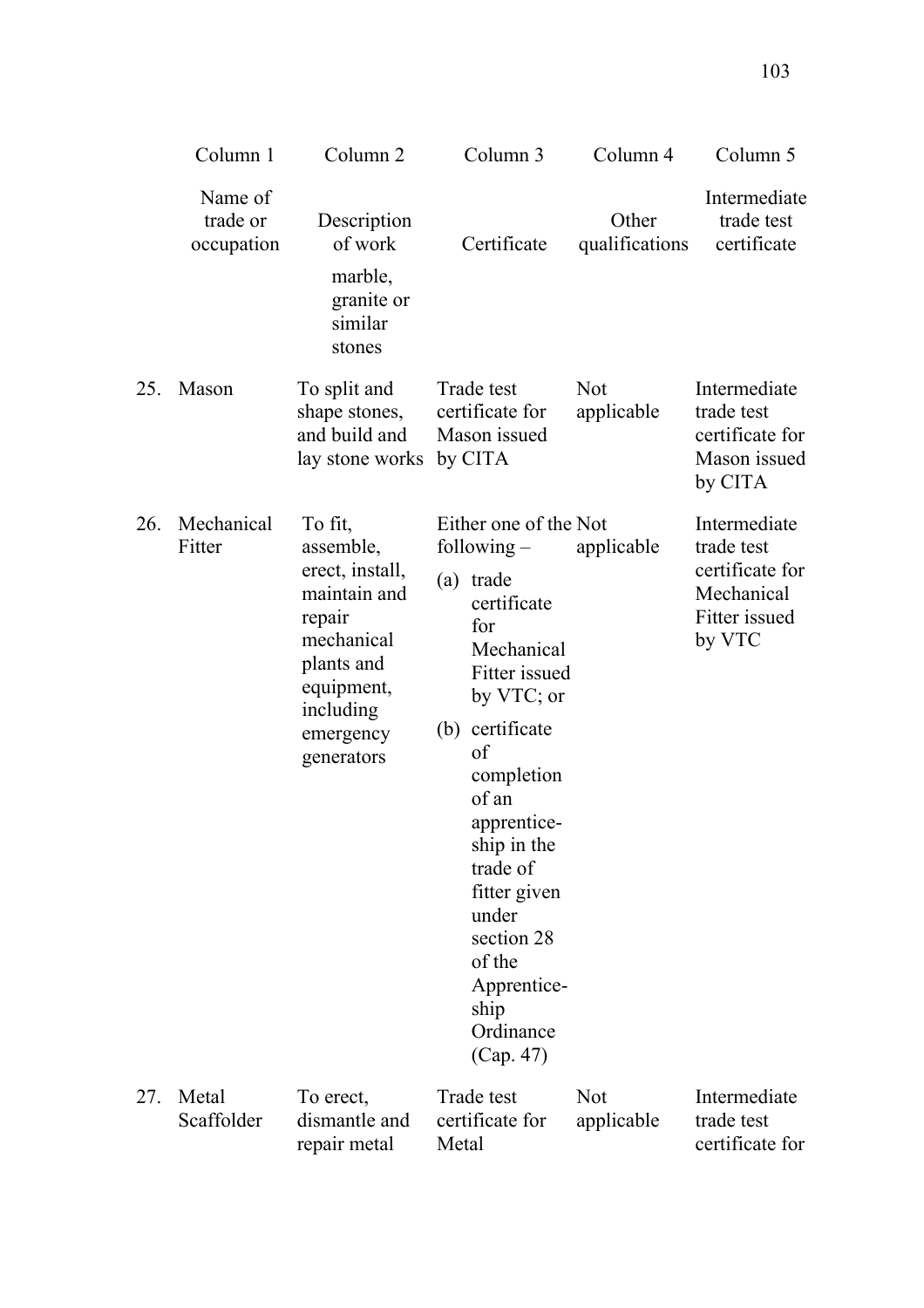|     | Column 1                          |            | Column <sub>2</sub>                                                                                                                                                     |     | Column 3                                                                                                                                                                           | Column 4                 | Column 5                                                                                              |
|-----|-----------------------------------|------------|-------------------------------------------------------------------------------------------------------------------------------------------------------------------------|-----|------------------------------------------------------------------------------------------------------------------------------------------------------------------------------------|--------------------------|-------------------------------------------------------------------------------------------------------|
|     | Name of<br>trade or<br>occupation | work       | Description<br>of work<br>scaffolding<br>required in<br>construction                                                                                                    |     | Certificate<br>Scaffolder<br>issued by CITA                                                                                                                                        | Other<br>qualifications  | Intermediate<br>trade test<br>certificate<br>Metal<br>Scaffolder<br>issued by<br><b>CITA</b>          |
| 28. | Metal Worker (a)                  |            | To fit,<br>assemble,<br>weld and<br>forge metal issued by CITA<br>parts<br>(b) To install<br>non-<br>structural<br>metalwork                                            |     | Trade test<br>certificate for<br>Metal Worker                                                                                                                                      | <b>Not</b><br>applicable | Intermediate<br>trade test<br>certificate for<br>Metal Worker<br>issued by<br><b>CITA</b>             |
|     |                                   |            | (c) To operate<br>metal-<br>working<br>machines                                                                                                                         |     |                                                                                                                                                                                    |                          |                                                                                                       |
|     |                                   |            | (d) To make<br>templates                                                                                                                                                |     |                                                                                                                                                                                    |                          |                                                                                                       |
|     |                                   |            | (e) To repair<br>metal<br>formwork                                                                                                                                      |     |                                                                                                                                                                                    |                          |                                                                                                       |
| 29. | Painter and<br>Decorator          | (a)<br>(b) | To prepare<br>surfaces,<br>fittings and<br>fixtures of<br>buildings<br>and other<br>structures<br>for painting<br>and<br>decorating<br>To apply<br>paints or<br>similar | (a) | Either one of the Not<br>following $-$<br>trade test<br>certificate<br>for Painter<br>and<br>Decorator<br>issued by<br>$CITA$ ; or<br>(b) certificate<br>of<br>completion<br>nf an | applicable               | Intermediate<br>trade test<br>certificate for<br>Painter and<br>Decorator<br>issued by<br><b>CITA</b> |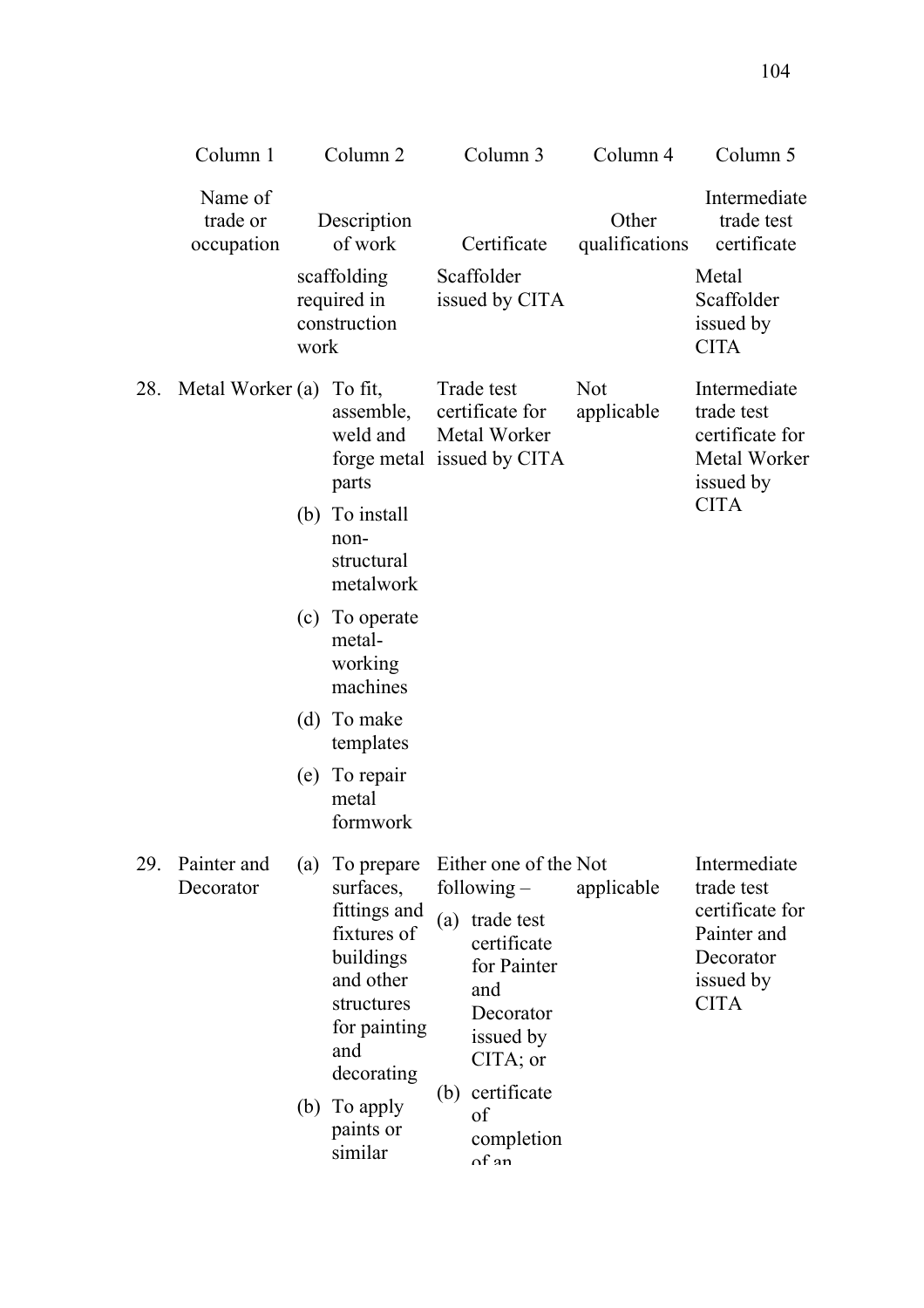|     | Column 1                          |     | Column <sub>2</sub>                                                                                                                                                            |     | Column 3                                                                                                                                                                                                                                                                                                                  | Column 4                | Column 5                                                                               |
|-----|-----------------------------------|-----|--------------------------------------------------------------------------------------------------------------------------------------------------------------------------------|-----|---------------------------------------------------------------------------------------------------------------------------------------------------------------------------------------------------------------------------------------------------------------------------------------------------------------------------|-------------------------|----------------------------------------------------------------------------------------|
|     | Name of<br>trade or<br>occupation |     | Description<br>of work<br>protective<br>and<br>decorative<br>materials<br>(c) To lay out<br>and write<br>letters,<br>characters<br>and other<br>signs                          |     | Certificate<br>of an<br>apprentice-<br>ship in the<br>trade of<br>painter/<br>decorator/<br>sign writer<br>given under<br>section 28<br>of the<br>Apprentice-<br>ship<br>Ordinance                                                                                                                                        | Other<br>qualifications | Intermediate<br>trade test<br>certificate                                              |
| 30. | Plasterer                         | (a) | To apply<br>coats of<br>plaster to,<br>and to<br>render walls<br>and<br>ceilings, to<br>produce<br>finished<br>surfaces<br>(b) To screed<br>floors,<br>staircases<br>and roofs | (b) | (Cap. 47)<br>Either one of the Not<br>following $-$<br>(a) trade test<br>certificate<br>for Plasterer<br>issued by<br>CITA; or<br>certificate<br>of<br>completion<br>of an<br>apprentice-<br>ship in the<br>trade of<br>plasterer<br>given under<br>section 28<br>of the<br>Apprentice-<br>ship<br>Ordinance<br>(Cap. 47) | applicable              | Intermediate<br>trade test<br>certificate for<br>Plasterer<br>issued by<br><b>CITA</b> |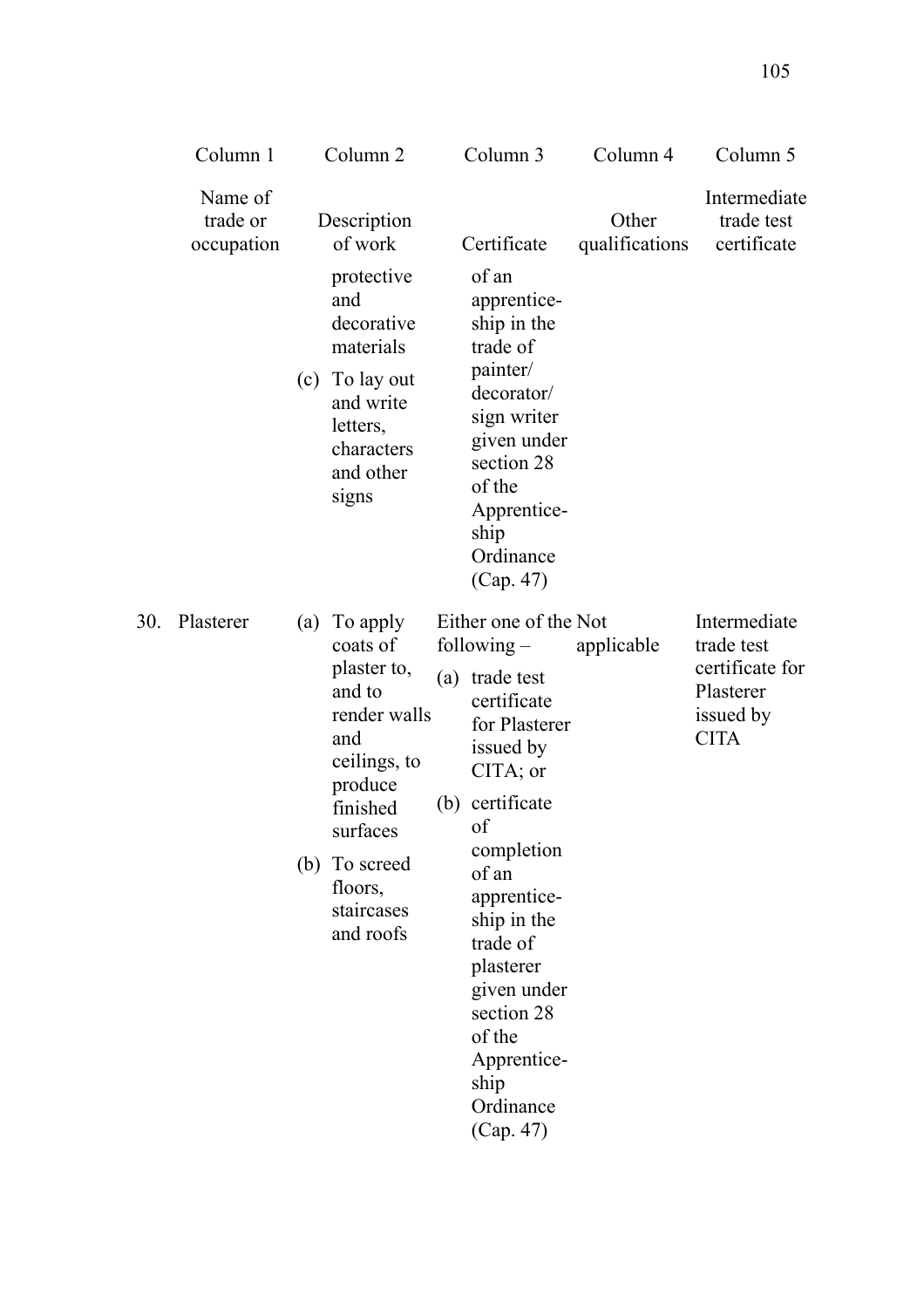|     | Column 1                                                          | Column <sub>2</sub>                                                                                                                                                                                  |     | Column 3                                                                                                                                                                                                                                                                                                                                                                                                                                        | Column 4                | Column 5                                                                             |
|-----|-------------------------------------------------------------------|------------------------------------------------------------------------------------------------------------------------------------------------------------------------------------------------------|-----|-------------------------------------------------------------------------------------------------------------------------------------------------------------------------------------------------------------------------------------------------------------------------------------------------------------------------------------------------------------------------------------------------------------------------------------------------|-------------------------|--------------------------------------------------------------------------------------|
|     | Name of<br>trade or<br>occupation                                 | Description<br>of work                                                                                                                                                                               |     | Certificate                                                                                                                                                                                                                                                                                                                                                                                                                                     | Other<br>qualifications | Intermediate<br>trade test<br>certificate                                            |
| 31. | Plumber                                                           | To assemble,<br>install and<br>repair pipes,<br>fittings, sanitary<br>fixtures, cold,<br>hot and flush<br>water systems,<br>and soil, waste<br>and rain water<br>drainage<br>systems in<br>buildings | (a) | Either one of the Not<br>following $-$<br>trade test<br>certificate<br>for Plumber<br>issued by<br>CITA;<br>(b) certificate<br>of<br>completion<br>of an<br>apprentice-<br>ship in the<br>trade of<br>plumber<br>given under<br>section 28<br>of the<br>Apprentice-<br>ship<br>Ordinance<br>(Cap. 47);<br>or<br>(c) plumber's<br>licence<br>issued<br>under<br>regulation<br>34 of the<br>Waterworks<br>Regulations<br>(Cap. 102)<br>sub. leg.) | applicable              | Intermediate<br>trade test<br>certificate for<br>Plumber<br>issued by<br><b>CITA</b> |
| 32. | Refrigeration/To fabricate,<br>Air-<br>conditioning/ repair sheet | install and                                                                                                                                                                                          | for | Trade certificate Not<br>Refrigeration/                                                                                                                                                                                                                                                                                                                                                                                                         | applicable              | Intermediate<br>trade test<br>certificate for                                        |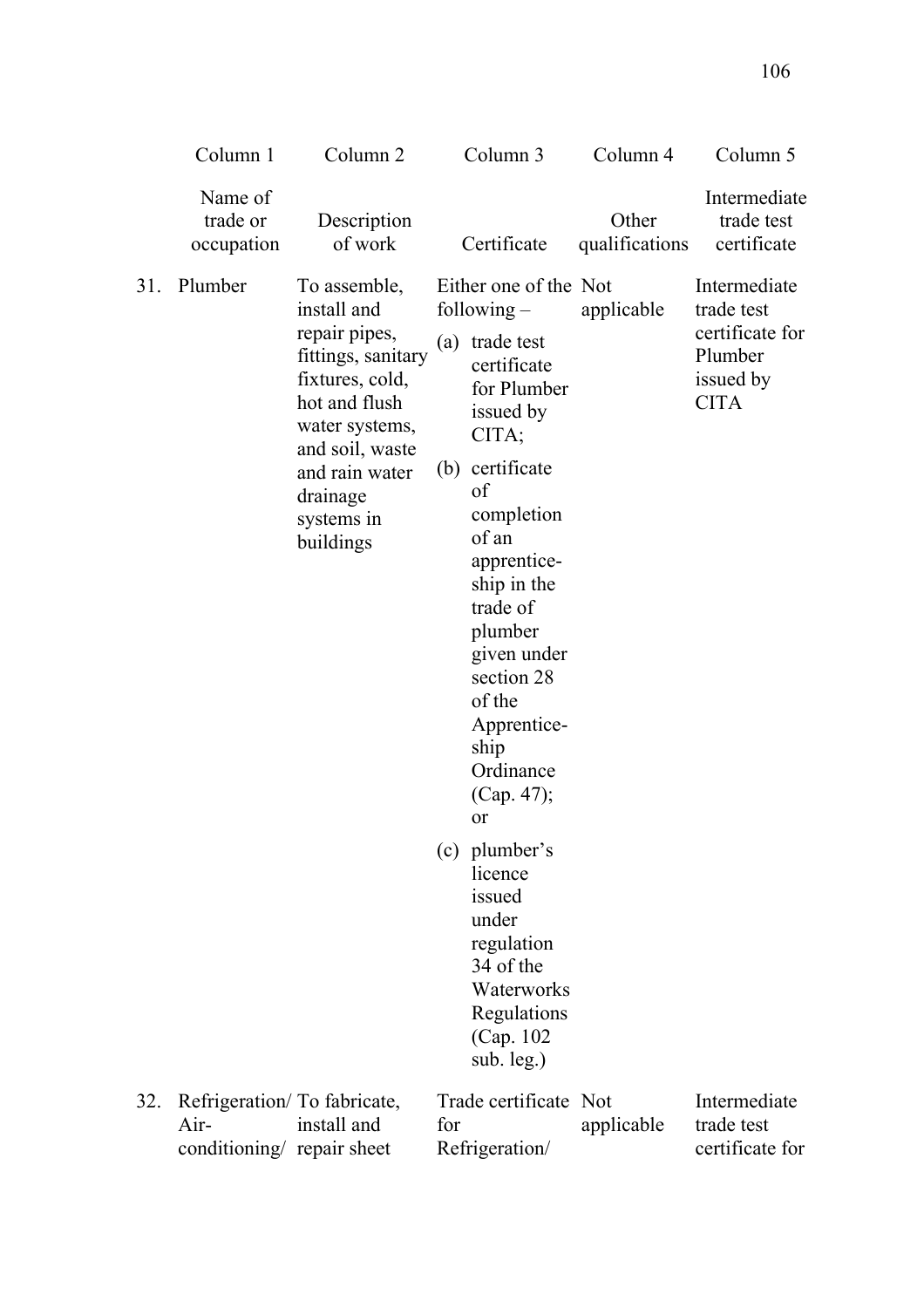|     | Column 1                                                                                              | Column <sub>2</sub>                                                                                                                                                                                                                                                                                                                                                          | Column 3                                                                                                                                  | Column 4                | Column 5                                                                                                                                                          |
|-----|-------------------------------------------------------------------------------------------------------|------------------------------------------------------------------------------------------------------------------------------------------------------------------------------------------------------------------------------------------------------------------------------------------------------------------------------------------------------------------------------|-------------------------------------------------------------------------------------------------------------------------------------------|-------------------------|-------------------------------------------------------------------------------------------------------------------------------------------------------------------|
|     | Name of<br>trade or<br>occupation                                                                     | Description<br>of work                                                                                                                                                                                                                                                                                                                                                       | Certificate                                                                                                                               | Other<br>qualifications | Intermediate<br>trade test<br>certificate                                                                                                                         |
|     | Ventilation<br>Mechanic<br>(Air System)                                                               | metal<br>assemblies and<br>products<br>(including)<br>ventilation<br>ducting,<br>dampers, fire<br>resistant board<br>and fittings)                                                                                                                                                                                                                                           | Air-<br>conditioning/<br>Ventilation<br>Mechanic (Air<br>System) issued<br>by VTC                                                         |                         | Refrigera-<br>tion/Air-<br>conditioning/V<br>entilation<br>Mechanic (Air<br>System)<br>issued by VTC                                                              |
| 33. | Refrigeration/ To fit,<br>Air-<br>conditioning/<br>Ventilation<br>Mechanic<br>(Electrical<br>Control) | assemble,<br>install,<br>commission,<br>maintain and<br>repair<br>electrical<br>control for $-$<br>$(a)$ air-<br>condition-<br>ing systems<br>including<br>refrigera-<br>ting, air-<br>handling<br>and<br>ventilation<br>equipment;<br>(b) cold stores,<br>ice-making<br>and other<br>refrigera-<br>ting<br>equipment;<br>$(c)$ air-<br>condition-<br>ing and<br>ventilation | Trade certificate Not<br>for<br>Refrigeration/<br>Air-conditioning<br>Ventilation<br>Mechanic<br>(Electrical<br>Control) issued<br>by VTC | applicable              | Intermediate<br>trade test<br>certificate for<br>Refrigeration/<br>$Air-$<br>conditioning/V<br>entilation<br>Mechanic<br>(Electrical<br>Control)<br>issued by VTC |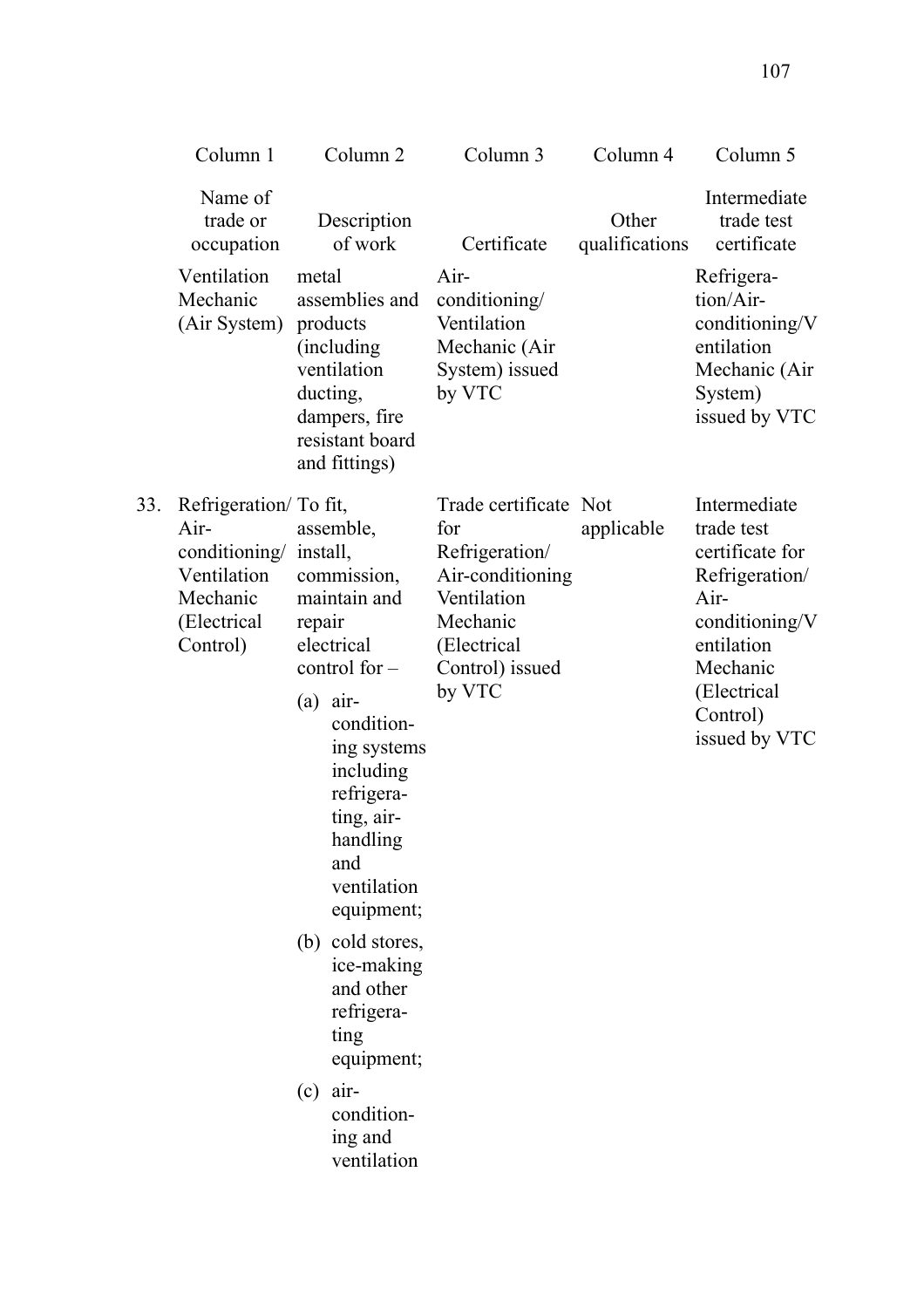|     | Column 1                                                                             | Column <sub>2</sub>                                                                                                                                                                                                                                       | Column 3                                                                                                                                                                   | Column 4                | Column 5                                                                                                                                                          |
|-----|--------------------------------------------------------------------------------------|-----------------------------------------------------------------------------------------------------------------------------------------------------------------------------------------------------------------------------------------------------------|----------------------------------------------------------------------------------------------------------------------------------------------------------------------------|-------------------------|-------------------------------------------------------------------------------------------------------------------------------------------------------------------|
|     | Name of<br>trade or<br>occupation                                                    | Description<br>of work<br>equipment<br>forming<br>part of fire<br>services<br>systems                                                                                                                                                                     | Certificate                                                                                                                                                                | Other<br>qualifications | Intermediate<br>trade test<br>certificate                                                                                                                         |
| 34. | Air-<br>conditioning/ thermal<br>Ventilation<br>Mechanic<br>(Thermal)<br>Insulation) | Refrigeration/To prepare, fit,<br>fix and repair<br>insulations of<br>air-conditioning conditioning/<br>and refrigeration Ventilation<br>plants                                                                                                           | Trade certificate Not<br>for<br>Refrigeration/<br>Air-<br>Mechanic<br>(Thermal)<br>Insulation)<br>issued by VTC                                                            | applicable              | Intermediate<br>trade test<br>certificate for<br>Refrigera-<br>tion/Air-<br>conditioning/V<br>entilation<br>Mechanic<br>(Thermal)<br>Insulation)<br>issued by VTC |
| 35. | Air-<br>conditioning/ commission,<br>Ventilation<br>Mechanic<br>(Unitary<br>System)  | install.<br>maintain and<br>$repair -$<br>(a) unitary air-<br>condition-<br>ing systems<br>including<br>refrigera-<br>ting, air-<br>handling<br>and<br>ventilation<br>equipment;<br>(b) unitary cold<br>stores, ice-<br>making and<br>other<br>refrigera- | Refrigeration/To fit, assemble, Trade certificate Not<br>for<br>Refrigeration/<br>Air-<br>conditioning/<br>Ventilation<br>Mechanic<br>(Unitary<br>System) issued<br>by VTC | applicable              | Intermediate<br>trade test<br>certificate for<br>Refrigera-<br>tion/Air-<br>conditioning/V<br>entilation<br>Mechanic<br>(Unitary<br>System)<br>issued by VTC      |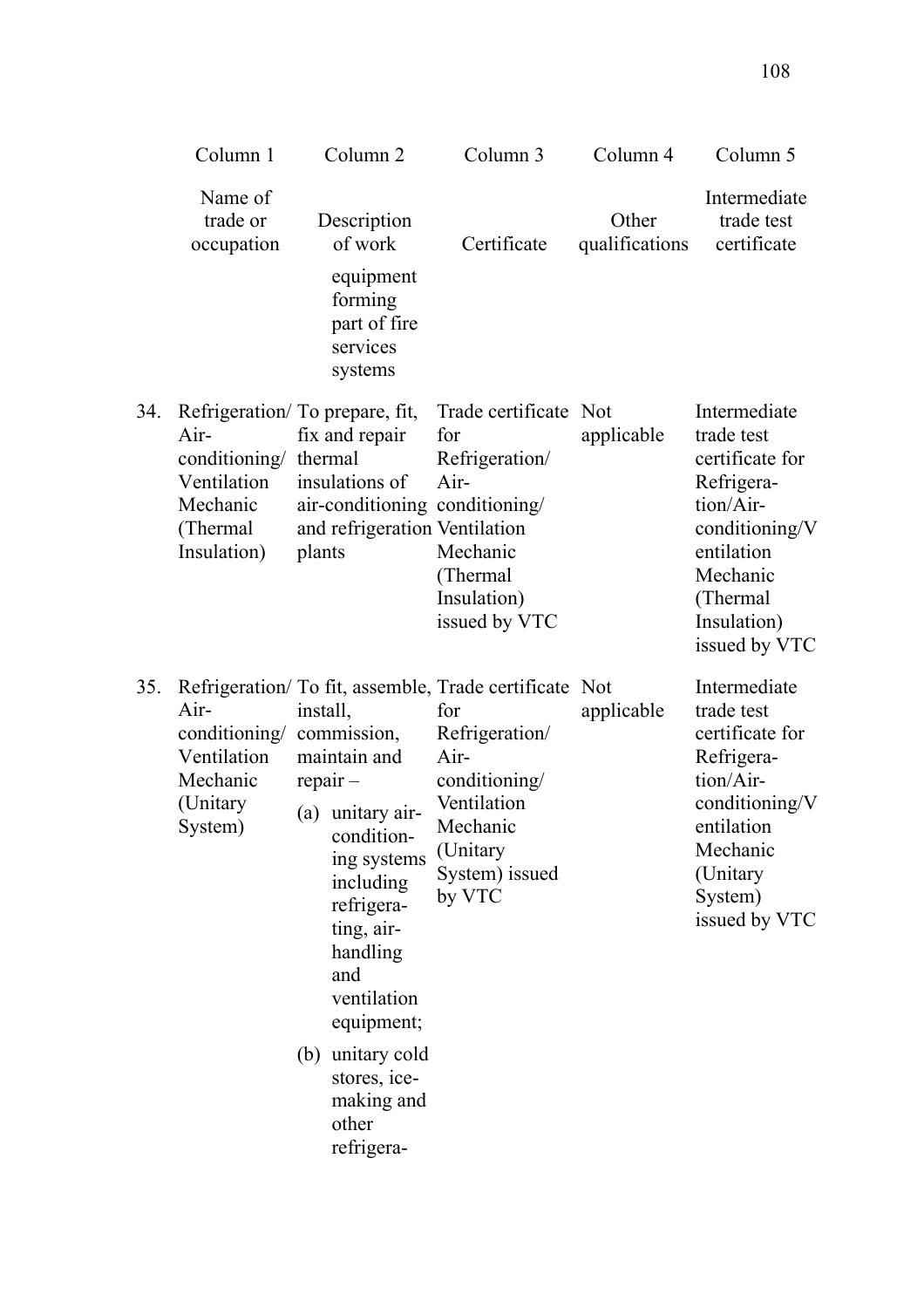|     | Column 1                                                                                 |                        | Column <sub>2</sub>                                                                                                                                                                                                  | Column 3                                                                                                                                                                                                      | Column 4                 | Column 5                                                                                                                                                                      |
|-----|------------------------------------------------------------------------------------------|------------------------|----------------------------------------------------------------------------------------------------------------------------------------------------------------------------------------------------------------------|---------------------------------------------------------------------------------------------------------------------------------------------------------------------------------------------------------------|--------------------------|-------------------------------------------------------------------------------------------------------------------------------------------------------------------------------|
|     | Name of<br>trade or<br>occupation                                                        |                        | Description<br>of work<br>ting<br>equipment                                                                                                                                                                          | Certificate                                                                                                                                                                                                   | Other<br>qualifications  | Intermediate<br>trade test<br>certificate                                                                                                                                     |
| 36. | Air-<br>conditioning/<br>Ventilation<br>Mechanic<br>(Water and<br>Refrigerant<br>System) | install,<br>$(a)$ air- | commission,<br>maintain and<br>refrigerant<br>systems of $-$<br>condition-<br>ing systems<br>including<br>refrigera-<br>ting, air-<br>handling<br>and<br>ventilation<br>equipment;<br>(b) cold stores,<br>ice-making | Refrigeration/ To fit, assemble, Trade certificate Not<br>for<br>Refrigeration/<br>Air-<br>repair water and conditioning/<br>Ventilation<br>Mechanic<br>(Water and<br>Refrigerant<br>System) issued<br>by VTC | applicable               | Intermediate<br>trade test<br>certificate for<br>Refrigera-<br>tion/Air-<br>conditioning/V<br>entilation<br>Mechanic<br>(Water and<br>Refrigerant<br>System)<br>issued by VTC |
|     |                                                                                          |                        | and other<br>refrigera-<br>ting<br>equipment                                                                                                                                                                         |                                                                                                                                                                                                               |                          |                                                                                                                                                                               |
| 37. | Rigger/Metal (a)<br>Formwork<br>Erector                                                  |                        | To set up<br>lifting<br>apparatus<br>and<br>equipment<br>for lifting<br>and<br>lowering of<br>materials                                                                                                              | Trade test<br>certificate for<br>Rigger/Metal<br>Formwork<br>Erector issued<br>by CITA                                                                                                                        | <b>Not</b><br>applicable | Intermediate<br>trade test<br>certificate for<br>Rigger/Metal<br>Formwork<br>Erector issued<br>by CITA                                                                        |
|     |                                                                                          | (b)                    | To fix and                                                                                                                                                                                                           |                                                                                                                                                                                                               |                          |                                                                                                                                                                               |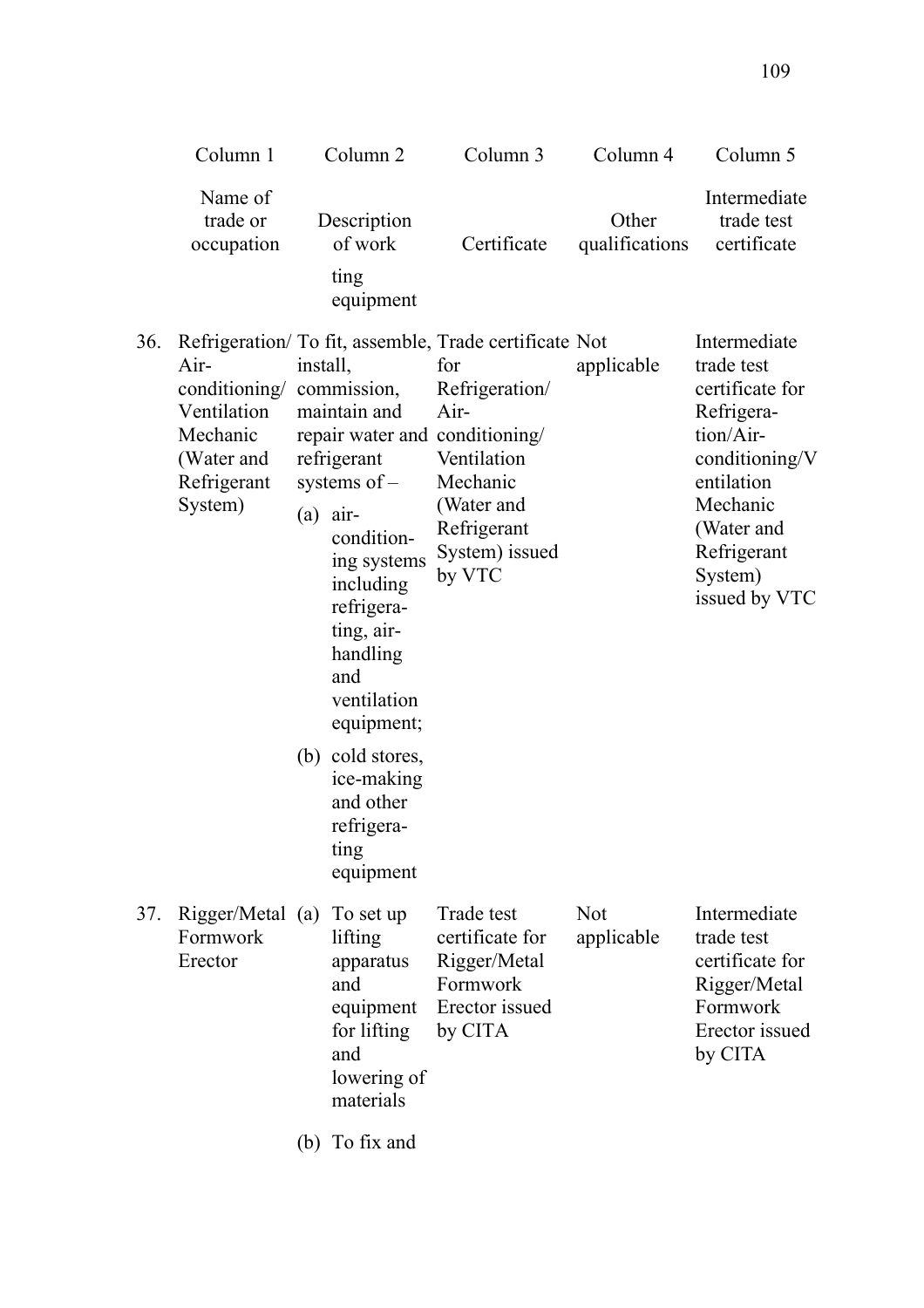|     | Column 1                           |                               | Column <sub>2</sub>                                                                                                                                                                                             |     | Column 3                                                                | Column 4                 | Column 5                                                                                                        |
|-----|------------------------------------|-------------------------------|-----------------------------------------------------------------------------------------------------------------------------------------------------------------------------------------------------------------|-----|-------------------------------------------------------------------------|--------------------------|-----------------------------------------------------------------------------------------------------------------|
|     | Name of<br>trade or<br>occupation  |                               | Description<br>of work<br>dismantle<br>large panel<br>metal<br>formwork                                                                                                                                         |     | Certificate                                                             | Other<br>qualifications  | Intermediate<br>trade test<br>certificate                                                                       |
| 38. | Structural<br><b>Steel Erector</b> | (a)<br>$(b)$ To               | To drill, cut Trade test<br>and shape<br>steel<br>sections<br>assemble<br>structural<br>members<br>and erect<br>steel<br>structures<br>by riveting<br>or bolting<br>(c) To operate<br>power<br>shears,<br>flame |     | certificate for<br><b>Structural Steel</b><br>Erector issued<br>by CITA | <b>Not</b><br>applicable | Intermediate<br>trade test<br>certificate for<br>Structural<br><b>Steel Erector</b><br>issued by<br><b>CITA</b> |
|     |                                    |                               | cutting<br>equipment<br>and other<br>tools                                                                                                                                                                      |     |                                                                         |                          |                                                                                                                 |
| 39. | Tiler                              |                               | To cut, shape<br>and set tiles on                                                                                                                                                                               |     | Either one of the Not<br>following $-$                                  | applicable               | Intermediate<br>trade test                                                                                      |
|     |                                    | walls, ceilings<br>and floors |                                                                                                                                                                                                                 | (a) | trade test<br>certificate<br>for Tiler<br>issued by<br>$CITA$ ; or      |                          | certificate for<br>Tiler issued by<br><b>CITA</b>                                                               |
|     |                                    |                               |                                                                                                                                                                                                                 |     | (b) certificate<br>of<br>completion                                     |                          |                                                                                                                 |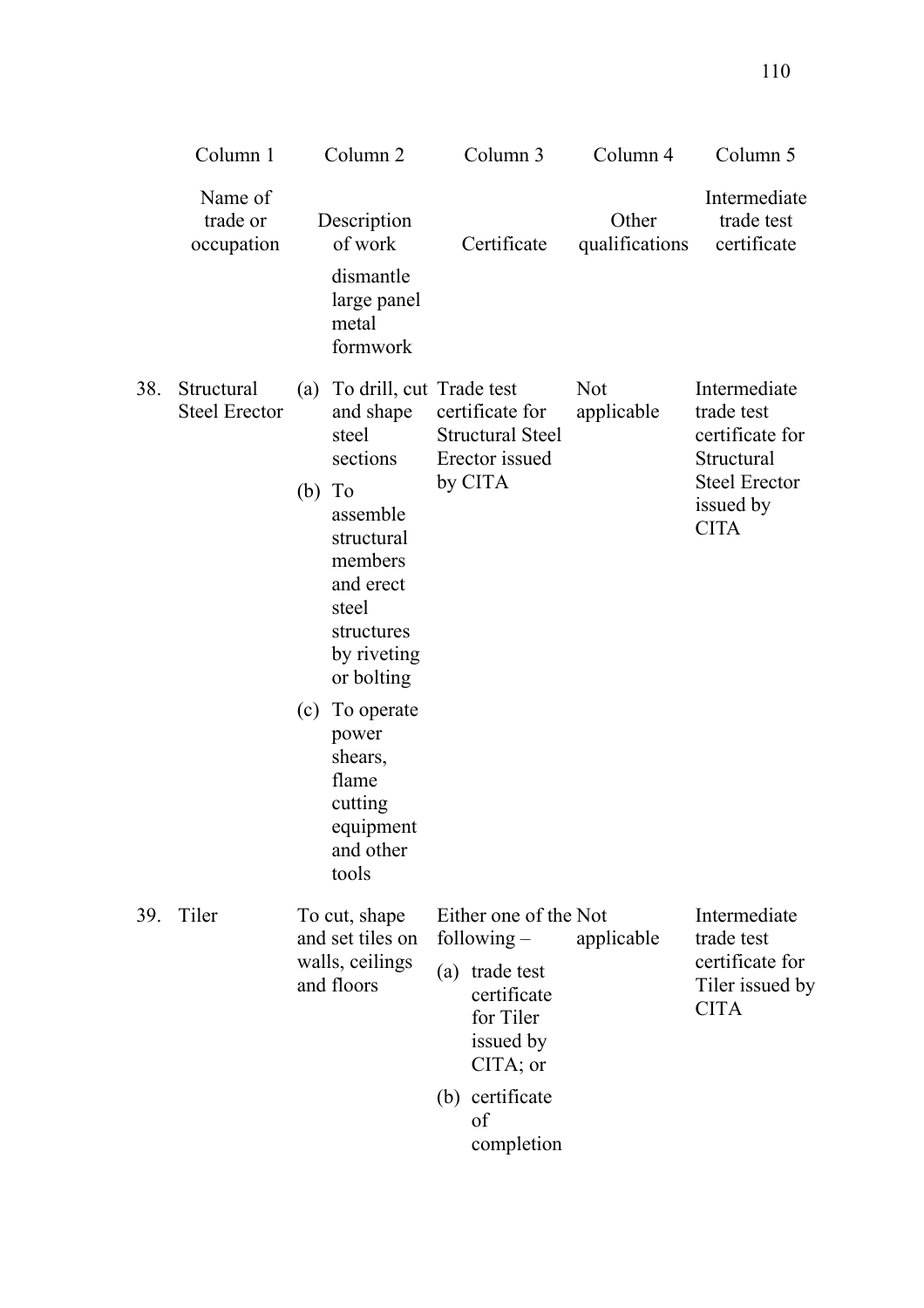|     | Column 1                          | Column <sub>2</sub>                                                                                                                                           | Column 3                                                                                                                                      | Column <sub>4</sub>      | Column 5                                                                                                  |
|-----|-----------------------------------|---------------------------------------------------------------------------------------------------------------------------------------------------------------|-----------------------------------------------------------------------------------------------------------------------------------------------|--------------------------|-----------------------------------------------------------------------------------------------------------|
|     | Name of<br>trade or<br>occupation | Description<br>of work                                                                                                                                        | Certificate                                                                                                                                   | Other<br>qualifications  | Intermediate<br>trade test<br>certificate                                                                 |
|     |                                   |                                                                                                                                                               | of an<br>apprentice-<br>ship in the<br>trade of tiler<br>given under<br>section 28<br>of the<br>Apprentice-<br>ship<br>Ordinance<br>(Cap. 47) |                          |                                                                                                           |
| 40. | Window<br>Frame<br>Installer      | To install<br>window frames certificate for<br>and sash<br>(including)<br>associated water by CITA<br>proofing works)<br>for buildings or<br>other structures | Trade test<br><b>Window Frame</b><br>Installer issued                                                                                         | <b>Not</b><br>applicable | Intermediate<br>trade test<br>certificate for<br>Window<br>Frame<br>Installer<br>issued by<br><b>CITA</b> |

# PART 3

# DESIGNATED TRADES FOR WHICH A PERSON MAY BE REGISTERED ONLY AS A REGISTERED SEMI-SKILLED WORKER OR REGISTERED SEMI-SKILLED WORKER (PROVISIONAL), AS THE CASE MAY BE

| Column 1                       | Column <sub>2</sub>                                                                                                                                                                                    | Column 3                               | Column 4                |
|--------------------------------|--------------------------------------------------------------------------------------------------------------------------------------------------------------------------------------------------------|----------------------------------------|-------------------------|
| Name of trade<br>or occupation | Description of work                                                                                                                                                                                    | Intermediate trade<br>test certificate | Other<br>qualifications |
| Painter<br>(Texture-spray)     | To perform painting for Intermediate trade Not<br>surfaces, fittings and test certificate for applicable<br>fixtures of buildings and Painter (Texture-<br>other structures by<br>texture-spray method | spray) issued by<br><b>CITA</b>        |                         |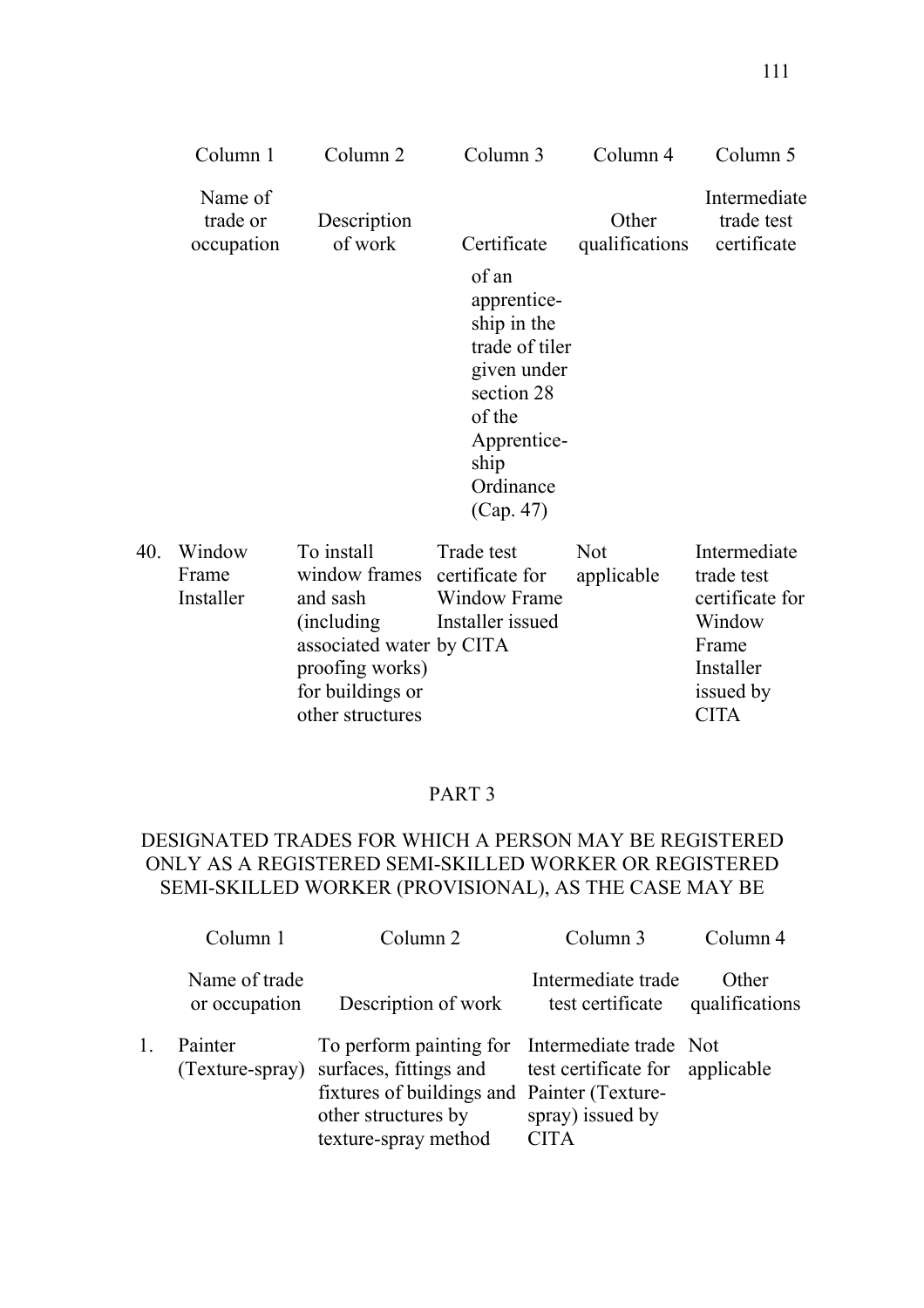|    | Column 1                       | Column 2                                                                                | Column 3                               | Column 4                                                                                                                                                                      |
|----|--------------------------------|-----------------------------------------------------------------------------------------|----------------------------------------|-------------------------------------------------------------------------------------------------------------------------------------------------------------------------------|
|    | Name of trade<br>or occupation | Description of work                                                                     | Intermediate trade<br>test certificate | Other<br>qualifications                                                                                                                                                       |
| 2. | Builder's Lift<br>Operator     | To operate builders' lifts Not applicable<br>(passenger hoist) on<br>construction sites |                                        | Competent<br>operator for<br>builder's lift<br>within the<br>meaning of<br>the Builders'<br>Lifts and<br>Tower<br>Working<br>Platforms<br>(Safety)<br>Ordinance<br>(Cap. 470) |
|    |                                |                                                                                         |                                        |                                                                                                                                                                               |

# SCHEDULE 2 [ss. 2 & 66]

SPECIFIED BODY

# 1. Airport Authority

- 2. CLP Power Hong Kong Limited
- 3. The Hong Kong and China Gas Company Limited
- 4. The Hongkong Electric Company, Limited
- 5. Hong Kong Housing Authority
- 6. The Hong Kong Housing Society
- 7. Hong Kong Tramways Limited
- 8. Kowloon-Canton Railway Corporation
- 9. MTR Corporation Limited

SCHEDULE 3  $[ss. 2 \& 66]$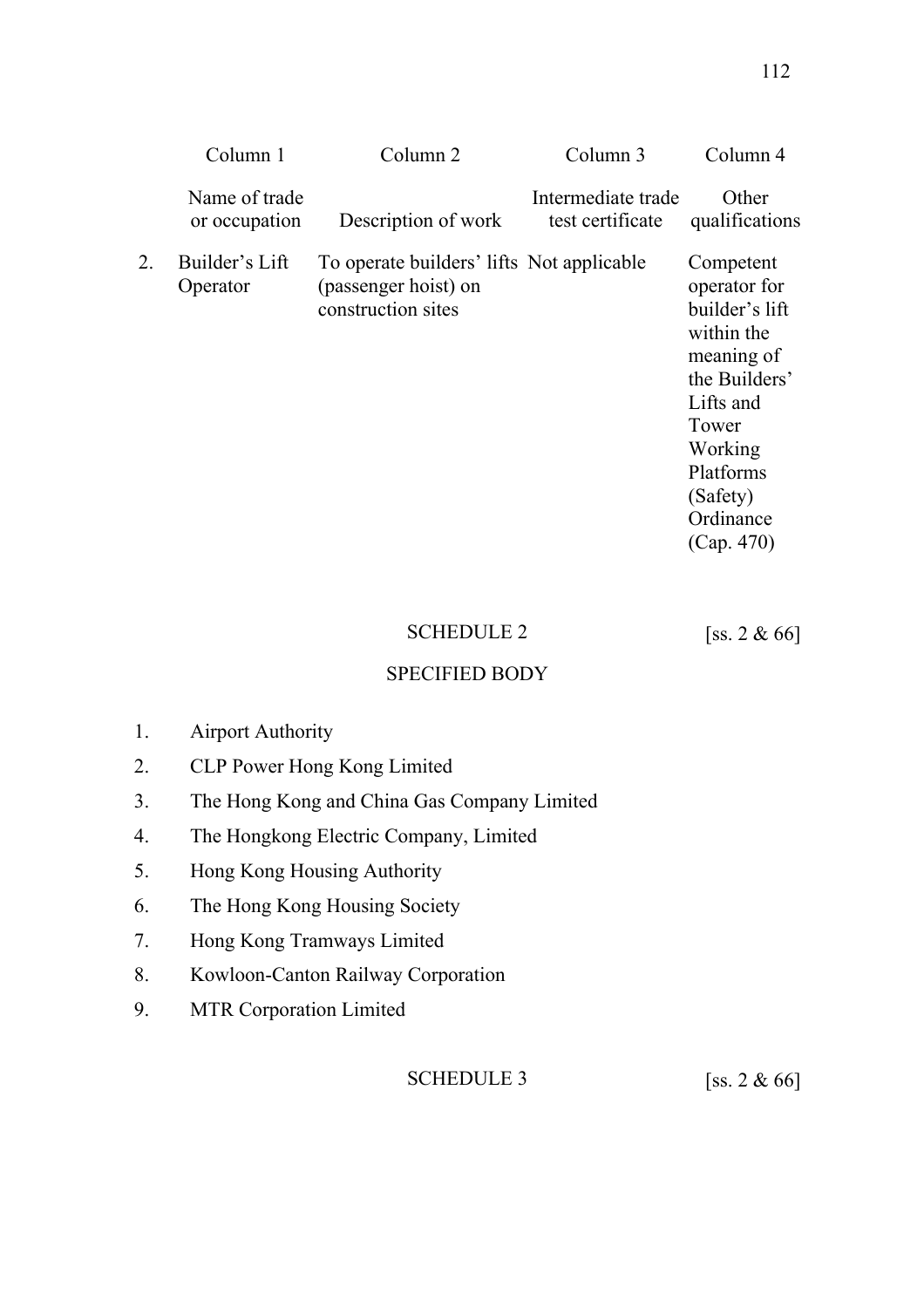#### STRUCTURES AND WORKS

- 1. Any building, edifice, wall, fence, or chimney, whether constructed wholly or partly above or below ground level.
- 2. Any site formation, street works, road, motorway, railway, tramway, cableway, aerial ropeway, or canal.
- 3. Any harbour works, dock, pier, sea defence work, or lighthouse.
- 4. Any aqueduct, viaduct, bridge, or tunnel.
- 5. Any sewer, sewage disposal works, or filter bed.
- 6. Any airport or works connected with air navigation.
- 7. Any dam, reservoir, well, pipeline, culvert, shaft, or reclamation.
- 8. Any drainage, irrigation or river control works.
- 9. Any structure designed for the support of machinery, plant or power transmission lines.
- 10. Any slope works or earth-retaining structure.

## SCHEDULE 4 [ss. 7, 8, 9, 12,

14, 16 & 66]

## AUTHORITY, STANDING COMMITTEES AND OTHER **COMMITTEES**

## PART 1

## AUTHORITY AND ITS MEMBERS

1. **Tenure of office**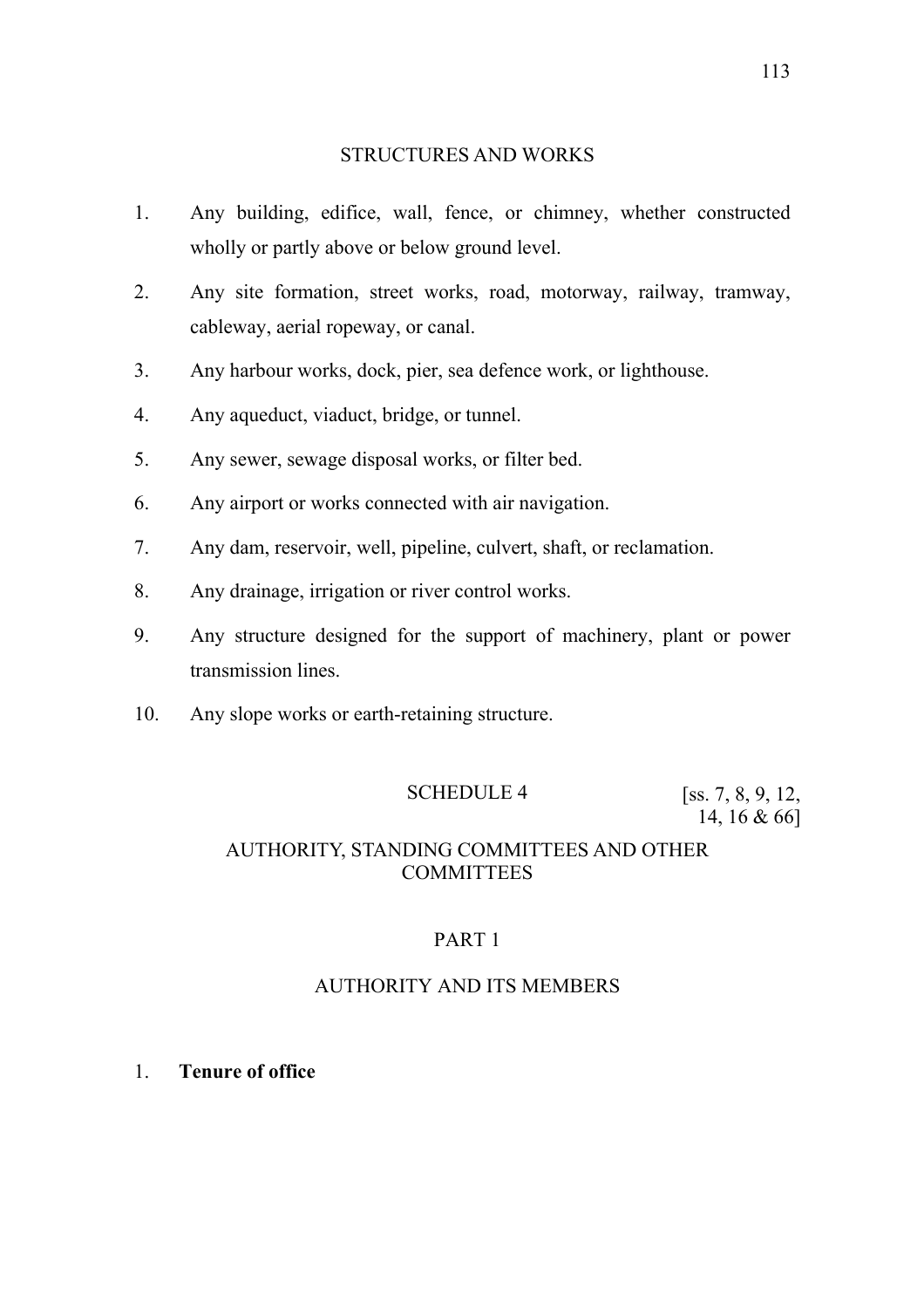(1) An appointed member of the Authority shall hold office for such periods, and on such terms, as the Secretary may specify in the document by which the member is appointed.

(2) An appointed member of the Authority, not being a public officer, shall be appointed for a term not more than 3 years.

- (3) An appointed member of the Authority shall
	- (a) hold and vacate his office in accordance with the terms of his appointment; and
	- (b) be eligible for reappointment on ceasing to be a member.

(4) If the Secretary is satisfied that an appointed member of the Authority –

- (a) has become bankrupt or made an arrangement with his creditors;
- (b) is incapacitated by physical or mental illness;
- (c) has ceased to be of the capacity by virtue of which he was appointed; or
- (d) is otherwise unable or unfit to perform the functions of a member,

the Secretary may declare his office as a member of the Authority to be vacant, and shall notify the fact in such manner as the Secretary thinks fit; and upon such declaration the office shall become vacant.

(5) An appointed member of the Authority, not being a public officer, may at any time resign his office by notice in writing to the Secretary.

# 2. **Proceedings of Authority**

(1) The chairman of the Authority may appoint the time and place for the Authority to meet.

(2) The Authority shall not transact business at a meeting other than to adjourn unless there is a quorum of 9 members of the Authority present.

(3) At a meeting of the Authority, the following shall preside –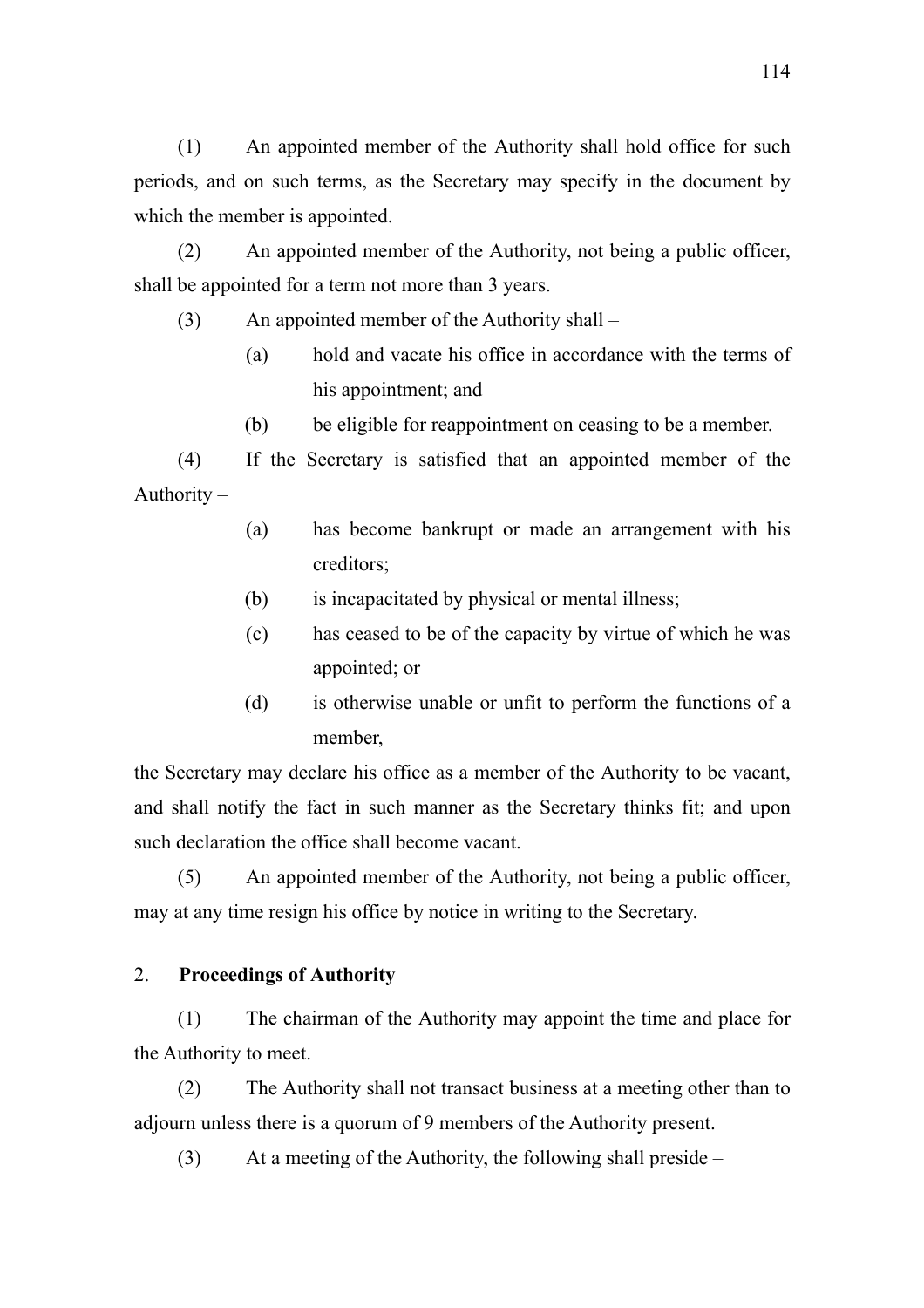- (a) the chairman of the Authority;
- (b) if a person acts as chairman of the Authority under section 7(5) of this Ordinance, that person; or
- (c) if neither the chairman of the Authority nor the person acting as chairman of the Authority under section 7(5) of this Ordinance (if any) is present, such other member of the Authority as the members present elect.

(4) All matters for determination at a meeting of the Authority shall be decided by a majority of votes of the members present and voting, and if there is an equality of votes, the chairman of the Authority or any other member presiding shall have a casting vote in addition to his original vote.

(5) The validity of any proceedings of the Authority shall not be affected by any defect in the appointment of any person purporting to be a member of the Authority or by any vacancy in the membership of the Authority.

(6) Subject to the provisions of this Ordinance, the Authority may regulate its own procedure including the manner in which decisions of the Authority may be made by a quorum of its members otherwise than at a meeting of the Authority.

# 3. **Members of Authority to disclose interests**

(1) A member of the Authority who is in any way directly or indirectly interested in a matter being considered made by the Authority shall disclose the nature of his interest at a meeting of the Authority.

(2) The Authority shall record the disclosure in the minutes of the meeting of the Authority.

(3) A member of the Authority who has an interest in a matter referred to in subsection  $(1)$  –

> (a) shall not, without the permission of the chairman of the Authority or any other member of the Authority presiding,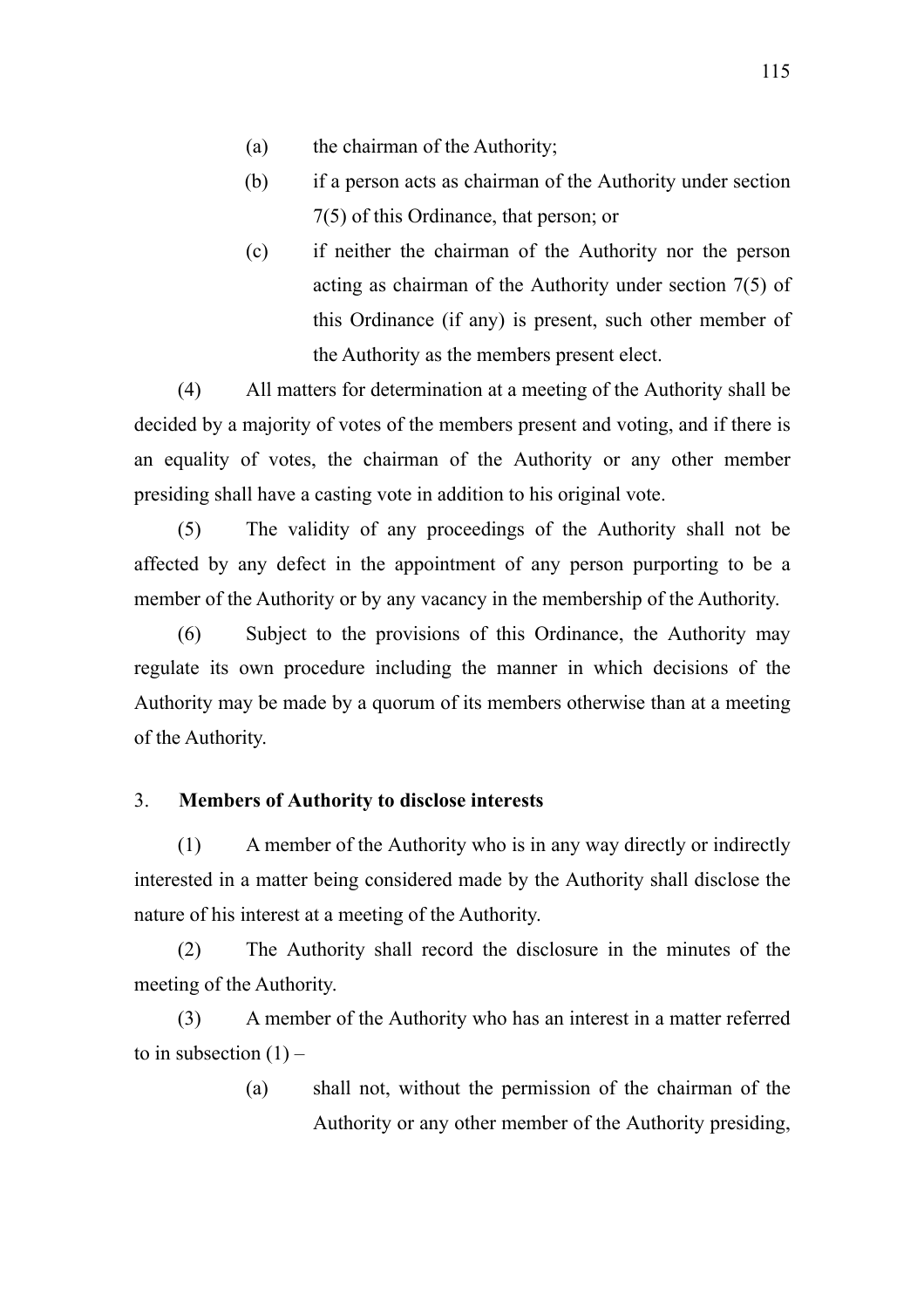take any part in any deliberation of the Authority with respect to that matter; and

(b) shall not in any event vote on that matter.

(4) A member of the Authority need not attend in person at a meeting of the Authority to make a disclosure which he is required to make under this section if he takes reasonable steps to secure that the disclosure is made by a notice in writing which is brought up and read at the meeting.

## 4. **Common seal of Authority**

The common seal of the Authority shall not be fixed unless –

- (a) authorized by the Authority; and
- (b) authenticated by the signatures of
	- (i) the chairman of the Authority; or
	- (ii) any other member of the Authority authorized by the Authority, either generally or specifically, to act for that purpose.

## 5. **Documents of Authority**

 (1) The Authority may make and execute any document in the performance of its functions or the exercise of its powers or in connection with any matter reasonably incidental to or consequential upon the performance of its functions or the exercise of its powers.

 (2) Any document purporting to be executed under the seal of the Authority shall be admitted in evidence and shall, in the absence of evidence to the contrary, be deemed to have been duly executed.

 (3) Any contract or instrument which, if entered into or executed by a person not being a body corporate, would not be required to be under seal may be entered into or executed on behalf of the Authority by any member of the Authority authorized by the Authority, either generally or specifically, to act for that purpose.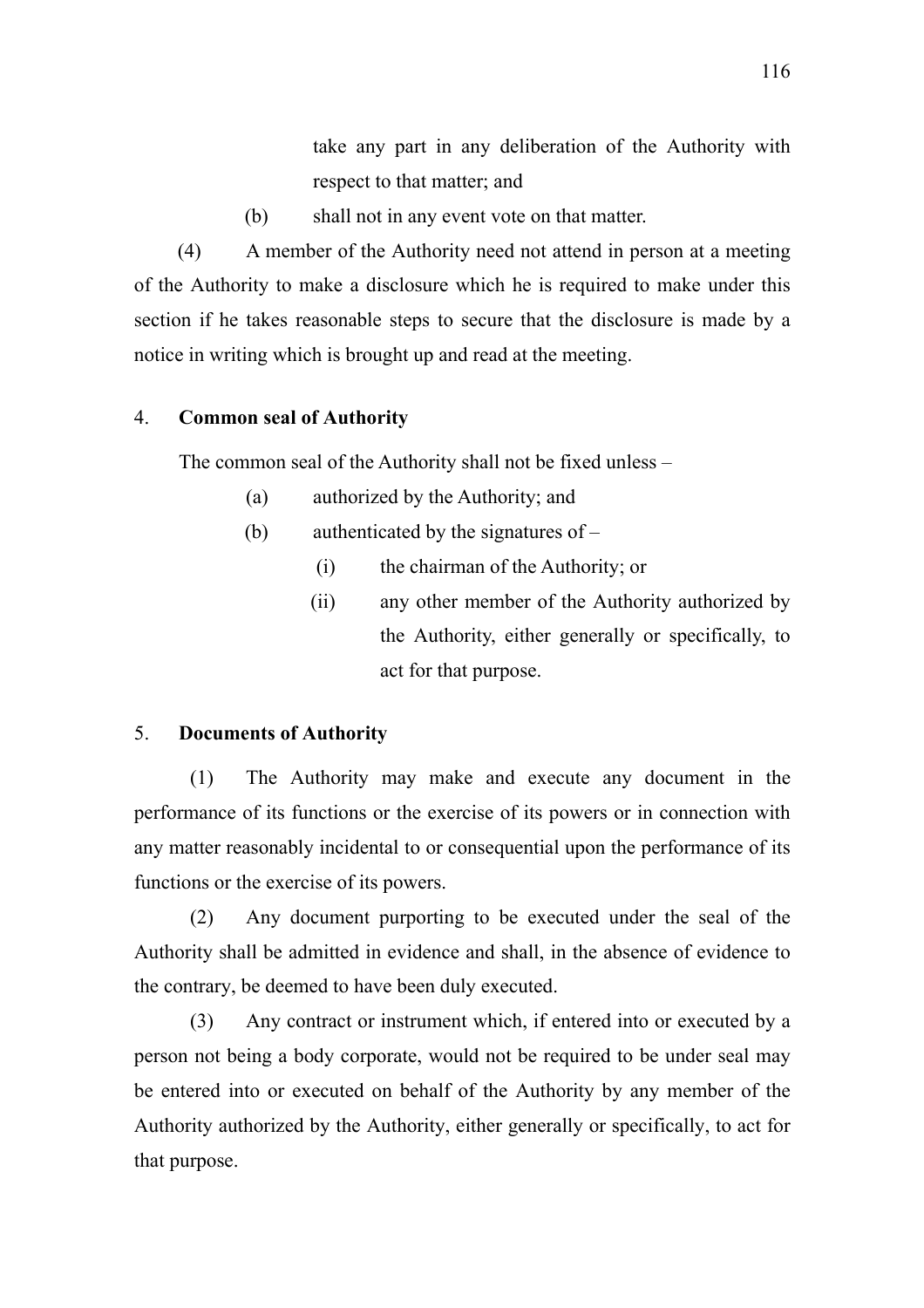## PART 2

# COMMITTEES ESTABLISHED BY AUTHORITY AND MEMBERS OF COMMITTEES

## 6. **Members of committees**

The Authority –

- (a) may appoint members of the Authority, and persons who are not such members, to be members of a committee; and
- (b) shall appoint the chairman of a committee and determine the number of members of a committee.

### 7. **Functions and powers of committees**

A committee –

- (a) shall perform such functions and may exercise such powers as are delegated to it by the Authority under section 9(1)(b) of this Ordinance; and
- (b) may, subject to any directions of the Authority, regulate its own procedure.

### PART 3

## QUALIFICATIONS COMMITTEE AND ITS MEMBERS

#### 8. **Tenure of office**

(1) A member of the Qualifications Committee shall hold office for such periods, and on such terms, as the Authority may specify in the document by which the member is appointed.

(2) A member of the Qualifications Committee, not being a public officer, shall be appointed for a term not more than 3 years.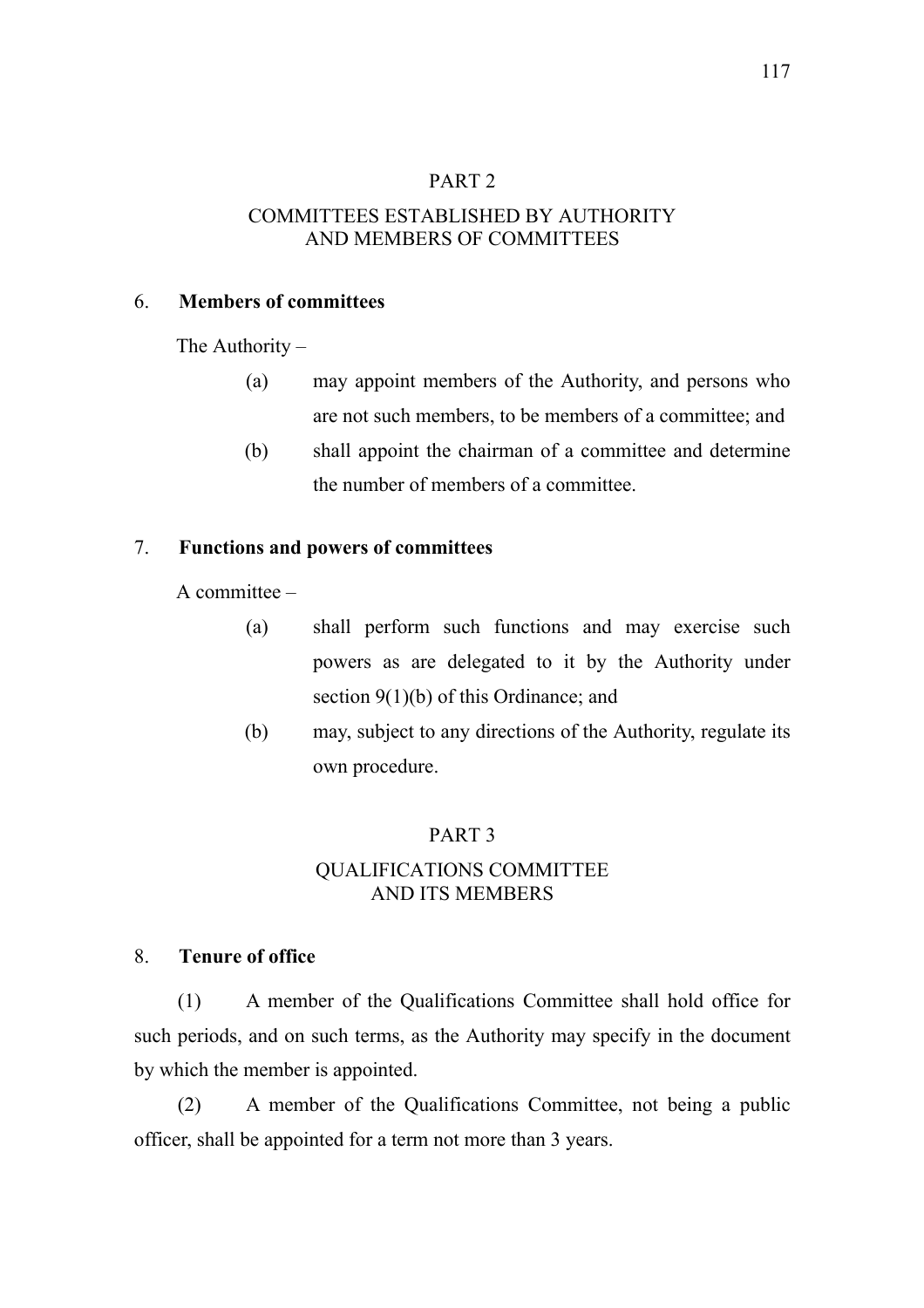- (3) A member of the Qualifications Committee shall
	- (a) hold and vacate his office in accordance with the terms of his appointment; and
	- (b) be eligible for reappointment on ceasing to be a member.

(4) If the Authority is satisfied that a member of the Qualifications Committee –

- (a) has become a member of the Complaints Committee, a member of the Review Committee or a member of the Appeal Board panel;
- (b) has become bankrupt or made an arrangement with his creditors;
- (c) is incapacitated by physical or mental illness;
- (d) has ceased to be of the capacity by virtue of which he was appointed; or
- (e) is otherwise unable or unfit to perform the functions of a member,

the Authority may declare his office as a member of the Qualifications Committee to be vacant, and shall notify the fact in such manner as the Authority thinks fit; and upon such declaration the office shall become vacant.

(5) A member of the Qualifications Committee, not being a public officer, may at any time resign his office by notice in writing to the Authority.

## 9. **Proceedings of Qualifications Committee**

(1) The chairman of the Qualifications Committee may appoint the time and place for the Committee to meet.

(2) The Qualifications Committee shall not transact business at a meeting other than to adjourn unless there is a quorum of 7 members of the Committee present.

(3) At a meeting of the Qualifications Committee, the following shall preside –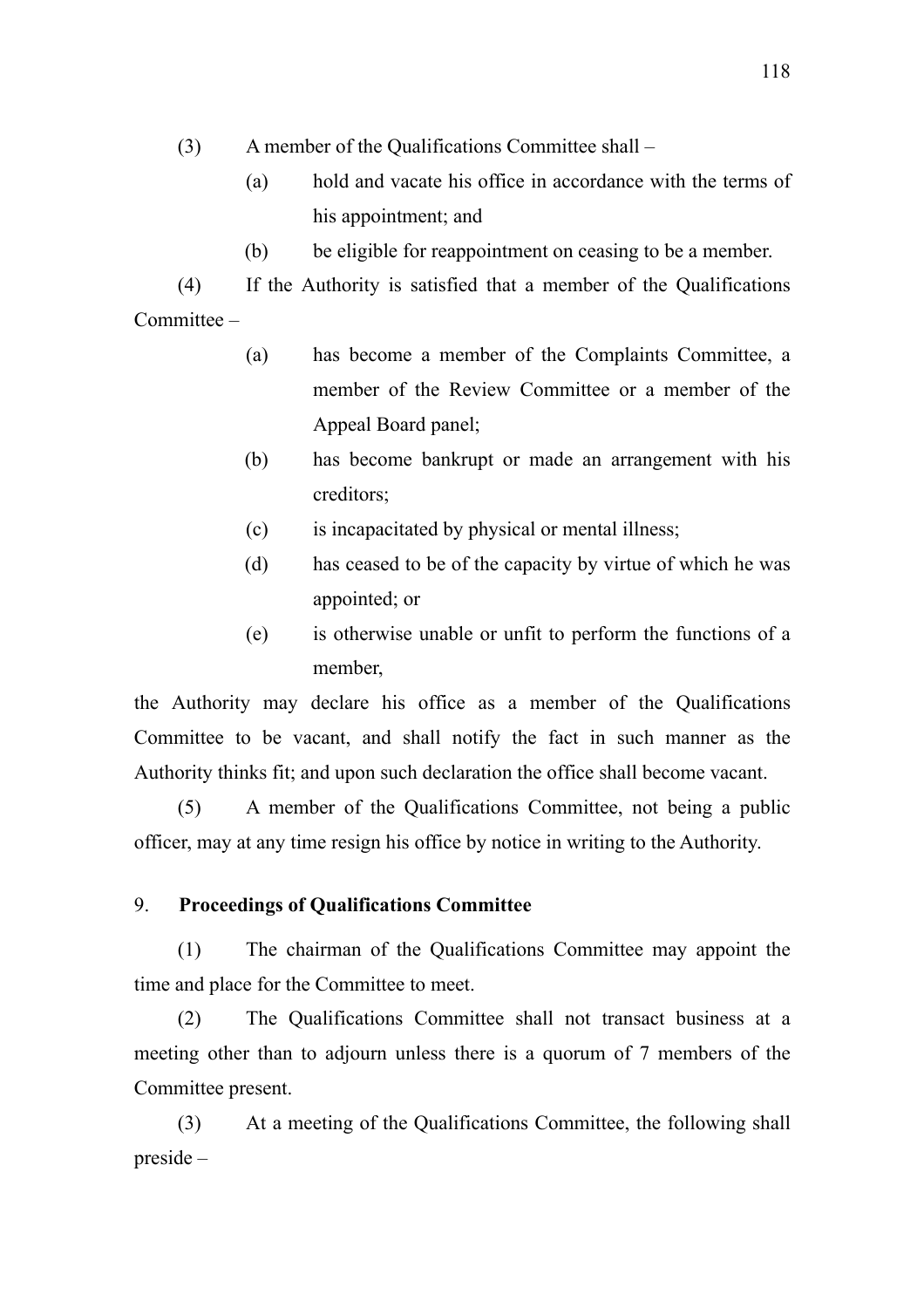- (a) the chairman of the Committee;
- (b) if a person acts as chairman of the Committee under section 12(5) of this Ordinance, that person; or
- (c) if neither the chairman of the Committee nor the person acting as chairman of the Committee under section 12(5) of this Ordinance (if any) is present, such other member of the Committee as the members present elect.

(4) All matters for determination at a meeting of the Qualifications Committee shall be decided by a majority of votes of the members present and voting, and if there is an equality of votes, the chairman of the Committee or any other member presiding shall have a casting vote in addition to his original vote.

(5) The validity of any proceedings of the Qualifications Committee shall not be affected by any defect in the appointment of any person purporting to be a member of the Committee or by any vacancy in the membership of the Committee.

(6) Subject to the provisions of this Ordinance, the Qualifications Committee may regulate its own procedure including the manner in which decisions of the Committee may be made by a quorum of its members otherwise than at a meeting of the Committee.

## 10. **Members of Qualification Committee to disclose interests**

(1) A member of the Qualification Committee who is in any way directly or indirectly interested in a matter being considered made by the Committee shall disclose the nature of his interest at a meeting of the Committee.

(2) The Qualification Committee shall record the disclosure in the minutes of the meeting of the Committee.

(3) A member of the Qualification Committee who has an interest in a matter referred to in subsection  $(1)$  –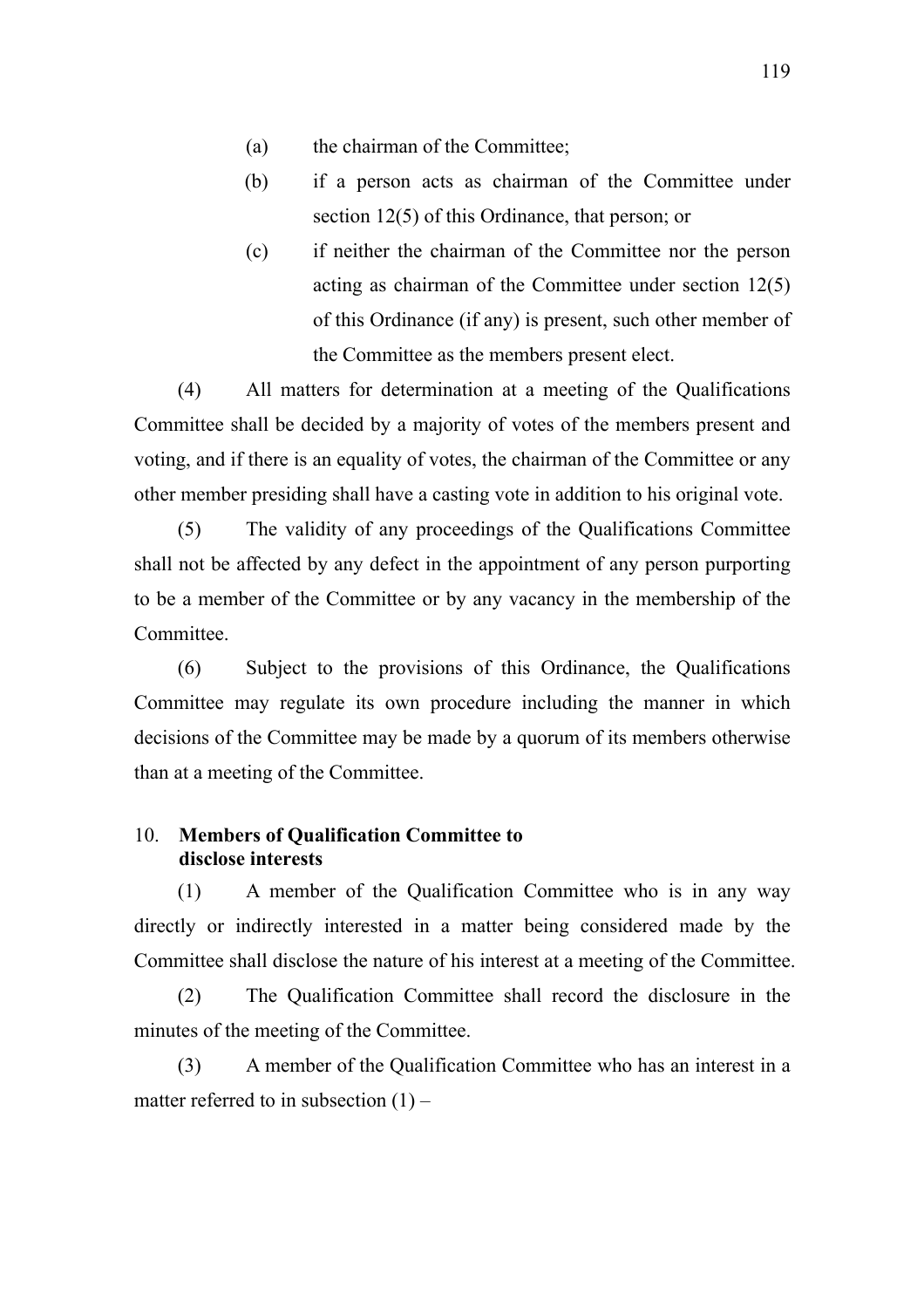- (a) shall not, without the permission of the chairman of the Qualification Committee or any other member of the Committee presiding, take any part in any deliberation of the Committee with respect to that matter; and
- (b) shall not in any event vote on that matter.

(4) A member of the Qualification Committee need not attend in person at a meeting of the Committee to make a disclosure which he is required to make under this section if he takes reasonable steps to secure that the disclosure is made by a notice in writing which is brought up and read at the meeting.

#### PART 4

#### COMPLAINTS COMMITTEE AND ITS MEMBERS

## 11. **Tenure of office**

(1) A member of the Complaints Committee shall hold office for such periods, and on such terms, as the Authority may specify in the document by which the member is appointed.

(2) A member of the Complaints Committee, not being a public officer, shall be appointed for a term not more than 3 years.

- (3) A member of the Complaints Committee shall
	- (a) hold and vacate his office in accordance with the terms of his appointment; and
	- (b) subject to subsection (4), be eligible for reappointment on ceasing to be a member.

(4) No person shall be appointed as a member of the Complaints Committee for 3 consecutive terms.

(5) The office of a member of the Complaints Committee is not affected if during the term of the office, the member ceases to be a member of the Authority.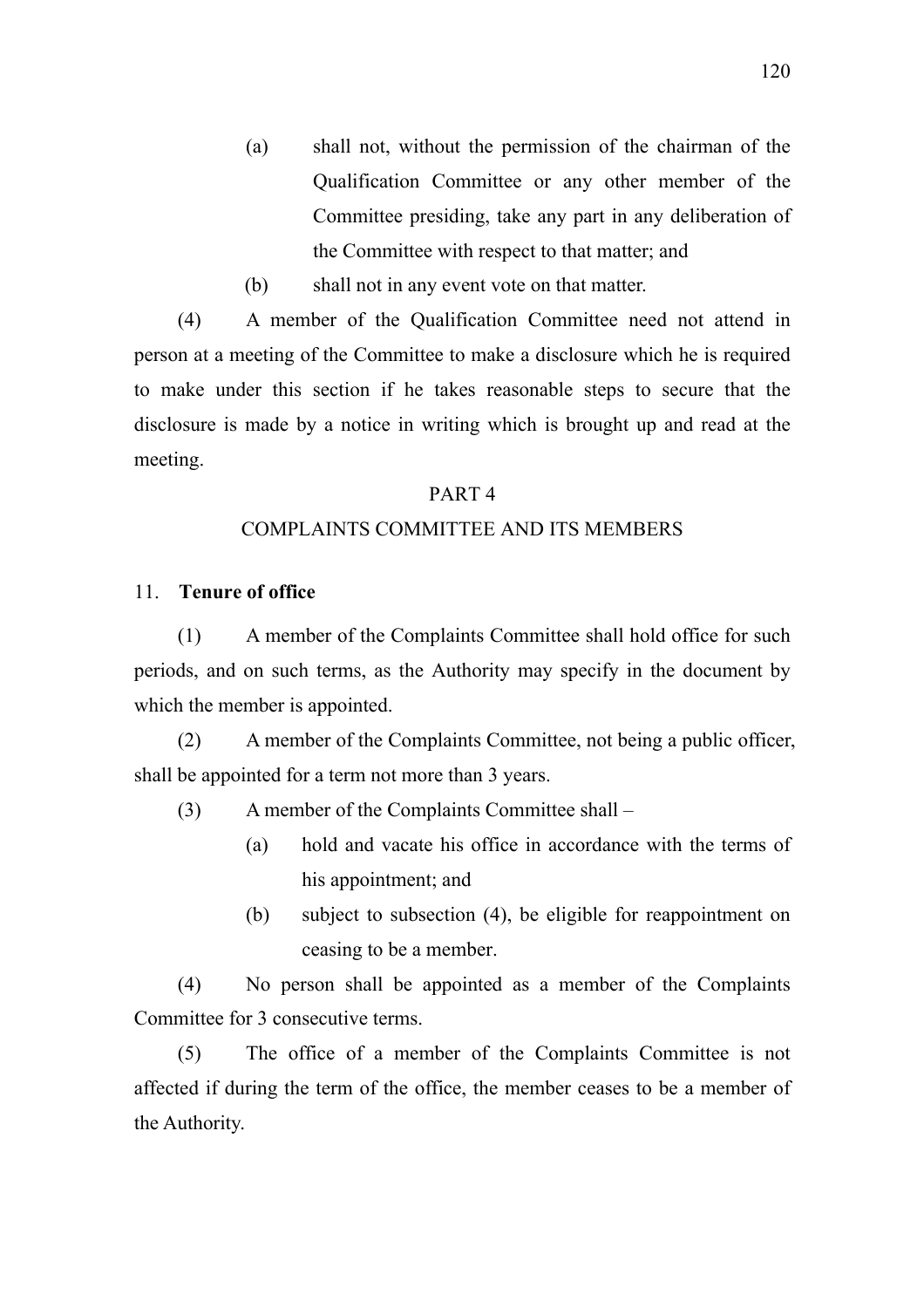(6) If the Authority is satisfied that a member of the Complaints Committee –

- (a) has become a member of the Qualifications Committee, a member of the Review Committee or a member of the Appeal Board panel;
- (b) has become bankrupt or made an arrangement with his creditors;
- (c) is incapacitated by physical or mental illness;
- (d) is no longer a member of the Authority; or
- (e) is otherwise unable or unfit to perform the functions of a member,

the Authority may declare his office as a member of the Complaints Committee to be vacant, and shall notify the fact in such manner as the Authority thinks fit; and upon such declaration the office shall become vacant.

(7) A member of the Complaints Committee, not being a public officer, may at any time resign his office by notice in writing to the Authority.

# 12. **Proceedings of Complaints Committee**

(1) The chairman of the Complaints Committee may appoint the time and place for the Committee to meet.

(2) The Complaints Committee shall not transact business at a meeting other than to adjourn unless there is a quorum of 4 members of the Committee present.

(3) At a meeting of the Complaints Committee, the following shall preside –

- (a) the chairman of the Committee;
- (b) if a person acts as chairman of the Committee under section 14(6) of this Ordinance, that person; or
- (c) if neither the chairman of the Committee nor the person acting as chairman of the Committee under section 14(6)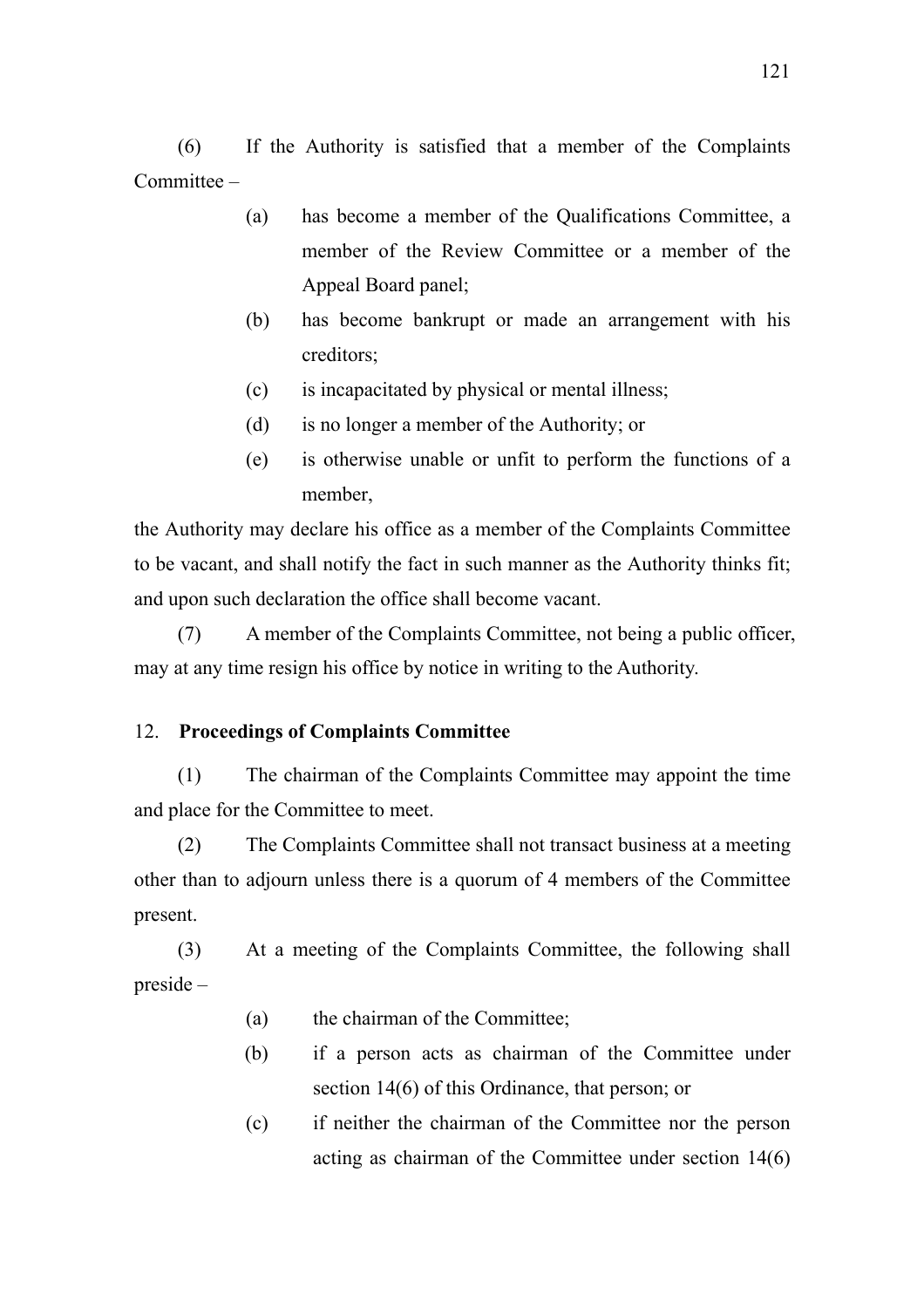of this Ordinance (if any) is present, such other member of the Committee as the members present elect.

(4) All matters for determination at a meeting of the Complaints Committee shall be decided by a majority of votes of the members present and voting, and if there is an equality of votes, the chairman of the Committee or any other member presiding shall have a casting vote in addition to his original vote.

(5) The validity of any proceedings of the Complaints Committee shall not be affected by any defect in the appointment of any person purporting to be a member of the Committee or by any vacancy in the membership of the **Committee** 

(6) Subject to the provisions of this Ordinance, the Complaints Committee may regulate its own procedure including the manner in which decisions of the Committee may be made by a quorum of its members otherwise than at a meeting of the Committee.

# 13. **Members of Complaints Committee to disclose interests**

(1) A member of the Complaints Committee who is in any way directly or indirectly interested in a matter being considered made by the Committee shall disclose the nature of his interest at a meeting of the Committee.

(2) The Complaints Committee shall record the disclosure in the minutes of the meeting of the Committee.

(3) A member of the Complaints Committee who has an interest in a matter referred to in subsection  $(1)$  –

- (a) shall not, without the permission of the chairman of the Complaints Committee or any other member of the Committee presiding, take any part in any deliberation of the Committee with respect to that matter; and
- (b) shall not in any event vote on that matter.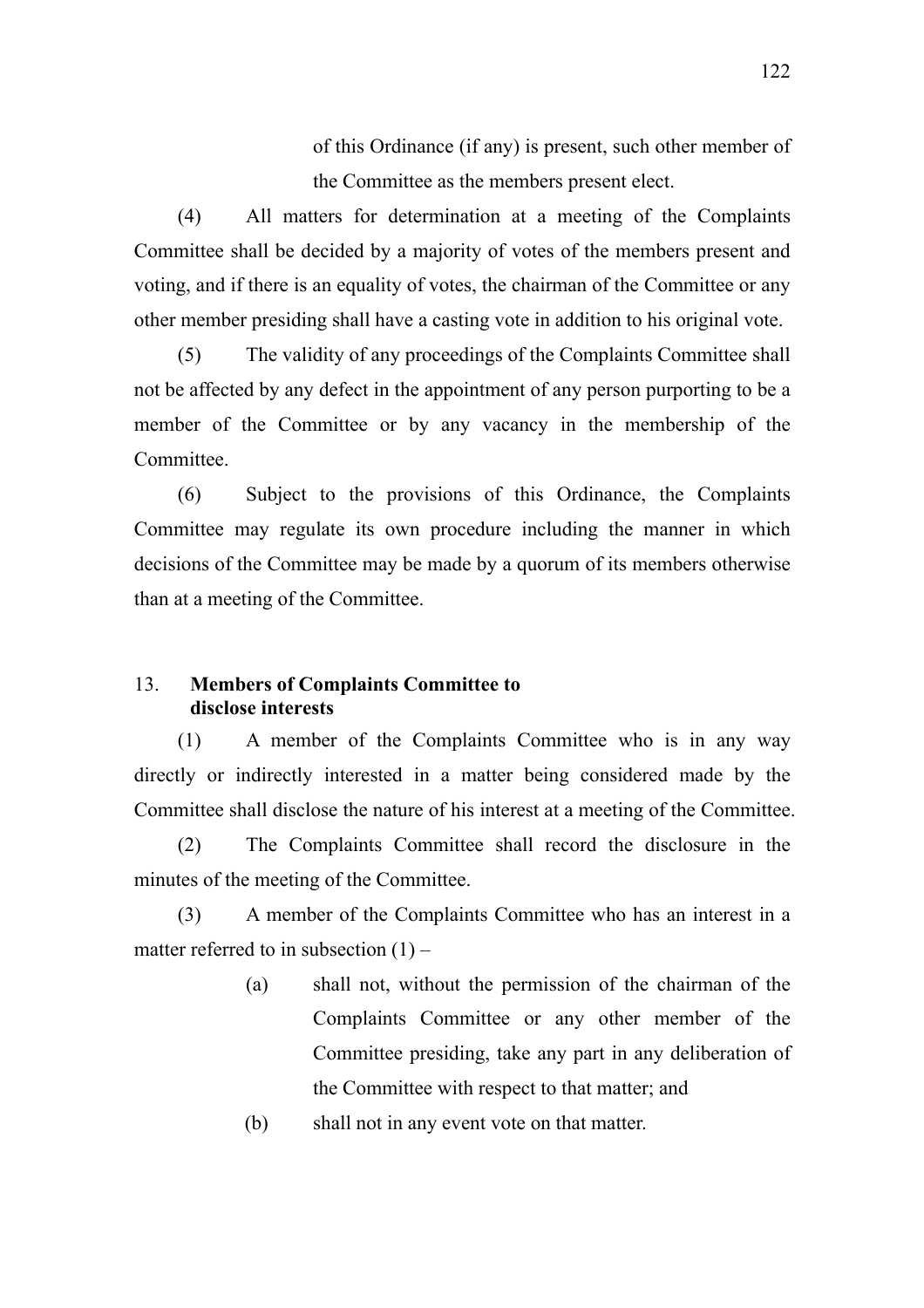(4) A member of the Complaints Committee need not attend in person at a meeting of the Committee to make a disclosure which he is required to make under this section if he takes reasonable steps to secure that the disclosure is made by a notice in writing which is brought up and read at the meeting.

### PART 5

# REVIEW COMMITTEE AND ITS MEMBERS

## 14. **Tenure of office**

(1) A member of the Review Committee shall hold office for such periods, and on such terms, as the Authority may specify in the document by which the member is appointed.

(2) A member of the Review Committee, not being a public officer, shall be appointed for a term not more than 3 years.

- (3) A member of the Review Committee shall
	- (a) hold and vacate his office in accordance with the terms of his appointment; and
	- (b) be eligible for reappointment on ceasing to be a member.

(4) If the Authority is satisfied that a member of the Review Committee –

- (a) has become a member of the Qualifications Committee, a member of the Complaints Committee or a member of the Appeal Board panel;
- (b) has become the Registrar, or, where the Registrar is a body corporate, a member, officer or employee of the Registrar;
- (c) has become bankrupt or made an arrangement with his creditors;
- (d) is incapacitated by physical or mental illness;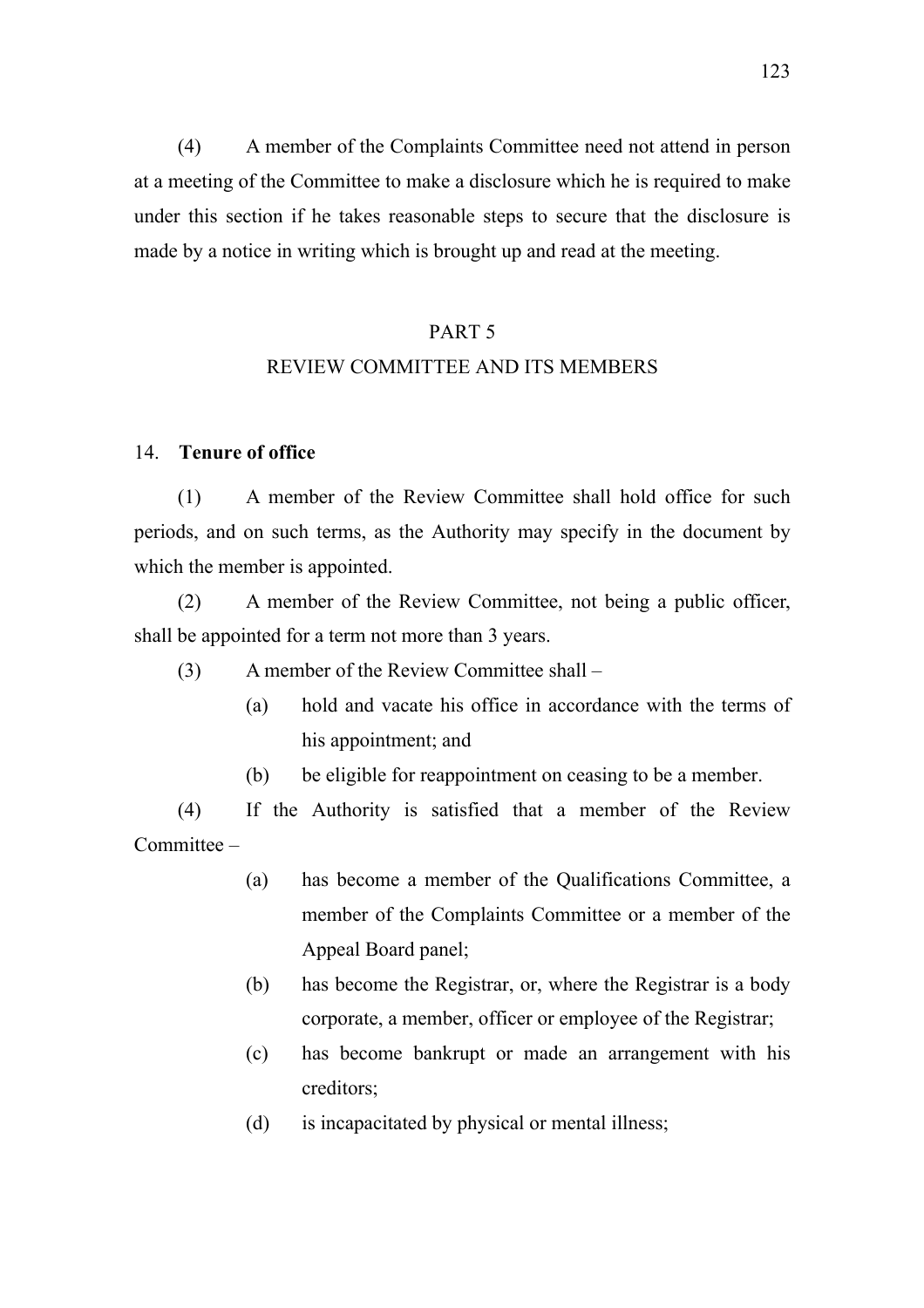- (e) has ceased to be of the capacity by virtue of which he was appointed; or
- (f) is otherwise unable or unfit to perform the functions of a member,

the Authority may declare his office as a member of the Review Committee to be vacant, and shall notify the fact in such manner as the Authority thinks fit; and upon such declaration the office shall become vacant.

(5) A member of the Review Committee, not being a public officer, may at any time resign his office by notice in writing to the Authority .

### 15. **Proceedings of Review Committee**

(1) The chairman of the Review Committee may appoint the time and place for the Committee to meet.

(2) The Review Committee shall not transact business at a meeting other than to adjourn unless there is a quorum of 4 members of the Committee present.

(3) At a meeting of the Review Committee, the following shall preside –

- (a) the chairman of the Committee;
- (b) if a person acts as chairman of the Committee under section 16(6) of this Ordinance, that person; or
- (c) if neither the chairman of the Committee nor the person acting as chairman of the Committee under section 16(6) of this Ordinance (if any) is present, such other member of the Committee as the members present elect.

(4) All matters for determination at a meeting of the Review Committee shall be decided by a majority of votes of the members present and voting, and if there is an equality of votes, the chairman of the Committee or any other member presiding shall have a casting vote in addition to his original vote.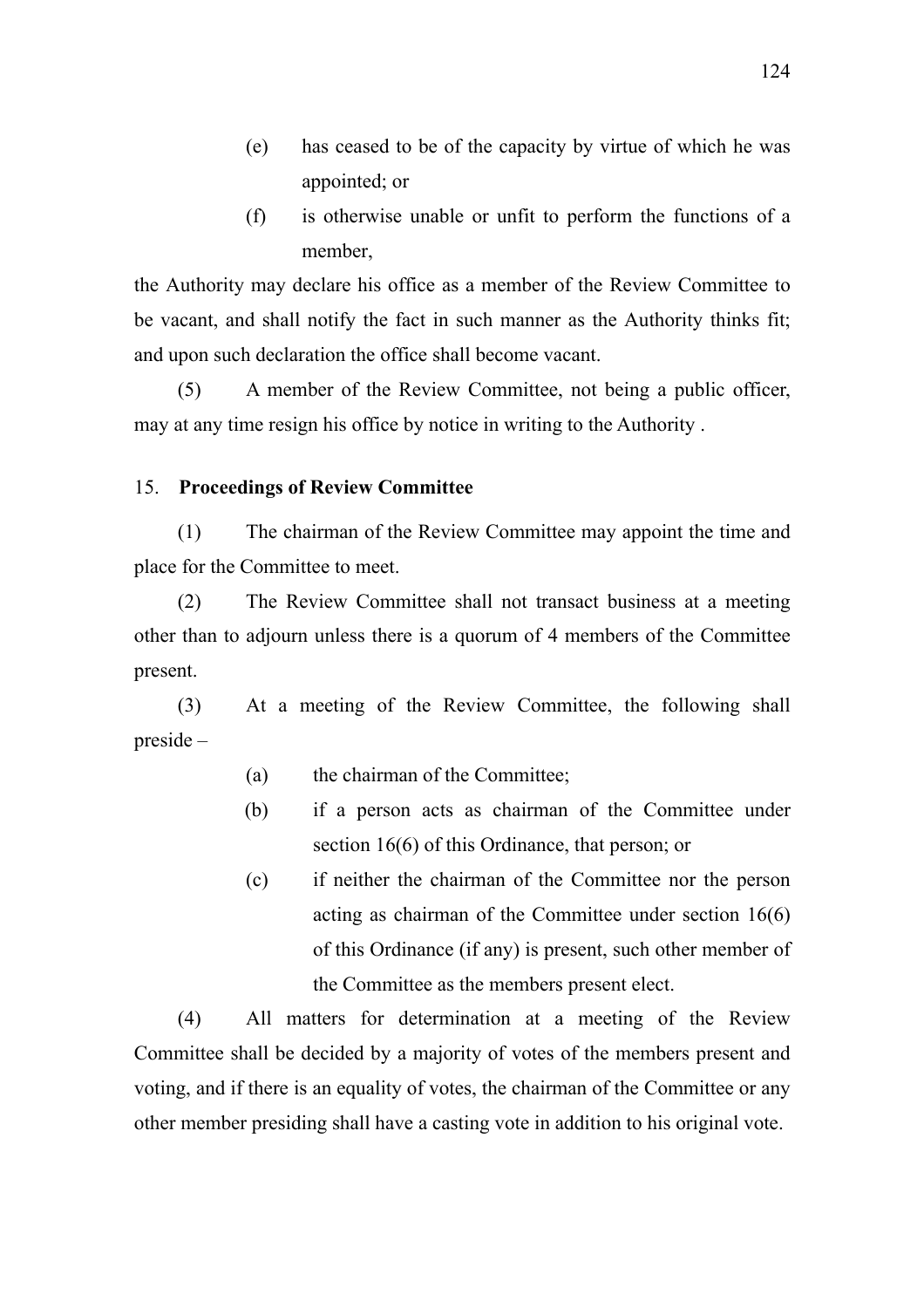(5) The validity of any proceedings of the Review Committee shall not be affected by any defect in the appointment of any person purporting to be a member of the Committee or by any vacancy in the membership of the Committee.

(6) Subject to the provisions of this Ordinance, the Review Committee may regulate its own procedure including the manner in which decisions of the Committee may be made by a quorum of its members otherwise than at a meeting of the Committee.

## 16. **Members of Review Committee to disclose interests**

(1) A member of the Review Committee who is in any way directly or indirectly interested in a matter being considered made by the Committee shall disclose the nature of his interest at a meeting of the Committee.

(2) The Review Committee shall record the disclosure in the minutes of the meeting of the Committee.

(3) A member of the Review Committee who has an interest in a matter referred to in subsection  $(1)$  –

> (a) shall not, without the permission of the chairman of the Review Committee or any other member of the Committee presiding, take any part in any deliberation of the Committee with respect to that matter; and

(b) shall not in any event vote on that matter.

(4) A member of the Review Committee need not attend in person at a meeting of the Committee to make a disclosure which he is required to make under this section if he takes reasonable steps to secure that the disclosure is made by a notice in writing which is brought up and read at the meeting.

## **Explanatory Memorandum**

The principal object of this Bill is to  $-$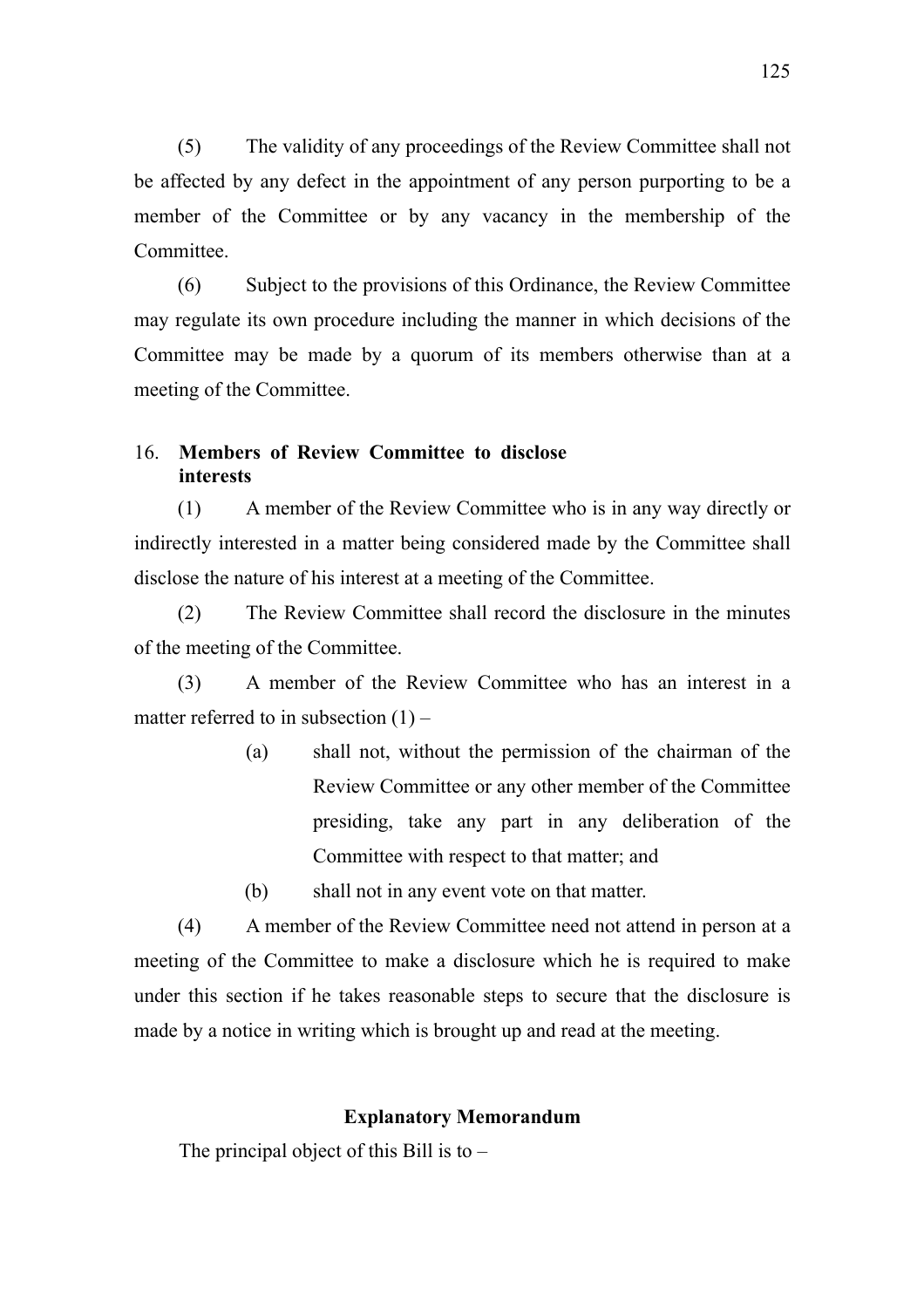- (a) establish a system for the registration of construction workers; and
- (b) regulate construction workers who personally carry out construction work.

2. Part 1 contains preliminary provisions. Clause 2 defines the terms used in the Bill. In particular, the terms "designated trade", "specified body" and "specified structure" are defined by reference to Schedules 1, 2 and 3 respectively.

3. Part 2 provides for the prohibitions against –

- (a) a person who is not a registered construction worker from personally carrying out on a construction site construction work (clause  $3(1)$ );
- (b) a person who is not a registered skilled worker, registered skilled worker (provisional), registered skilled worker (transitional), registered semi-skilled worker or a registered semi-skilled worker (provisional) for a designated trade from personally carrying out on a construction site construction work that involves any work of that trade (clause  $3(2)$  to  $(4)$ ); and
- (c) a person from employing another person who is not a registered construction worker from personally carrying out on a construction site construction work in contravention of clause 3 (clause 5).

Clause 4 provides for the exemption from the prohibitions provided in clause 3(2) to (4). Clause 6 provides for the offences in relation to the prohibitions.

4. Part 3 deals with the establishment of the Construction Workers Registration Authority ("Authority") and certain standing committees. In particular –

> (a) clause 7 establishes the Authority and sets out its constitution and membership;

126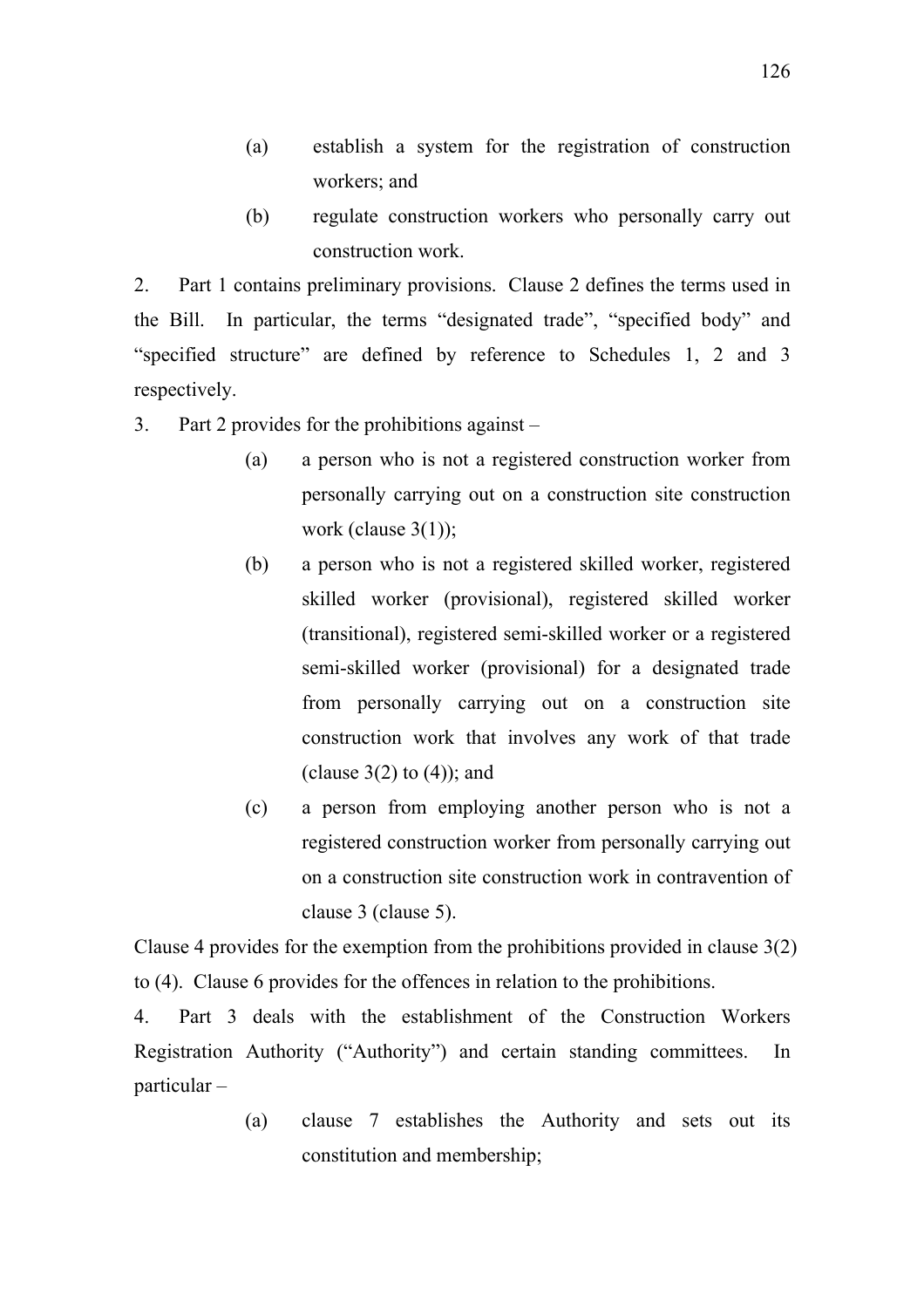- (b) clause 8 sets out the functions and powers of the Authority;
- (c) clause 9 deals with the delegation of functions and powers of the Authority;
- (d) clauses 10 and 11 deal with the financial provisions of the Authority;
- (e) clause 12 establishes the Construction Workers Qualifications Committee and sets out its constitution and membership;
- (f) clause 13 sets out the functions and powers of the Construction Workers Qualifications Committee;
- (g) clause 14 establishes the Construction Workers Complaints Committee and sets out its constitution and membership;
- (h) clause 15 sets out the functions and powers of the Construction Workers Complaints Committee;
- (i) clause 16 establishes the Construction Workers Review Committee and sets out its constitution and membership; and
- (j) clause 17 sets out the functions and powers of the Construction Workers Review Committee.

5. Part 4 deals with the imposition of a levy on the construction works (as defined for the purposes of this Part) undertaken in Hong Kong. The levy collected will become the funds of the Authority. The basis on which the levy is imposed is similar to that on which the construction industry levy is imposed under the Industrial Training (Construction Industry) Ordinance (Cap. 317) and on which the levy is imposed under the Pneumoconiosis (Compensation) Ordinance (Cap. 360). The provisions in this Part are modelled on the relevant provisions in those Ordinances. In particular –

- (a) clause 18 defines the terms used in Part 4;
- (b) clause 19 imposes a levy on the value of the construction works undertaken in Hong Kong;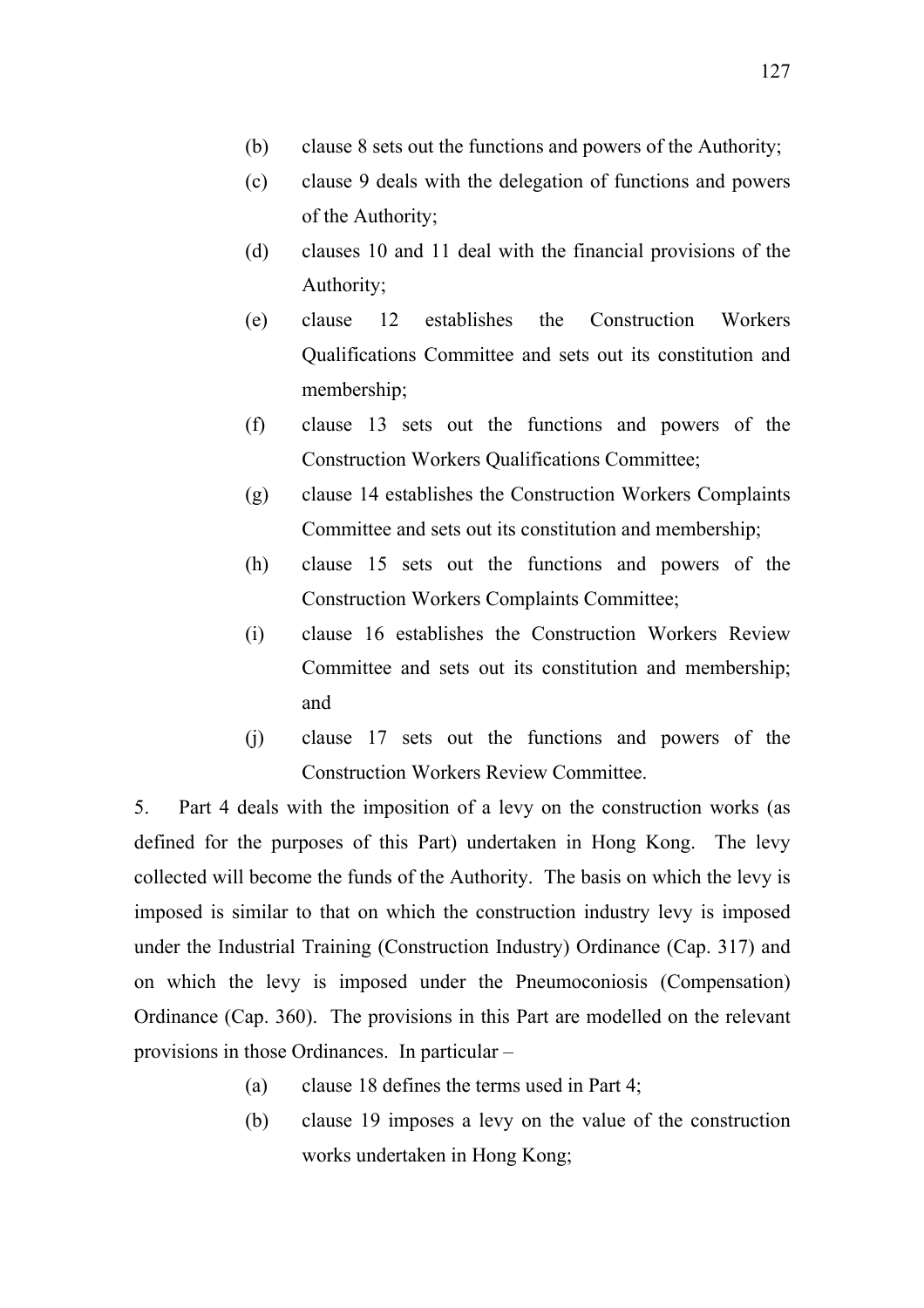- (d) clause 21 provides for the criteria for ascertaining the value of the construction works;
- (e) clauses 22 and 23 require notice to be given to the Authority after the construction works have begun and completed and after payment is made to the contractor for the benefit of the construction works;
- (f) clauses 24 to 26 provide for the assessment, payment and recovery of the levy;
- (g) clauses 27 and 28 provide for the objection to levy assessed, or surcharge imposed, and the appeal against a decision on such objections;
- (h) clause 29 requires an employer, contractor or authorized person to provide relevant information to the Authority or a levy inspector when required; and
- (i) clause 30 provides for the offences under Part 4.
- 6. Part 5 deals with the registration of construction workers. In particular
	- (a) clause 33 provides for the appointment of the Registrar of Construction Workers ("Registrar");
	- (b) clause 34 sets out the functions and powers of the Registrar;
	- (c) clause 35 provides for the form, and other related matters, of a Register of Construction Workers;
	- (d) clause 36 provides for the application for registration as a registered skilled worker for a designated trade, a registered skilled worker (provisional) for a designated trade, a registered semi-skilled worker for a designated trade, a registered semi-skilled worker (provisional) for a designated trade, or a registered general worker;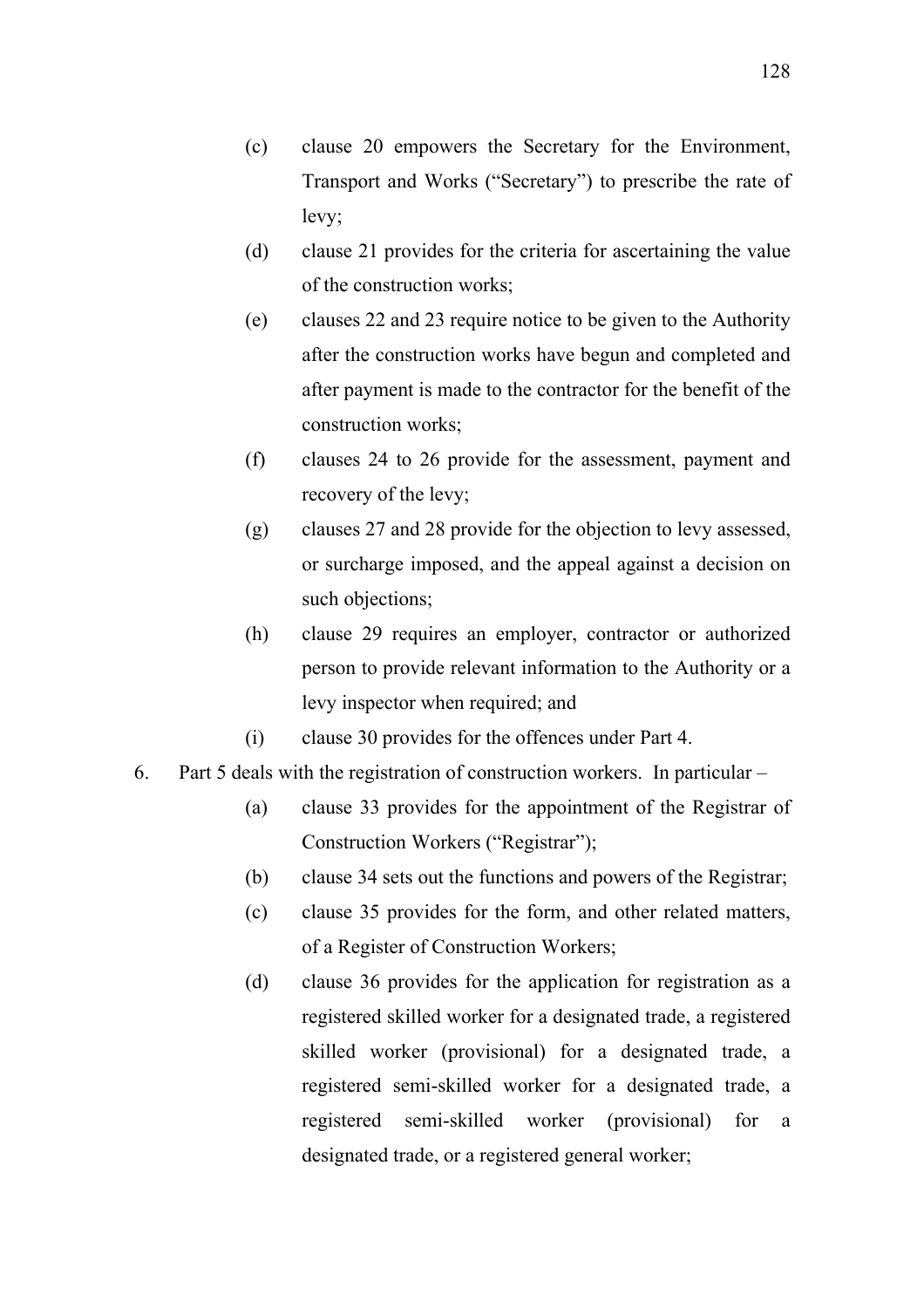- (e) clauses 37 and 39 to 41 provide for the qualifications for registration;
- (f) clause 38 provides for the acceptance or rejection of the application for registration or renewal of registration;
- (g) clauses 42 and 43 provide for the expiry and renewal of registration;
- (h) clauses 44 to 46 provide for the issue of registration cards and requirements relating to registration cards;
- (i) clause 47 provides for the cancellation of registration; and
- (j) clause 48 provides for the correction of errors on a Register of Construction Workers.

7. Part 6 deals with complaints that may be made against registered construction workers. In particular –

- (a) clause 49 specifies the grounds on which complaints may be made against registered construction workers; and
- (b) clauses 50 and 51 provide for
	- (i) the procedures for processing such complaints by the Authority and the Construction Workers Complaints Committee; and
	- (ii) the sanctions that may be imposed by the Authority.

8. Part 7 deals with reviews of certain decisions of the Registrar and appeals against certain decisions of the Authority or the Registrar. In particular –

- (a) clause 52 provides for the procedures for
	- (i) requesting the Construction Workers Review Committee to review certain decisions of the Registrar; and
	- (ii) processing such requests by the Construction Workers Review Committee;
- (b) clause 53 provides for the making of appeals against
	- (i) certain decisions of the Authority or the Registrar; or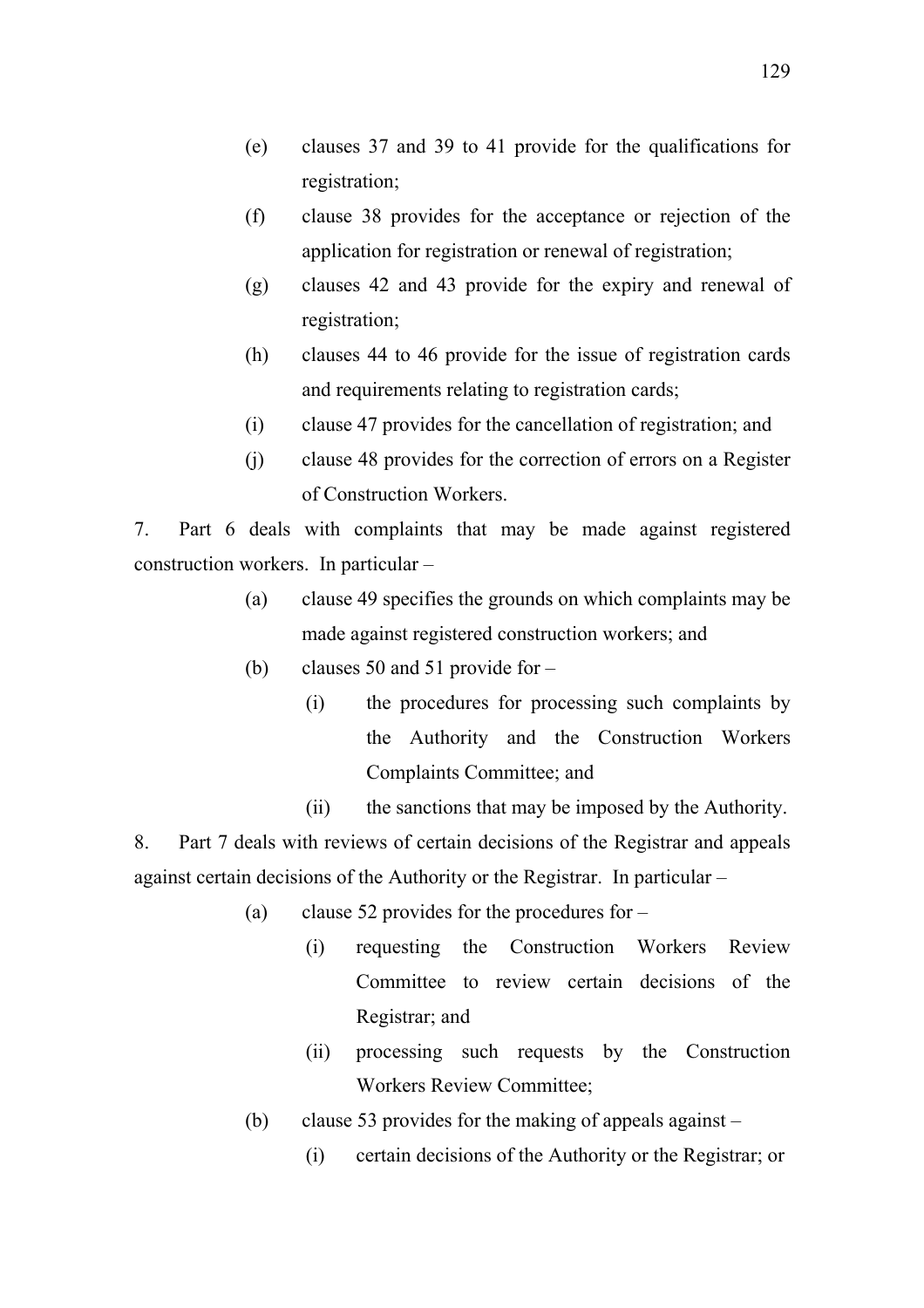- (ii) orders of the Authority in relation to complaints against a registered construction worker;
- (c) clause 54 provides for the appointment, constitution and membership of the Appeal Board panel;
- (d) clause 55 provides for the appointment of a Construction Workers Appeal Board to hear an appeal; and
- (e) clauses 56 to 58 provide for the matters relating to proceedings before such an Appeal Board.
- 9. Part 8 deals with miscellaneous matters. In particular
	- (a) clause 59 requires
		- (i) principal contractors to provide on construction sites devices that retrieve electronic data in registration cards; and
		- (ii) controllers of construction sites to record data of registered construction workers on the sites and to furnish the data with the Registrar;
	- (b) clause 60 provides for the appointment of authorized officers and levy inspectors;
	- (c) clause 61 provides for the offences of making a false or misleading statement in connection with this Bill and of failure to attend an inquiry or hearing as witness;
	- (d) clause 62 provides for the service of notices required to be served or given under the Bill;
	- (e) clause 63 empowers the Authority to specify forms;
	- (f) clause 64 empowers the Authority to make regulation with the approval of the Secretary;
	- (g) clause 65 empowers the Chief Justice to make rules of court for the purposes of appeals against decisions on objections to levy or surcharge; and